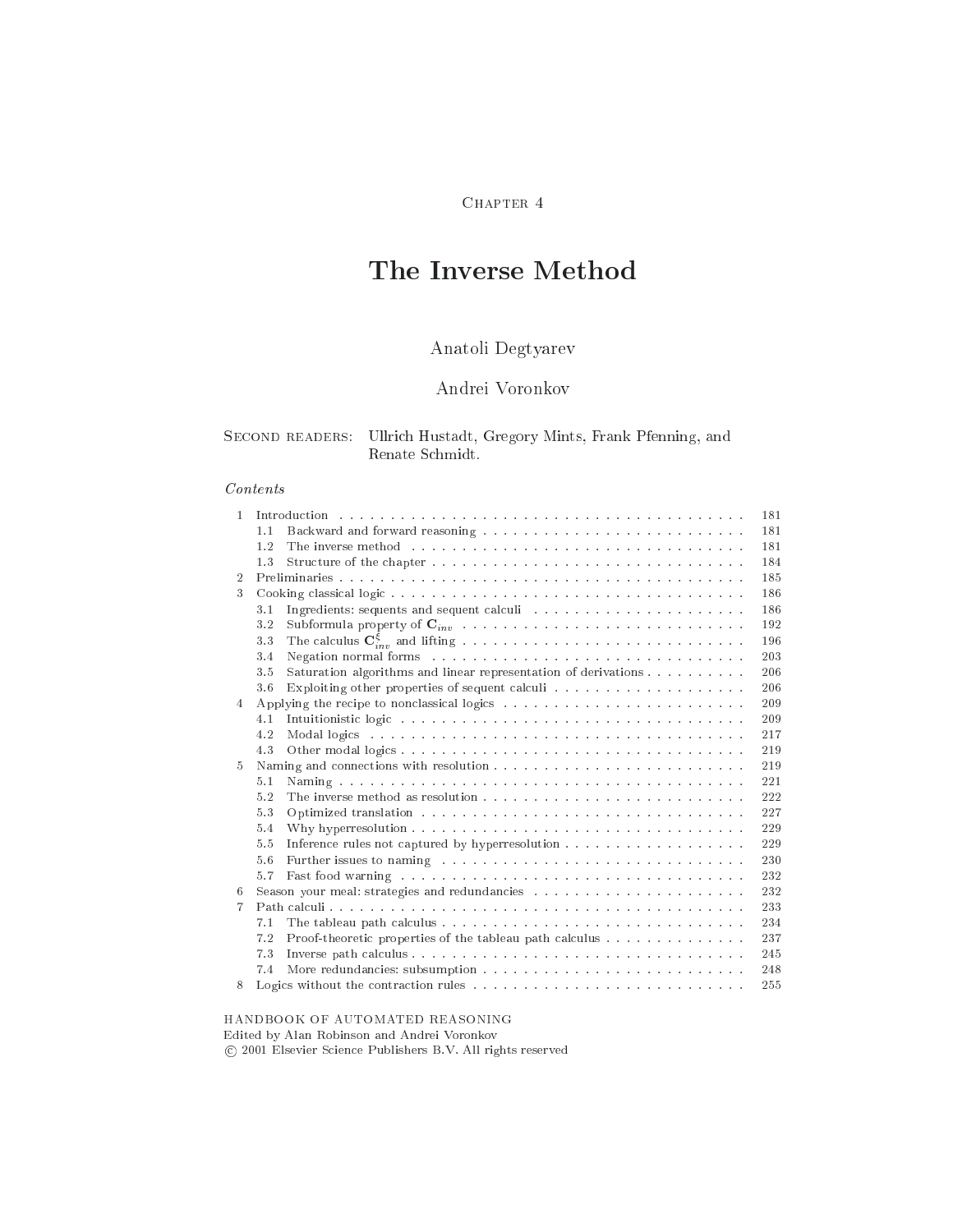| 8.1 Tableau path calculus and bisimulation lemma 256 |  |
|------------------------------------------------------|--|
|                                                      |  |
|                                                      |  |
|                                                      |  |
|                                                      |  |
|                                                      |  |
|                                                      |  |
|                                                      |  |
|                                                      |  |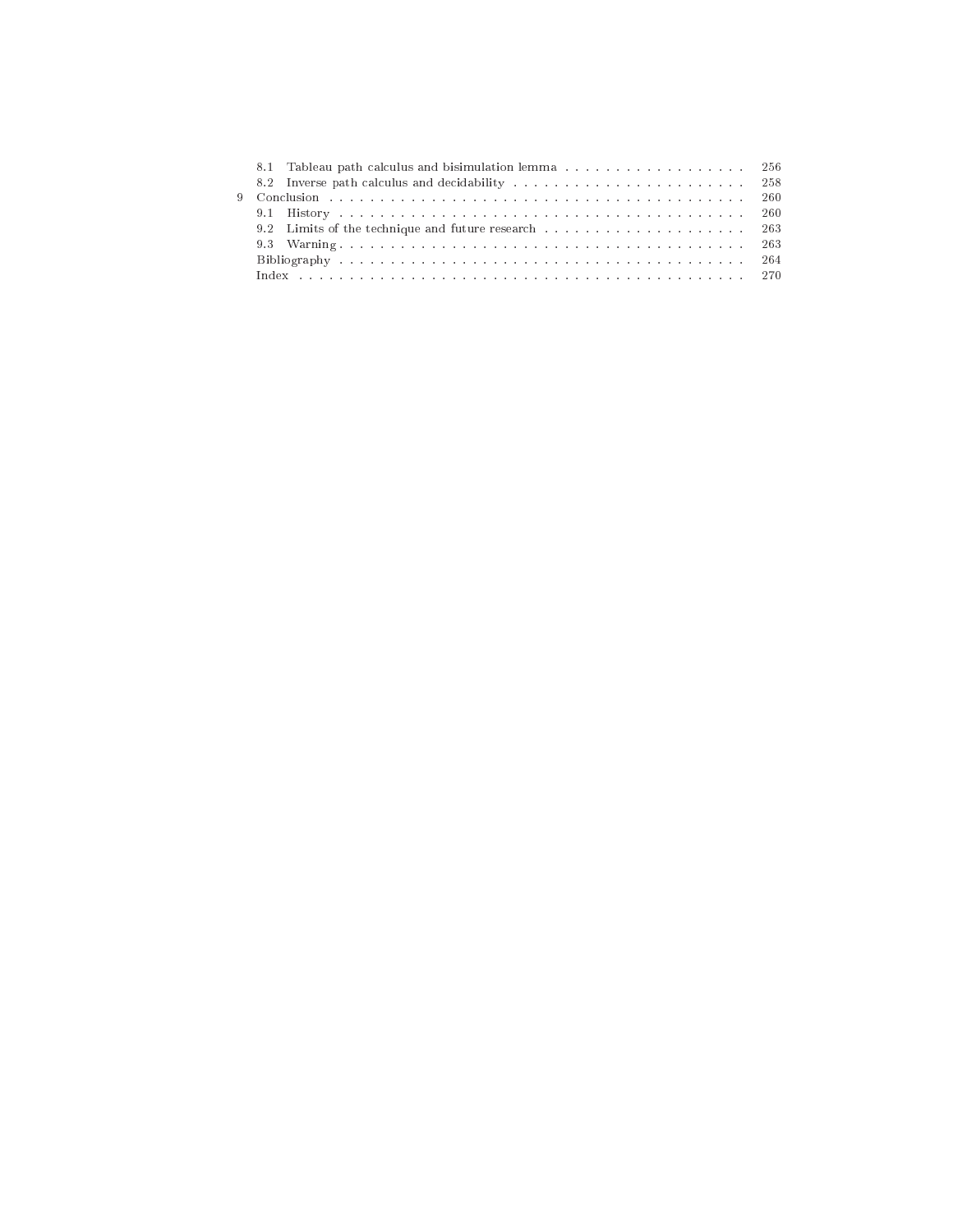### 1. Introdu
tion

#### 1.1. Ba
kward and forward reasoning

There are several methods of theorem proving. The best known methods are resolution-based and tableau-based ones. Resolution-based methods onvert the goal formula into lausal norm form and perform derivation on the set of lauses using a saturation algorithm. Tableau-based methods operate directly on formulas by redu
ing goals to subgoals and trying to solve the subgoals, either by redu
tion to new subgoals or by unification-based methods.

The inverse method is mu
h less known. Like the tableau method, it operates on formulas, but the main operation is not redu
tion of goals to subgoals, but rather onstru
tion of goals from previously proved subgoals. Like resolution-based methods, the inverse method uses a saturation algorithm.

#### 1.2. The inverse method

The inverse method is unusual ompared to semanti tableaux and related methods. Instead of sear
hing for a derivation in a goal-dire
ted manner, by redu
ing the goal to subgoals until all subgoals redu
e to axioms, it tries to prove the goal in the inverse direction: from axioms. Since in most calculi the number of axioms is infinite, proving theorems in the inverse dire
tion requires one to use some properties of the calculi. Similar to the tableau method, the inverse method exploits special properties of *cut-free sequent calculi*, especially the *subformula property*.

To explain why sequent calculi are most suitable for proof-search, we consider an example rule  $\supset$ -elimination of the natural deduction system and its analogue in a sequent calculus. The natural deduction rule has the form

$$
\frac{A-A\supset B}{B}\text{ }(\supset\text{-elimination}).
$$

Suppose that we are given the formula  $B$  to prove. This rule says that we can try to find a formula A such that both A and  $A \supset B$  are provable. There are no a priori restrictions imposed by this rule on the formula A that would allow us to restrict the search for a candidate  $A$  to a small (hopefully finite) number of formulas. Of course, one could substitute a (second-order) variable for A and try to instantiate this variable during the proof-sear
h, like it is done in some higher-order systems, for example Isabelle [Paulson 1990], but for first-order logics this technique is not efficient compared to more specialized methods.

Consider now the corresponding rule for handling implication in the sequent calculus. We call **signed formulas** expressions of the form  $T A$  or  $F A$ , where A is a formula. T and F are called **signs**. Think of T A as saying that A is true, and  $FA$  as saying that A is false. A **sequent** is a finite multiset of signed formulas. Think of a sequent  $T A_1, \ldots, T A_n, F B_1, \ldots, F B_m$  as saying that all  $A_i$ 's are true and all  $B_i$ 's are false. The standard sequent calculus rule for handling implication orresponding to the above natural dedu
tion rule is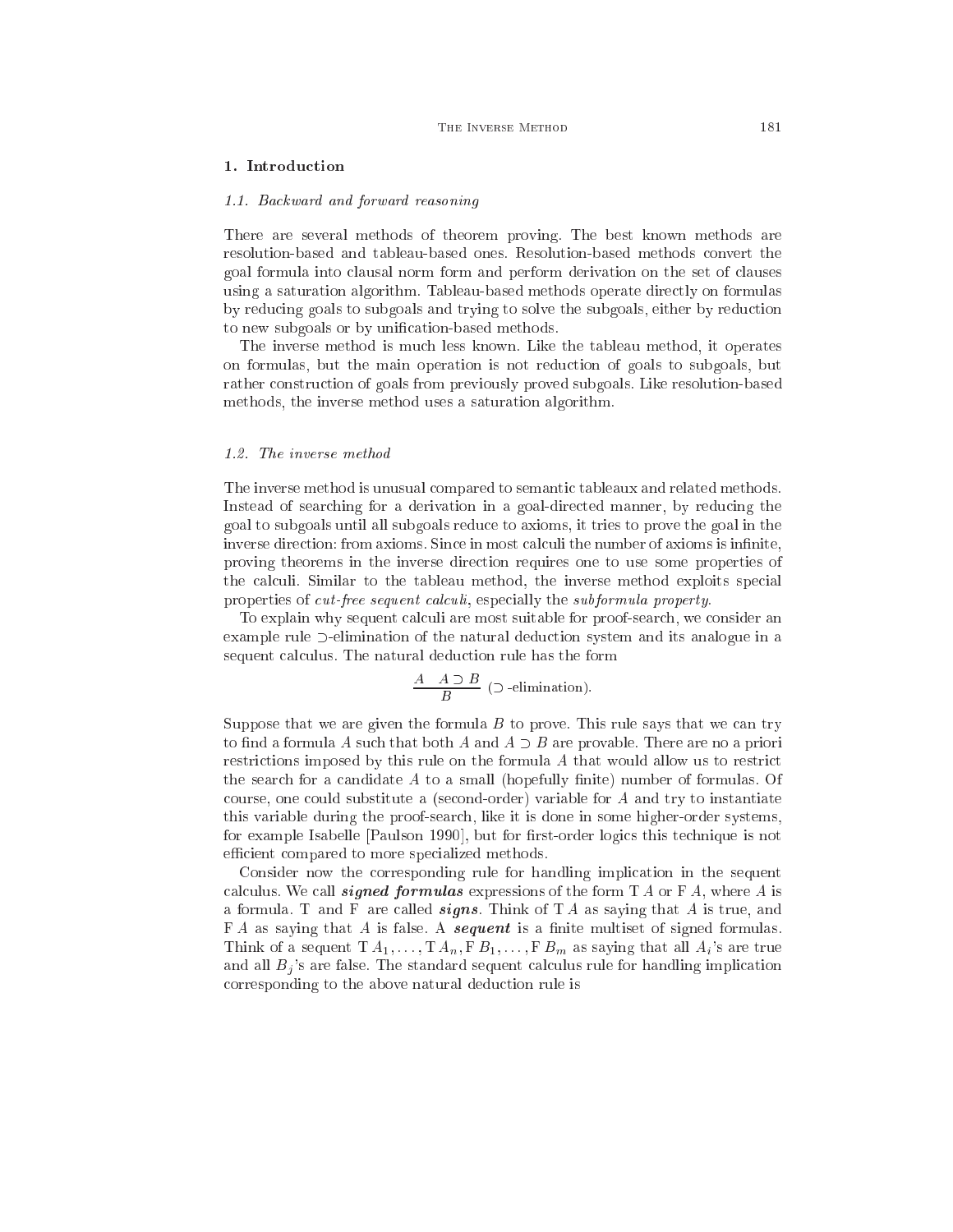$$
\frac{\Gamma, \ F \ A \quad \Gamma, \ T \ B}{\Gamma, \ T \ A \supset B} \ (T \supset),
$$

where  $\Gamma$  is any sequent. Let us for a moment forget about  $\Gamma$  and consider the simplied version of this rule:

$$
\frac{\mathrm{F}\;A\quad \mathrm{T}\;B}{\mathrm{T}\;A\supset B}\ (\mathrm{T}\supset).
$$

Essentially, this rule says that  $A \supset B$  is true in a structure if and only if A is false or  $\boldsymbol{B}$  is true. Tableau-based methods would apply this rule in the backward direction: to prove the goal  $T A \supset B$ , they reduce it to two subgoals  $F A$  and  $T B$ . The inverse method does the inverse: if  $FA$  and  $TB$  are already established, it will establish  $T A \supset B$ . Thus, the inverse method proves formulas in the *forward* direction.

At first sight this idea of the proof-search in the inverse direction reminds one of the British Museum algorithm, that generates, starting from (all possible) axioms, all provable formulas by applying all possible inferen
e rules to already proved formulas, until the goal formula is found. Although the British Museum algorithm may in theory be better than known automated dedu
tion methods, see [Orevkov 1983, one can hardly expect it to solve difficult problems, because of its blind, non goal-oriented behavior.

However, for some calculi we can restrict ourselves to a strict subset of all possible axioms and of all possible derivations. The main property of (
ut-free) sequent calculi that allows us to restrict forward derivations is the *subformula property*: if a formula has a refutation, then there exists a refutation of this formula onsisting only of subformulas of this formula.

1.1. EXAMPLE. Consider the (classically valid) formula  $((P \supset Q) \supset P) \supset P$ , where  $P, Q$  are atomic formulas. The subformula property tells us that we can restrict ourselves to the subformulas of this formula. Since implication is the only logical connective in the formula, we should only consider sequent calculus rules for handling implication. One such rule  $(T \supset)$  is defined above, the other rule is

$$
\frac{\Gamma,~\mathrm{T}\,A,~\mathrm{F}\,B}{\Gamma,~\mathrm{F}\,A \supset B}~(\mathrm{F}~\supset).
$$

Derivations in the sequent calculus search for models of sequents. This means that to establish provability of formula (1.1), they sear
h for models of the sequent

$$
F((P \supset Q) \supset P) \supset P. \tag{1.1}
$$

If this sequent has no model, then the formula  $((P \supset Q) \supset P) \supset P$  is true in all structures, and therefore valid. One possible derivation of this sequent is

$$
\frac{\text{TP, FQ, FP}}{\text{FP} \supset Q, \text{FP}} \text{ (F)} \quad \text{TP, FP}
$$
\n
$$
\frac{\text{TP, FP}}{\text{F} \left( P \supset Q \right) \supset P, \text{FP}} \text{ (T)} \supset (\text{FP, F})
$$
\n
$$
\frac{\text{TP, FP}}{\text{F} \left( (P \supset Q) \supset P \right) \supset P} \text{ (F)} \text{ (T)}
$$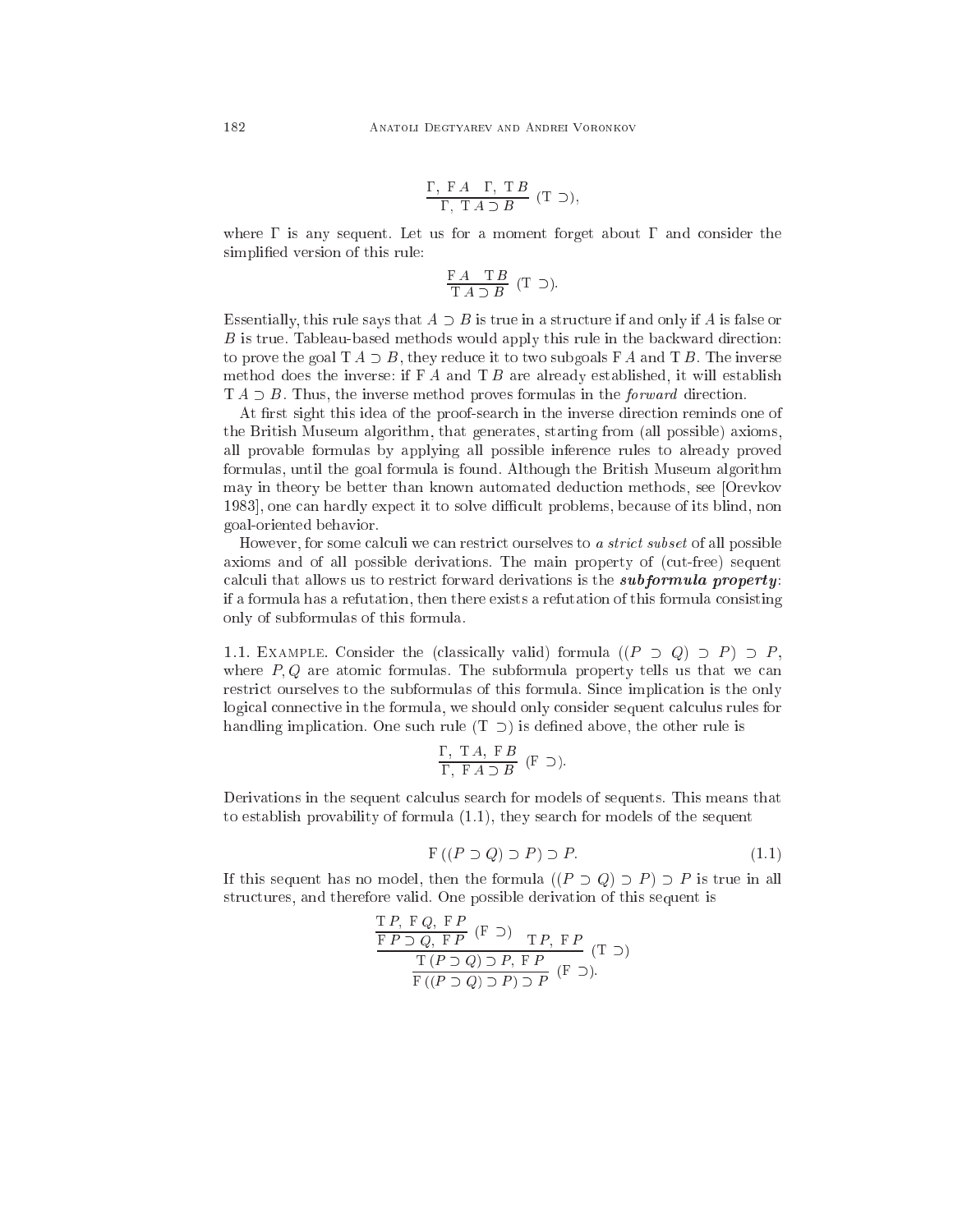It is quite lear how to obtain this derivation in a ba
kward manner: starting with goal sequent (1.1), we can try to apply the inference rules  $(T \supset)$  and  $(F \supset)$ from their conclusions to their premises, until we obtain axioms.

The proof-sear
h in the forward dire
tion is less straightforward, but also possible. Using the subformula property of sequent calculi, we know that the only axioms that can be used in a derivation of  $(1.1)$  are sequents of the form  $\Gamma$ ,  $\Gamma P$ ,  $\Gamma P$  and  $\Gamma$ , T Q, F Q. As we will see later, T Q is not a signed subformula of (1.1), therefore  $\Gamma$ ,  $\Gamma$   $P$ ,  $\Gamma$   $P$  is the only choice. Since at this moment we have no idea about what  $\Gamma$ should be, we leave it out and start with the sequent

$$
TP, FP. \t(1.2)
$$

Now, using this sequent, we can try to "build" larger signed subformulas of  $(1.1)$ , using the rules of the sequent calculus but applied in the forward manner.

One appropriate signed subformula of  $(1.1)$  is  $\overline{F}P \supset Q$  that can be obtained by the following inferen
e:

$$
\frac{\Gamma,~\mathrm{T}\,P,~\mathrm{F}\,Q}{\Gamma,~\mathrm{F}\,P\supset Q}~(\mathrm{F}~\supset).
$$

However, the only sequent proved so far is  $(1.2)$  does not contain FQ. We can add  $FQ$  to  $(1.2)$  and apply this inference obtaining the sequent

$$
F P, F P \supset Q. \tag{1.3}
$$

This suggests that the rule  $F \supset$  is not well-suited for proof-search in the forward direction and can be replaced by two more convenient rules

$$
\frac{\Gamma, T A}{\Gamma, F A \supset B} (F \supset_l) \text{ and } \frac{\Gamma, F B}{\Gamma, F A \supset B} (F \supset_r).
$$

Now we can say that (1.3) is obtained from (1.2) by the rule (F  $\supset_l$ ).

The next signed subformula of  $(1.1)$  is  $T(P \supset Q) \supset P$ . We can obtain this formula using the  $(T \supset)$  rule of sequent calculi:

$$
\frac{\Gamma, \ T P \ \Gamma, \ F P \supset Q}{\Gamma, \ T (P \supset Q) \supset P} (\top \supset).
$$

We have T P in sequent (1.2) and  $F P \supset Q$  in sequent (1.3). We can apply the rule (T  $\supset$ ) with F P substituted for  $\Gamma$ :

$$
\frac{F P, T P \quad F P, F P \supset Q}{F P, T (P \supset Q) \supset P} (T \supset).
$$

However, it is not typical for proof-search in the forward direction that we apply the rule  $(T \supset)$  immediately. It is more typical that we prove sequents  $\Gamma$ ,  $FA$  and  $\Delta$ , T B for different  $\Gamma$  and  $\Delta$ . What we can do in such a situation is to modify the rule  $(T \supset)$  to be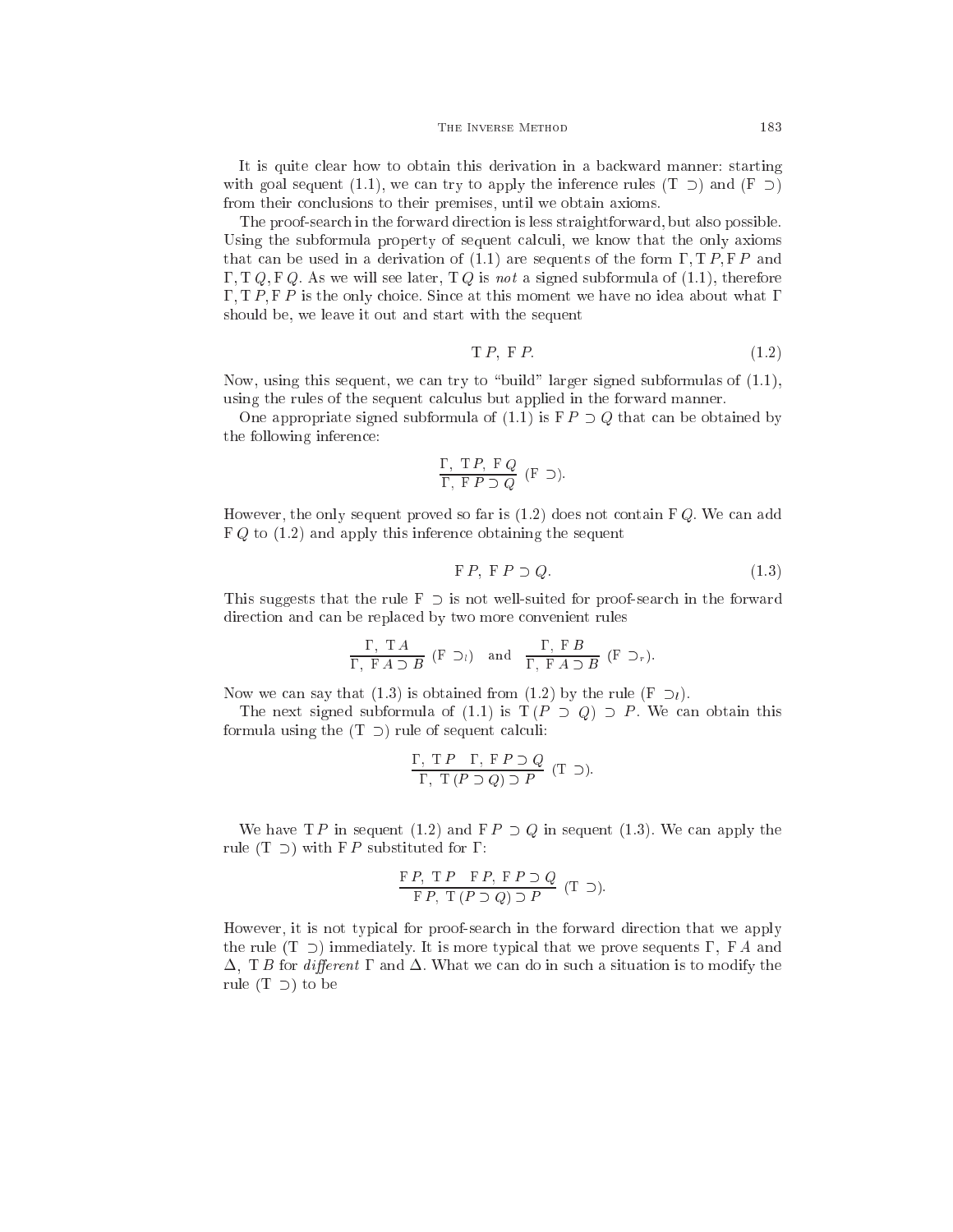$$
\frac{\Gamma,~\mathrm{F}\,A~~\Delta,~\mathrm{T}\,B}{\Gamma,~\Delta,~\mathrm{T}\,A~\supset B}~(\mathrm{T}~\supset).
$$

When we apply the modified rule to  $(1.2)$  and  $(1.3)$  we obtain

$$
FP, FP, T (P \supset Q) \supset P. \tag{1.4}
$$

We can continue in the same manner until we obtain a derivation of the goal sequent.

This example deals with a propositional formula and is very simple. We will show later that the idea of forward proof-search in sequent calculi can be applied to the full predicate calculus using the standard three-stage Universal Recipe of Automated Dedu
tion:

- design a suitable continues with  $\alpha$  continues the suitable formulas (usually continues the continues) ground version);
- 
- season it with various proof-search allow one to restrict the strategies that all the restrict the sear
h spa
e.

We will show how the Universal Recipe can be applied to various logics to obtain inverse proof procedures for these logics. Given a signed formula  $\xi$  to be proved, we define a calculus  $\mathbf{C}_{inv}^{\xi}$  intended to search for a proof of  $\xi$  in the forward direction. In the sequel we always denote by  $\xi$  a closed signed formula and sometimes call it the goal signed formula, or simply the goal.

> **CONVENTION** In the sequel  $\xi$  denotes the goal signed formula.

The main property we want to achieve is what we call the *finite rule property*. That is

- $\mathbf{C}_{inv}^{\xi}$  has a finite number of axioms;
- Given a nite number of sequents, there is only a nite number of inferen
es (i.e. one-step derivations) of  $\mathbf{C}_{inv}^{\xi}$  applicable to these sequents.

Having such a calculus, a naive proof-search algorithm can, starting with the axioms of  $\mathbf{C}_{inv}^{\xi}$ , repeatedly apply the inference rules of the calculus to already proved sequents, until a proof of  $\xi$  is obtained or no new sequents can be derived.

#### 1.3. Stru
ture of the hapter

The material of this hapter is presented as a small ookbook with re
ipes. It is organized as follows. In Section 2 we define the main technical notions used in this chapter: those related to multisets and substitutions. In Section 3 we describe how to cook classical logic, based on the Universal Recipe. We define the ingredients for cooking: sequents and sequent calculi, the subformula property necessary for cooking, lifting, and saturation algorithms. In Section 4 we apply the Universal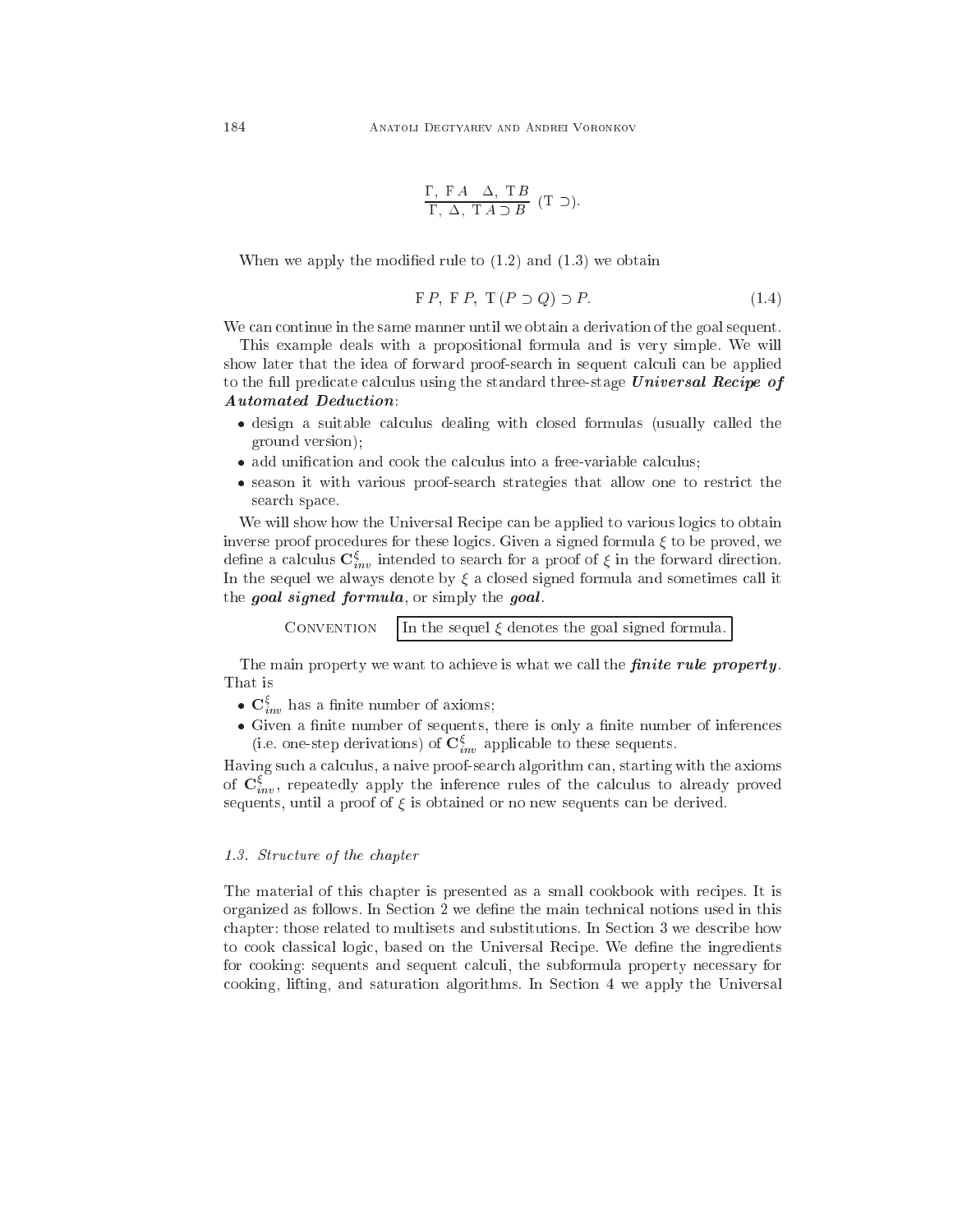#### THE INVERSE METHOD 185

Recipe to nonclassical logics: intuitionistic logic and several modal logics. In Section 5 we dis
uss the te
hnique of naming and the relation of the inverse method to resolution. To season the calculi, in Section 6 we discuss the notion of redundancy in saturation-based theorem proving. In order to formalize redundancies, in Section 7 we give a new presentation of sequent calculi using the notion of paths in formulas. The use of path calculi simplifies proofs considerably, so we obtain more tasty calculi. We give proofs of completeness for several redundancies for logic **K**. In Section 8 we discuss logics without the contraction rule and show that the inverse method gives a decision procedure for first-order versions of such logics. Finally, in Section 9 we discuss the history of the inverse method, the limits of the technique, and possible future resear
h in the area.

## 2. Preliminaries

*Multisets*. For technical reasons, we will extensively use *finite multisets*. All precise definitions concerning multisets can be found in [Nieuwenhuis and Rubio 2001, 381 (Chapter 7 of this Handbook). If  $\Gamma$  is a finite multiset and  $\gamma$  is an element, we denote by  $\Gamma, \gamma$  or by  $\gamma, \Gamma$  the multiset obtained by adding  $\gamma$  to  $\Gamma$ . Therefore, if  $\Gamma$  has k copies of  $\gamma$ , then  $\Gamma$ ,  $\gamma$  has  $k+1$  copies of  $\gamma$ . Likewise, the union of two multisets  $\Gamma$  and  $\Delta$  is denoted by  $\Gamma$ ,  $\Delta$ . If  $\Gamma$  has k copies of an element  $\gamma$  and  $\Delta$  has l copies of  $\gamma$ , then  $\Gamma$ ,  $\Delta$  has  $k+l$  copies of  $\gamma$ . Finally, we write  $\Gamma \subseteq \Delta$  to denote that  $\Gamma$  is a *submultiset* of  $\Delta$ , i.e., for every element  $\gamma$ , if  $\gamma$  occurs in  $\Gamma$  k times, then  $\gamma$ occurs in  $\Delta$  at least k times.

The *multiset difference* of multisets  $\Gamma$  and  $\Delta$  is denoted  $\Gamma - \Delta$ . If an element occurs in  $\Gamma$  k times and in  $\Delta$  l times and  $k > l$ , then it occurs in  $\Gamma - \Delta k - l$  times, otherwise it does not occur in  $\Gamma - \Delta$  at all. If A is a member of a multiset  $\Gamma$ , we will write  $A \in \Gamma$ .

Expression. By an expression we mean a term, a formula, a tuple of terms or formulas, a multiset of terms or formulas and so on. Given an expression E we denote by  $var(E)$  the set of all variables occurring in E and by  $free(E)$  the set of all free variables of E. If  $var(E) = \emptyset$  then E is called **ground**, if free  $(E) = \emptyset$  then  $E$  is called *closed*.

 $Substitutions$ . We consider a *substitution* as a finite mapping from variables to terms and denote it by  $\{x_1 \mapsto t_1, \ldots, x_n \mapsto t_n\}$ . It is assumed that the variables  $x_1, \ldots, x_n$  are different and  $x_i \neq t_i$  for all  $i = 1, \ldots, n$ . Given a substitution  $\theta$  we denote by  $dom(\theta)$  its **domain**, i.e. the set of variables  $\{x \mid \theta(x) \neq x\}$ , and by ran( $\theta$ ) its range, i.e. the set of terms  $\{\theta(x) \mid x \in dom(\theta)\}\)$ . Thus  $dom(\{x_1 \mapsto t_1, \ldots, x_n \mapsto t_n\})$  $t_n$ }) = { $x_1, \ldots, x_n$ }, ran({ $x_1 \mapsto t_1, \ldots, x_n \mapsto t_n$ }) = { $t_1, \ldots, t_n$ }. By vran( $\theta$ ) we denote the **variable range** of  $\theta$ , i.e. the set of variables which appear in a term from  $ran(\theta)$ ,  $tran({x_1 \mapsto t_1, \ldots, x_n \mapsto t_n}) = var(t_1, \ldots, t_n)$ . A substitution  $\sigma$  is **grounding** for a set of variables V if for every variable  $v \in V$  the term  $v\sigma$  is ground.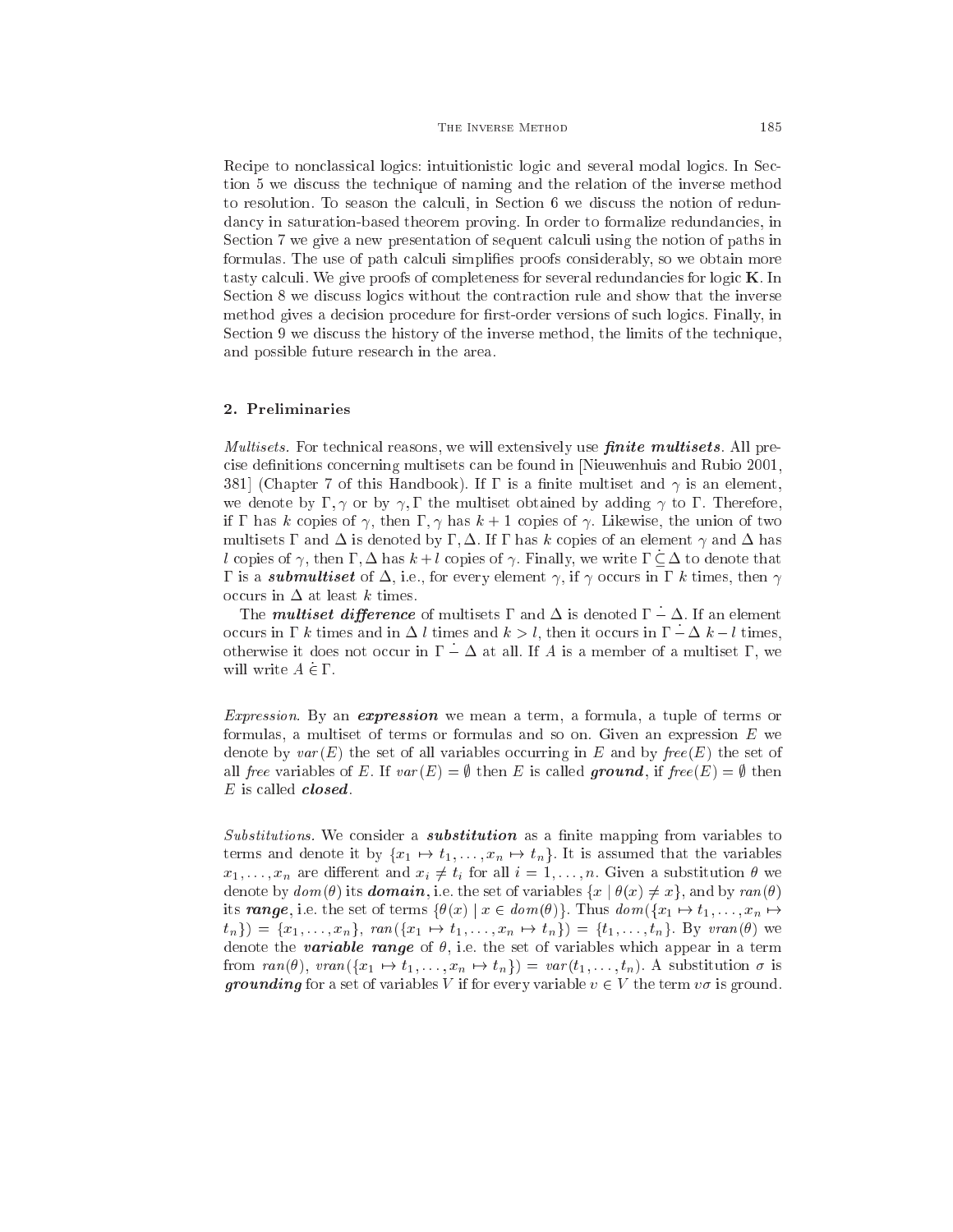A substitution is grounding for an expression E if it is grounding for  $free(E)$ . The empty substitution, denoted  $\varepsilon$ , is the only substitution with  $dom(\varepsilon) = \emptyset$ .

A substitution  $\theta = \{x_1 \mapsto t_1, \ldots, x_n \mapsto t_n\}$  is **admissible** for an expression E, if E has no occurrences of a formula  $\forall yA$  or  $\exists yA$  such that for some i we have  $x_i \in \text{free}(\forall yA)$  or  $x_i \in \text{free}(\exists yA)$ , and  $y \in \text{var}(t_i)$ . In other words, for every  $i \in \{1, \ldots, n\}$  the term  $t_i$  is free for  $x_i$  in E, see [Kleene 1967, page 94].

For an expression E and a substitution  $\theta$  admissible for E,  $E\theta$  stands for the result of applying  $\theta$  to E. It is obtained from E by the simultaneous replacement of free occurrences of  $x_1, \ldots, x_n$  by  $t_1, \ldots, t_n$ , respectively.

Let  $E$  be an expression. Following [Kleene 1967], whenever we introduce a notation like  $E(x_1, \ldots, x_n)$ ,  $n \geq 1$ , showing variables  $x_1, \ldots, x_n$  in the notation, we will thereafter understand by  $E(t_1, \ldots, t_n)$  the result of application of the substitution  $\theta = \{x_1 \mapsto t_1, \ldots, x_n \mapsto t_n\}$  to E under the condition that  $\theta$  is admissible for E. Of course, it is not required that the expression denoted by  $E(x_1, \ldots, x_n)$ actually contains  $x_i$  free, also it is not excluded that  $E(x_1, \ldots, x_n)$  may contain free variables other than  $x_1, \ldots, x_n$ .

The notation of the notation of the standard contribution of the state of the state of the state of the state o

The composition of substitutions  $\sigma$  and  $\theta$ , denoted  $\sigma\theta$ , is the substitution defined by  $x(\sigma \theta) \rightleftharpoons (x \sigma) \theta$ , for every variable x.

Let  $\sigma_1, \sigma_2$  be substitutions such that  $dom(\sigma_1) \cap dom(\sigma_2) = \emptyset$ . By  $\sigma_1 \cup \sigma_2$  we denote the substitution  $\sigma$  such that  $\mathit{aom}(\sigma) \rightleftharpoons \mathit{aom}(\sigma_1) \cup \mathit{aom}(\sigma_2)$  and

$$
x\sigma \rightleftharpoons \begin{cases} x\sigma_1, & \text{if } x \in dom(\sigma_1), \\ x\sigma_2, & \text{if } x \in dom(\sigma_2), \end{cases}
$$

for all  $x \in dom(\sigma)$ .

We will need more definitions concerning substitutions and unification. They will be introdu
ed later, as soon as they are needed.

## 3. Cooking lassi
al logi

In this section we apply the universal recipe of automated deduction to cook the inverse method for lassi
al logi
.

#### 3.1. Ingredients: sequents and sequent calculi

3.1. DEFINITION *(truth, satisfiability, validity)*. A closed signed formula  $TA$  (respectively,  $FA$ ) is *true* in a structure if so is the formula A (respectively,  $\neg A$ ). A closed sequent is  $true$  in a structure if so is every signed formula in this sequent. If a losed signed formula (respe
tively, a losed sequent) is true in a stru
ture, we say that the structure is a **model** of the signed formula (respectively, the sequent). A sequent is *satisfiable* if it has a model.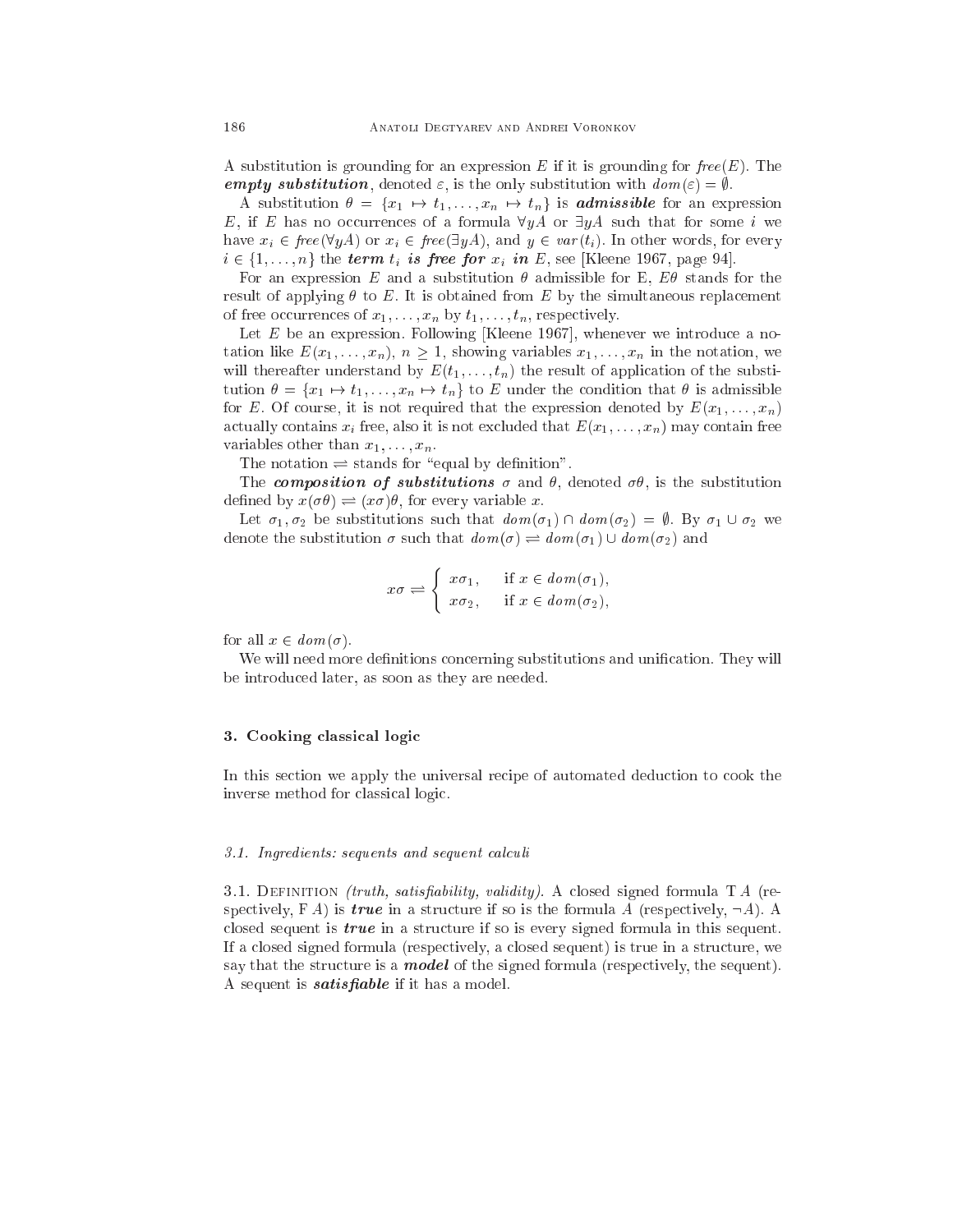$$
\frac{\Gamma, \gamma, \gamma}{T A, F A} (Ax)
$$
\n
$$
\frac{\Gamma, \gamma, \gamma}{\Gamma, \gamma} (C)
$$
\n
$$
\frac{\Gamma, T A}{\Gamma, T A \land B} (T \land i) \qquad \frac{\Gamma, T B}{\Gamma, T A \land B} (T \land r)
$$
\n
$$
\frac{\Gamma, F A \Delta, F B}{\Gamma, \Delta, F A \land B} (F \land)
$$
\n
$$
\frac{\Gamma, T A \Delta, T B}{\Gamma, \Delta, T A \lor B} (T \lor)
$$
\n
$$
\frac{\Gamma, F A}{\Gamma, F A \lor B} (F \lor i) \qquad \frac{\Gamma, F B}{\Gamma, F A \lor B} (F \lor r)
$$
\n
$$
\frac{\Gamma, F A \Delta, T B}{\Gamma, \Delta, T A \supset B} (T \supset)
$$
\n
$$
\frac{\Gamma, T A}{\Gamma, F A \supset B} (F \supset_i) \qquad \frac{\Gamma, F B}{\Gamma, F A \supset B} (F \supset_r)
$$
\n
$$
\frac{\Gamma, F A}{\Gamma, T \neg A} (T \neg) \qquad \frac{\Gamma, T A}{\Gamma, F \neg A} (F \neg)
$$
\n
$$
\frac{\Gamma, T A(t)}{\Gamma, T \forall x A(x)} (T \forall) \qquad \frac{\Gamma, F A(y)}{\Gamma, F \forall x A(x)} (F \forall)
$$
\n
$$
\frac{\Gamma, T A(y)}{\Gamma, T \exists x A(x)} (T \exists) \qquad \frac{\Gamma, F A(t)}{\Gamma, F \exists x A(x)} (F \exists)
$$

In the rule  $(Ax)$ , A is an atomic formula. In the rules  $(F \forall)$  and  $(T \exists)$  the variable y is free for x in  $A(x)$  and  $A(y) = A(x) \{x \mapsto y\}$ , furthermore y has no free occurrences in the conclusions of the rules. The variable y is called the *eigenvariable* of these rules. This condition on the rules  $(F \forall)$  and  $(T \exists)$  is called the *eigenvariable* condition. The rule  $(C)$  is called contraction.

Figure 1: Calculus  $\mathbf{C}_{inv}$ 

All sequent calculi introduced in this chapter establish the unsatisfiability of sequents. In view of this fact, proofs in these calculi will sometimes be called refutations.

We will denote sequents by  $\Gamma, \Delta, \nabla$ . A detailed discussion of sequent calculi can be found in [Degtyarev and Voronkov 2001a] (Chapter 10 of this Handbook). The sequent calculus  $C_{inv}$  for classical logic is shown in Figure 1.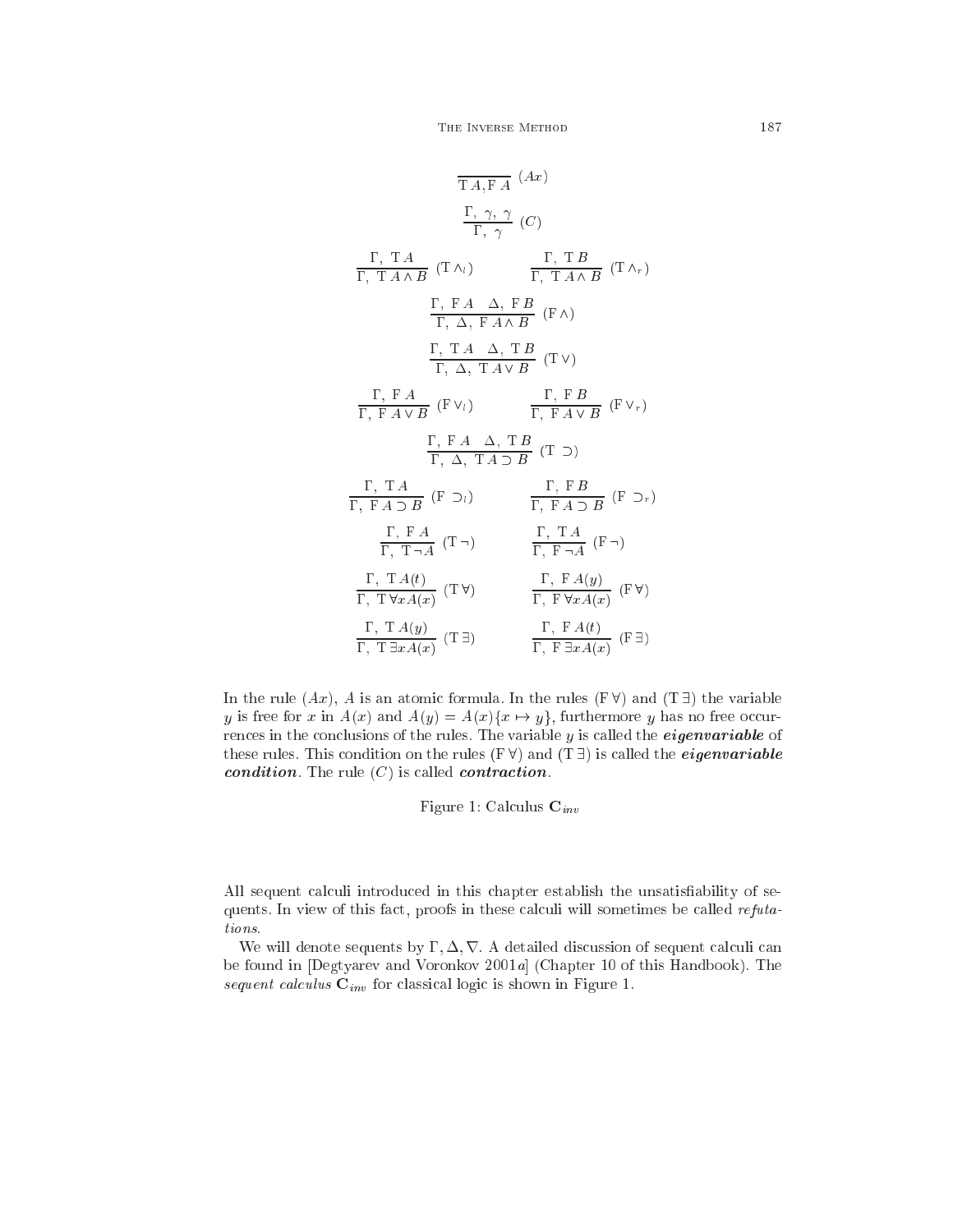

Figure 2: Principal, side and parametric signed formulas

3.2. NOTE. The calculus  $\mathbf{C}_{inv}$  is one of the calculi developed from the original calculus  $LK$  of Gentzen [1934]. In formalizations of sequent calculi developed for semantic tableaux,  $LK$  is usually defined using *invertible rules*, following calculi introduced in [Kanger 1957, Kanger 1963], see [Degtyarev and Voronkov 2001a] (Chapter 10 of this Handbook). The discussion in the introduction on pages 182– 184 reveals why we formulate the rules of  $C$  in a noninvertible way.

Let us introduce some standard definitions related to rules of the sequent calculi illustrated by Figure 2, adapted from [Kleene 1967]. Every rule infers a sequent from one or two sequents.

3.3. DEFINITION (principal, side, and parametric formulas). The new signed formula introduced by the rule is called the **principal signed formula** of the rule. The signed formula or formulas that occur in the premises of the rule and do not occur in the conclusion are called the **side signed formulas** of this rule. All other signed formulas, denoted by  $\Gamma, \Delta$ , are called *parametric signed formulas* of the rule.

Since we will establish a lot of proof-theoretic results about derivations in various sequent calculi, we introduce terminology related to derivations. A similar terminology is used in [Bachmair and Ganzinger 2001] (Chapter 2 of this Handbook).

3.4. DEFINITION (inference, derivation, refutation). An inference in  $\mathbf{C}_{inv}$  is any instance of an inference rule. A *derivation of a sequent*  $\Gamma$  is any tree of sequents formed by inferences and having  $\Gamma$  as the root. A refutation of  $\Gamma$  is any derivation of  $\Gamma$  whose leaves are axioms.

We will use the notions of inference, derivation and refutation for all other calculi introdu
ed in this hapter. When we give examples of derivations, we will put side formulas of all inferences in shaded boxes. We will also omit the inferences by  $(Ax)$ .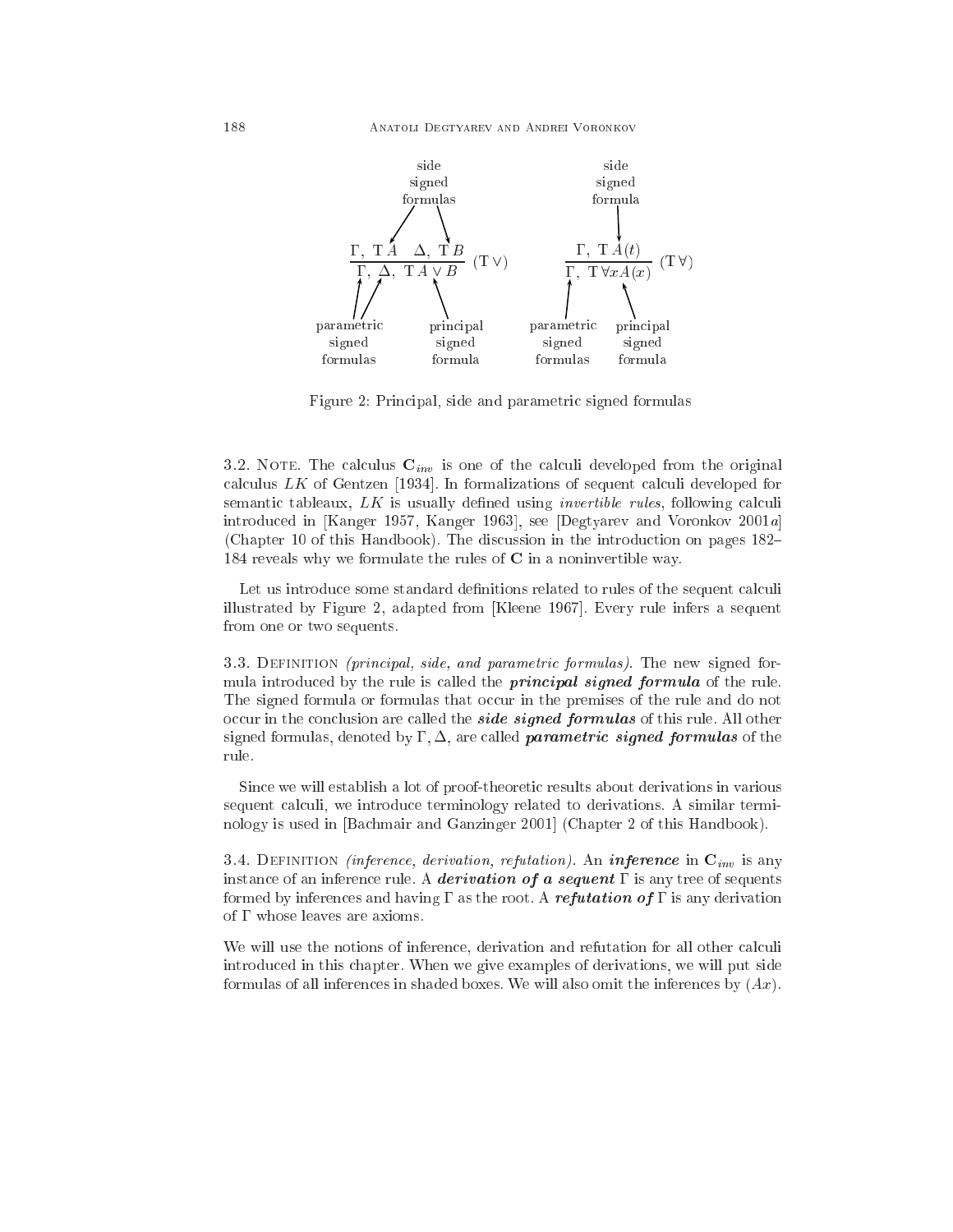| 3.5. EXAMPLE. Consider the refutation of formula (1.1) in $\mathbf{C}_{inv}$ . |  |  |  |  |  |  |
|--------------------------------------------------------------------------------|--|--|--|--|--|--|
|--------------------------------------------------------------------------------|--|--|--|--|--|--|

$$
\frac{\Gamma P, F P}{\Gamma P \supset Q, F P} (\Gamma \supset_{l}) \frac{\Gamma P, F P}{\Gamma P, F P} (\Gamma \supset)
$$
\n
$$
\frac{\Gamma(P \supset Q) \supset P, F P, F P}{\Gamma(P \supset Q) \supset P, F P} (\Gamma)
$$
\n
$$
\frac{\Gamma(P \supset Q) \supset P, F P}{\Gamma((P \supset Q) \supset P) \supset P, F (P \supset_{l})} (\Gamma \supset_{r})
$$
\n
$$
\frac{\Gamma((P \supset Q) \supset P) \supset P}{\Gamma((P \supset Q) \supset P) \supset P} (\Gamma \supset_{r})
$$

Suppose we have a calculus C for some logic L. Logics are usually defined using a suitable semantics, in this chapter we assume that the semantics defines the notion of satisfiable sequent. A calculus C is called sound for L is every sequent that has a refutation in C is unsatisfiable in L. A calculus C is called *complete for* L if every unsatisfiable sequent of  $L$  has a refutation in  $C$ . Sometimes, we will deal with weaker notions of completeness, when only unsatisfiable sequents consisting of one formula are guaranteed to have a refutation. Usually, inferen
e rules in a sound al
ulus have the following property (whi
h guarantees soundness): if all premises of this rule are unsatisable, then so is the on
lusion. Sin
e soundness will be more or less obvious for most calculi of this chapter, we will mainly speak about ompleteness, even when we mean soundness and ompleteness.

An inference rule is called *invertible* if it has the converse property: if the on
lusion of the rule is unsatisable, then so are all premises of the rule. Many standard completeness rules for tableau calculi are based on calculi in which all or nearly all inferen
e rules are invertible.

Since the rules of  $\mathbf{C}_{inv}$  are not invertible, the standard completeness proofs are not easily applicable to it. Moreover,  $C_{inv}$  is *incomplete* for refuting sequents, but omplete for refuting formulas. Let us show the te
hnique that allows to establish ompleteness by purely proof-theoreti arguments. The te
hnique is based on the following observation.

Take any cut-free sequent calculus for classical logic that is known to be complete. As an example, we take the calculus  $C_{tab}$  with invertible rules used in some formalizations of the tableau method. The *calculus*  $C_{tab}$  is shown in Figure 3. This calculus is essentially the calculus of Kanger  $[1957]$  or  $G4$  of Kleene [1967]. The invertibility of rules of  $C_{tab}$  allows us to prove completeness using the standard arguments based on the Hintikka sets [Hintikka 1955], see also [Kanger 1957, Kleene 1967, Smullyan 1968, Fitting 1996].

3.6. THEOREM (Completeness of  $C_{tab}$ ). Let  $\Gamma$  be a closed sequent.  $\Gamma$  is unsatisfiable if and only if there exists a refutation of  $\Gamma$  in  $\mathbf{C}_{tab}$ .  $\Box$ 

The rules of  $C_{tab}$ , except for the rules for negation and two of the quantifier rules, are different from those of  $\mathbf{C}_{inv}$ . Let us think how we can use completeness of  $\mathbf{C}_{tab}$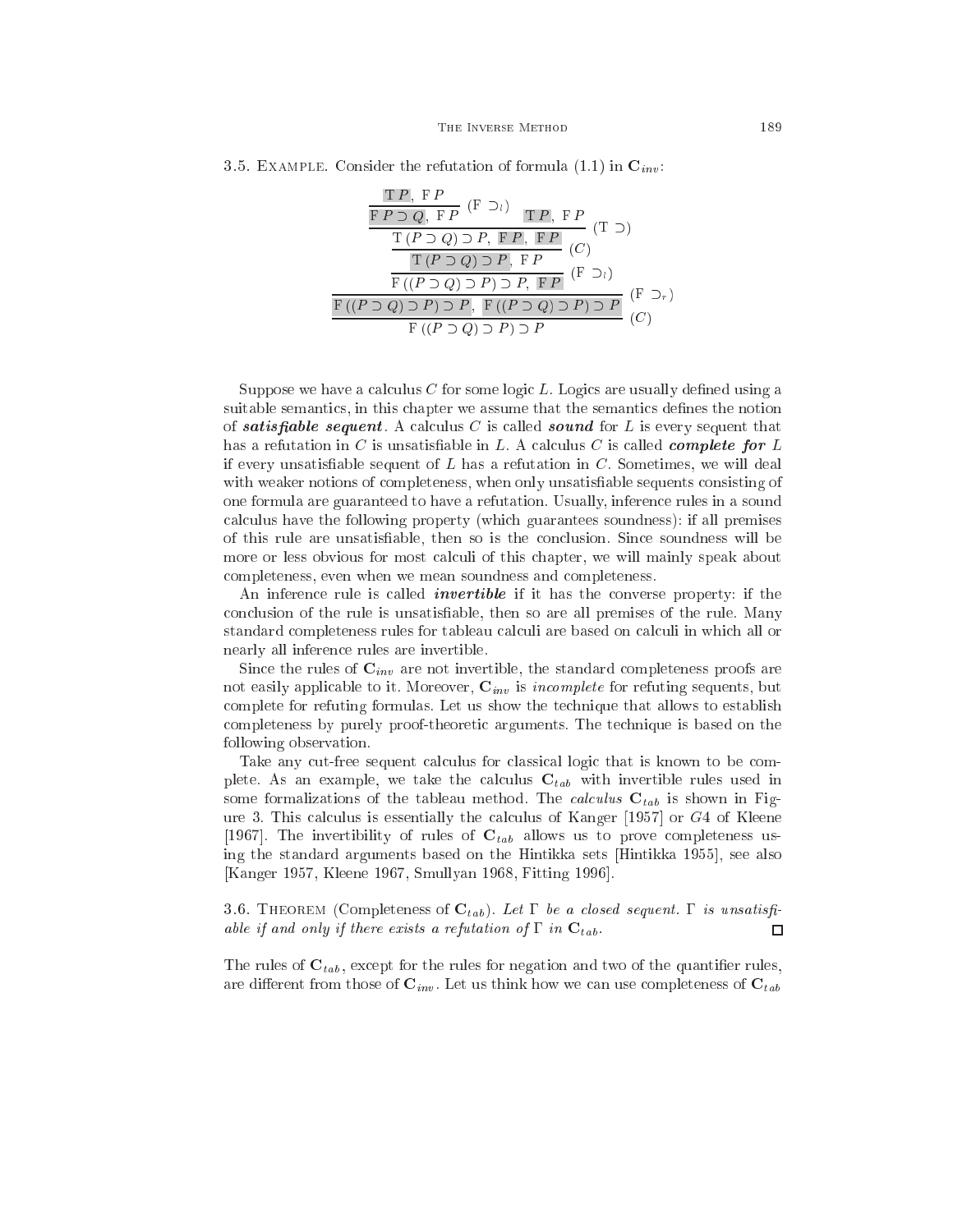$$
\frac{\Gamma, TA, FA}(Ax)
$$
\n
$$
\frac{\Gamma, TA, TB}{\Gamma, TA \land B} (T \land ) \qquad \frac{\Gamma, FA \Gamma, FB}{\Gamma, FA \land B} (F \land )
$$
\n
$$
\frac{\Gamma, TA \Gamma, TB}{\Gamma, TA \lor B} (T \lor ) \qquad \frac{\Gamma, FA, FB}{\Gamma, FA \lor B} (F \lor )
$$
\n
$$
\frac{\Gamma, FA \Gamma, TB}{\Gamma, TA \lor B} (T \lor ) \qquad \frac{\Gamma, TA, FB}{\Gamma, FA \lor B} (F \lor )
$$
\n
$$
\frac{\Gamma, FA \Gamma}{\Gamma, TA \supseteq B} (T \supseteq ) \qquad \frac{\Gamma, TA, FB}{\Gamma, FA \supseteq B} (F \supseteq)
$$
\n
$$
\frac{\Gamma, FA}{\Gamma, T \land A} (T \neg ) \qquad \frac{\Gamma, TA}{\Gamma, FA \land B} (F \neg )
$$
\n
$$
\frac{\Gamma, TA(y)}{\Gamma, T \lor xA(x)} (T \lor ) \qquad \frac{\Gamma, FA(y)}{\Gamma, F \lor xA(x)} (F \lor )
$$
\n
$$
\frac{\Gamma, TA(y)}{\Gamma, T \exists xA(x)} (T \exists ) \qquad \frac{\Gamma, FA(x), FA(t)}{\Gamma, FA(x)} (F \exists )
$$

In the rule  $(Ax)$ , A is an atomic formula. The rules  $(F \forall)$  and  $(T \exists)$  satisfy the eigenvariable ondition.

## Figure 3: Calculus  $C_{tab}$

to prove completeness of  $\mathbf{C}_{inv}$ . We have a problem already with axioms. Axioms of  $C_{tab}$  have the form

$$
\overline{\Gamma, T A, F A} (Ax).
$$

As a matter of fact, not every sequent  $\Gamma$ , T A, F A has a refutation in  $\mathbf{C}_{inv}$ . A simplest example is  $T P$ ,  $F P$ ,  $T Q$ , where  $P$ ,  $Q$  are distinct 0-ary relation symbols. (Note that this shows that not every unsatisfiable sequent has a refutation in  $\mathbf{C}_{inv}$ .) However, we can derive all sequents of the form T A, F A using the axioms of  $\mathbf{C}_{inv}$ . This means that for every axiom  $\Delta$  or  $\mathbf{U}_{tab}$  there exists  $\Delta \subset \Delta$  such that  $\Delta$  has a refutation in  $\mathbf{C}_{inv}$ . We generalize this observation to the following fact that will imply completeness of  $\mathbf{C}_{inv}$  for formulas in a rather straightforward way.

3.7. LEMMA (Subsequent Lemma). For every sequent  $\Gamma$  that has a refutation in  $\mathbf{C}_{tab}$  there exists a sequent  $\Delta$  such that  $\Delta \subseteq \Gamma$  and  $\Delta$  has refutation in  $\mathbf{C}_{inv}$ .

PROOF. The proof is by induction on the length of a refutation of  $\Gamma$  in  $\mathbf{C}_{tab}$ . We consider several cases, the other cases will be similar.

CASE  $(Ax)$ . This case is obvious.

CASE (F  $\supset$ ). The rule of  $C_{tab}$  has the form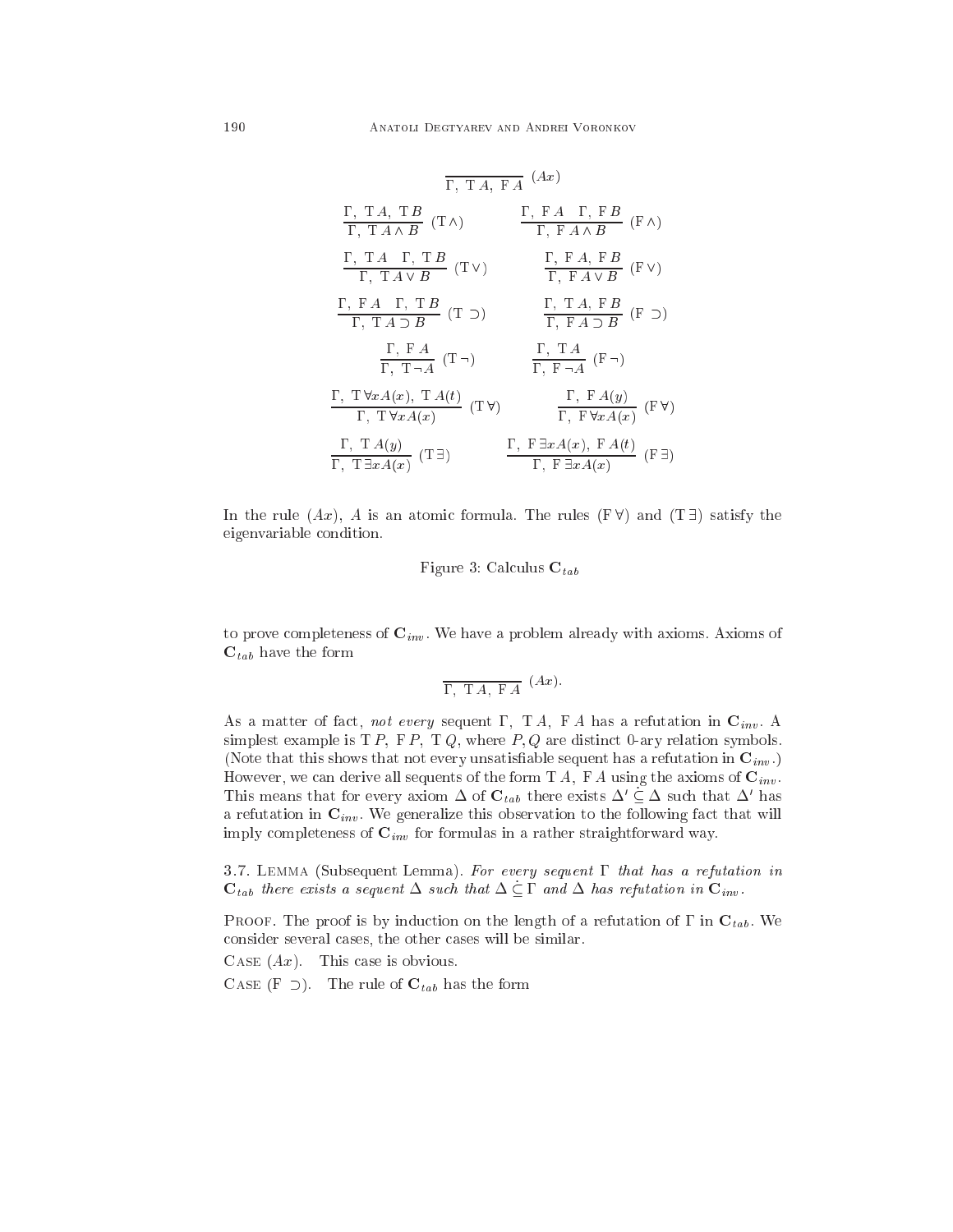$$
\frac{\Gamma, T A, F B}{\Gamma, F A \supset B} (F \supset).
$$

By the induction hypothesis, there exists a sequent  $\Delta \subseteq (\Gamma, T, A, F, B)$  which has a refutation in  $\mathbf{C}_{inv}$ . We have to find a sequent  $\Delta' \subseteq (\Gamma, F A \supset B)$  which has a refutation in  $\mathbf{C}_{inv}$ . Consider the following cases, depending on whether TA and F B occur in  $\Delta$ .

SUBCASE  $((T A, F B) \subseteq \Delta)$ . We have  $\Delta = (\nabla, T A, F B)$ , for some  $\nabla \subseteq \Gamma$ . The following derivation in  $\mathbf{C}_{inv}$  proves this case:

$$
\frac{\nabla, T A, F B}{\nabla, F A \supset B, F B} (F \supset_l)
$$
\n
$$
\frac{\nabla, F A \supset B, F B}{\nabla, F A \supset B} (F \supset_r)
$$
\n
$$
(C).
$$

This case also demonstrates the need for the contraction rule in  $\mathbf{C}_{inv}$ .

SUBCASE  $(T A \in \Delta \text{ and } F B \notin \Delta)$ . We have  $\Delta = (\nabla, T A)$ , for some  $\nabla \subseteq \Gamma$ . The following derivation in  $\mathbf{C}_{inv}$  proves this case:

$$
\frac{\nabla, T A}{\nabla, F A \supset B} (F \supset_l).
$$

SUBCASE (F  $B \in \Delta$  and T  $A \notin \Delta$ ). This case is similar to the previous one.

SUBCASE (T  $A \notin \Delta$  and F  $B \notin \Delta$ ). In this case we let  $\Delta' = \Delta$ .

CASE  $(T \supset)$ . The rule of  $C_{tab}$  has the form

$$
\frac{\Gamma, \ F \ A \quad \Gamma, \ T \ B}{\Gamma, \ T \ A \supset B} \ (T \supset).
$$

By the induction hypothesis, there exist sequents  $\Delta_1 \subseteq (\Gamma, F A)$  and  $\Delta_2 \subseteq (\Gamma, T B)$ that have refutations in  ${\bf C}_{inv.}$  We have to find a sequent  $\Delta \subseteq (\Gamma, \; \mathrm{T}\; A \supset B)$  refutable in  $\mathbf{C}_{inv}$ .

If we have  $\Delta_1 \subseteq \Gamma$ , then we can take  $\Delta_1$  to be  $\Delta$ . Likewise, if we have  $\Delta_2 \subseteq \Gamma$ , then we can take  $\Delta_2$  to be  $\Delta$ . Therefore, we can assume that  $\Delta_1 = (\Delta'_1, F A)$  and  $\Delta_2 = (\Delta'_2, T B)$  for some  $\Delta'_1 \subseteq \Gamma$  and  $\Delta'_2 \subseteq \Gamma$ . Since  $\Delta'_1 \subseteq \Gamma$  and  $\Delta'_2 \subseteq \Gamma$ , some sequent  $1 \subseteq 1$  can be obtained from the sequent  $\Delta_1, \Delta_2$  in  $\mathbf{C}_{inv}$  by a series of contractions. The following derivation in  ${\bf C}_{inv}$  proves this case:

$$
\frac{\Delta'_1, \text{ F } A \quad \Delta'_2, \text{ T } B}{\Delta'_1, \text{ } \Delta'_2, \text{ } \text{T } A \supset B} \text{ (T } \supset)
$$
\n
$$
\vdots \text{ series of contractions}
$$
\n
$$
\Gamma', \text{ } \text{T } A \supset B
$$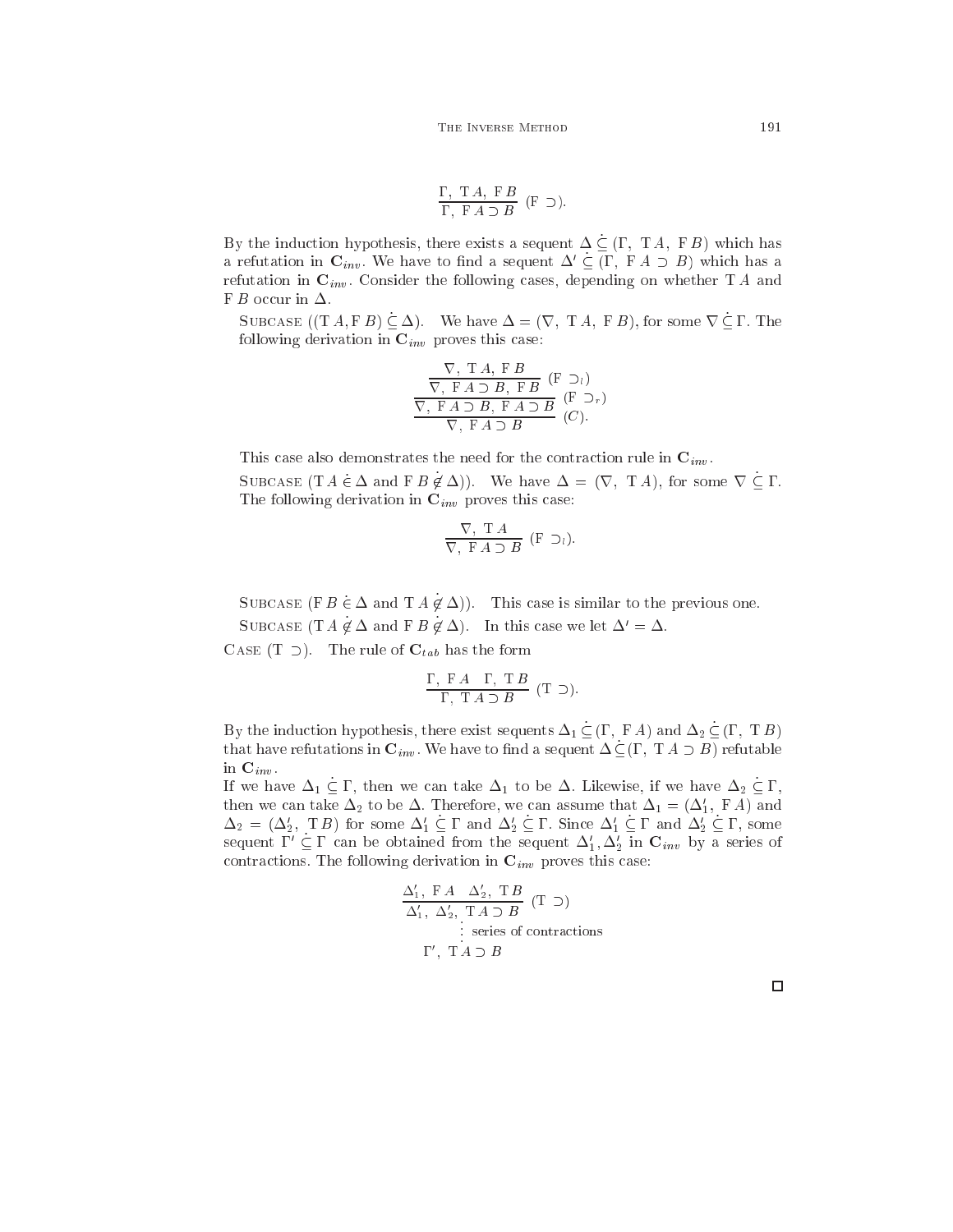The name *subsequent lemma* is due to the fact that we prove the existence of a subsequent  $\Delta$  of  $\Gamma$ .

Using this lemma, we obtain completeness of  $\mathbf{C}_{inv}$  for formulas:

3.8. THEOREM (Completeness of  $\mathbf{C}_{inv}$ ). Let  $\xi$  be a closed signed formula.  $\xi$  is unsatisfiable if and only if it has a refutation in  $\mathbf{C}_{inv}$ .

**PROOF.** By the Completeness Theorem 3.6 for  $\mathbf{C}_{tab}$ ,  $\xi$  is unsatisfiable if and only if there exists a refutation of  $\xi$  in  $\mathbf{C}_{tab}$ . By Subsequent Lemma 3.7, there exists such a refutation of  $\xi$  if and only if some submultiset of  $\xi$  has a refutation in  $\mathbf{C}_{inv}$ . Since the empty sequent has no refutation in  $\mathbf{C}_{inv}$ , the only submultiset of  $\xi$  refutable in  $\mathbf{C}_{inv}$  is  $\xi$  itself. Therefore,  $\xi$  is unsatisfiable if and only if it has a refutation in  ${\bf C}_{inv}$  .  $\Box$ 

3.9. Example. Consider the signed formula

$$
\xi = \mathbf{F} \forall y \exists x \exists z (P(z, x) \supset P(z, fx) \land P(x, ffy)). \tag{3.1}
$$

(We omit parentheses in terms like  $f(f(y))$  in this and other examples.) A refutation of  $\xi$  in  $\mathbf{C}_{tab}$  is shown in Figure 4. Applying the algorithm implicit in the proof of the Subsequent Lemma to this derivation, we obtain the derivation of  $(3.1)$  in  $\mathbf{C}_{inv}$ shown in Figure 5.

## 3.2. Subformula property of  $\mathbf{C}_{inv}$

Following the universal recipe of automated deduction, we have obtained a suitable ground version  $\mathbf{C}_{inv}$  of a sequent calculus intended to be used for a forward proofsearch. The next step is to obtain a free-variable version of  $\mathbf{C}_{inv}$ . In the free-variable version, automatic refutations of a goal formula  $G$  will be obtained by repeatedly applying inference rules of the free-variable calculus in the forward direction to initial sequents (axioms). Evidently, it is desirable to restrict ourselves to a finite number of axioms. To this end, we will use the subformula property of  $C_{inv}$ : a derivation of a signed formula  $\xi$  may only involve signed subformulas of  $\xi$ .

There are two standard definitions of subformulas. The first one defines subformulas of  $\exists x A(x)$  as  $A(x)$  plus subformulas of  $A(x)$ . The second one used e.g. in [Gentzen 1934], defines subformulas of  $\exists x A(x)$  as all formulas of the form  $A(t)$ , where t is a term, plus subformulas of  $A(t)$ . We use both definitions, but to distinguish between them we call subformulas of the first kind free subformulas. In order to give the right definition of a signed subformula, it is enough to analyze the rules of  $\mathbf{C}_{inv}$  (or, alternatively, the rules of  $\mathbf{C}_{tab}$ ).

3.10. DEFINITION *(signed subformula)*. The notion of a *free signed subformula* of a signed formula  $\alpha$  is defined by induction as follows. First, we define free immediate signed subformulas and immediate signed subformulas using the table of Figure 6.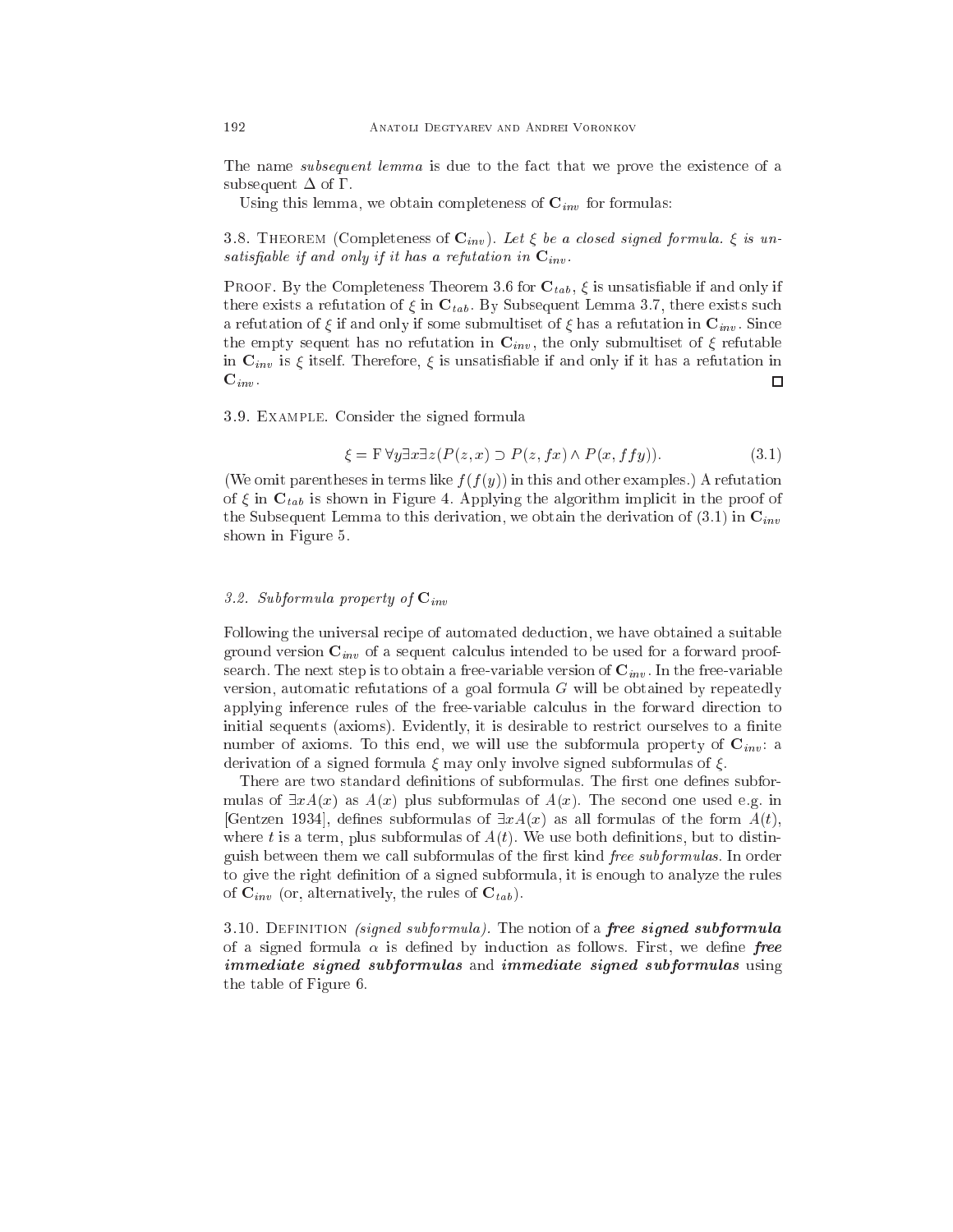| T P(fy, ffy),<br>T P(fy, ffy),                                                                                                                             |
|------------------------------------------------------------------------------------------------------------------------------------------------------------|
| $F P(fy, ffy), \ldots$ $F P(fy, ffy), \ldots$<br>$(F \wedge)$                                                                                              |
| $T P(fy, ffy), F P(fy, ffy) \wedge P(fy, ffy), \ldots$<br>$(F \supset)$                                                                                    |
| T $P(fy, ffy)$ , $\overline{F} P(fy, fy) \supset P(fy, ffy) \wedge P(fy, ffy)$ ,<br>(F <sup>3</sup> )                                                      |
| $T P(fy, ffy), F \exists z (P(z, fy) \supset P(z, ffy) \wedge P(fy, ffy)), \ldots$<br>$(F\exists)$                                                         |
| $T P(fy, ffy), F \exists x \exists z (P(z,x) \supset P(z, fx) \wedge P(x, ffy)), \ldots$<br>$(F \supset)$                                                  |
| $F P(fy, ffy) \supset P(fy, fffy) \wedge P(ffy, ffy),$<br>F $\exists x \exists z (P(z, x) \supset P(z, fx) \wedge P(x, ffy)), \ldots$<br>(F <sup>3</sup> ) |
| $F \exists z (P(z, ffy) \supset P(z, fffy) \wedge P(ffy, ffy)),$                                                                                           |
| $F \exists x \exists z (P(z, x) \supset P(z, fx) \wedge P(x, ffy))$<br>(F <sup>3</sup> )                                                                   |
| $F \exists x \exists z (P(z,x) \supset P(z,fx) \wedge P(x,ffy))$<br>(FV)                                                                                   |
| $\overline{\mathrm{F}\,\forall y\exists x}\exists z(P(z,x)\supset P(z,fx)\wedge P(x,ffy))$                                                                 |

In this derivation some irrelevant formulas are repla
ed by" $\ldots$ ". For example, in the top sequents " $\ldots$ " denotes the multiset

> $\mathrm{F}\ \exists x \exists z (P(z,x) \supset P(z,fx) \wedge P(x,ffy)),$  $\mathrm{F}\, \exists z (P(z, f f y) \supset P(z, f f f y) \wedge P(f f y, f f y)),$  $\mathrm{F}\, \exists z (P(z,fy) \supset P(z,ffy) \wedge P(fy,ffy)),$  $\textbf{F} \ P(f \ y, f f f y) \land P(f f y, f f y),$  $T P(f y, fy)$ .

> > Figure 4:  $\mathbf{C}_{\textit{tab}}$ -derivation

The following  $\mathbf{C}_{inv}$ -derivation is obtained from the derivation abo ve as in the subsequent lemma.

Figure 5: The corresponding  $\mathbf{C}_{inv}\text{-}\text{derivation}$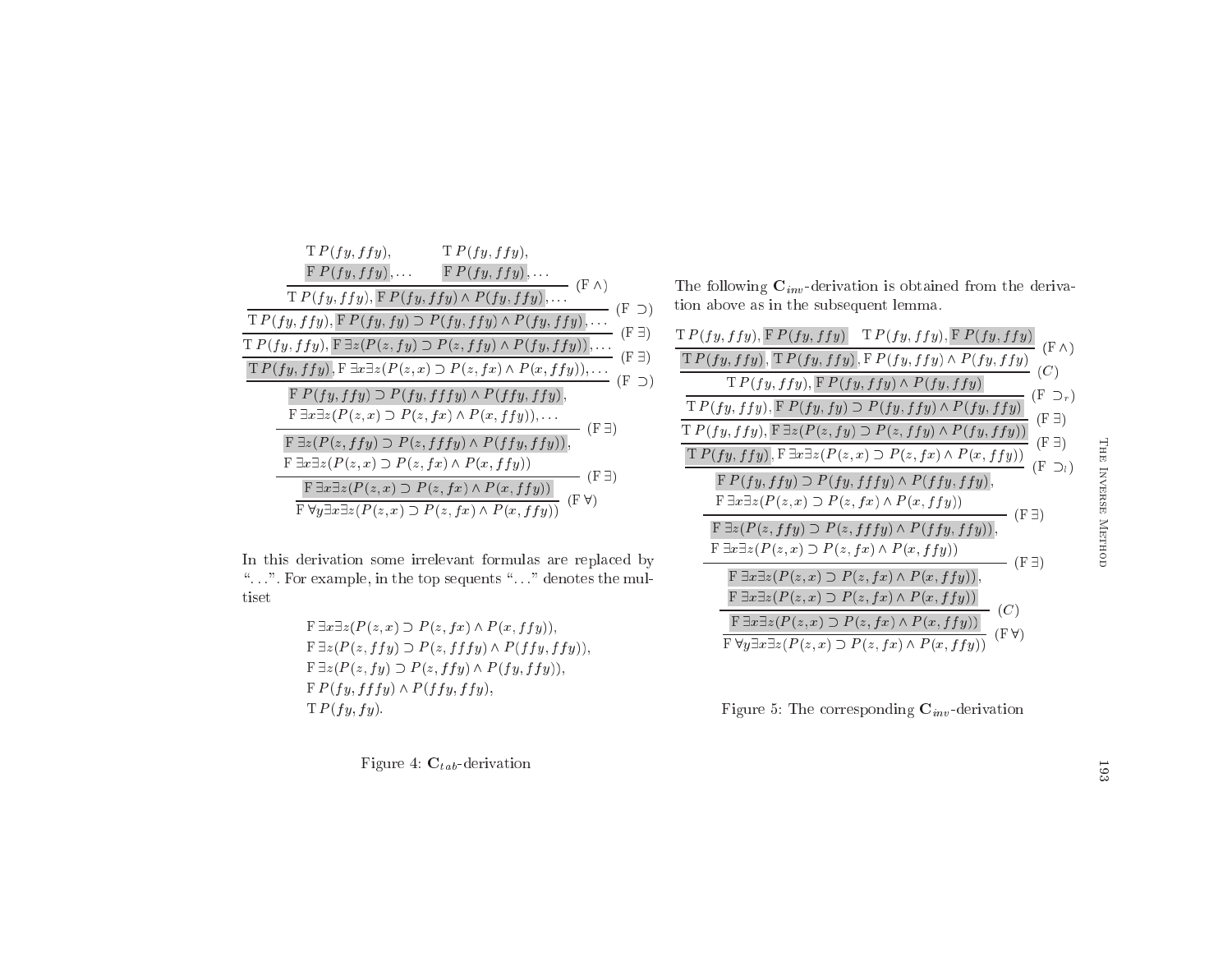| signed             | its free immediate | its immediate      |
|--------------------|--------------------|--------------------|
| formula            | signed subformulas | signed subformulas |
| $T A \wedge B$     | $TA$ and $TB$      | $TA$ and $TB$      |
| $FA \wedge B$      | $FA$ and $FB$      | FA and FB          |
| $TA \vee B$        | $TA$ and $TB$      | $TA$ and $TB$      |
| $FA \vee B$        | $FA$ and $FB$      | $FA$ and $FB$      |
| $TA \supset B$     | $FA$ and $TB$      | and $T B$<br>FA    |
| $FA \supset B$     | TA and FB          | $TA$ and $FB$      |
| $T \neg A$         | FA                 | FA                 |
| $F\neg A$          | T A                | ТA                 |
| $T \exists x A(x)$ | T A(x)             | T A(t)             |
| $F \exists x A(x)$ | FA(x)              | FA(t)              |
| $T \forall x A(x)$ | T A(x)             | T A(t)             |
| $F \forall x A(x)$ | FA(x)              | FA(t)              |

In the table below, t is an arbitrary term free for x in  $A(x)$ .

Figure 6: Immediate signed subformulas

For all signed formulas  $\alpha, \beta, \gamma$  we define various notions of subformulas as follows. 1.  $\alpha$  is a (free) signed subformula of  $\alpha$ ;

2. If  $\alpha$  is a (free) immediate signed subformula of  $\beta$  and  $\beta$  is a (free) signed subformula of  $\gamma$ , then  $\alpha$  is a (free) signed subformula of  $\gamma$ .

We already mentioned the *subformula property* several times without defining it. There can be several definitions of the subformula property. Below we give several forms of subformula property, the first is the strongest.

- Every derivation of a sequent onsists of signed subformulas of signed formulas in  $\Gamma$ ;
- $\mathcal{O}$  sequent of a sequent of signed formulas of signed formulas of signed formulas of signed formulas of signed formulas of  $\mathcal{O}$ in  $\Gamma$ ;
- If has a refutation, then there exists a refutation of onsisting of signed subformulas of signed formulas in  $\Gamma$ .
- Every derivation of a sequent onsists of subformulas of signed formulas in Γ.

All free-variable calculi discussed in this chapter have the fourth form of the subformula property. All other calculi of this chapter have the first, strongest form.

3.11. THEOREM (Subformula Property of  $\mathbf{C}_{inv}$ ). Let  $\Pi$  be a derivation of a signed formula  $\xi$  in  $\mathbf{C}_{inv}$ . Every signed formula occurring in  $\Pi$  is a signed subformula of  $\xi$ .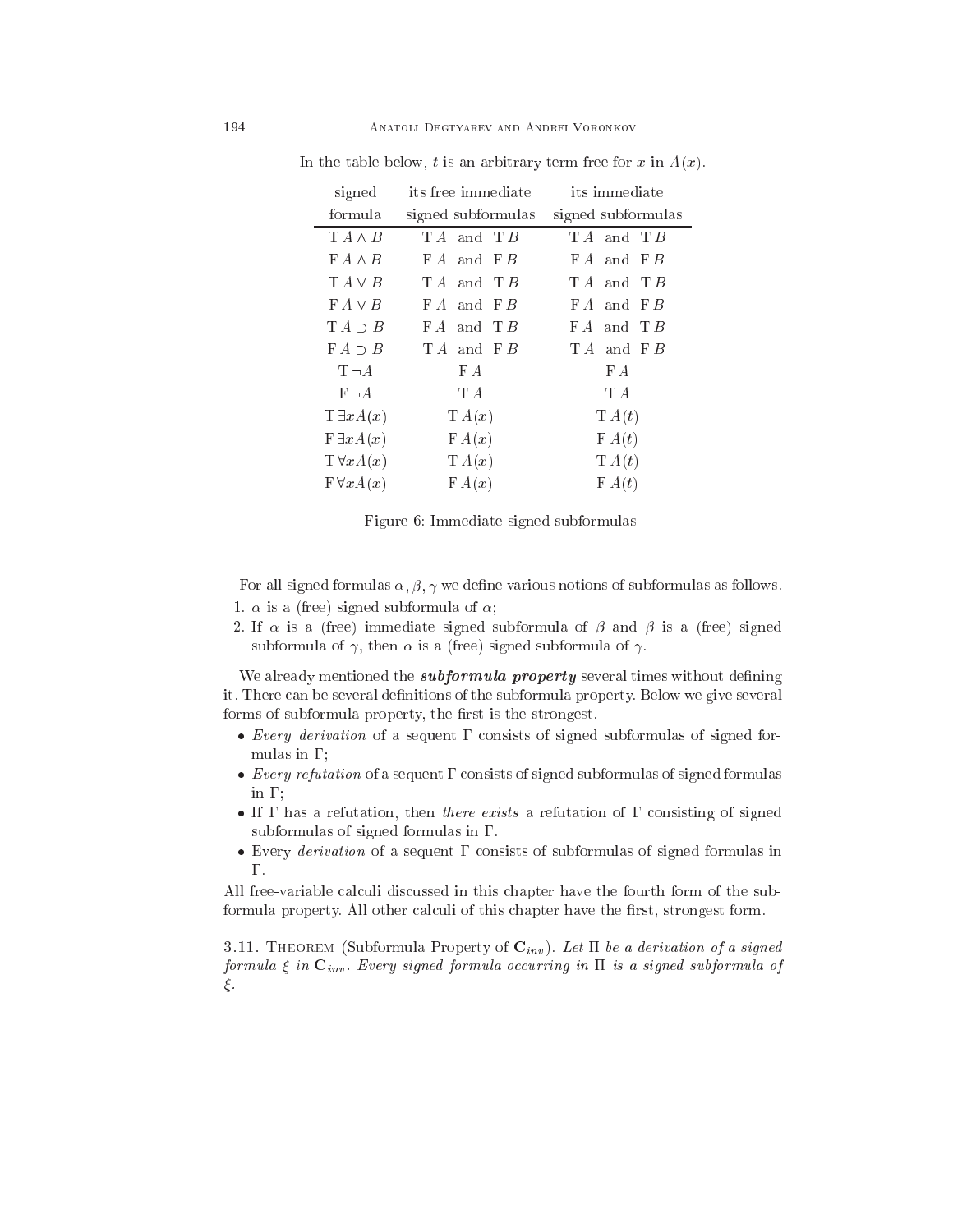| THE INVERSE METHOD |  |
|--------------------|--|
|--------------------|--|

PROOF. By a routine inspection of inference rules of  $\mathbf{C}_{inv}$ . □

Thus, when we search for a refutation of a particular signed formula  $\xi$ , we can restrict our search to sequents consisting of signed subformulas of  $\xi$ . When  $\xi$  contains quantifiers, it may have an infinite number of signed subformulas, so the subformula property does not restri
t the sear
h spa
e good enough. The next thing to note is that signed subformulas of  $\xi$  have a convenient representation in terms of free signed subformulas, and any signed formula has only a finite number of free signed subformulas.

## 3.2.1. Representation of subformulas by free subformulas

We call a (signed) formula  $\alpha$  rectified if (i) every occurrence of a quantifier in  $\alpha$ binds a different variable and (ii) every bound variable of  $\alpha$  has no free occurrence in  $\alpha$ . Evidently, we can make any (signed) formula into an equivalent rectified one by renaming of bound variables. A sequent  $\Gamma$  is *rectified* if so is every signed formula in  $\Gamma$ .

| CONVENTION $\parallel$ In the sequel we assume all formulas to be rectified. |
|------------------------------------------------------------------------------|
|------------------------------------------------------------------------------|

We will often represent signed subformulas of a given formula  $\xi$  in the form  $\alpha \cdot \theta$ , where  $\alpha$  is a free signed subformula of  $\xi$  and  $\theta$  is a substitution admissible for A. We say that a pair  $\alpha \cdot \theta$  represents the signed subformula  $\alpha \theta$ . We also call this representation the representation via a free signed subformula. Note that the same signed subformula  $\beta$  can have different representations via different free signed subformulas.

We call a substitution  $\theta$  relevant to an expression E if  $dom(\theta) \subseteq free(E)$ . We introduce a convention of a technical nature. Whenever we use the notation  $\alpha \cdot \theta$ such that  $\theta$  is not relevant to  $\alpha$ , we mean the representation  $\alpha \cdot \tau$ , where  $\tau$  is the restriction of  $\theta$  on free( $\alpha$ ). This convention will considerably simplify notation.

3.12. LEMMA. Let  $\alpha, \beta$  be rectified signed formulas. Then  $\beta$  is a signed subformula of  $\alpha$  if and only if  $\beta = \gamma \theta$  for some free signed subformula  $\gamma$  of  $\alpha$  and substitution  $\theta$  such that  $dom(\theta) \cap free(\alpha) = \emptyset$ . For given  $\beta$  and  $\gamma$  such a substitution  $\theta$  is unique among substitutions relevant to  $\gamma$ .

PROOF. By routine inspection of the definition of signed subformulas.

In particular, every signed subformula of a closed signed formula can be obtained from a free signed subformula by applying a substitution. Now we an reformulate the subformula property of  $\mathbf{C}_{inv}$  in the following way.

3.13. COROLLARY. Let  $\Pi$  be a refutation of a rectified closed signed formula  $\xi$  in  $\mathbf{C}_{inv}$ . Every signed formula occurring in  $\Pi$  has the form  $\gamma\theta$  for a free signed subformula  $\gamma$  of  $\xi$  and a substitution  $\theta$ .  $\Box$ 

 $\Box$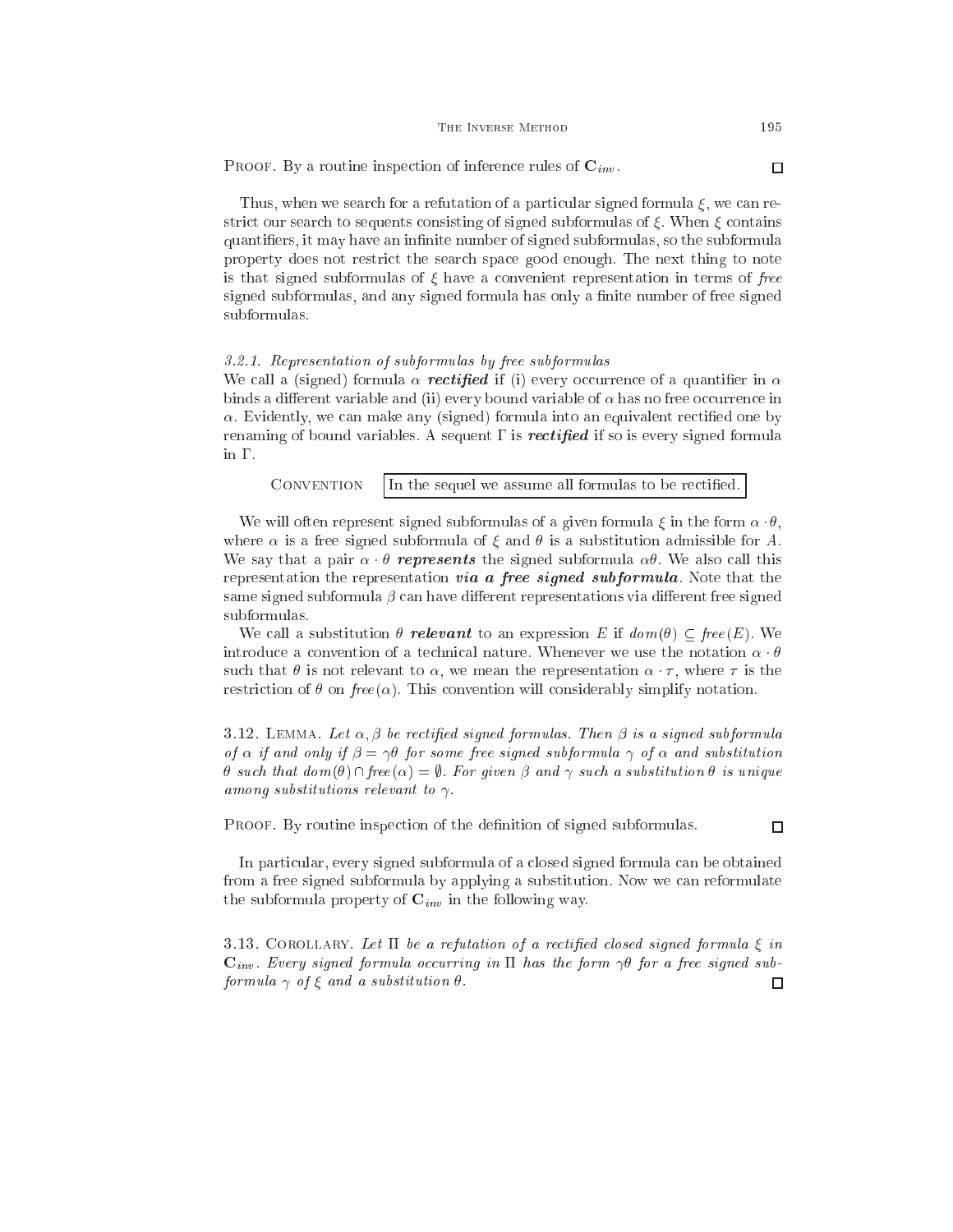Suppose that we want to check the refutability in  $\mathbf{C}_{inv}$  of a closed signed formula  $\xi$ . By Corollary 3.13, we can restrict signed formulas occurring in the derivation to signed formulas of the form  $\gamma\theta$ , where  $\gamma$  is a free signed subformula of  $\xi$  and  $\theta$ is a substitution. Sin
e this applies to axioms as well, every axiom has the form  $T A\theta$ ,  $F B\sigma$ , where A, B are atomic and T A, F B are free signed subformulas of  $\xi$ . For any given A, B, there may be an infinite number of such axioms because of different choices for substitutions  $\theta$ ,  $\sigma$ , but there is only a *finite* number of pairs of free signed subformulas T A and F B of  $\Sigma$ . As usual in automated deduction, we can choose a *most general* axiom that represents all axioms  $T A\theta$ ,  $F B\sigma$  for given A and B.

# 3.3. The calculus  $\mathbf{C}_{inv}^{\xi}$  and lifting

We will now introduce the main calculus  $\mathbf{C}^{\xi}_{inv}$  for the inverse method for classical logic. The calculus is based on the idea of representing sequents through free subformulas and using most general unifiers instead of arbitrary substitutions.

As usual, we assume that  $\xi$  is a rectified closed signed formula (the goal). A sequent of  $\mathbf{C}^{\xi}_{inv}$  is any multiset of pairs  $\alpha \cdot \sigma$  that represent subformulas of  $\xi$ . We say that a sequent  $\Gamma$  of  $\mathbf{C}_{inv}$  is an *instance* of a sequent  $\alpha_1 \cdot \sigma_1, \ldots, \alpha_n \cdot \sigma_n$  of  $\mathbf{C}_{inv}^{\xi}$ if there exists a substitution  $\tau$  such that the multiset  $\alpha_1 \sigma_1 \tau, \ldots, \alpha_n \sigma_n \tau$  coincides with  $\Gamma$ .

Now our aim is the following. Given a closed signed formula  $\xi$ , to make a sequent calculus  $\mathbf{C}^\xi_{inv}$  that has the following property: for every sequent  $\Gamma$  refutable in  $\mathbf{C}_{inv}$ and consisting of signed subformulas of  $\xi$ , there exists a sequent  $\Delta$  refutable in  $\mathbf{C}^{\xi}_{inv}$  such that  $\Gamma$  is an instance of  $\Delta$ . Before defining such a calculus we have to introduce more definitions.

A restriction of a substitution  $\sigma$  to a set of variables V, denoted by  $\sigma|_V$ , is the substitution defined as follows. For every variable x

$$
x(\sigma \upharpoonright_V) \rightleftharpoons \begin{cases} x\sigma, & \text{if } x \in V; \\ x, & \text{otherwise.} \end{cases}
$$

We denote by  $\sigma_{-x}$  the substitution  $\sigma|_{dom(\sigma)\setminus\{x\}}$ . It is easy to see that

$$
y\sigma_{-x} = \begin{cases} x, & \text{if } x = y; \\ y\sigma, & \text{otherwise.} \end{cases}
$$

A substitution  $\sigma$  is more general than a substitution  $\theta$ , denoted  $\sigma \leq \theta$  if there exists a substitution  $\tau$  such that  $\sigma \tau = \theta$ .

We introduce the notions related to *unification* of expressions and substitutions.

3.14. DEFINITION (unification). Let  $E_1, E_2$  be two expressions and  $\theta$  a substitution admissible for  $E_1, E_2$ . We call  $\theta$  a **unifier** of  $E_1$  and  $E_2$  if  $E_1 \theta = E_2 \theta$ . Two expressions are *unifiable* if they have a unifier. A unifier  $\theta$  of  $E_1$  and  $E_2$  is called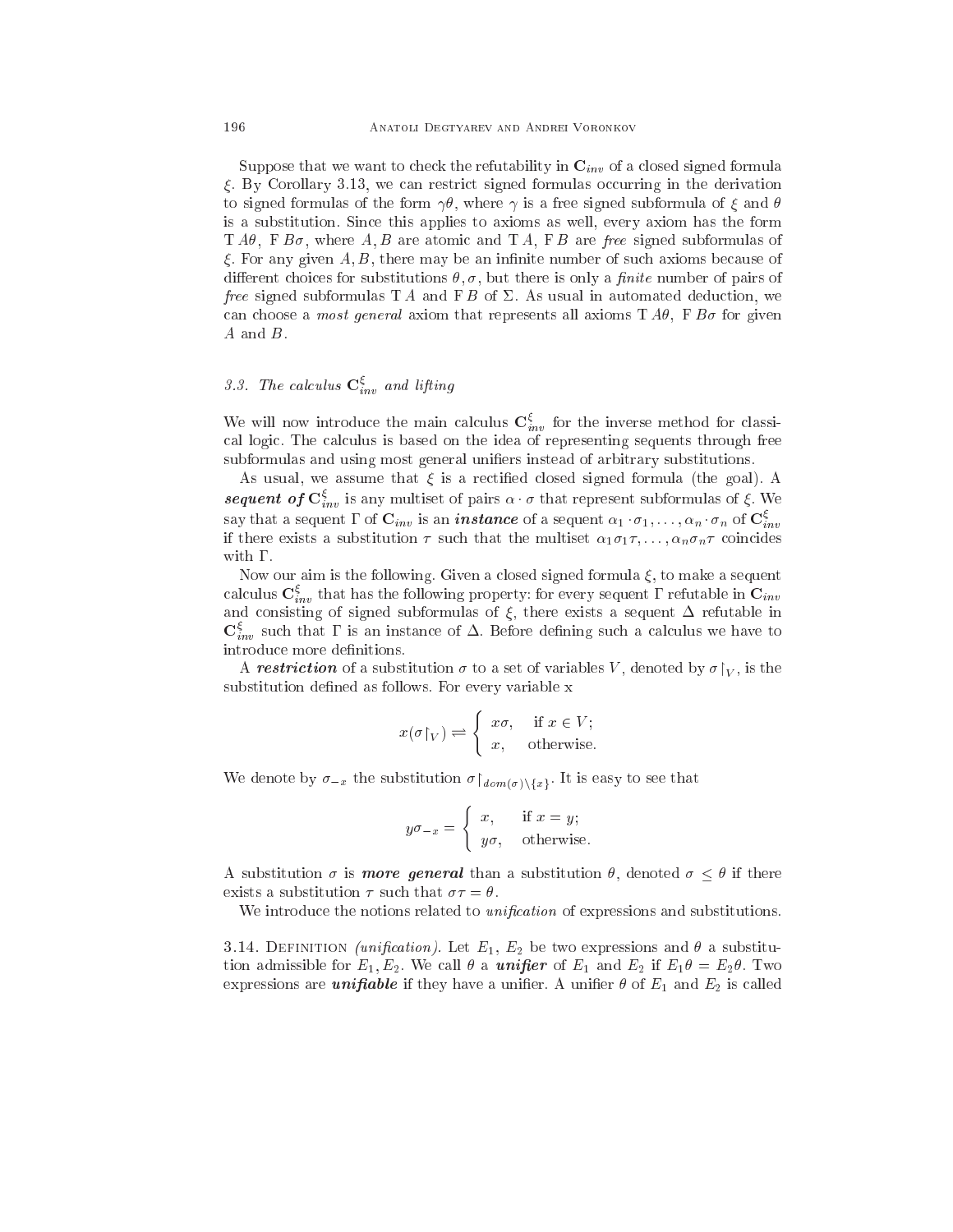**most general**, denoted mgu $(E_1, E_2)$ , if  $\theta$  is more general than any unifier of  $E_1$ and  $E_2$ .

A most general unifier of substitutions  $\sigma$  and  $\tau$ , denoted mgu $(\sigma, \tau)$ , is a substitution  $\theta$  defined as follows. Let  $\{x_1, \ldots, x_n\} = \text{dom}(\sigma) \cup \text{dom}(\tau), n \geq 0.$ Then  $\theta$  is any most general unifier of the tuples  $\langle x_1\sigma, \ldots, x_n\sigma \rangle$  and  $\langle x_1\tau, \ldots, x_n\tau \rangle$ .

A substitution  $\rho$  is called a *renaming* if  $\rho$  is a one-to-one mapping from its domain to itself. It is easy to see that a substitution  $\rho$  is a renaming if and only if  $dom(\rho) = ran(\rho)$ . Also  $\rho$  is a renaming if and only if there exists a substitution  $\tau$ such that  $\rho \tau = \varepsilon$  (or  $\tau \rho = \varepsilon$ ). Let us note, that if a substitution  $\sigma$  is a most general unifier of terms t and s, then  $\sigma \rho$  is also a most general unifier of these terms for any renaming  $\rho$ .

3.15. DEFINITION *(free variables, variants, renaming)*. Let  $\Gamma = \alpha_1 \cdot \sigma_1, \ldots, \alpha_n \cdot \sigma_n$ . The set of *free variables* of  $\Gamma$ , denoted by *free*  $(\Gamma)$ , is the set of all free variables of  $\alpha_1\sigma_1,\ldots,\alpha_n\sigma_n$ . For a substitution  $\theta$  we denote by  $\Gamma\theta$  the sequent  $\alpha_1 \cdot \sigma_1 \theta, \ldots, \alpha_n \cdot \sigma_n \theta$ . We call a **variant** of  $\Gamma$  any sequent  $\Gamma \rho$ , where  $\rho$  is a renaming. Two expressions  $E_1$  and  $E_2$  are **variable-disjoint** if  $free(E_1) \cap free(E_2) = \emptyset$ . We say that a substitution  $\rho$  renames  $E_1$  away from  $E_2$  if  $\rho$  is a renaming such that  $E_1 \rho$  and  $E_2$  are variable-disjoint. If, for such a renaming,  $E_1 \rho$  and  $E_2$  are unifiable, we say that  $E_1$  and  $E_2$  are weakly unifiable.

Like in standard resolution calculi, we identify sequents that are variants of each other. Therefore, we assume an implicit *renaming rule*:

$$
\frac{\Gamma}{\Gamma\rho}
$$
 , where  $\rho$  is a renaming.

The calculus  $\mathbf{C}^{\xi}_{inv}$  is given in Figure 7. An example derivation in  $\mathbf{C}^{\xi}_{inv}$ , when  $\xi$  is (3.1), is shown in Figure 8. Compare this derivation with that of Figure 5 on page 193.

We can prove completeness of  $\mathbf{C}_{inv}^{\xi}$  by comparing  $\mathbf{C}_{inv}$  with  $\mathbf{C}_{inv}^{\xi}$  and using lifting arguments, expressed by the following lemma.

3.16. LEMMA (Instance Lemma for  $\mathbf{C}_{inv}^{\xi}$ ). Let  $\xi$  be a closed signed formula and let  $\alpha_1, \ldots, \alpha_n$  be free signed subformulas of  $\xi$ . Let  $\theta_1, \ldots, \theta_n$  be substitutions such that the sequent  $\alpha_1\theta_1,\ldots,\alpha_n\theta_n$  is derivable in  $\mathbf{C}_{inv}$ . Then there exist substitutions  $\lambda, \tau_1, \ldots, \tau_n$  such that the sequent  $\alpha_1 \cdot \tau_1, \ldots, \alpha_n \cdot \tau_n$  is derivable in  $\mathbf{C}_{inv}^\xi$  and  $\alpha_i \tau_i \lambda = \tau$  $\alpha_i \theta_i$  for all  $i \in \{1, \ldots, n\}.$ 

PROOF. The proof is by induction on the length of a derivation  $\Pi$  in  $\mathbf{C}_{inv}$ . We will consider the last of inference of  $\Pi$  and assume, by induction hypothesis, that the lemma holds for all the premises of this inferen
e. We onsider several ases, depending on the last inferen
e, the other ases will be similar. These ases are the following:

• the last rule of  $\Pi$  is  $(Ax)$ ;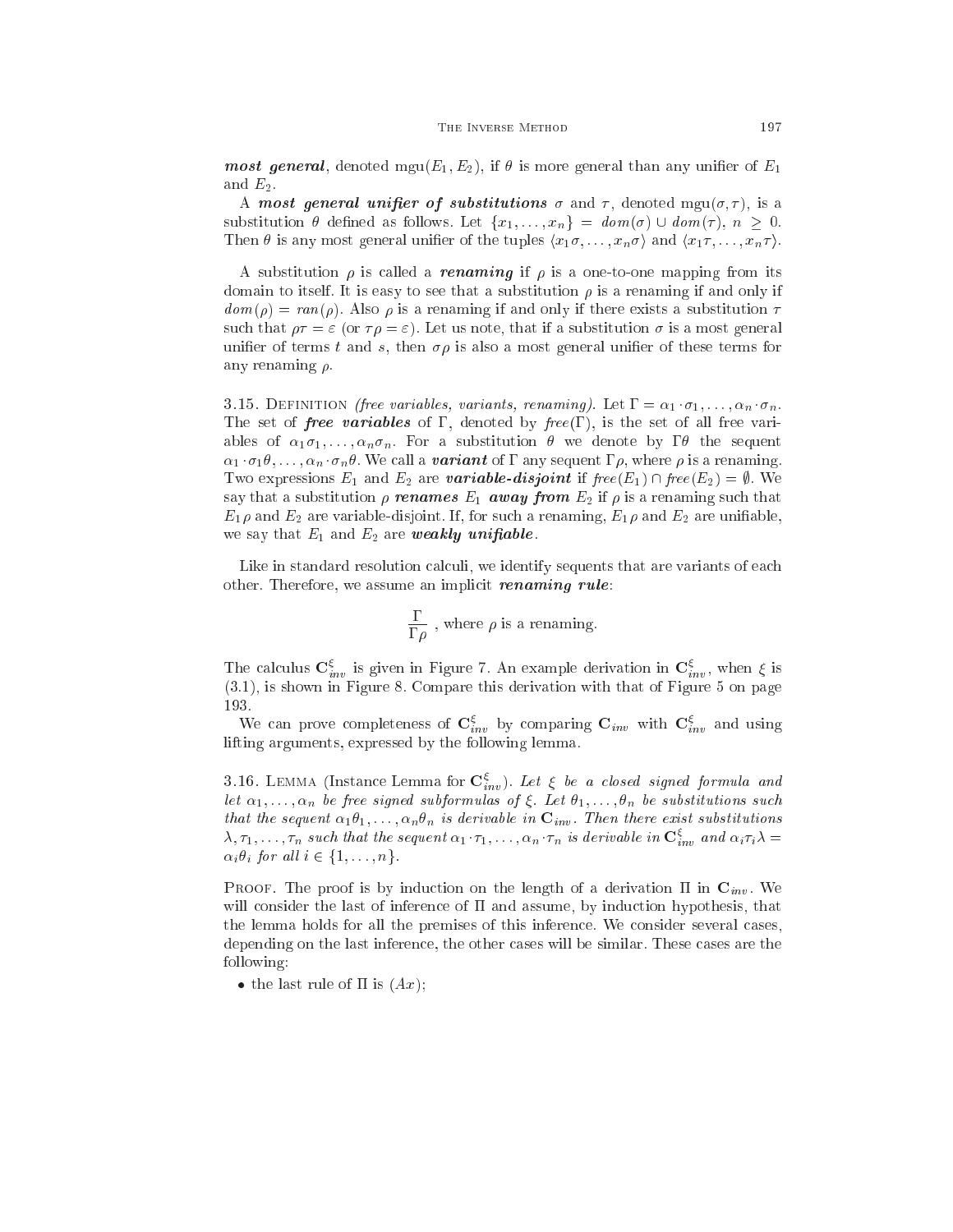All signed formulas in the inference rules are signed subformulas of  $\xi$ . In the rule  $(Ax)$  below, A and B are weakly unifiable atoms,  $\rho$  renames away A from B and  $\tau$ is a most general unifier of  $A\rho$  and  $B$ . In all rules the premises are variable-disjoint. In all rules each premise is also variable-disjoint with  $var(\xi)$ . In all rules  $\theta$  is a most general unifier of  $\sigma_1, \sigma_2$ . The rules (FV) and (T = ) satisfy the eigenvariable condition: the term  $x\sigma$  is a variable not occurring in the conclusion of the rule.

$$
\frac{\Gamma}{\Gamma A \cdot \rho \tau, F B \cdot \tau} (Ax)
$$
\n
$$
\frac{\Gamma, \gamma \cdot \sigma_1, \gamma \cdot \sigma_2}{\Gamma \theta, \gamma \cdot \sigma_1 \theta} (C)
$$
\n
$$
\frac{\Gamma, T A \cdot \sigma}{\Gamma, T A \wedge B \cdot \sigma} (T \wedge_i) \qquad \frac{\Gamma, T A \cdot \sigma}{\Gamma, T B \wedge A \cdot \sigma} (T \wedge_r)
$$
\n
$$
\frac{\Gamma, F A \cdot \sigma_1}{\Gamma \theta, \Delta \theta, F A \wedge B \cdot \sigma_1 \theta} (F \wedge)
$$
\n
$$
\frac{\Gamma, T A \cdot \sigma_1}{\Gamma \theta, \Delta \theta, T A \vee B \cdot \sigma_1 \theta} (T \vee)
$$
\n
$$
\frac{\Gamma, F A \cdot \sigma}{\Gamma, F A \vee B \cdot \sigma} (F \vee_i) \qquad \frac{\Gamma, F B \cdot \sigma}{\Gamma, F A \vee B \cdot \sigma_1 \theta} (T \vee_r)
$$
\n
$$
\frac{\Gamma, F A \cdot \sigma}{\Gamma \theta, \Delta \theta, T A \supset B \cdot \sigma_1 \theta} (T \supset)
$$
\n
$$
\frac{\Gamma, T A \cdot \sigma}{\Gamma \theta, \Delta \theta, T A \supset B \cdot \sigma_1 \theta} (T \supset)
$$
\n
$$
\frac{\Gamma, T A \cdot \sigma}{\Gamma, F A \supset B \cdot \sigma} (F \supset_i) \qquad \frac{\Gamma, F B \cdot \sigma}{\Gamma, F A \supset B \cdot \sigma} (F \supset_r)
$$
\n
$$
\frac{\Gamma, F A \cdot \sigma}{\Gamma, T \neg A \cdot \sigma} (T \neg) \qquad \frac{\Gamma, T A \cdot \sigma}{\Gamma, F \neg A \cdot \sigma} (F \neg)
$$
\n
$$
\frac{\Gamma, T A \cdot \sigma}{\Gamma, T \neg A \cdot \sigma \cdot \sigma_{-x}} (T \neg) \qquad \frac{\Gamma, F A \cdot \sigma}{\Gamma, F \neg A \cdot \sigma \cdot \sigma_{-x}} (F \neg)
$$
\n
$$
\frac{\Gamma, T A \cdot \sigma}{\Gamma, T \exists x A \cdot \sigma_{-x}} (T \exists) \qquad \frac{\Gamma, F A \cdot \sigma}{\Gamma, F \exists x A \cdot \sigma_{-x}} (F \exists)
$$

Figure 7: Calculus  $\mathbf{C}^{\xi}_{inv}$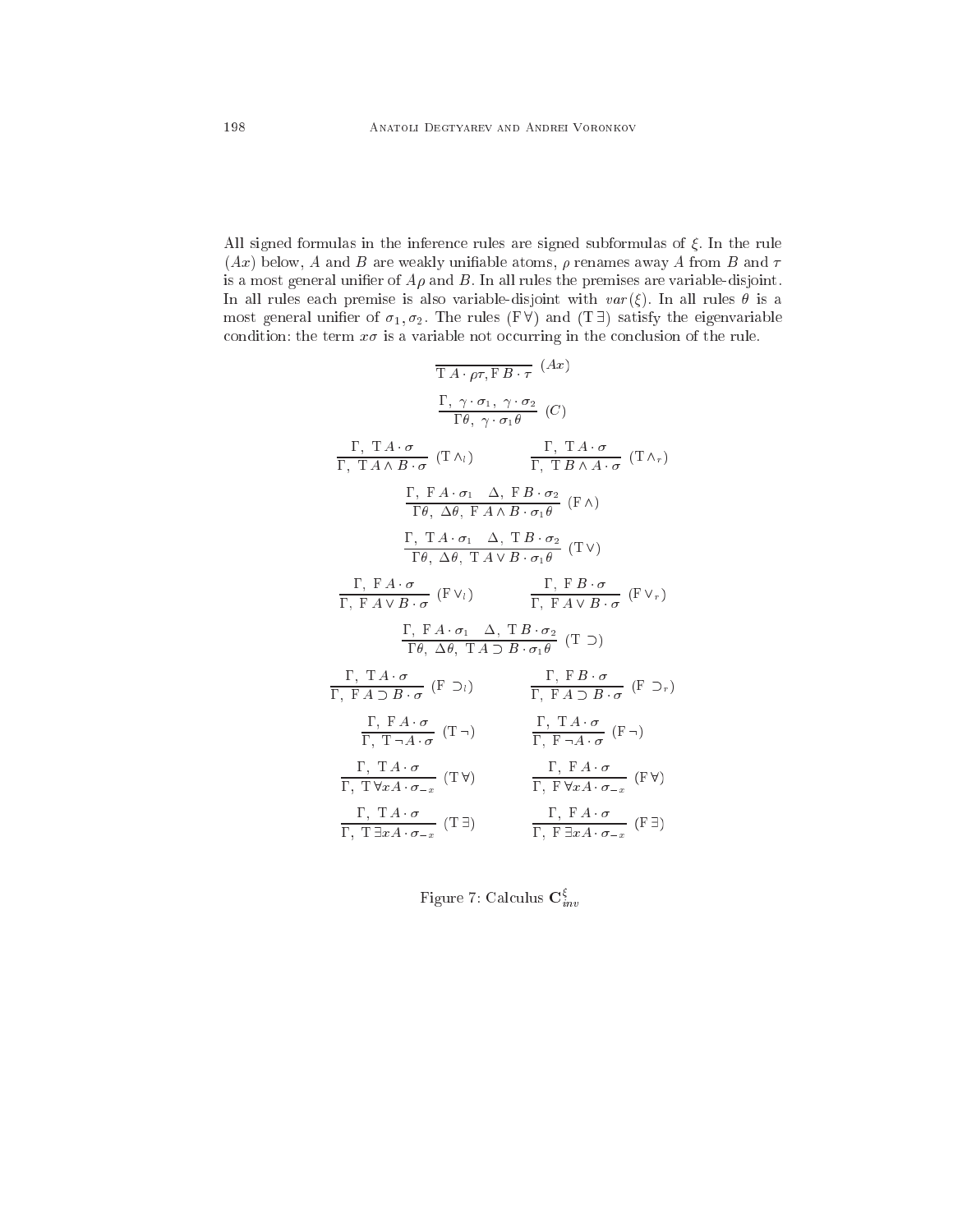

Figure 8: An  $\mathbf{C}^{\xi}_{inv}$ -derivation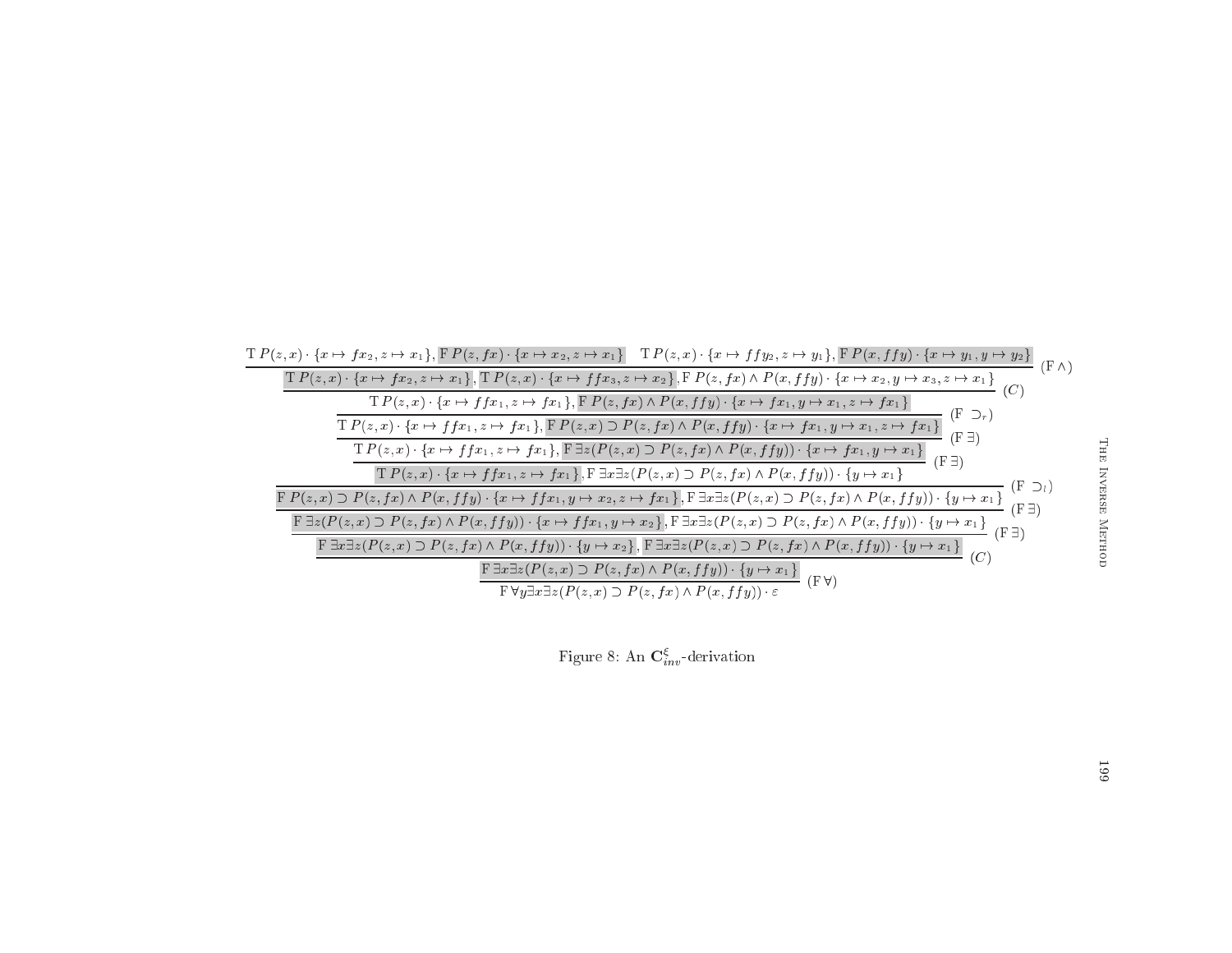- the last rule of  $\Pi$  is  $(C)$ ;
- the last rule of is (F ^);
- $\bullet$  the last rule of  $\pi$  is (F  $\vee$ 1);
- $t = 1$  . The last rule of  $\alpha$  is  $\alpha$  is  $\alpha$  is (Fig. 1);
- the last rule of is (F 9).

At the beginning we note the following useful property of sequents in  $\mathbf{C}_{inv}^{\xi}$ derivations.

For every rule of  $\mathbf{C}_{inv}^{\xi}$  if a pair  $\alpha \cdot \tau$  is in the premise then  $dom(\tau) = free(\alpha)$ . Furthermore we can suppose that the same property holds for all pairs  $\alpha \cdot \tau$  in sequents derived by induction hypothesis be
ause of the renaming rule. (3.2)

Indeed,  $dom(\tau) \subseteq free(\alpha)$  because we assume the substitution  $\tau$  to be relevant for  $\alpha$ . Likewise,  $free(\alpha) \subseteq dom(\tau)$  because we require the premises to be variable-disjoint from  $var(\xi)$ , and therefore, from  $free(\alpha)$ .

In order to simplify the presentation we suppose that every sequent  $\Gamma$  in the rules of  $\mathbf{C}_{inv}$ , except for  $(Ax)$  and  $(C)$  consists only of one formula, and the sequents in  $(Ax)$  and  $(C)$  consist of at most two formulas.

CASE  $(Ax)$ . In this case the last inference has the form

$$
\overline{\mathrm{T} A_1 \theta_1, \mathrm{F} A_2 \theta_2} \ (Ax),
$$

where T  $A_1$ , F  $A_2$  are free signed subformulas of  $\xi$  and  $A_1 \theta_1 = A_2 \theta_2$ . Without loss of generality we can assume that  $dom(\theta_1) \subseteq free(A_1)$   $(dom(\theta_2) \subseteq free(A_2))$ , otherwise we can take the substitutions  $\theta_j|_{free(A_i)}$  instead of  $\theta_j$ , for  $j=1,2$ . Let a renaming  $\rho$  rename  $A_1$  away from  $A_2$ . Since  $A_1\rho(\rho^{-1}\theta_1) = A_2\theta_2$  we infer that  $((\rho^{-1}\theta_1)\upharpoonright_{free(A_1\rho)} \cup \theta_2)$  is a unifier of  $A_1\rho$  and  $A_2$ . Therefore there exists a most general unifier  $\sigma$  of  $A_1\rho$  and  $A_2$  such that  $((\rho^{-1}\theta_1)\upharpoonright_{free(A_1\rho)} \cup \theta_2) = \sigma\lambda$  for a substitution  $\lambda$ . We can conclude that the figure

$$
\overline{\mathrm{T} A_1 \cdot \rho \sigma, \mathrm{F} A_2 \cdot \sigma} \ (Ax)
$$

is the intended refutation in  $\mathbf{C}_{inv}^{\xi}$ . Indeed,

$$
A_1 \theta_1 = A_1 \rho((\rho^{-1} \theta_1) \upharpoonright_{free(A_1 \rho)} \cup \theta_2) = A_1 \rho \sigma \lambda,
$$
  
\n
$$
A_2 \theta_2 = A_2((\rho^{-1} \theta_1) \upharpoonright_{free(A_1 \rho)} \cup \theta_2) = A_2 \sigma \lambda.
$$

CASE  $(C)$ . The last inference in the  $\mathbf{C}_{inv}$ -refutation is

$$
\frac{\alpha_1 \theta_1, \alpha_2 \theta_2}{\alpha_1 \theta_1} (C),
$$

such that  $\alpha_1 \theta_1 = \alpha_2 \theta_2$ . By the induction hypothesis, there exist substitutions  $\tau_1, \tau_2, \lambda'$  such that  $\alpha_j \theta_j = \alpha_j \tau_j \lambda'$  and the sequents  $\alpha_j \cdot \tau_j$  are derivable in  $\mathbf{C}_{inv}^{\xi}$ , for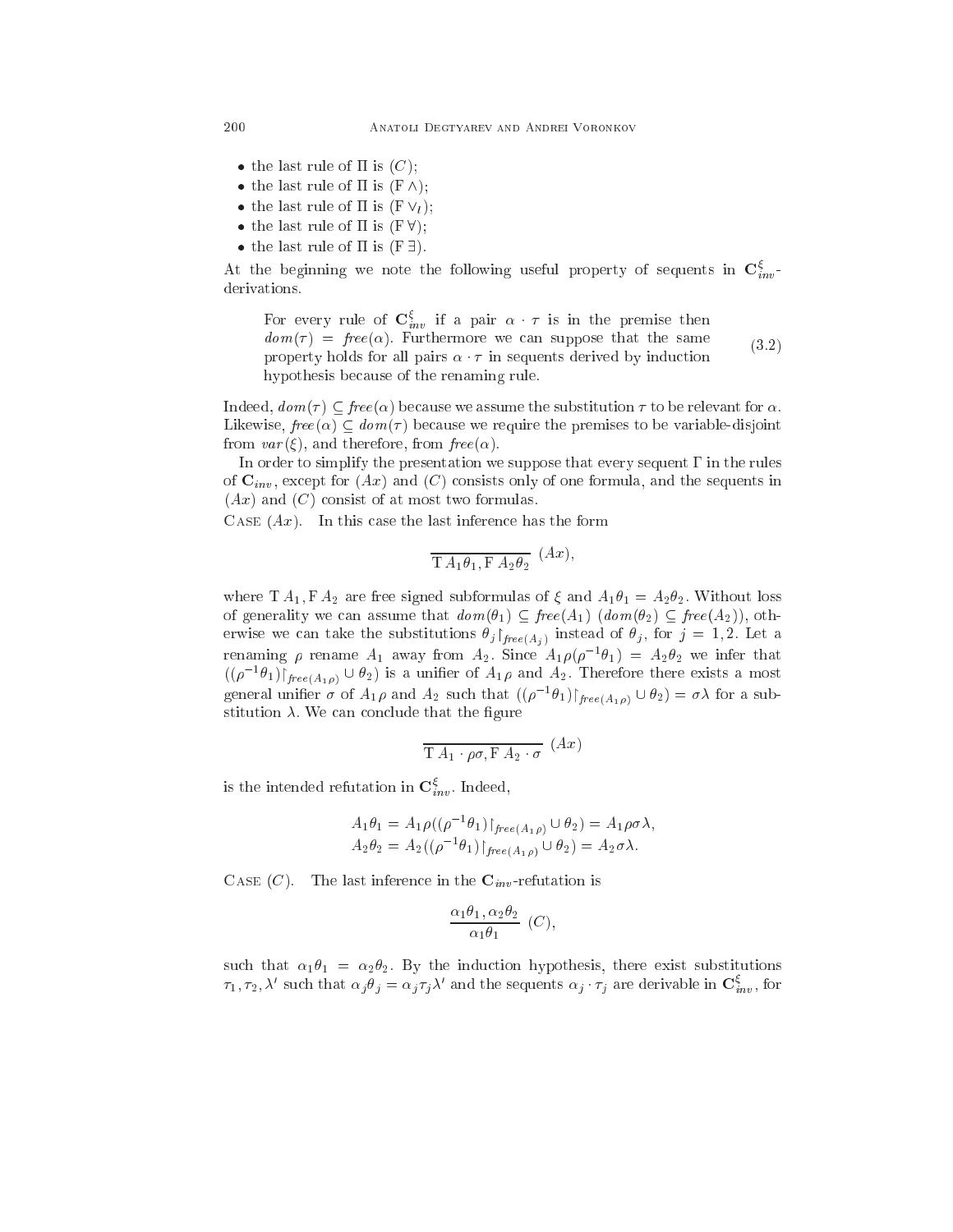$j = 1, 2$ . This implies that  $\lambda'$  is a unifier of  $\alpha_1 \theta_1$  and  $\alpha_2 \theta_2$ . Therefore, there exists a most general unifier  $\sigma$  of  $\alpha_1\theta_1$  and  $\alpha_2\theta_2$  and a substitution  $\lambda$  such that  $\sigma\lambda = \lambda'$ . The following inference in  $\mathbf{C}^{\xi}_{inv}$  completes the proof of this case

$$
\frac{\alpha_1 \cdot \tau_1, \alpha_2 \cdot \tau_2}{\alpha_1 \cdot \tau_1 \sigma} (C).
$$

CASE  $(F \wedge)$ . The last inference in the  $C_{inv}$ -refutation is

$$
\frac{\mathrm{F}\,A_1\theta_1 \quad \mathrm{F}\,A_2\theta_2}{\mathrm{F}\,(A_1 \wedge A_2)\theta} \,(\mathrm{F}\,\wedge),
$$

where,  $\theta_j = \theta|_{free(A_i)}$ , for  $j = 1, 2$ . By the induction hypothesis, there are sequents  $\mathbf{F} A_j \cdot \tau_j$  derivable in  $\mathbf{C}_{inv}^{\xi}$  and the substitutions  $\lambda_j$  such that  $\mathbf{F} A_j \theta_j = \alpha_j \tau_j \lambda_j$ , for  $j = 1, 2$ . By using the renaming rule, we can assume  $dom(\lambda_1) \cap dom(\lambda_1) = \emptyset$ . Let  ${x_1, \ldots, x_n} = dom(\tau_1) \cdot dom(\tau_2)$  and  ${y_1, \ldots, y_m} = dom(\tau_2) \cdot dom(\tau_1)$ . Let  $\lambda'_1 = \lambda_1 \cup \{y_1 \mapsto y_1\tau_2\lambda_2,\ldots,y_m \mapsto y_m\tau_2\lambda_2\}$  and  $\lambda'_2 = \lambda_2 \cup \{x_1 \mapsto x_1\tau_1\lambda_1,\ldots,x_n \mapsto y_m\tau_m\lambda_2\}$  $x_n \tau_1 \lambda_1$ . We can define a new substitution  $\lambda' = \lambda'_1 \cup \lambda'_2$  and put it instead of  $\lambda_1$  and  $\lambda_2$  in the previous two equations. It results in the conclusion that  $\lambda'$  is a unifier of  $\tau_1$ and  $\tau_2$  because for every  $x \in (dom(\tau_1) \cup dom(\tau_2))$  it holds that  $x\tau_1\lambda' = x\tau_2\lambda' = x\theta$ . Let  $\sigma = \text{mgu}(\tau_1, \tau_2)$ , then  $\lambda' = \sigma \lambda$  for some substitution  $\lambda$ . The following inferen
e ompletes the proof of this ase:

$$
\frac{\mathrm{F}\,A_1\cdot\tau_1\quad \mathrm{F}\,A_2\cdot\tau_2}{\mathrm{F}\,A_1\wedge A_2\cdot\tau_1\sigma}\;\;(\mathrm{F}\,\wedge).
$$

CASE (F $V_l$ ). The last inference in the  $C_{inv}$ -refutation is

$$
\frac{\mathrm{F}\,A\theta_1}{\mathrm{F}\,(A_1\vee A_2)\theta}\,(\mathrm{F}\,\vee_{l})
$$

where  $\theta_1 = \theta \upharpoonright_{free(A_1)}$ .

By the induction hypothesis, there exist a sequent  $FA_1 \cdot \tau_1$  refutable in  $\mathbf{C}^{\xi}_{inv}$  and a substitution  $\lambda'$  such that  $FA_1\theta_1 = FA\tau_1\lambda'$ . Let us show that the following inference ompletes the proof of this ase:

$$
\frac{\mathrm{F}\,A_1\cdot\tau_1}{\mathrm{F}\,A_1\vee A_2\cdot\tau_1}\,\,(\mathrm{F}\,\vee_l).
$$

Let  $\{x_1, \ldots, x_n\} = dom(\theta) \setminus free(A)$ . Define  $\lambda = \lambda' \cup \{x_1 \mapsto x_1\theta, \ldots x_n \mapsto x_n\theta\}$ . Using  $\nu ran(\tau_1) \cap var(A_2) = \emptyset$ , it is not hard to argue that  $(FA_1 \vee A_2) \tau \lambda = (FA_1 \vee$  $A_2$  $\theta$ .

CASE (F  $\forall$ ). The last inference of the  $\mathbf{C}_{inv}$ -refutation is

$$
\frac{\mathbf{F}\,A(y)\cdot\theta}{\mathbf{F}\,\forall xA(x)\cdot\theta} \quad (\mathbf{F}\,\forall).
$$
\n(3.3)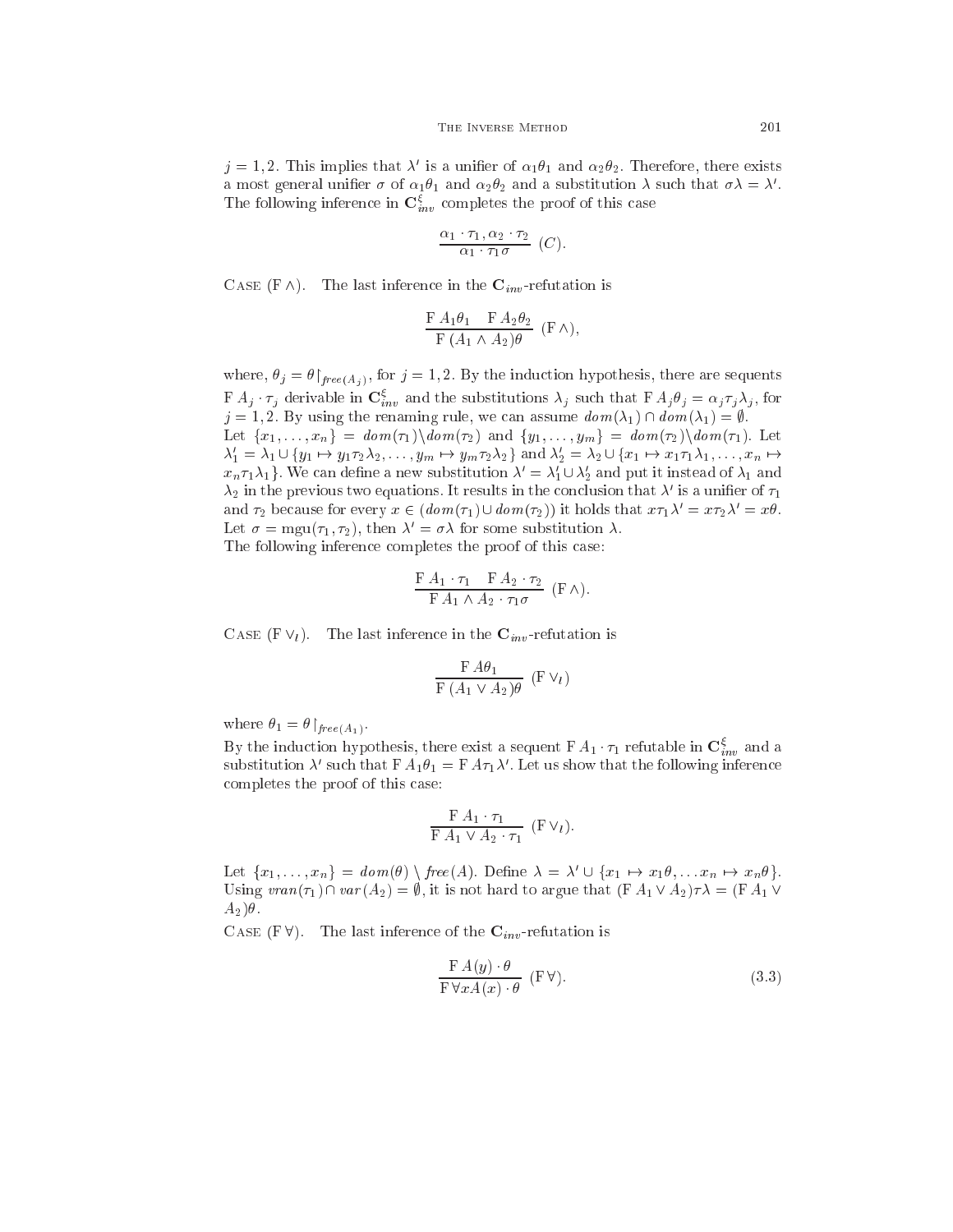For simplicity, we only consider the case when  $x \in free(A)$ , the other case can be proved in a similar way. In this inference  $x, y \notin dom(\theta)$ , therefore the inference can be rewritten as

$$
\frac{\mathrm{F}\,A(x)\cdot\theta\cup\{x\mapsto y\}}{\mathrm{F}\,\forall xA(x)\cdot\theta}\;\;(\mathrm{F}\,\forall).
$$

By the induction hypothesis, there exist substitutions  $\tau, \lambda'$  and a sequent F  $A(x) \cdot \tau$ refutable in  $\mathbf{C}^{\xi}_{inv}$  such that

$$
A(x)\tau\lambda' = A(x)\theta \cup \{x \mapsto y\}.
$$
\n(3.4)

To conclude the proof of this case, it is enough to find a substitution  $\lambda$  such that

$$
\forall x A(x) \tau_{-x} \lambda = \forall x A(x) \theta \tag{3.5}
$$

and

$$
\frac{\mathrm{F}\,A(x)\cdot\tau}{\mathrm{F}\,\forall xA(x)\cdot\tau_{-x}}\,\left(\mathrm{F}\,\forall\right)\tag{3.6}
$$

is a valid inference in  $\mathbf{C}_{inv}^{\xi}$ .

We prove (3.5) by letting  $\lambda = \lambda'$ . Indeed, since  $x \notin free(\forall x A(x))$ , we have  $\forall xA(x)\tau_{-x}\lambda = \forall xA(x)\tau\lambda$ . Condition (3.4) implies  $\forall xA(x)\tau_{-x}\lambda = \forall xA(x)\theta \cup \{x \mapsto \theta\}$ y. Using  $x \notin dom(\theta)$ , we obtain (3.5).

To prove that (3.6) is a valid inference in  $\mathbf{C}_{inv}^{\xi}$ , it is enough to check the eigenvariable condition:  $x\tau$  is a variable not occurring in  $\forall x A(x)\tau_{-x}$ . Condition (3.4) implies  $x \tau \lambda' = x \theta \cup \{x \mapsto y\}$ . Since  $x \notin dom(\theta)$ , we have  $x \tau \lambda' = y$ . Therefore,  $x\tau$  is a variable, denote this variable by z. Note that  $z\lambda' = y$ . To check the eigenvariable condition suppose, by contradiction,  $z \in free(\forall x A(x) \tau_{-x})$ . Then  $z\lambda' \in \text{free}(\forall x A(x)\tau_{-x}\lambda')$ . From  $z\lambda' = y$  it follows that  $y \in \text{free}(\forall x A(x)\tau_{-x}\lambda')$ . Equation (3.5) yields  $y \in free(\forall x A(x)\theta)$ . This contradicts the eigenvariable condition for inferen
e (3.3).

CASE  $(T \forall)$ . This case is quite similar to the previous one, except that we do not need to verify the troublesome eigenvariable ondition.

To establish the soundness of  $\mathbf{C}_{inv}^{\xi}$ , one can prove the following lemma.

3.17. LEMMA. If a sequent  $\alpha_1 \cdot \theta_1, \ldots, \alpha_n \cdot \theta_n$  has a refutation in  $\mathbf{C}^{\xi}_{inv}$ , then the sequent  $\alpha_1\theta_1,\ldots,\alpha_n\theta_n$  has a refutation in  $\mathbf{C}_{inv}$ .  $\Box$ 

3.18. THEOREM (Completeness of  $\mathbf{C}_{inv}^{\xi}$ ). Let  $\xi$  be a closed signed formula. Then  $\xi$ is unsatisfiable if and only if  $\xi$  has a refutation in  $\mathbf{C}^\xi_{inv}$ .

 $\Box$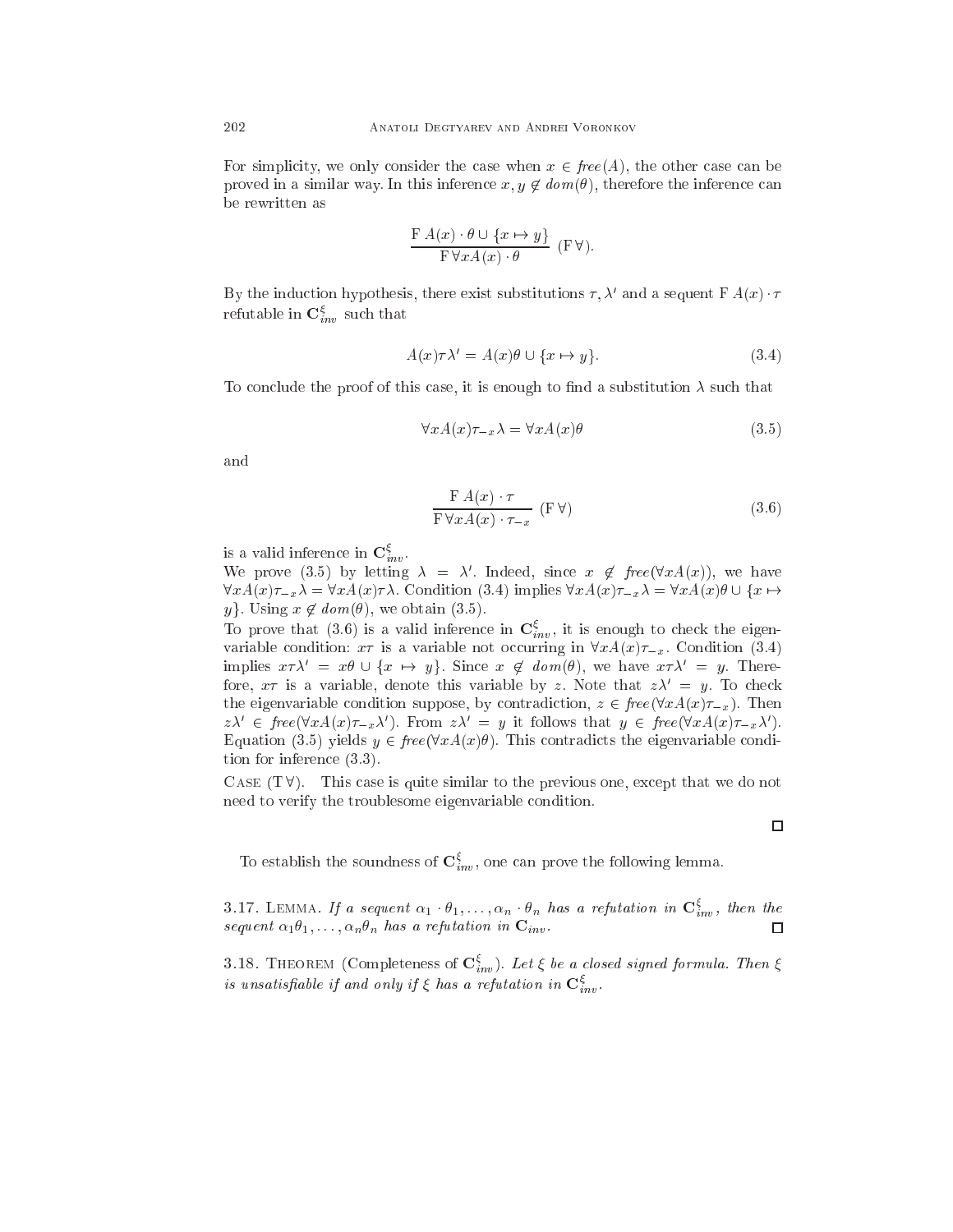**PROOF.**  $(\Rightarrow)$ . Suppose that  $\xi$  is unsatisfiable. By Completeness Theorem 3.18 for  $\mathbf{C}_{inv}$ ,  $\xi$  has a refutation in  $\mathbf{C}_{inv}$ . By Instance Lemma 3.16,  $\xi$  has a refutation in  $\mathbf{C}^\xi_{inv}$  .

( $\Leftarrow$ ). Suppose that  $\xi$  has a refutation in  $\mathbf{C}_{inv}^{\xi}$ . By Lemma 3.17,  $\xi$  has a refutation in  $\mathbf{C}_{inv}$ . By Completeness Theorem 3.18 for  $\mathbf{C}_{inv}$ ,  $\xi$  is unsatisfiable. □

It follows from this theorem that, for any closed formula  $A$ , the sequent  $FA$  has a refutation in  $\mathbf{C}_{inv}^{\xi}$  if and only if A is valid.

Using unifiable atoms instead of weakly unifiable in the axiom  $(Ax)$  gives an incomplete calculus. Consider, for example, the signed formula  $\xi = \mathbb{F} \exists x (P(x) \supset$  $P(f x)$ . To apply the rule  $(Ax)$  to  $P(x)$  and  $P(f x)$ , we take  $\rho = \{x \mapsto y\}$  and use the most general unifier  $\{y \mapsto fx\}$  of  $P(y)$  and  $P(fx)$ :

$$
\mathrm{T} P(x) \quad \{x \mapsto fx\}, \ \mathrm{F} P(fx) \cdot \varepsilon.
$$

This axiom an be extended to a refutation of the sequent. However, if we use unifiability instead of weak unifiability, no axiom can be built since  $P(x)$  and  $P(f(x))$ are not unifiable. $1$ 

#### 3.4. Negation normal forms

In order to decrease the number of rules and simplify the presentation, we will consider formulas of a special form, called the negation normal form. In classical logic and all modal logics discussed in this paper every formula is equivalent to a formula in negation normal form.

3.19. DEFINITION *(literal, negation normal form)*. A *literal* is an atomic formula or its negation. For every literal L, the literal complementary to L, denoted  $\overline{L}$  is defined as follows:

$$
\overline{L} = \begin{cases} A, & \text{if } L = \neg A; \\ \neg L, & \text{otherwise.} \end{cases}
$$

A formula is in *negation normal form*, or simply in  $\textit{NNF}$ , if it is constructed from literals using  $\wedge$ ,  $\vee$ ,  $\forall$  and  $\exists$ . A negation normal form of a formula A is any formula in negation normal form equivalent to A.

We will now change the definition of signed subformulas into a definition of subformulas of NNFs.

3.20. DEFINITION *(subformula)*. The notion of a *free subformula* of a NNF  $\vec{A}$ is defined by induction as follows. First, we define *free immediate subformulas* and immediate subformulas using the table of Figure 6.

 $1$ Tammet [1997] uses unifiability instead of weak unifiability in the axioms for intuitionistic logic. It seems that he assumes an implicit variable renaming rule. For intuitionistic logic, a similar counterexample to completeness is  $\neg \exists x (P(x) \supset P(fx)).$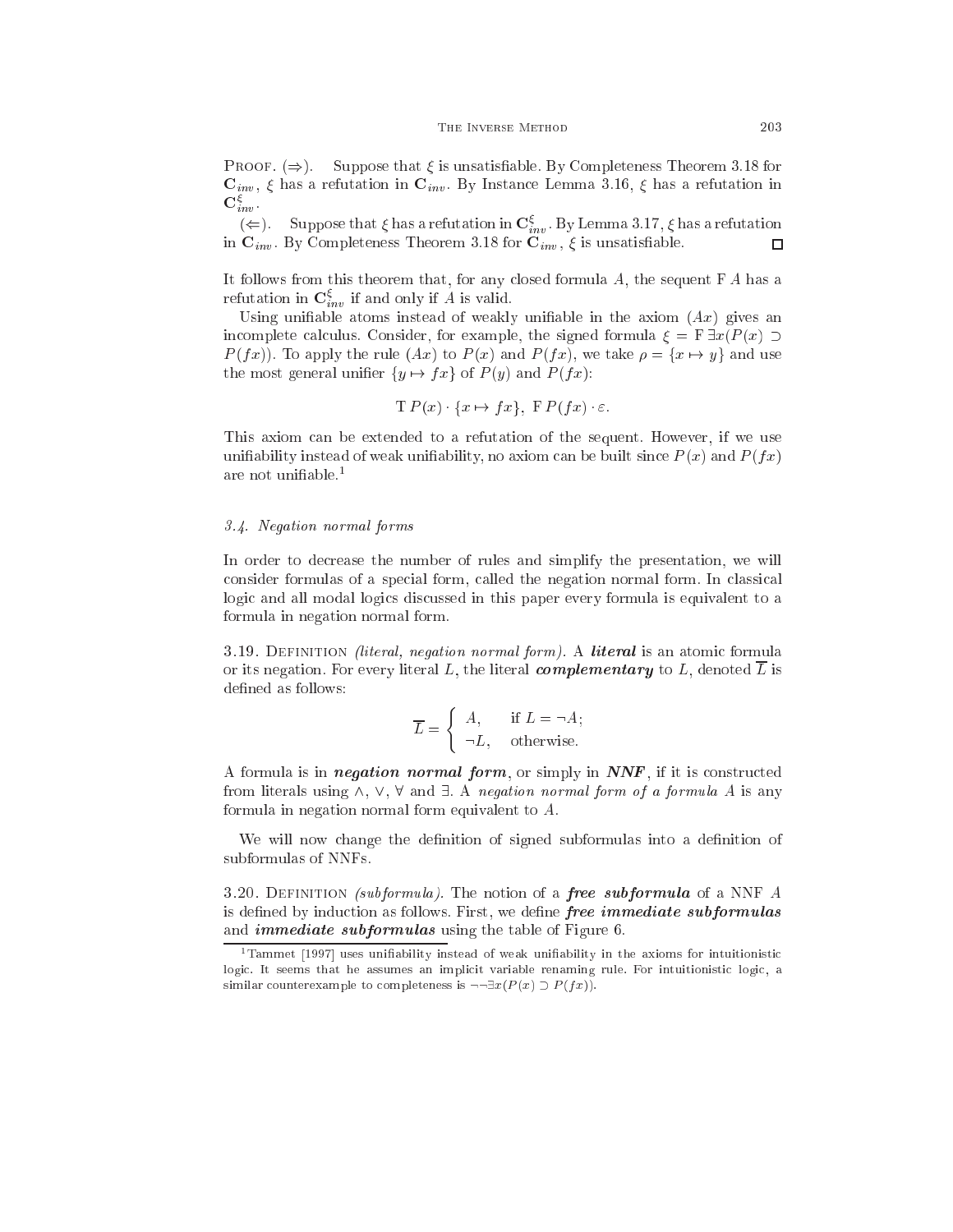|                  | its free immediate | its immediate |  |  |
|------------------|--------------------|---------------|--|--|
| formula          | subformulas        | subformulas   |  |  |
| $A \wedge B$     | A and B            | $A$ and $B$   |  |  |
| $A \vee B$       | A and B            | A and B       |  |  |
| $\exists x A(x)$ | A(x)               | A(t)          |  |  |
| $\forall x A(x)$ | A(x)               | A(t)          |  |  |

In the table below, t is an arbitrary term free for x in  $A(x)$ .

Figure 9: Immediate subformulas

For all formulas  $A, B, C$  we define various notions of subformulas as follows. 1. A is a (free) signed subformula of A;

2. If A is a (free) immediate subformula of B and B is a (free) subformula of  $C$ , then  $A$  is a (free) subformula of  $C$ .

Note that a formula  $\neg A$  has no immediate subformulas, and therefore the only subformula of  $\neg A$  is  $\neg A$  itself.

It is known that every formula an be transformed in its negation normal form using the following transformations:

$$
A \supset B \Rightarrow \neg A \vee B,
$$
  
\n
$$
\neg(A \vee B) \Rightarrow \neg A \wedge \neg B,
$$
  
\n
$$
\neg(A \wedge B) \Rightarrow \neg A \vee \neg B,
$$
  
\n
$$
\neg A \Rightarrow A,
$$
  
\n
$$
\neg \exists xA \Rightarrow \forall x \neg A,
$$
  
\n
$$
\neg \forall xA \Rightarrow \exists x \neg A.
$$

When we have a formula  $A$  in negation normal form and try to refute  $T A$ , the calculus  $\mathbf{C}_{inv}$  can be considerably simplified. Essentially, we should only be dealing with signed formulas of the form  $T B$ , where  $B$  is in negation normal form. Since there is only one sign, there is no reason to consider signs at all, so sequents can be viewed as multisets of formulas. A multiset of formulas  $B_1, \ldots, B_n$  corresponds to the multiset of signed formulas  $T B_1, \ldots, T B_n$ . Instead of a goal signed formula  $\xi = T G$ , we will deal with the goal formula G.

> CONVENTION In the sequel  $G$  denotes the goal formula in NNF.

The calculi  $C_{tab}$ ,  $C_{inv}$  and  $C_{inv}^{\xi}$  specialized to formulas in NNF are shown in Figures 10-12. Since we now deal with a goal formula  $G$  instead of a goal signed formula  $\xi$ , the calculus  $\mathbf{C}^{\xi}_{inv}$  is denoted by  $\mathbf{C}^G_{inv}$ . We do not give conditions on the inference rules, the reader can derive these conditions from the conditions on the original al
uli.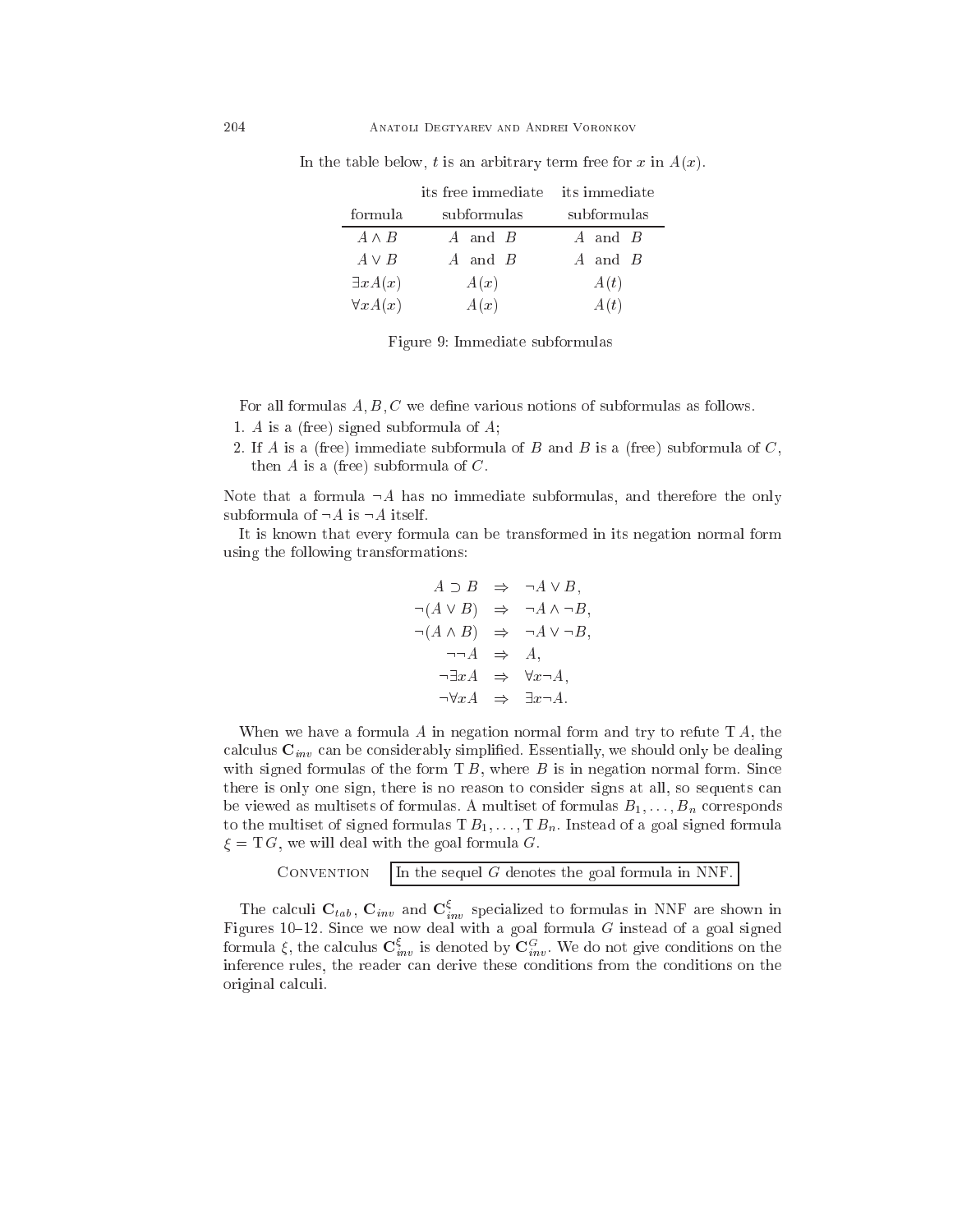$$
\frac{\Gamma, A, \neg A \quad (Ax)}{\Gamma, A \lor B} \quad (\vee) \qquad \frac{\Gamma, A, B}{\Gamma, A \land B} \quad (\wedge)
$$
\n
$$
\frac{\Gamma, A(y)}{\Gamma, \exists x A(x)} \quad (\exists) \qquad \frac{\Gamma, \forall x A(x), A(t)}{\Gamma, \forall x A(x)} \quad (\forall)
$$

Figure 10: Calculus  $\mathbf{C}_{tab}$  for formulas in NNF

$$
\frac{\Gamma, A, A}{\Gamma, A} (Ax) \qquad \frac{\Gamma, A, A}{\Gamma, A} (C)
$$
\n
$$
\frac{\Gamma, A \Delta, B}{\Gamma, \Delta, A \vee B} (V) \qquad \frac{\Gamma, A}{\Gamma, A \wedge B} (\wedge_{l}) \qquad \frac{\Gamma, B}{\Gamma, A \wedge B} (\wedge_{r})
$$
\n
$$
\frac{\Gamma, A(y)}{\Gamma, \exists x A(x)} (\exists) \qquad \frac{\Gamma, A(t)}{\Gamma, \forall x A(x)} (V)
$$

Figure 11: Calculus  $\mathbf{C}_{inv}$  for formulas in NNF

$$
\frac{\Gamma, A \cdot \sigma_1, A \cdot \sigma_2}{\Gamma \theta, A \cdot \sigma_1 \theta} (C)
$$
\n
$$
\frac{\Gamma, A \cdot \sigma_1, A \cdot \sigma_2}{\Gamma \theta, A \cdot \sigma_1 \theta} (C)
$$
\n
$$
\frac{\Gamma, A \cdot \sigma_1, \Delta, B \cdot \sigma_2}{\Gamma \theta, \Delta \theta, A \vee B \cdot \sigma_1 \theta} (V)
$$
\n
$$
\frac{\Gamma, A \cdot \sigma}{\Gamma, A \wedge B \cdot \sigma} (\wedge_i) \qquad \frac{\Gamma, B \cdot \sigma}{\Gamma, A \wedge B \cdot \sigma} (\wedge_r)
$$
\n
$$
\frac{\Gamma, A \cdot \sigma}{\Gamma, \exists x A \cdot \sigma_{-x}} (\exists) \qquad \frac{\Gamma, A \cdot \sigma}{\Gamma, \forall x A \cdot \sigma_{-x}} (V)
$$

Figure 12: Calculus  $\mathbf{C}_{inv}^G$  for formulas in NNF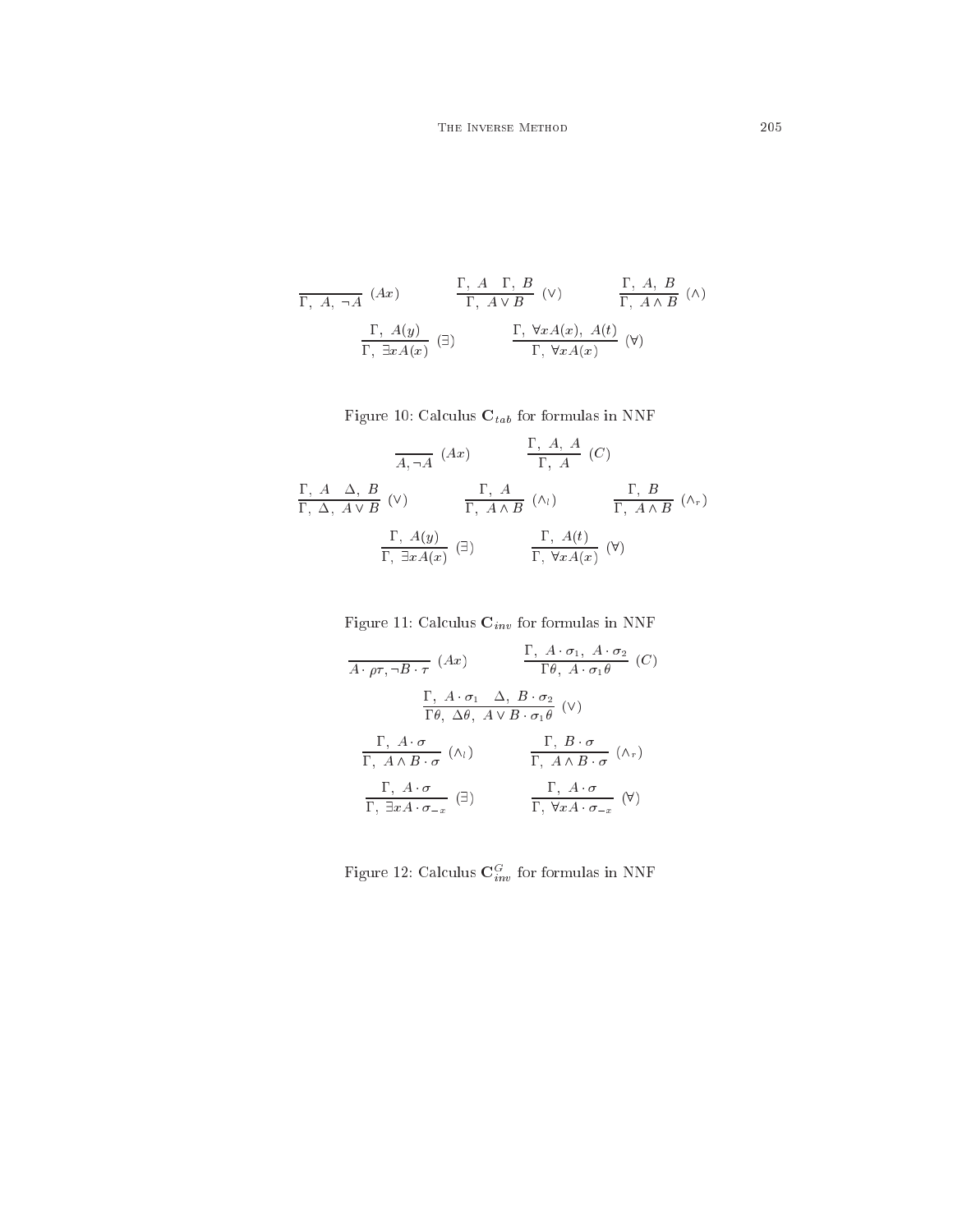3.21. Example. Consider again signed formula (3.1) on page 192. The orresponding formula in negation normal form is

$$
G = \exists y \forall x \forall z (P(z, x) \land (\neg P(z, fx) \lor \neg P(x, ffy))). \tag{3.7}
$$

Using the calculus  $\mathbf{C}^G_{inv}$  for formulas in negation normal norm, the derivation of (3.1) of Figure 8 an be turned into the derivation of this formula shown in Figure 13.

#### 3.5. Saturation algorithms and linear representation of derivations

Proof-search by the inverse method is based on a **saturation algorithm**. This algorithm makes iterative omputations over a database of sequents. Initially, the database contains all axioms of  $\mathbf{C}_{inv}^G$ . At every iteration step an inference or set of inferen
es is applied to one or more sequents in the database. The on
lusions of these inferen
es are added to the database. The proof-sear
h terminates if the goal is in the database, or if no new sequents an be added. Sometimes, redundancy criteria are applied to the database. Each redundancy criterion identifies sequents that are redundant and an be removed from the database. There are also redundancy criteria for inferences. Redundancy criteria for the inverse method are dis
ussed in Se
tion 6. Saturation-based algorithms and redundan
ies for resolution are discussed in [Bachmair and Ganzinger 2001] (Chapter 2 of this Handbook), for paramodulation-based reasoning in [Nieuwenhuis and Rubio 2001] (Chapter 7), and from the practical viewpoint in [Weidenbach 2001] (Chapter 27).

In such saturation algorithms, the same sequents can be reused over and over again. Typi
al derivation trees an be tremendously large (in resolution-based inference systems more than  $2^{50}$  clauses), while the number of sequents used in the derivation is typically small (no more than a few thousand). Therefore, we obtain a more e
onomi
al representation of derivations by only displaying the sequents instead of derivation trees. We will call them *linear representations of deriva*tions . <sup>2</sup>

In the sequel, we will only use linear representations of derivations, with numbered sequents. With every sequent, we will write the name of the inferen
e rule used to obtain this sequent, and the numbers of its parents: the sequents in the premises of the inferen
e used to obtain this sequent. The linear representation of the derivation of Figure 13 is shown in Figure 14.

## 3.6. Exploiting other properties of sequent calculi

What we have achieved in this section is the construction of the calculus  $\mathbf{C}_{inv}^G$  that can be used to derive formulas in an automatic way. To make a further step towards proof-search, we have to introduce some *redundancy criteria* to restrict the

 $2A$  linear derivation would be an appropriate term for such kind of derivations, however, this term resembles linear formats for resolution (see e.g., [Kowalski and Kuehner 1971]).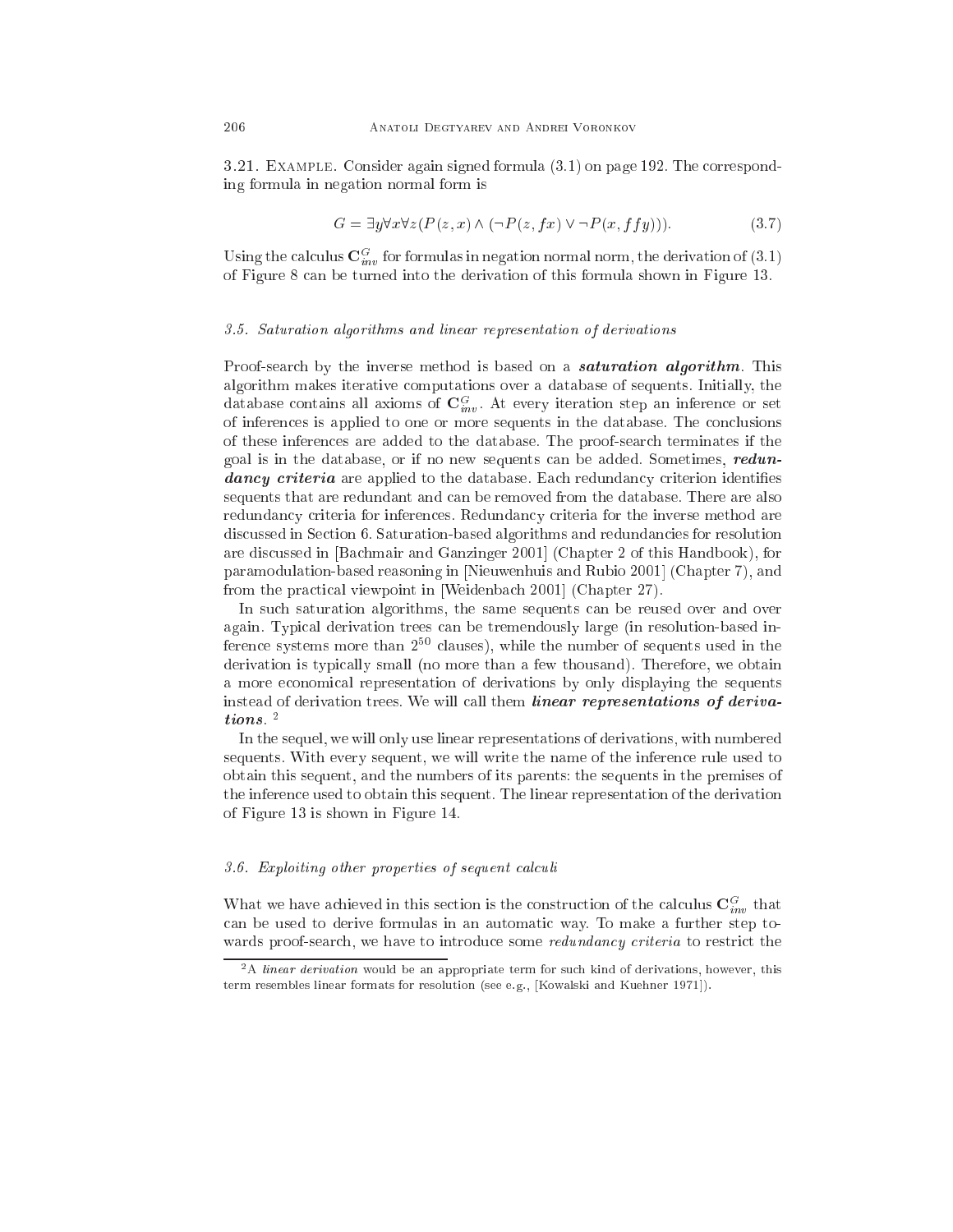

Figure 13: An  $\mathbf{C}^G_{inv}$ -derivation of a formula in negation normal form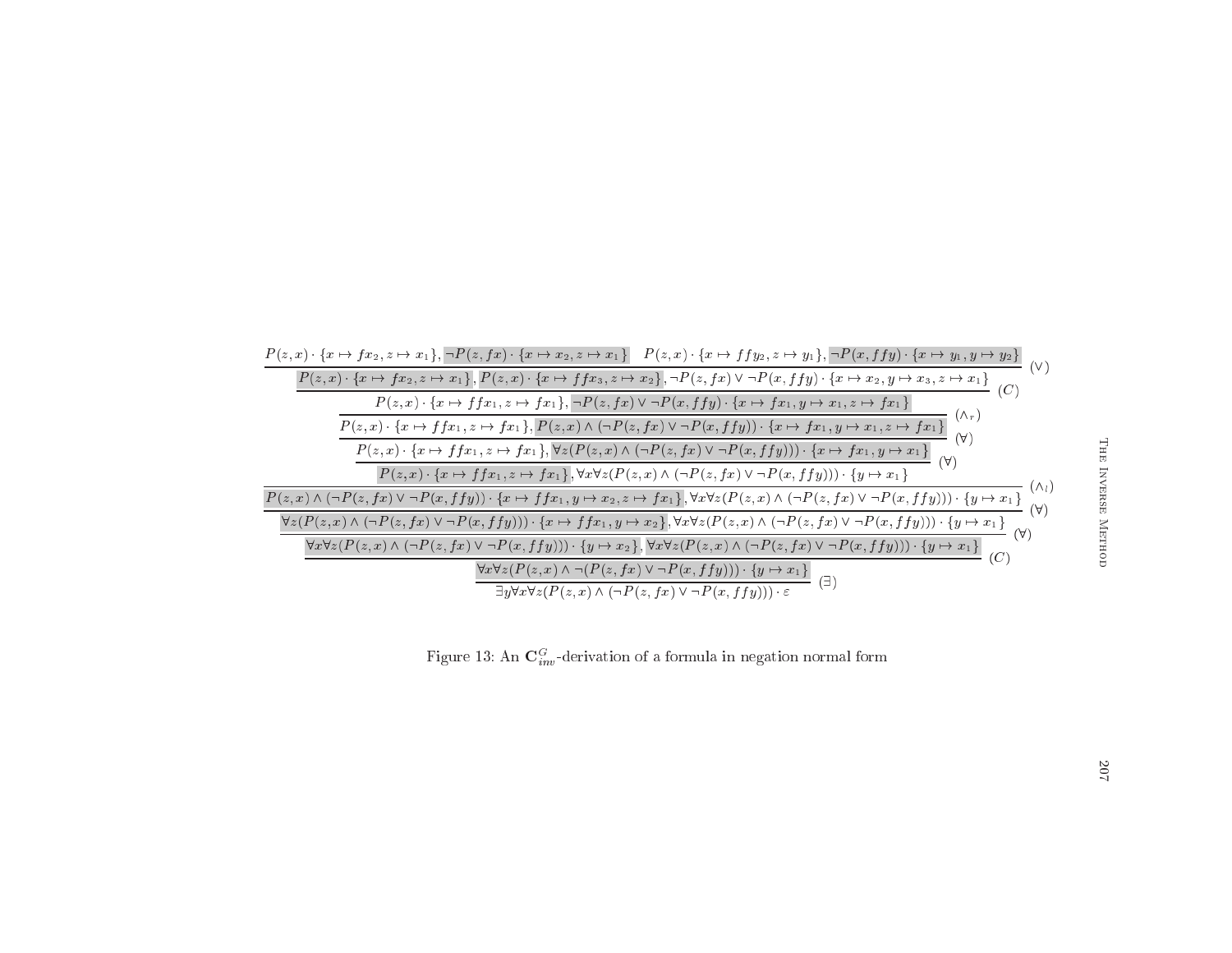| (1)  | $P(z, x) \cdot \{x \mapsto fx_2, z \mapsto x_1\},\$                                                        |                         |
|------|------------------------------------------------------------------------------------------------------------|-------------------------|
|      | $\neg P(z, fx) \cdot \{x \mapsto x_2, z \mapsto x_1\}$                                                     | axiom                   |
| (2)  | $P(z, x)$ $\{x \mapsto f\,f\,y_2, z \mapsto y_1\},\$                                                       |                         |
|      | $\neg P(x, f f y) \cdot \{x \mapsto y_1, y \mapsto y_2\}$                                                  | axiom                   |
| (3)  | $P(z, x)$ $\{x \mapsto fx_2, z \mapsto x_1\},\$                                                            |                         |
|      | $P(z, x) \cdot \{x \mapsto f f x_3, z \mapsto x_2\},\$                                                     |                         |
|      | $\neg P(z, fx) \vee \neg P(x, ffy) \cdot \{x \mapsto x_2, y \mapsto x_3, z \mapsto x_1\}$                  | $(V)$ from $(1,2)$      |
| (4)  | $P(z, x) \cdot \{x \mapsto f f x_1, z \mapsto f x_1\},\$                                                   |                         |
|      | $\neg P(z, fx) \vee \neg P(x, ffy) \cdot \{x \mapsto fx_1, y \mapsto x_1, z \mapsto fx_1\}$                | $(C)$ from $(3)$        |
| (5)  | $P(z, x) \cdot \{x \mapsto f f x_1, z \mapsto f x_1\},\$                                                   |                         |
|      | $P(z, x) \wedge (\neg P(z, fx) \vee \neg P(x, ffy))$                                                       |                         |
|      | $\cdot \{x \mapsto fx_1, y \mapsto x_1, z \mapsto fx_1\}$                                                  | $(\wedge_r)$ from (4)   |
| (6)  | $P(z, x) \cdot \{x \mapsto f f x_1, z \mapsto f x_1\},\$                                                   |                         |
|      | $\forall z (P(z, x) \land (\neg P(z, fx) \lor \neg P(x, ffy))) \cdot \{x \mapsto fx_1, y \mapsto x_1\}$    | $(\forall)$ from $(5)$  |
| (7)  | $P(z, x) \cdot \{x \mapsto f f x_1, z \mapsto f x_1\},\$                                                   |                         |
|      | $\forall x \forall z (P(z, x) \land (\neg P(z, fx) \lor \neg P(x, ffy))) \cdot \{y \mapsto x_1\}$          | $(\forall)$ from $(6)$  |
| (8)  | $P(z, x) \wedge (\neg P(z, fx) \vee \neg P(x, ffy))$                                                       |                         |
|      | $f: \{x \mapsto f(x_1, y \mapsto x_2, z \mapsto fx_1\}.$                                                   |                         |
|      | $\forall x \forall z (P(z, x) \land (\neg P(z, fx) \lor \neg P(x, ffy))) \cdot \{y \mapsto x_1\}$          | $(\wedge_i)$ from (7)   |
| (9)  | $\forall z (P(z, x) \land (\neg P(z, fx) \lor \neg P(x, ffy))) \cdot \{x \mapsto ffx_1, y \mapsto x_2\},\$ |                         |
|      | $\forall x \forall z (P(z, x) \land (\neg P(z, fx) \lor \neg P(x, ffy))) \cdot \{y \mapsto x_1\}$          | $(\forall)$ from $(8)$  |
| (10) | $\forall x \forall z (P(z, x) \land (\neg P(z, fx) \lor \neg P(x, ffy))) \cdot \{y \mapsto x_2\},\$        |                         |
|      | $\forall x \forall z (P(z, x) \land (\neg P(z, fx) \lor \neg P(x, ffy))) \cdot \{y \mapsto x_1\}$          | $(\forall)$ from $(9)$  |
| (11) | $\forall x \forall z (P(z, x) \land (\neg P(z, fx) \lor \neg P(x, ffy))) \cdot \{y \mapsto x_1\}$          | $(C)$ from $(10)$       |
| (12) | $\exists y \forall x \forall z (P(z,x) \land (\neg P(z,fx) \lor \neg P(x,ffy))) \cdot \varepsilon$         | $(\exists)$ from $(11)$ |
|      |                                                                                                            |                         |

Figure 14: The linear representation of the derivation of Figure 13

search space, similar to those extensively studied in [Bachmair and Ganzinger 2001] (Chapter 2 of this Handbook). There are essentially two kinds of redundancies in proof-sear
h systems: redundant sequents and redundant derivations. For the inverse method, some of these riteria (like subsumption) an be taken over from resolution or from other very general concepts [Maslov 1983c, Voronkov 1992, Mints, Orevkov and Tammet 1996]. Other criteria are based on properties of sequent calculi. We will consider redundancy criteria in Section 6.

Another important aspect is the representation of sequents. In Section 5 we will onsider a naming te
hnique that allows one to onsider lauses instead of sequents. In the case of classical logic, the naming technique augmented with the treatment of inferen
e rules as lauses gives us the simulation of the inverse method by hyperresolution [Maslov 1969, Maslov 1971 $b$ , Kuechner 1971], see also [Bachmair and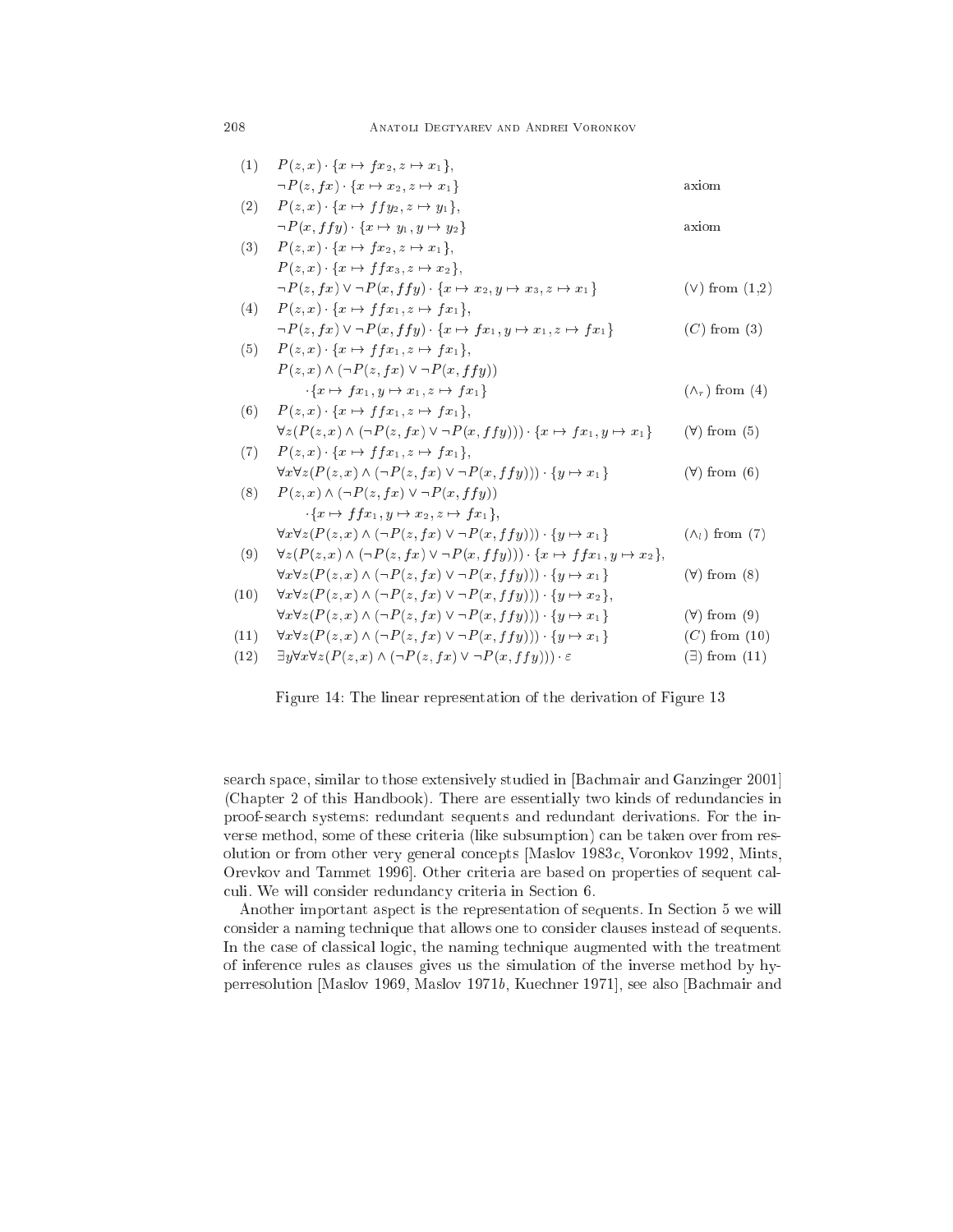Ganzinger 2001, page 76 (Chapter 2 of this volume).

#### 4. Applying the recipe to nonclassical logics

In this section we apply the universal recipe to cook the inverse method calculi for several non
lassi
al logi
s: intuitionisti logi and some modal logi
s. There are only a few papers on the inverse method for non
lassi
al logi
s, and some authors characterize the inverse method as "resolution" for nonclassical logic due to the close relationships between resolution derivations and the inverse method derivations explained in Section 5.2. We avoid calling the inverse method "resolution" for the following reasons.

- 1. The inverse method is not regarded as resolution for lassi
al logi
, where there is a bisimulation of hyperresolution derivations and the inverse method derivations.
- 2. The inverse method systems for non
lassi
al logi
s ontain inferen
e rules that annot be simulated by the standard resolution rule. As a onsequen
e, the "resolution" calculi for nonclassical logics contain "clauses" encoding these rules for whi
h spe
ial non-resolution inferen
e rules are introdu
ed. There is no semantics behind these rules unless we translate them back to the sequent calculus rules.

The inverse method for nonclassical logics is discussed in [Mints 1990, Auffray, Enjalbert and Hebrard 1990, Mints et al. 1996, Voronkov 2000a, Voronkov 2001, Voronkov 2000b for modal logics, in [Voronkov 1992] for a number of logics, including intuitionistic logic, modal logics and logics without the contraction rule, in  $[Mints\ 1993b, Tammet\ 1994]$  for linear logic, and in  $[Mints\ 1994, Tammet\ 1996,$ Tammet 1997 for intuitionistic logic.

#### 4.1 Intuitionistic logic

In the case of intuitionistic logic, the design of a suitable inverse method calculus follows the same recipe as for classical logic. We begin with a cut-free calculus  $I_{tab}$ , change it into an inverse method calculus, and finally use the subformula property to add free variables to it.

We call an *intuitionistic sequent* any sequent with at most one signed formula of the form F A. The sequent calculus for intuitionistic logic  $I_{tab}$  is the calculus of intuitionistic sequents shown in Figure 15. This calculus is essentially  $G3$  of Kleene  $[1967, \text{page } 481].$ 

To find the right rules for the inverse method calculus out of  $I_{tab}$ , we have to adapt the proof of Subsequent Lemma 3.7 to the intuitionistic case. This gives us the calculus  $I_{inv}$  shown in Figure 16. Let us explain why some rules of the system look different from their classical counterpart, even when the tableau rules are the same. A typical example is the rule  $(T \vee)$ . For classical logic, the inverse method rule has the form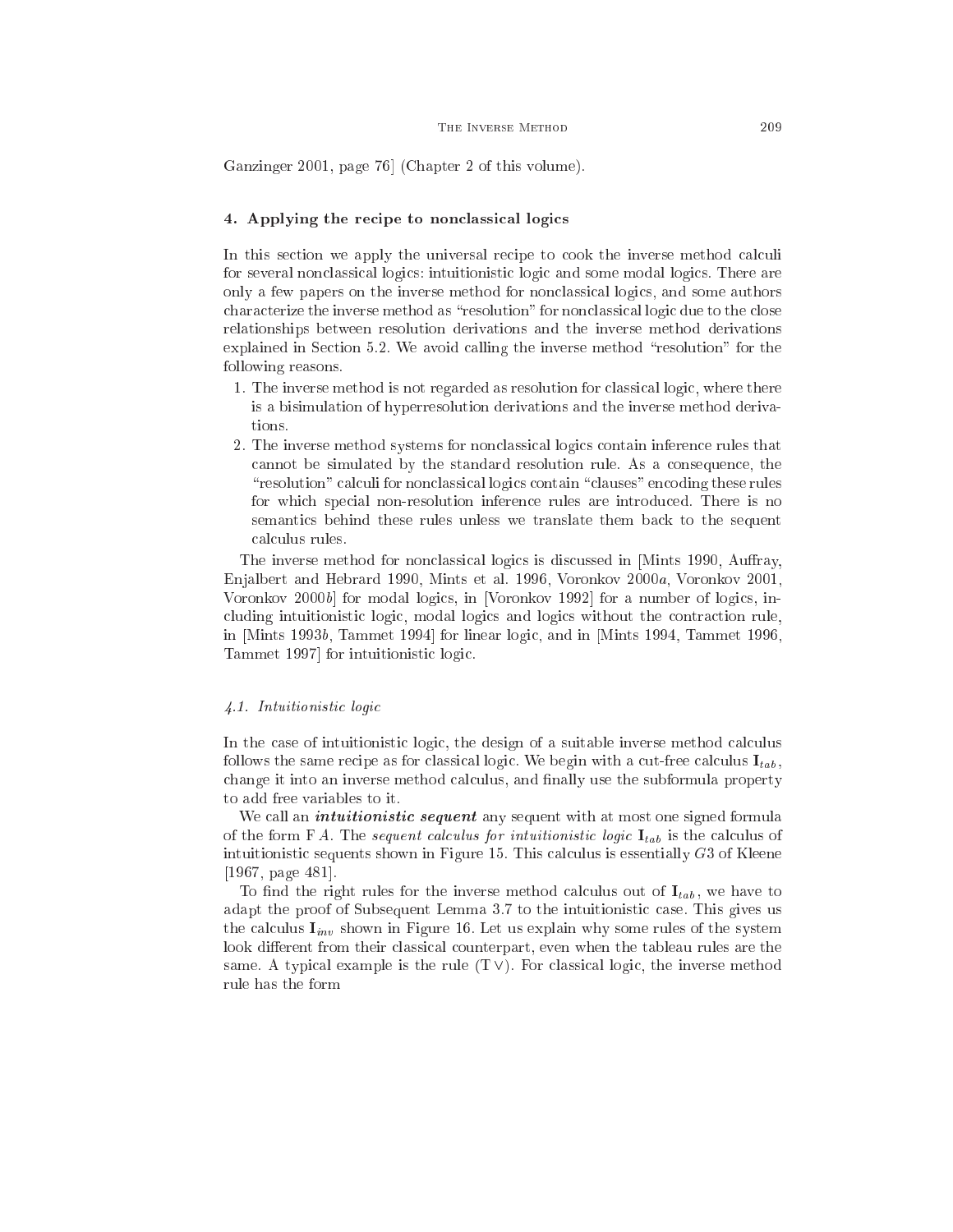$$
\frac{\Gamma, TA, FA}{\Gamma, TA \land B} (Ax)
$$
\n
$$
\frac{\Gamma, TA, TA}{\Gamma, TA \land B} (T \land )
$$
\n
$$
\frac{\Gamma, FA \Gamma, FB}{\Gamma, FA \land B} (F \land )
$$
\n
$$
\frac{\Gamma, TA \Gamma, TB}{\Gamma, TA \lor B} (T \lor )
$$
\n
$$
\frac{\Gamma, FA}{\Gamma, FA \lor B} (F \lor_l)
$$
\n
$$
\frac{\Gamma, FA \lor B}{\Gamma, FA \lor B} (F \lor_l)
$$
\n
$$
\frac{\Gamma, TA \supset B, FA \Gamma, TB}{\Gamma, TA \supset B} (T \supset)
$$
\n
$$
\frac{\Gamma, TA, FB}{\Gamma, FA \lor B} (F \supset)
$$
\n
$$
\frac{\Gamma, TA, FB}{\Gamma, FA \supset B} (F \supset)
$$
\n
$$
\frac{\Gamma, TA, FA}{\Gamma, TA, FA} (T \neg_l)
$$
\n
$$
\frac{\Gamma, TA, FA}{\Gamma, TA, FB} (T \neg_l)
$$
\n
$$
\frac{\Gamma, TA(y)}{\Gamma, TVxA(x)} (T \lor )
$$
\n
$$
\frac{\Gamma, FA(y)}{\Gamma, F \lor xA(x)} (F \lor )
$$
\n
$$
\frac{\Gamma, FA(t)}{\Gamma, T \exists xA(x)} (T \exists)
$$
\n
$$
\frac{\Gamma, FA(t)}{\Gamma, FA \lor xA(x)} (F \exists )
$$

In the rule  $(Ax)$ , A is an atomic formula. The rules  $(F \forall)$  and  $(T \exists)$  satisfy the eigenvariable ondition.

Figure 15: Calculus  $I_{tab}$ 

$$
\frac{\Gamma, T A \quad \Delta, T B}{\Gamma, \ \Delta, T A \vee B} (T \vee).
$$

In order to obtain the sequent  $T A \vee B$ , F C from T A, F C and T B , F C in classical logic, we can use the following derivation

$$
\frac{\text{T }A, \text{ }F C \quad \text{T }B, \text{ }F C}{\text{T }A \lor B, \text{ }F C, \text{ }F C} \quad (\text{T } \lor)
$$
\n
$$
\frac{\text{T }A \lor B, \text{ }F C, \text{ }F C}{\text{T }A \lor B, \text{ }F C} \quad (C).
$$
\n(4.1)

In the intuitionistic system, this derivation cannot be used, since  $T A \vee B$ , FC, FC is not a valid sequent. To avoid this problem, we augment the intuitionistic inverse method system  $\mathbf{I}_{inv}$  with an additional rule

$$
\frac{\Gamma, T A, F C \Delta, T B, F C}{\Gamma, \Delta, T A \vee B, F C} (T V_2).
$$

The problem we had with the rule  $(T \vee)$  appears due to the impossibility of applying contraction to a signed formula  $(FC)$ : such an application would require two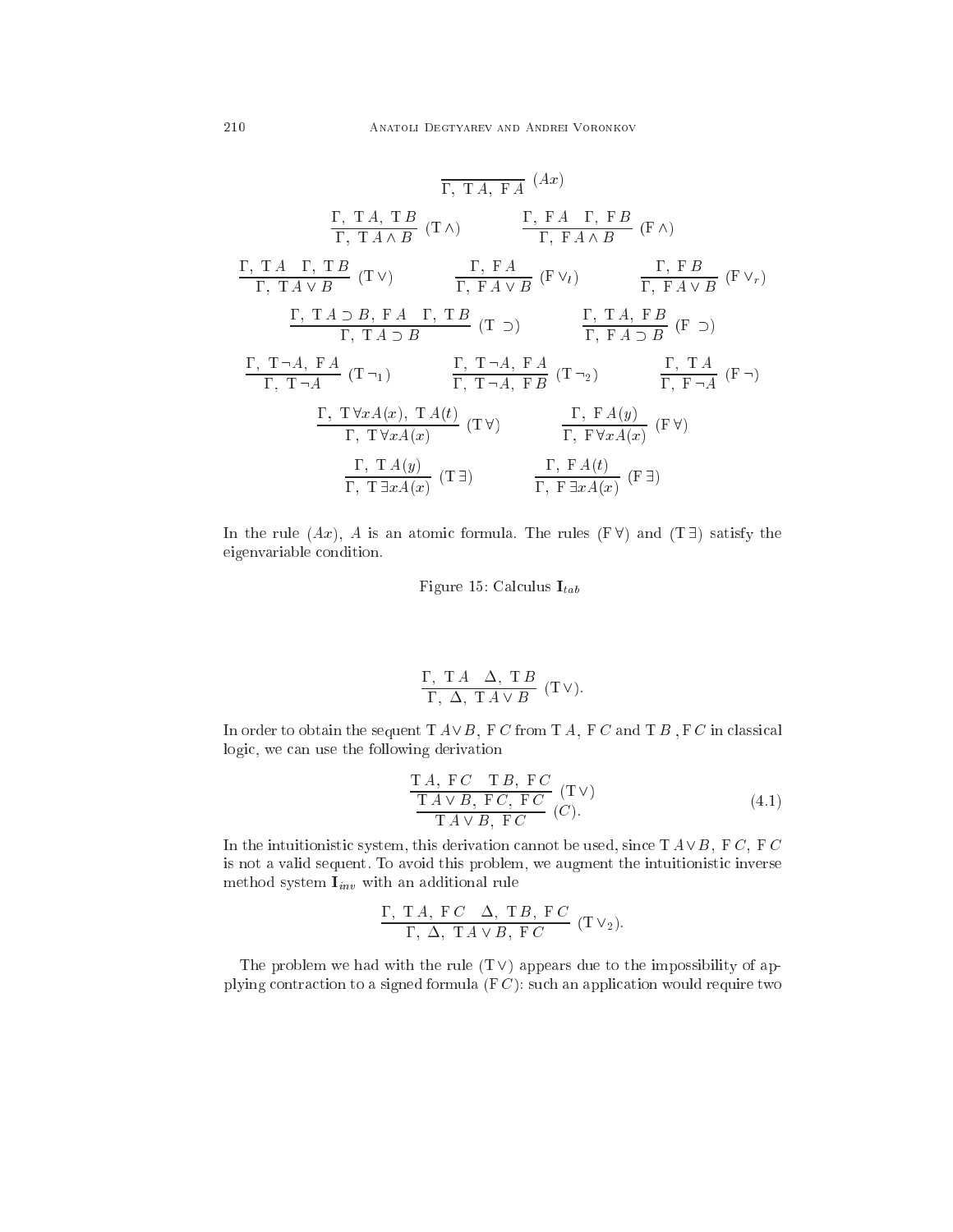$$
\frac{\Gamma, T A, T A}{T A, F A} (A x)
$$
\n
$$
\frac{\Gamma, T A, T A}{\Gamma, T A \land B} (C)
$$
\n
$$
\frac{\Gamma, T A}{\Gamma, T A \land B} (T \land) \qquad \frac{\Gamma, T B}{\Gamma, T A \land B} (T \land)
$$
\n
$$
\frac{\Gamma, F A}{\Gamma, \Delta, F A \land B} (F \land)
$$
\n
$$
\frac{\Gamma, T A \Delta, T B}{\Gamma, \Delta, T A \lor B} (T \lor_1) \qquad \frac{\Gamma, T A, F C \Delta, T B, F C}{\Gamma, \Delta, T A \lor B, F C} (T \lor_2)
$$
\n
$$
\frac{\Gamma, F A}{\Gamma, F A \lor B} (F \lor_i) \qquad \frac{\Gamma, F B}{\Gamma, F A \lor B} (F \lor_r)
$$
\n
$$
\frac{\Gamma, F A \Delta, T B}{\Gamma, \Delta, T A \supseteq B} (T \supset)
$$
\n
$$
\frac{\Gamma, T A}{\Gamma, F A \supseteq B} (F \supset_i)
$$
\n
$$
\frac{\Gamma, T A}{\Gamma, F A \supseteq B} (F \supset_i)
$$
\n
$$
\frac{\Gamma, T A, F A \supseteq B}{\Gamma, F A \supseteq B} (F \supset_i)
$$
\n
$$
\frac{\Gamma, T A}{\Gamma, T \neg A} (T \neg) \qquad \frac{\Gamma, T A}{\Gamma, F \neg A} (F \neg)
$$
\n
$$
\frac{\Gamma, T A(t)}{\Gamma, T \forall x A(x)} (T \forall) \qquad \frac{\Gamma, F A(y)}{\Gamma, F \forall x A(x)} (F \forall)
$$
\n
$$
\frac{\Gamma, T A(y)}{\Gamma, T \exists x A(x)} (T \exists) \qquad \frac{\Gamma, F A(t)}{\Gamma, F \exists x A(x)} (F \exists)
$$

In the rule  $(Ax)$ , A is an atomic formula. The rules  $(F \forall)$  and  $(T \exists)$  satisfy the eigenvariable ondition.

Figure 16: Calculus  $\mathbf{I}_{inv}$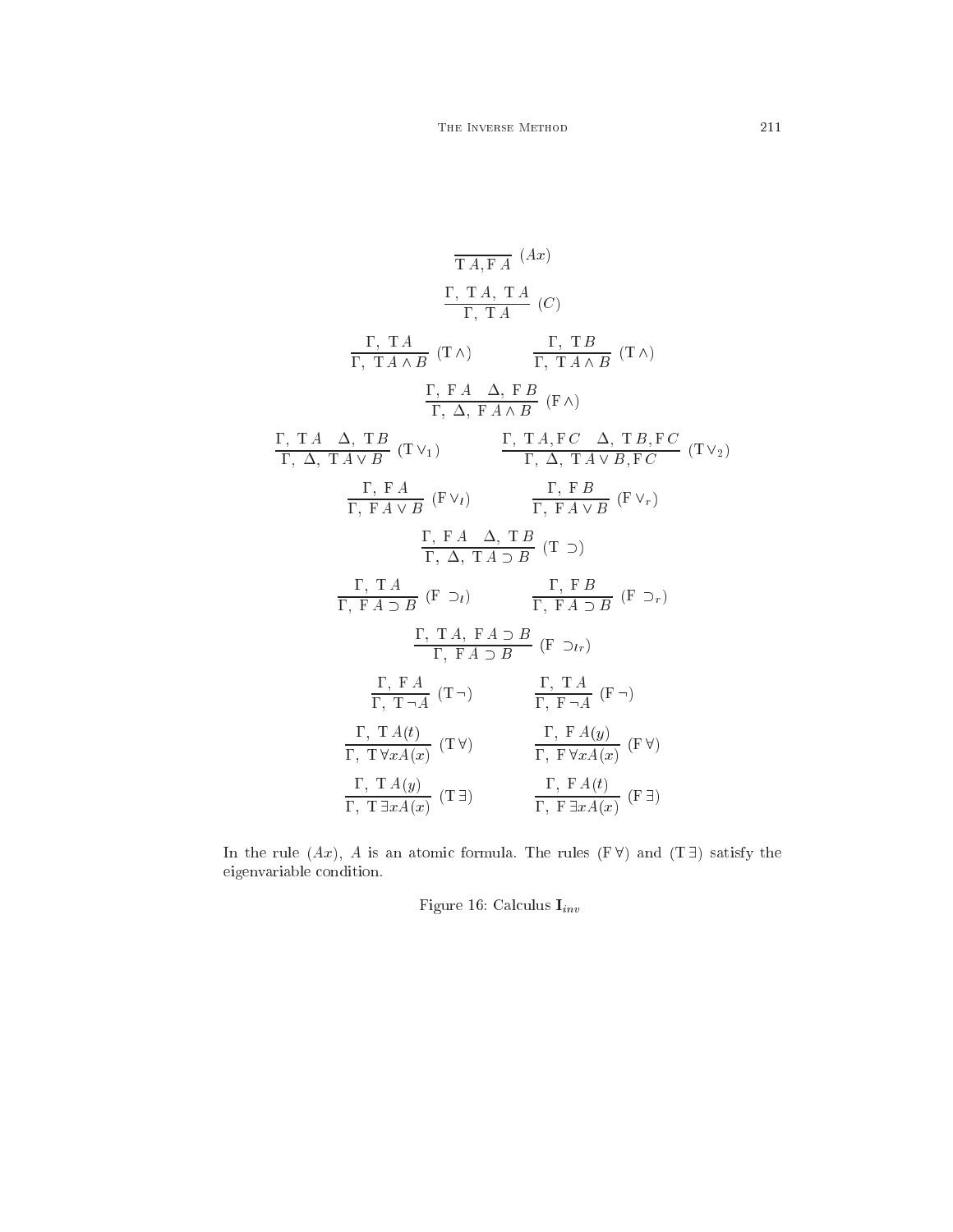copies of  $(F C)$  in a sequent, which is prohibited by the definition of intuitionistic sequents. The same problem arises in connection with the rule  $(F \supset)$ . This problem was overlooked in [Tammet 1996, Tammet 1997] where an incorrect recipe for intuitionisti logi is given.

4.1. LEMMA. Let  $\Gamma$  have a refutation in  $\mathbf{I}_{tab}$ . Then there exists a sequent  $\Delta$  such that  $\Delta \subseteq \Gamma$  and  $\Delta$  has a refutation in  $\mathbf{I}_{inv}$ .

PROOF. The proof is similar to that of Lemma 3.7. We only consider some cases where the rules for intuitionistic logic are substantially different from those for classical logic. These are  $(T \supset), (T \supset)$  (the rules of  $I_{tab}$  are quite different from those of  $C_{tab}$ ) and  $(F \supset )$  (the rules of  $I_{inv}$  are quite different from those of  $C_{inv}$ ). CASE (T  $\supset$ ). The rule of  $I_{tab}$  has the form

$$
\frac{\Gamma, T A \supset B, F A \Gamma, T B}{\Gamma, T A \supset B} (T \supset).
$$

By the induction hypothesis, there exist sequents  $\Delta_1 \subseteq (\Gamma, T A \supset B, F A)$  and  $\Delta_2 \subseteq (\Gamma, T B)$  is refutable in  $\mathbf{I}_{inv}$ . We have to find a sequent  $\Delta \subseteq (\Gamma, T A \supset B)$ refutable in  $I_{inv}$ .

If we have  $\Delta_1 \subseteq (\Gamma, T A \supset B)$ , then we can take  $\Delta_1$  to be  $\Delta$ . Likewise, if we have  $\Delta_2 \subseteq \Gamma$ , then we can take  $\Delta_2$  to be  $\Delta$ . So we can assume that  $(F A) \in \Delta_1$  and  $(T B) \in \Delta_2$ . We will only consider the case when  $T A \supset B$  occurs in  $\Delta_1$ , leaving the remaining case to the reader. In this case we can assume that  $\Delta_1 = (\Delta_1', \; \mathrm{T}\, A \supset$ B, F A) and  $\Delta_2 = (\Delta_2', TB)$  for some  $\Delta_1' \subseteq \Gamma$  and  $\Delta_2' \subseteq \Gamma$ . Since  $\Delta_1' \subseteq \Gamma$  and  $\Delta_2' \subseteq \Gamma$ , and  $\Gamma$  contains no formulas of the form  $\Gamma C$ , some sequent  $\Gamma' \subseteq \Gamma$  can be obtained from the sequent  $\Delta_1, \Delta_2$  in  $1_{inv}$  by a series of contractions. The following derivation in  $I_{inv}$  proves this case:

$$
\frac{\Delta'_1, T A \supset B, F A \quad \Delta'_2, T B}{\Delta'_1, \Delta'_2, T A \supset B, T A \supset B} (T \supset)
$$
  
 := series of contractions  
 
$$
\Gamma', T A \supset B
$$

CASE (F  $\supset$ ). This case gives rise to three rules of  $I_{inv}$ . The (F  $\supset$ ) rule of  $I_{tab}$  has the form

$$
\frac{\Gamma, T A, F B}{\Gamma, F A \supset B} (F \supset).
$$

By the induction hypothesis, there exists a sequent  $\Delta \subseteq (\Gamma, T A, T B)$  refutable in  $\mathbf{I}_{inv}$ . We have to find a sequent  $\Delta' \subseteq (\Gamma, F A \supset B)$  refutable in  $\mathbf{I}_{inv}$ . Consider the following cases, depending on whether  $TA$  and  $FB$  occur in  $\Delta$ .

SUBCASE  $((T A, F B) \subseteq \Delta)$ . We have  $\Delta = (\nabla, T A, F B)$ , for some  $\nabla \subseteq \Gamma$ . The following derivation in  $I_{inv}$  proves this case:

$$
\frac{\nabla, T A, F B}{\nabla, T A, F A \supset B} \quad (\text{F } \supset_r)
$$
\n
$$
\frac{\nabla, T A, F A \supset B}{\nabla, F A \supset B} \quad (\text{F } \supset_{lr}).
$$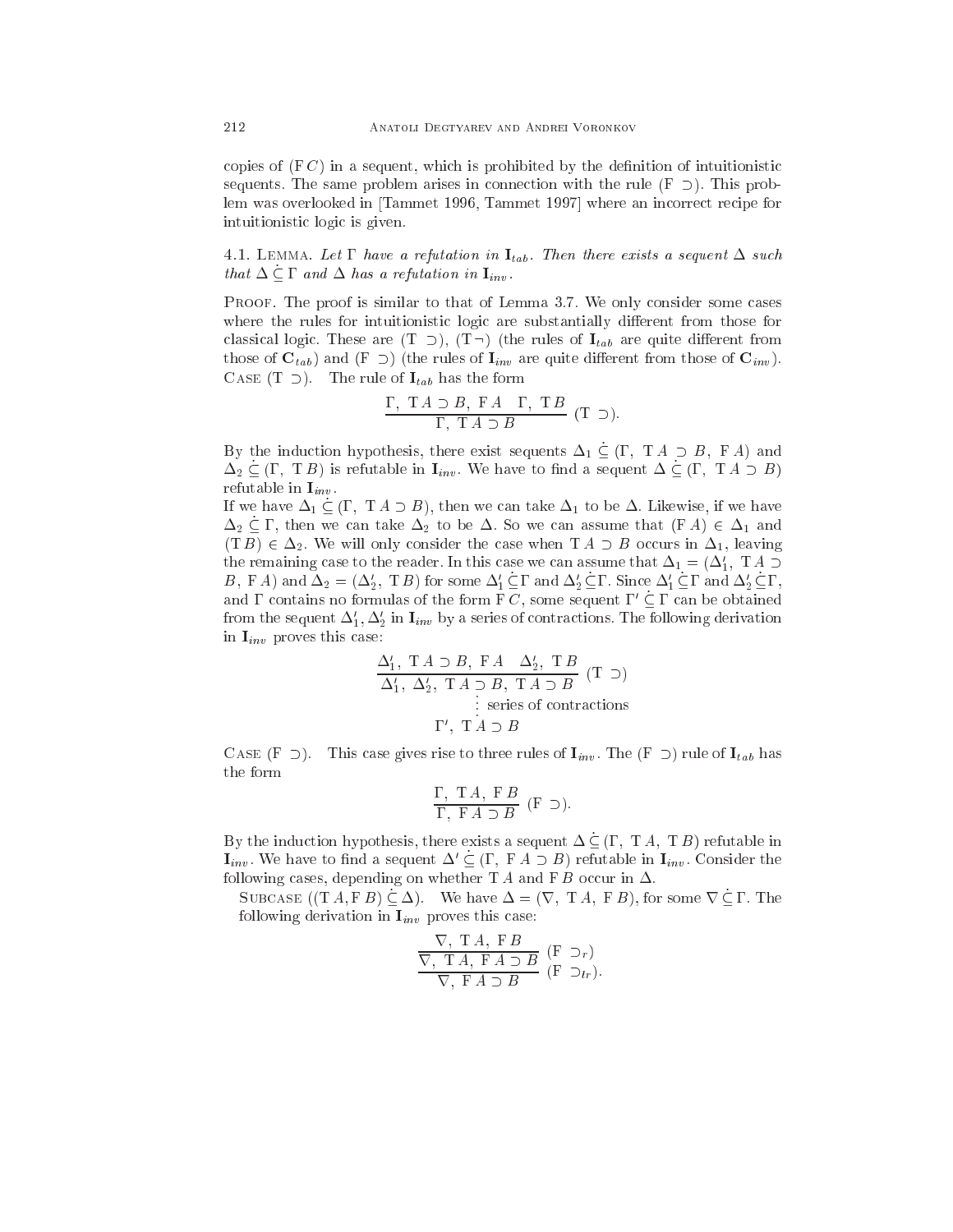#### THE INVERSE METHOD 213

SUBCASE  $(T A \in \Delta \text{ and } \Delta \subseteq (\Gamma, T A))$ . We have  $\Delta = \nabla$ ,  $T A$ , for some  $\nabla \subseteq \Gamma$ . The following derivation in  $I_{inv}$  proves this case:

$$
\frac{\nabla, T A}{\nabla, F A \supset B} (F \supset_l).
$$

SUBCASE (T  $B \in \Delta$  and  $\Delta \subseteq (\Gamma, T B)$ ). This case is similar to the previous one. SUBCASE  $(\Delta \subset \Gamma)$ . In this case we let  $\Delta' = \Delta$ .

CASE  $(T -)$ . This case is similar to  $(F \supset)$ , but requires an extra contraction by  $(T \neg A)$ , like in the case  $(T \supset)$ . We leave the details to the reader.

As we can see from the proof, the application of one part of the recipe to intuitionistic logic gives us a few surprises. Two rules for  $(T<sup>-</sup>)$  in  $I<sub>tab</sub>$  become one rule in  $I_{inv}$ , while one rule for  $(F \supset)$  in  $I_{tab}$  becomes three rules in  $I_{inv}$ . We could have obtained a smaller number of rules had we used sets instead of multisets. However, the use of sets would have caused a problem with lifting, resulting in the same freevariable system, and in a more omplex proof of ompleteness for the free-variable system.

Before defining the calculus  $I_{inv}^{\xi}$  we have to generalize the notion of most general unifier of substitutions to two pairs of substitutions. A **simultaneous** most general unifier of the pairs of substitutions  $\sigma_1, \tau_1$  and  $\sigma_2, \tau_2$  is a substitution  $\vartheta$  defined as follows. Let  $\{x_1,\ldots,x_n\} = dom(\sigma_1) \cup dom(\sigma_2)$  and  $\{y_1, \ldots, y_m\} = \text{dom}(\tau_1) \cup \text{dom}(\tau_2), \ n, m \geq 0.$  Then  $\vartheta$  is any most general unifier of the tuples  $\langle x_1\sigma_1, \ldots, x_n\sigma_1, y_1\tau_1, \ldots, y_m\tau_1 \rangle$  and  $\langle x_1\sigma_2, \ldots, x_n\sigma_2, y_1\tau_2, \ldots, y_m\tau_2 \rangle$ . The idea of this definition is that we have to unify  $\sigma_1$  with  $\sigma_2$  and also  $\tau_1$  with  $\tau_2$ simultaneously.

The free-variable system  $I_{inv}^{\xi}$  is given in Figure 17.

Again, by comparing  $I_{inv}$  and  $I_{inv}^{\xi}$  we obtain the same lifting arguments as for  $\mathbf{C}_{inv}$  and  $\mathbf{C}_{inv}^{\xi}$ .

4.2. LEMMA (Instance Lemma for  $I_{inv}^{\xi}$ ). Let  $\xi$  be a closed signed formula and  $\alpha_1, \ldots, \alpha_n$  be free signed subformulas of  $\xi$ . Let  $\theta_1, \ldots, \theta_n$  be substitutions such that the sequent  $\alpha_1\theta_1,\ldots,\alpha_n\theta_n$  is derivable in  $\mathbf{I}_{inv}$ . Then there exist substitutions  $\lambda, \tau_1, \ldots, \tau_n$  such that the sequent  $\alpha_1 \cdot \tau_1, \ldots, \alpha_n \cdot \tau_n$  is derivable in  $I_{inv}^{\xi}$  and  $\alpha_i \tau_i \lambda = \alpha_i \theta_i$  for all  $i \in \{1, \ldots, n\}.$ 

PROOF. The proof is quite similar to the proof of Lemma 3.16 above. In view of that proof, we will only onsider the indu
tion step in the ase when the last inferen
e of the derivation  $\Pi$  in  $I_{inv}$  is  $(T\vee_2)$ . Derivation 4.1 on page 210 demonstrates that any inference by this rule in  $I_{inv}$  is equivalent to a sequence of inferences by  $(T\vee)$  and (C) in  $\mathbf{C}_{inv}$ . We can also see that the rules (TV) and (C) in  $\mathbf{C}_{inv}^{\xi}$  have the same form as  $(TV_1)$  and  $(C)$  in  $I_{inv}^{\xi}$ , respectively. Because the Instance Lemma is valid for  $\mathbf{C}^\xi_{inv}$ , it follows that we have to prove only that a sequence of two inferences by

 $\Box$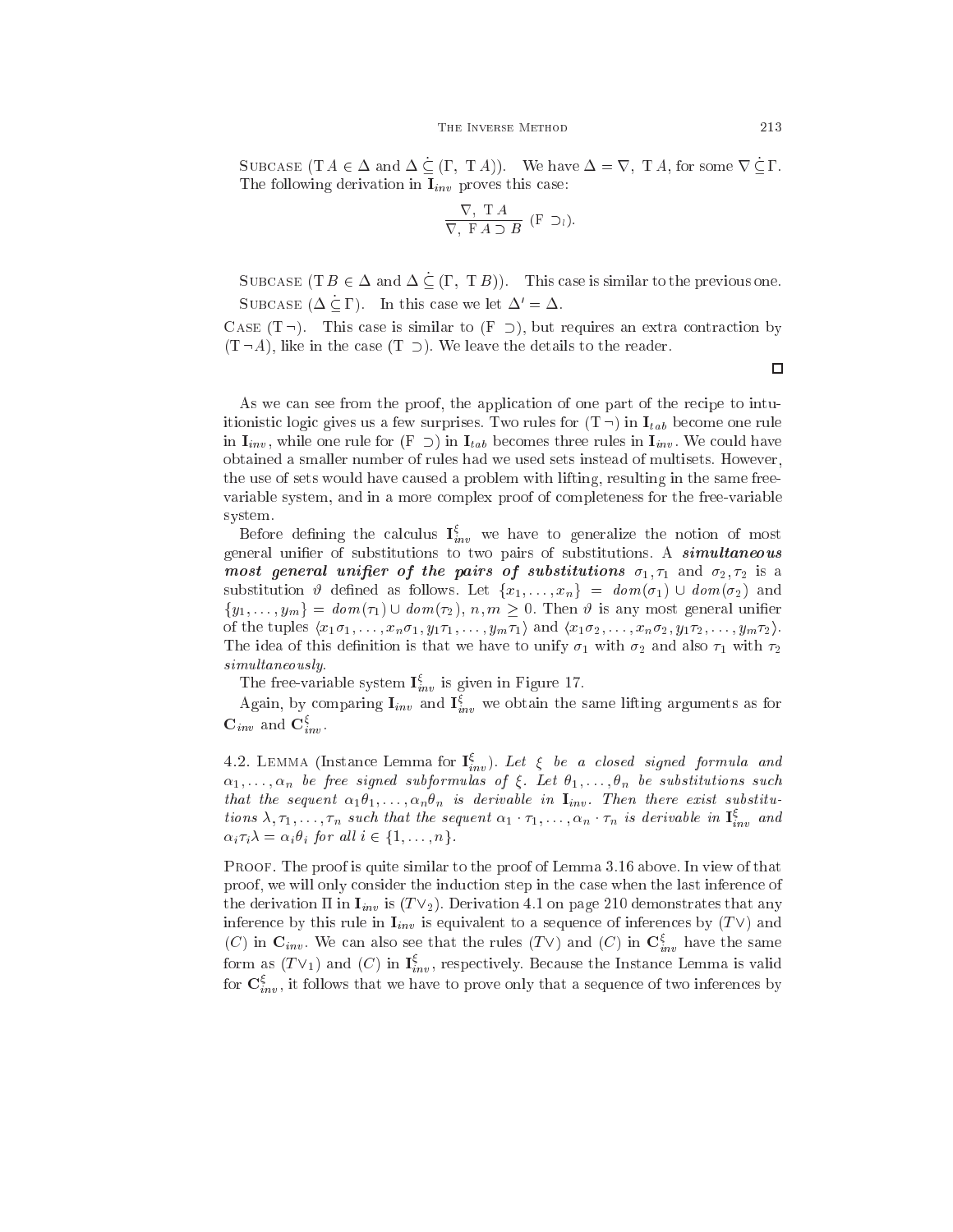In the rule  $(Ax)$  below, A and B are weakly unifiable atoms,  $\rho$  renames away A from B and  $\tau$  is a most general unifier of  $A\rho$  and B. In all rules the premises are variable-disjoint. In all rules each premise is also variable-disjoint with  $var(\xi)$ . In all rules  $\theta$  is a most general unifier of  $\sigma_1, \sigma_2$ . In the rule  $(T\vee_2)$   $\vartheta$  is a simultaneous most general unifier of the pairs  $\sigma_1, \delta_1$  and  $\sigma_2, \delta_2$ . The rules (F $\forall$ ) and (T $\exists$ ) satisfy the eigenvariable condition: the term  $x\sigma$  is a variable not occurring in the conclusion of the rule.

$$
\frac{\Gamma, T A \cdot \sigma, F B \cdot \tau}{}_{\mathcal{I}}(Ax)
$$
\n
$$
\frac{\Gamma, T A \cdot \sigma, T A \cdot \sigma_{2}}{\Gamma \theta, T A \cdot \sigma_{1} \theta} (C)
$$
\n
$$
\frac{\Gamma, T A \cdot \sigma}{\Gamma, T A \land B \cdot \sigma} (T \land_{l}) \qquad \frac{\Gamma, T B \cdot \sigma}{\Gamma, T A \land B \cdot \sigma} (T \land_{r})
$$
\n
$$
\frac{\Gamma, F A \cdot \sigma_{1}}{\Gamma \theta, \Delta \theta, F A \land B \cdot \sigma_{1} \theta} (F \land_{r})
$$
\n
$$
\frac{\Gamma, T A \cdot \sigma_{1}}{\Gamma \theta, \Delta \theta, T A \lor B \cdot \sigma_{1} \theta} (T \lor_{l})
$$
\n
$$
\frac{\Gamma, T A \cdot \sigma_{1}}{\Gamma \theta, \Delta \theta, T A \lor B \cdot \sigma_{1} \theta} (T \lor_{l})
$$
\n
$$
\frac{\Gamma, T A \cdot \sigma_{1}}{\Gamma \theta, \Delta \theta, T A \lor B \cdot \sigma_{1} \theta, F C \cdot \delta_{1} \theta} (T \lor_{2})
$$
\n
$$
\frac{\Gamma, F A \cdot \sigma}{\Gamma, F A \lor B \cdot \sigma} (F \lor_{l}) \qquad \frac{\Gamma, F B \cdot \sigma}{\Gamma, F A \lor B \cdot \sigma} (F \lor_{r})
$$
\n
$$
\frac{\Gamma, F A \cdot \sigma}{\Gamma \theta, \Delta \theta, T A \supset B \cdot \sigma_{1} \theta} (T \supset_{r})
$$
\n
$$
\frac{\Gamma, T A \cdot \sigma}{\Gamma, F A \supset B \cdot \sigma} (F \supset_{l}) \qquad \frac{\Gamma, F B \cdot \sigma}{\Gamma, F A \lor B \cdot \sigma} (F \supset_{r})
$$
\n
$$
\frac{\Gamma, T A \cdot \sigma}{\Gamma \theta, F A \supset B \cdot \sigma_{2} \theta} (F \supset_{lr})
$$
\n
$$
\frac{\Gamma, T A \cdot \sigma}{\Gamma \theta, F A \supset B \cdot \sigma_{2} \theta} (F \supset_{lr})
$$
\n
$$
\frac{\Gamma, T A \cdot \sigma}{\Gamma, T \neg A \cdot \sigma} (T \neg_{l}) \qquad \frac{\Gamma, T A \cdot \sigma}{\Gamma, F \neg A \cdot
$$

Figure 17: Calculus  ${\rm I}^{\xi}_{inv}$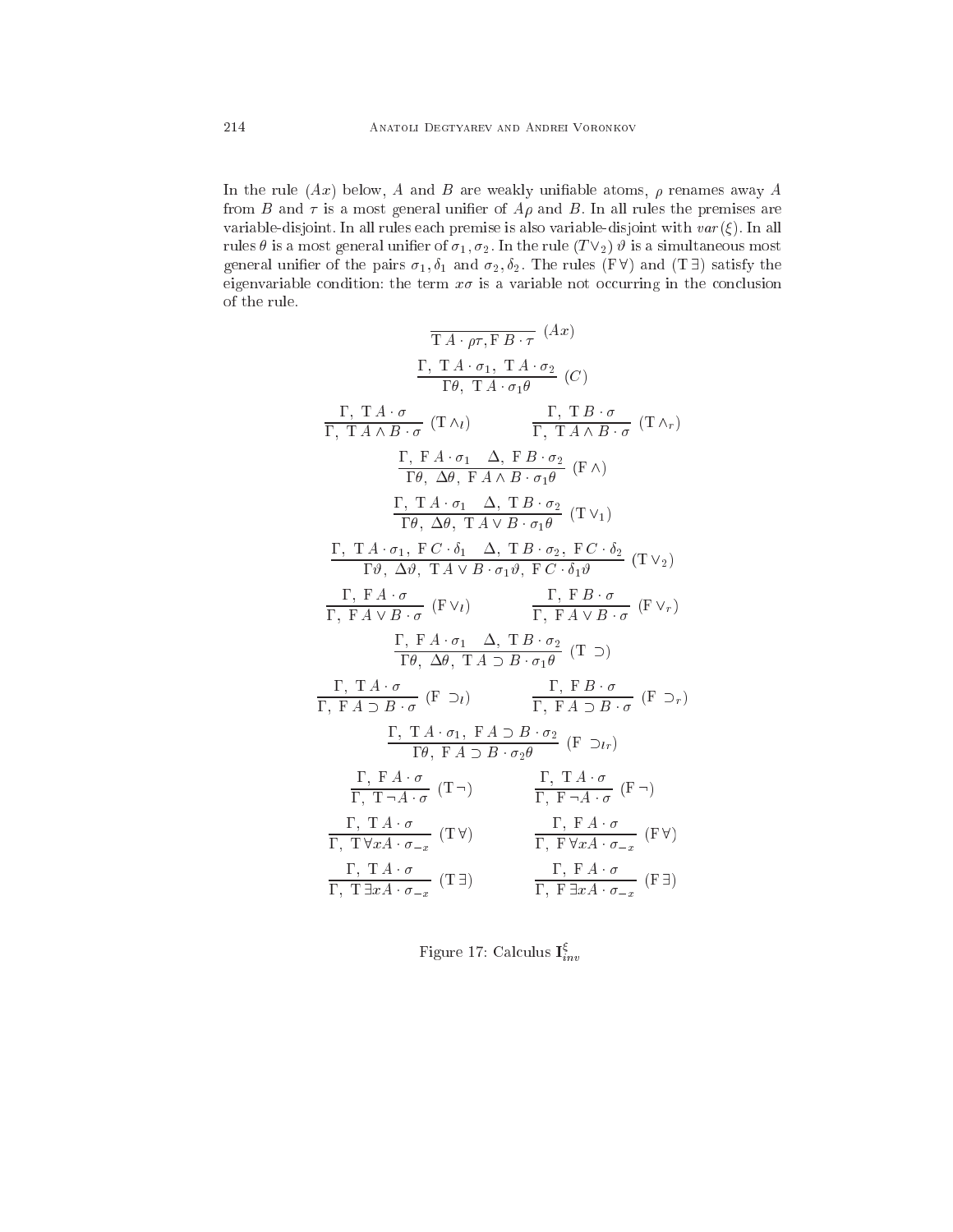$(T\vee)$  and  $(C)$  in  $\mathbf{C}_{inv}^{\xi}$  is equivalent to an inference by  $T\vee_2$  in  $\mathbf{I}_{inv}^{\xi}$ . In other words, the last sequents of derivations

$$
\frac{\Gamma, T A \cdot \sigma_1, F C \cdot \delta_1 \Delta, T B \cdot \sigma_2, F C \cdot \delta_2}{\Gamma \theta, \Delta \theta, T A \vee B \cdot \sigma_1 \theta, F C \cdot \delta_1 \theta, F C \cdot \delta_2 \theta} (T \vee)
$$
  

$$
\frac{\Gamma \theta \tau, \Delta \theta \tau, T A \vee B \cdot \sigma_1 \theta \tau, F C \cdot \delta_1 \theta \tau}{\Gamma \theta \tau, \Delta \theta \tau} (C)
$$

and

$$
\frac{\Gamma, T A \cdot \sigma_1, F C \cdot \delta_1 \Delta, T B \cdot \sigma_2, F C \cdot \delta_2}{\Gamma \vartheta, \Delta \vartheta, T A \vee B \cdot \sigma_1 \vartheta, F C \cdot \delta_1 \vartheta} (T V_2)
$$

are the same. Using the standard arguments of unincation theory' and the fact that for every variable z, if  $z \notin (dom(\delta_1) \cup dom(\delta_2))$  then  $z\delta_1 \theta = z\delta_2 \theta$ , we prove that  $\vartheta = \theta \tau$ . П

This lemma and the arguments used to prove the completeness of  $\mathbf{C}^{\xi}_{inv}$  yield the completeness theorem for  $I_{inv}^{\xi}$ :

4.3. THEOREM (Completeness of  $I_{inv}^{\xi}$ ). Let  $\xi$  be a closed signed formula. Then  $\xi$  is unsatisfiable in intuitionistic logic if and only if  $\xi$  has a refutation in  $I_{inv}^{\xi}$ .  $\Box$ 

Consider an example refutation by the inverse method of the sequent

$$
T A \vee B, T \forall x (A \supset P(x, b)), T \forall x (B \supset P(a, x)), F \exists x \exists y P(x, y). \tag{4.2}
$$

We show the  $I_{inv}^{\xi}$ -derivation of this sequent in Figure 18. This example demonstrates in particular the necessity of the special form for disjunction rule  $(T\vee_2)$  in  $I^{\xi}_i$ requiring simultaneous unification of two pairs of substitutions .

We would like to note that the resulting inverse method calculus varies depending on the initial tableau calculus. Had we started with the original calculus of Gentzen [1934], we would have obtained a different version of  $I_{inv}^{\xi}$ . An essentially different calculus can be obtained from the multi-succedent sequent formalization of intuitionistic logic [Maehara 1954, Beth 1956], see also [Curry 1963, Troelstra and Schwichtenberg 1996, in which multiple signed formulas  $FA$  are allowed in sequents, but some rules are different. An interesting line of research is to obtain "more efficient" (from the viewpoint of the inverse method) calculi. The criteria for efficiency can be the length of propositional derivations, the smaller number of non-invertible rules, the smaller number of pairs of non-permutable rules et
. For tableau-based methods, this line of resear
h is pursued in several publi
ations,

see e.g., pApt 1990] where an equivalent notion of unification of a set of equations.  $\{s_1 = t_1, \ldots, s_n = t_n\}$  is considered instead of unification of tuples  $\langle s_1, \ldots, s_n \rangle$  and  $\langle t_1, \ldots, t_n \rangle$ .

<sup>&</sup>lt;code>Trammet 1996</code>, Tammet 1997] included a simplified version of the disjunction rule in his intuitionistic calculi for the inverse method. Essentially, he overlooked the necessity of unifying two pairs of substitutions simultaneously.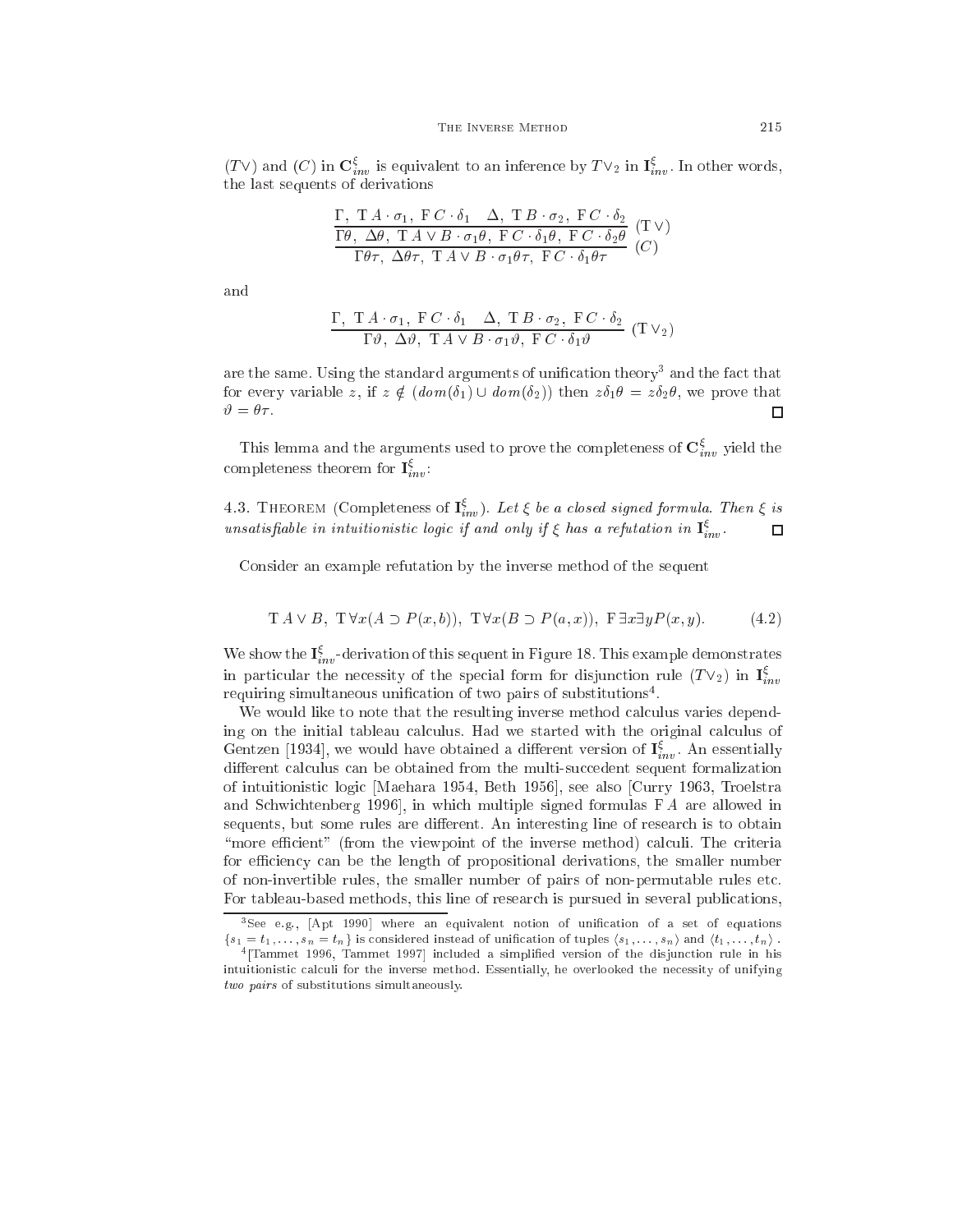

Figure 18: A  $I_{inv}^{\xi}$ -derivation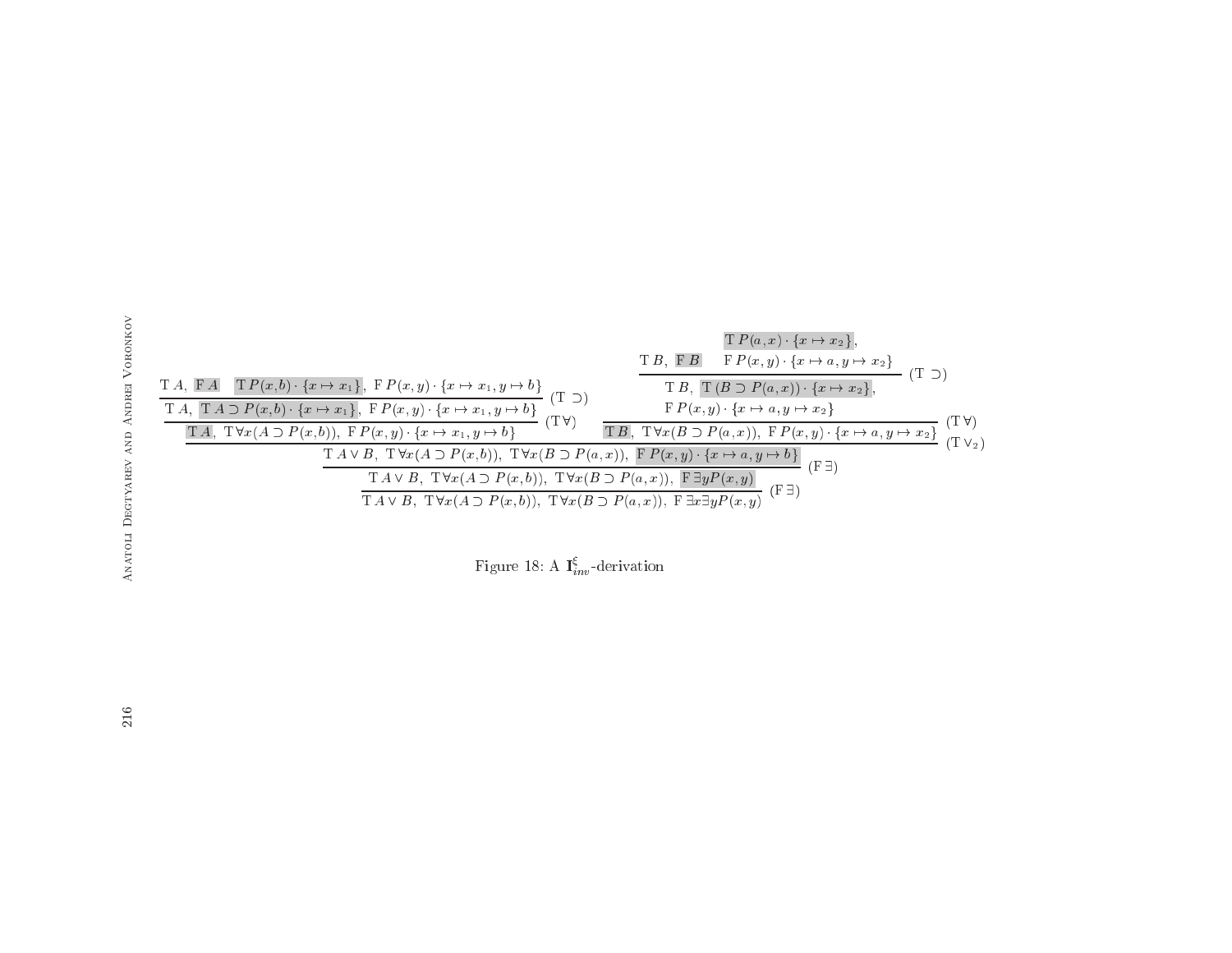including Dyckhoff 1992, Shankar 1992, Hudelmaier 1993, but the technique developed for tableau-based methods does not ne
essarily apply to the inverse method. For example, the calculus of Hudelmaier [1993] is extremely efficient for the tableaubased proof-sear
h in intuitionisti propositional logi
, but does not have the subformula property.

# 4.2. Modal logi
s

In this section, we cook the inverse method calculi for the propositional versions of several modal logi
s. As in the previous se
tions, we develop no semanti
s for these logics, instead we exploit proof-theoretic properties of cut-free sequent calculi for these logics. For standard formalizations and semantics of modal logics, see e.g. [Kripke 1963, Chagrov and Zakharyaschev 1996, Fitting and Mendelsohn 1998] and [Waaler 2001] (Chapter 22 of this Handbook). Proof-theoretic investigations of these logics can be found in [Fitting 1983]. The predicate versions of these logics are des
ribed in e.g. [Bowen 1979, Fitting 1983, Fitting and Mendelsohn 1998, Fitting, Thalmann and Voronkov 2000. We discuss in some detail the design of the inverse method calculi for  $\bf{K}$ , for other modal logics we simply give a table of inference rules, leaving the (trivial) proofs to the reader.

Formulas of modal logics have two additional unary connectives  $\Box$  and  $\Diamond$ . For simplicity, we will only consider formulas in negation normal form, i.e. those built from literals using  $\wedge$ ,  $\vee$ ,  $\forall$ ,  $\exists$ ,  $\square$  and  $\Diamond$ . For a multiset of formulas  $\Gamma$  we denote by  $\Box\Gamma$  the multiset of formulas consisting of formulas  $\Box A$  for all  $A \in \Gamma$ . In order to obtain the negation norm form of a modal formula, we use the transformation rules given on page 204 plus the following rules:

$$
\neg \Box A \Rightarrow \Diamond \neg A,
$$
  

$$
\neg \Diamond A \Rightarrow \Box \neg A.
$$

As in the case of negation normal forms for classical logic, the sequents are multisets of formulas (not signed formulas).

#### $4.2.1.$  Modal logic **K**

The sequent calculus  $\mathbf{K}_{tab}$  is obtained from the sequent calculus  $\mathbf{C}_{tab}$  for NNFs (Figure 10 on page 205) by adding one inferen
e rule

$$
\frac{\Delta, A}{\Gamma, \Box \Delta, \Diamond A} \ (\Diamond).
$$
\n(4.3)

An example refutation in  $\mathbf{K}_{tab}$  of a propositional modal formula is shown below.

$$
\frac{P, \neg P, \neg Q - P, Q, \neg Q}{P, \neg P \lor Q, \neg Q} \quad (\vee)
$$
\n
$$
\frac{\Box P, \Box(\neg P \lor Q), \Diamond \neg Q, \Diamond Q}{\Box P, \Box(\neg P \lor Q), \Diamond \neg Q, \Diamond Q} \quad (\wedge)
$$
\n
$$
\frac{\Box P \land \Box(\neg P \lor Q), \Diamond \neg Q, \Diamond Q}{\Box P \land \Box(\neg P \lor Q) \land \Diamond \neg Q, \Diamond Q} \quad (\wedge)
$$
\n
$$
\Box P \land \Box(\neg P \lor Q) \land \Diamond \neg Q \land \Diamond Q \quad (\wedge).
$$
\n(4.4)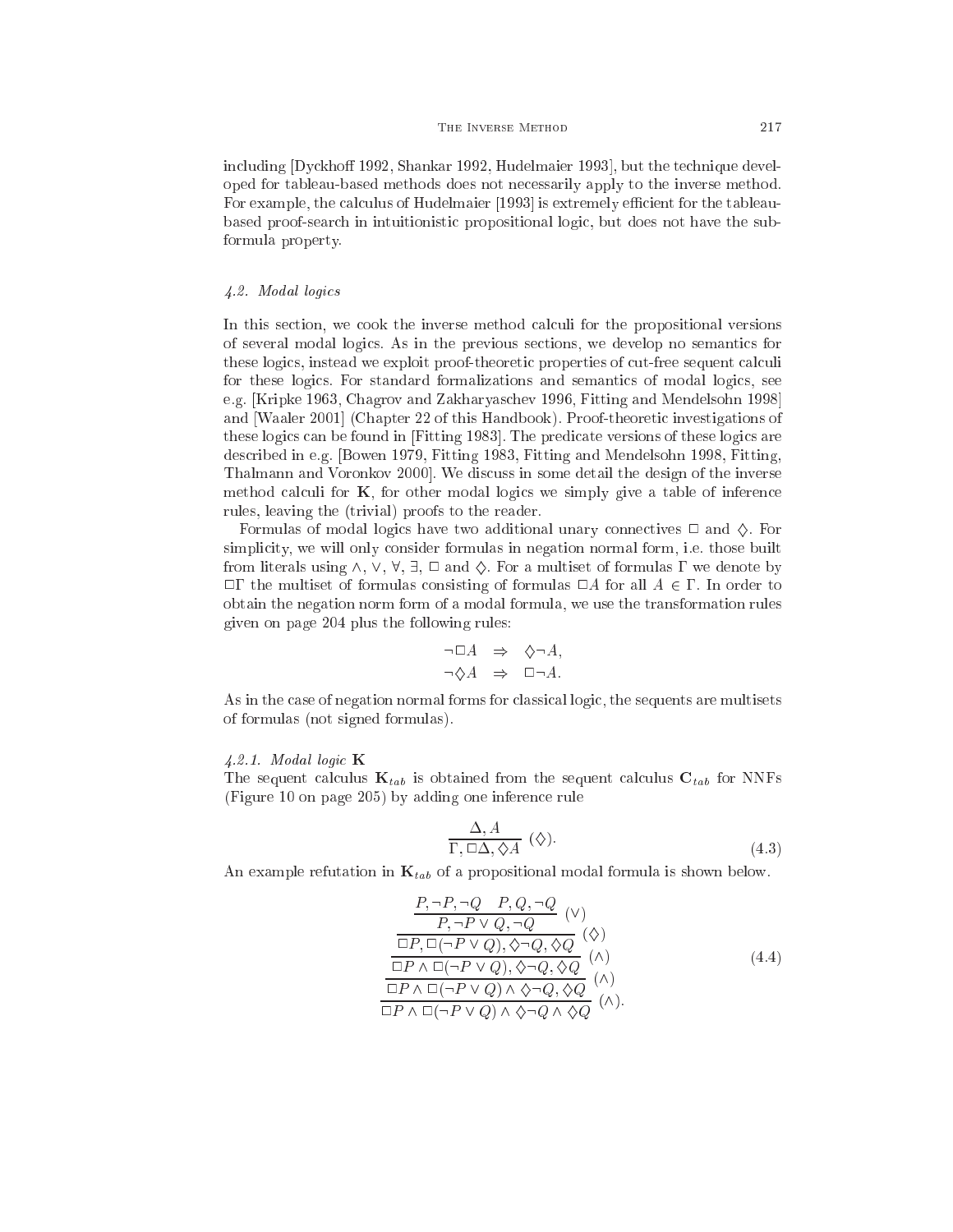As we can see, this logic also has the subformula property.

We follow the universal recipe of automated deduction. At our disposal are the initial ingredients: the rules of  $\mathbf{K}_{tab}$ . Our next aim is to design a suitable calculus dealing with losed formulas (the ground version).

Sin
e we are now mu
h more experien
ed with ooking, we know an easy way to cook: think of the Subsequent Lemma. In order to find a calculus suitable for the inverse method, we have to extend  $\mathbf{C}^G_{inv}$  by rules corresponding to  $(\diamondsuit)$  so that the Subsequent Lemma remains true. We will illustrate how su
h rules an be obtained in an essentially me
hani
al way by trying to adapt the te
hniques used in the proofs of this key lemma.

For the Subsequent Lemma to remain true we have to find an inference rule (or a collection of inference rules) with the following two properties: first, the rule should be sound for **K** and second, given a derivation of a subsequent of  $\Delta$ , A we should be able to derive a subsequent of  $\Gamma$ ,  $\Box \Delta$ ,  $\Diamond A$ . Let us try the most obvious candidate:

$$
\frac{\Delta, A}{\Box \Delta, \Diamond A} (\Diamond). \tag{4.5}
$$

Obviously, this rule is sound because it is a special case of (4.3) with  $\Gamma = \emptyset$ .

Let us verify the second property. Suppose that a subsequent of  $\Delta$ , A is derivable. Consider two ases.

1. This subsequent contains A, then it has the form  $\Delta', A$  for  $\Delta' \subseteq \Delta$ . We can apply an instan
e of rule (4.5):

$$
\frac{\Delta', A}{\Box \Delta', \Diamond A} (\Diamond)
$$

to obtain a subsequent of  $\Gamma$ ,  $\square \Delta$ ,  $\diamondsuit A$ .

2. The subsequent of  $\Delta$ , A does not contain A. In this case, it has the form  $\Delta'$ for  $\Delta' \subset \Delta$ . It seems that in general there is no way to derive a subsequent of  $\Gamma$ ,  $\Box$  $\Delta$ ,  $\Diamond$ A from  $\Delta'$  only. Therefore, we add one more rule to the inverse method calculus:

$$
\frac{\Delta}{\Box \Delta, \Diamond A} (\Diamond^{+}). \tag{4.6}
$$

We leave the proof of soundness of this rule to the reader. With the new rule, the Subsequent Lemma holds, since now we can use the inference

$$
\frac{\Delta'}{\Box \Delta', \Diamond A} \ (\Diamond^+)
$$

to obtain a subsequent of  $\Gamma$ ,  $\Box \Delta$ ,  $\Diamond A$ .

The new rules create no troubles for the Instance Lemma.

By adding to  $C_{inv}$  rules (Q) and (Q+) we obtain the *calcutus*  $\mathbf{N}_{inv}$ .

Our next aim is to add unification to  $\mathbf{K}_{inv}$  and cook this calculus into a freevariable calculus. With our greater experience in cooking, this is almost mechanical. Let G be a formula. By adding to  $\mathbf{C}_{inv}^G$  the free-variable versions of these rules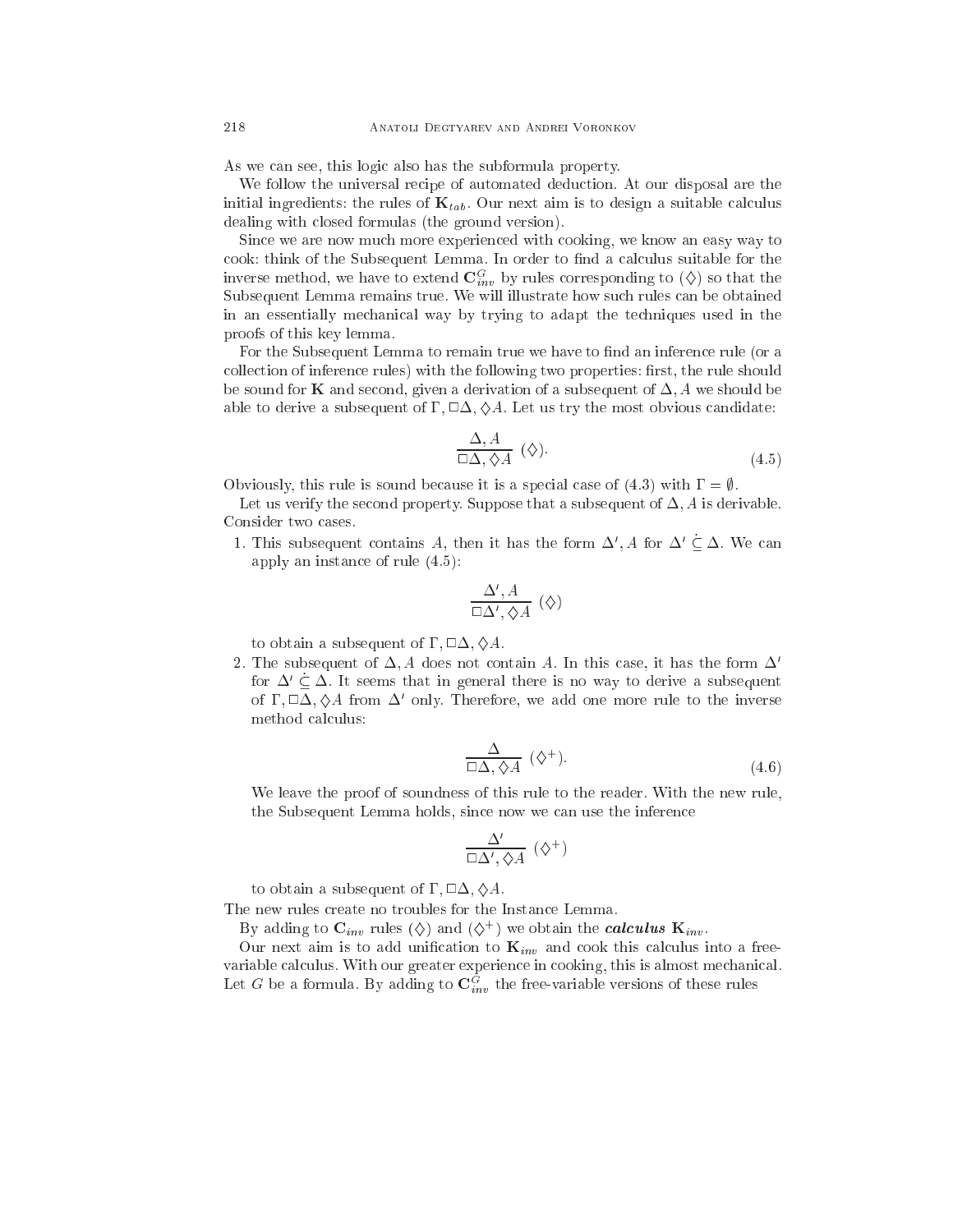$$
\frac{\Delta, A \cdot \sigma}{\Box \Delta, \Diamond A \cdot \sigma} (\Diamond) \quad \text{and} \quad \frac{\Delta}{\Box \Delta, \Diamond A \cdot \varepsilon} (\Diamond^+)
$$

we obtain the *calculus*  $\mathbf{K}_{inv}^G$ . The proof of the Instance Lemma for  $\mathbf{K}_{inv}^G$  is also straightforward.

Below we give an example derivation in  $\mathbf{K}_{inv}$  which can be obtained by applying the transformation from the Subsequent Lemma to refutation (4.4)

$$
\frac{P, \neg P \ Q, \neg Q \ (V)}{\Box P, \neg P \lor Q, \neg Q} \ (\vee)
$$
\n
$$
\frac{\Box P, \Box(\neg P \lor Q), \Diamond \neg Q \ (\Diamond)}{\Box P, \ \Box(\neg P \lor Q) \land \Diamond \neg Q \land \Diamond Q,}
$$
\n
$$
\frac{\Box(\neg P \lor Q) \land \Diamond \neg Q \land \Diamond Q}{\Box P, \ \Box(\neg P \lor Q) \land \Diamond \neg Q \land \Diamond Q} \ (C)
$$
\n
$$
\frac{\Box P, \Box(\neg P \lor Q) \land \Diamond \neg Q \land \Diamond Q}{\Box P \land \Box(\neg P \lor Q) \land \Diamond \neg Q \land \Diamond Q} \ (\Diamond)
$$
\n
$$
\Box P \land \Box(\neg P \lor Q) \land \Diamond \neg Q \land \Diamond Q \ \Diamond Q \ (\Diamond)
$$

#### 4.3. Other modal logi
s

In this section we give the inverse method calculi for propositional modal logics T, D, S4, K4, and D4. Cut-free calculi for these logics used here are taken from [Fitting 1983], but presented in a different notation. Instead of giving a detailed presentation, we simply give a table of inferen
e rules for these logi
s, both in the tableau form and the inverse form. These rules are given in Figure 19.

The reader can check the subsequent lemma for these calculi. Note that the second  $\langle \diamond \rangle$  rules of the inverse calculi for **D** and **D4** obtained by a direct translation of the  $(\diamondsuit)$  rules of the tableau calculi, are redundant. Indeed, they can be replaced by the respective  $(\square)$  rules.

### 5. Naming and onne
tions with resolution

Formulas are too complex objects to be manipulated. During proof-search by the inverse method, sequents tend to grow and become difficult to manage. In this section we consider the *naming technique* that allows one to have a convenient representation of formulas by atoms. The naming te
hnique was already used by Maslov [1968]. The naming technique is also used in other methods of theorem proving in non
lassi
al logi
s (e.g., [Horro
ks and Patel-S
hneider 1999, de Nivelle, Schmidt and Hustadt 2000], though usually it is not formalized as a logical calculus. Voronkov [2001] introduces a so-called *path calculus* where paths are used instead of the names. The use of the paths onsiderably simplies the ompleteness proof for some redundancies. We consider path calculi in Section 7 of this chapter.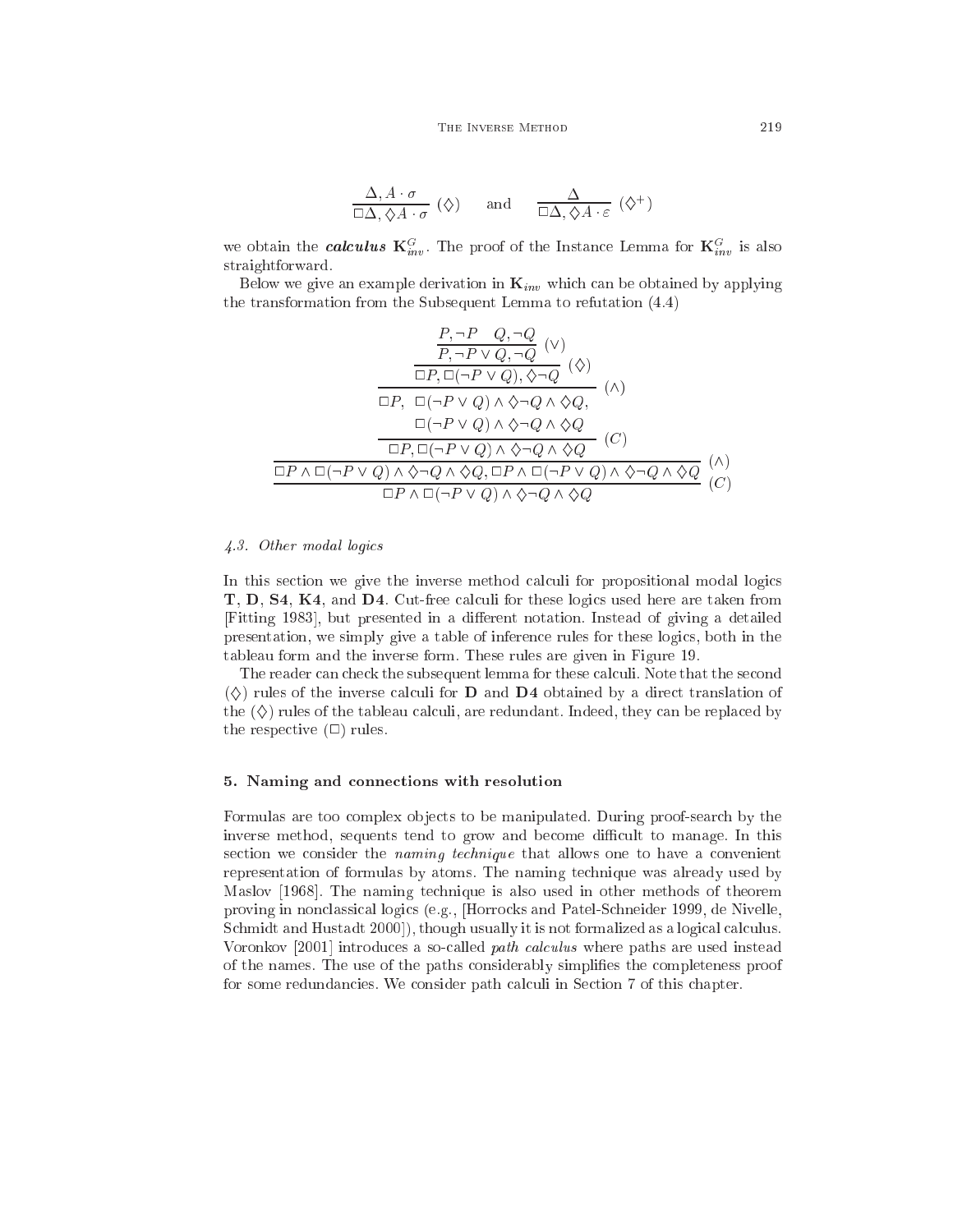| logic          | tableau rules                                                                                                                     | inverse rules                                                                                                                                                                                                                                                                                                                                 |
|----------------|-----------------------------------------------------------------------------------------------------------------------------------|-----------------------------------------------------------------------------------------------------------------------------------------------------------------------------------------------------------------------------------------------------------------------------------------------------------------------------------------------|
| T              | $\Big  \quad \frac{\Gamma, A}{\Box \Gamma, \Diamond A, \Delta} \ (\diamondsuit)$<br>$\frac{\Gamma, A}{\Gamma, \Box A}$ ( $\Box$ ) | $\frac{\Gamma, A}{\Box \Gamma, \Diamond A}$ ( $\diamondsuit$ ) $\frac{\Gamma}{\Box \Gamma, \Diamond A}$ ( $\diamondsuit$ )<br>$\frac{\Gamma, A}{\Gamma, \Box A}$ ( $\Box$ )                                                                                                                                                                   |
| D              | $\frac{\Gamma, A}{\Box \Gamma, \Diamond A, \Delta} (\Diamond)$<br>$\frac{\Gamma}{\Box \Gamma, \Delta}$ ( $\Box$ )                 | $\frac{\Gamma, A}{\Box \Gamma, \Diamond A}$ ( $\diamondsuit$ ) $\frac{\Gamma}{\Box \Gamma, \Diamond A}$ ( $\diamondsuit$ )<br>$\frac{1}{\Box \Gamma}$ ( $\Box$ )                                                                                                                                                                              |
| S <sub>4</sub> | $\frac{\Box \Gamma, A}{\Box \Gamma, \Diamond A, \Delta}$ ( $\diamondsuit$ )<br>$\frac{\Gamma, A}{\Gamma, \Box A}$ ( $\Box$ )      | $\frac{\Box \Gamma, A}{\Box \Gamma \Delta A} (\diamondsuit)$<br>$\frac{\Gamma, A}{\Gamma, \Box A}$ ( $\Box$ )                                                                                                                                                                                                                                 |
| D <sub>4</sub> | $\frac{\Gamma,\Box\Gamma}{\Box\Gamma,\Delta}$ ( $\Box$ )                                                                          | $\frac{\Gamma, \Box \Gamma, A}{\Box \Gamma, \Diamond A, \Delta} (\Diamond) \parallel \frac{\Gamma_1, \Box \Gamma_2, A}{\Box \Gamma_1, \Box \Gamma_2, \Diamond A} (\Diamond) \frac{\Gamma_1, \Box \Gamma_2}{\Box \Gamma_1, \Box \Gamma_2, \Diamond A} (\Diamond)$<br>$\frac{\Gamma_1, \Box \Gamma_2}{\Box \Gamma_1, \Box \Gamma_2}$ ( $\Box$ ) |
| K <sub>4</sub> |                                                                                                                                   | $\frac{\Gamma, \Box \Gamma, A}{\Box \Gamma, \Diamond A, \Delta} (\Diamond) \quad \boxed{\begin{array}{c} \Gamma_1, \Box \Gamma_2, A \\ \Box \Gamma_1, \Box \Gamma_2, \Diamond A \end{array}} (\Diamond) \quad \frac{\Gamma_1, \Box \Gamma_2}{\Box \Gamma_1, \Box \Gamma_2, \Diamond A} (\Diamond)$                                            |

The second  $(\Diamond)$  rules of the inverse calculi for **D** and **D4** are redundant.

Figure 19: Inferen
e rules for several modal logi
s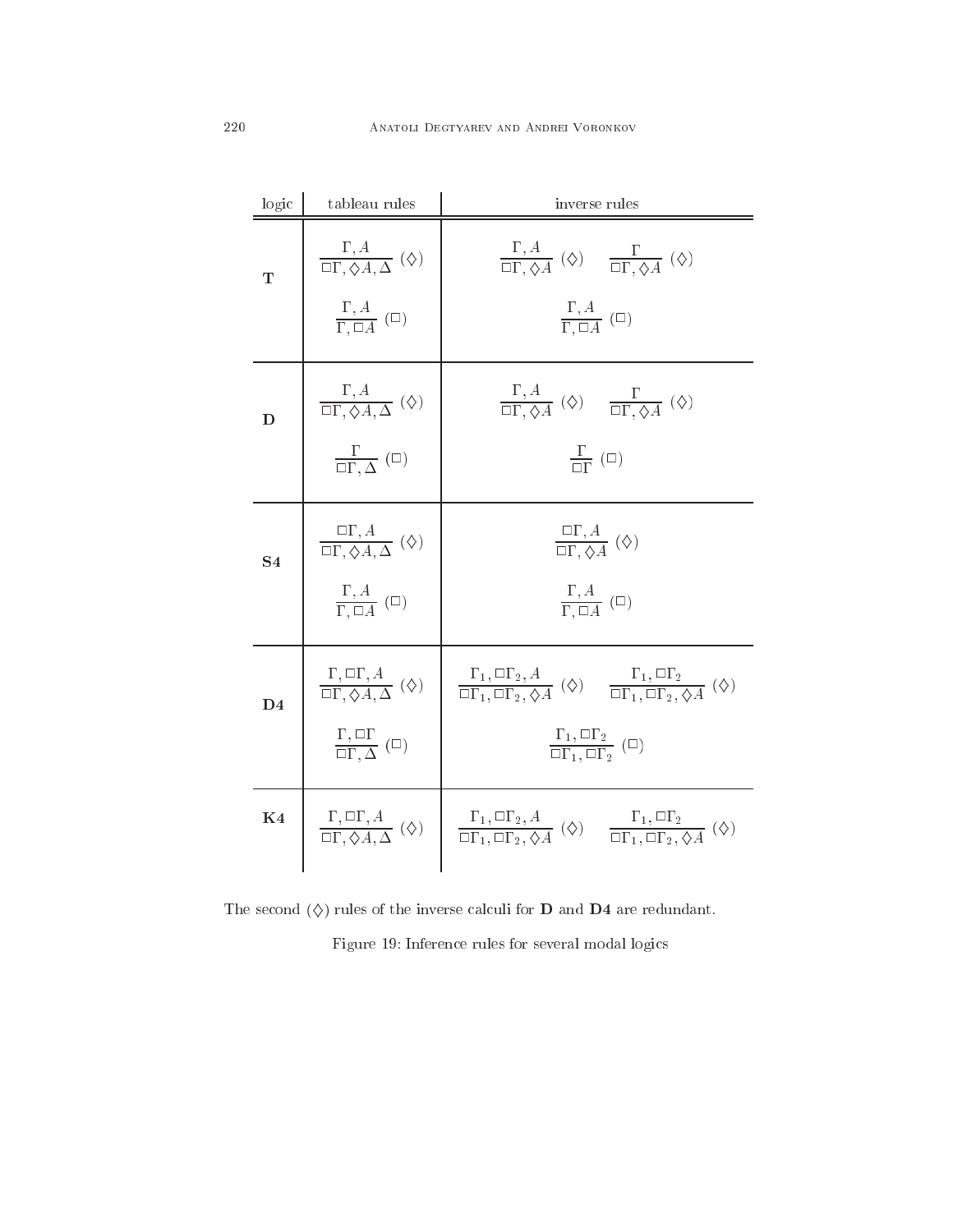THE INVERSE METHOD 221

$$
\exists y \forall x \forall z (P(z, x) \land (\neg P(z, fx) \lor \neg P(x, ffy))) \quad G \qquad \exists y A(y)
$$
  
\n
$$
\forall x \forall z (P(z, x) \land (\neg P(z, fx) \lor \neg P(x, ffy))) \quad A(y) \qquad \forall x B(x, y)
$$
  
\n
$$
\forall z (P(z, x) \land (\neg P(z, fx) \lor \neg P(x, ffy))) \quad B(x, y) \quad \forall z C(z, x, y)
$$
  
\n
$$
P(z, x) \land (\neg P(z, fx) \lor \neg P(x, ffy)) \quad C(z, x, y) \quad D(z, x) \land E(z, x, y)
$$
  
\n
$$
P(z, x) \qquad D(z, x) \quad D(z, x) \lor I(x, y)
$$
  
\n
$$
\neg P(z, fx) \qquad H(z, x) \qquad H(z, x) \lor I(x, y)
$$
  
\n
$$
\neg P(x, ffy) \qquad I(x, y)
$$

Table 1: Subformulas and names

# 5.1. Naming

In this section we will restrict ourselves to formulas in negation normal form and onsider formulas instead of signed formulas. We will try to avoid omplete formalization, presenting the te
hnique by examples.

The essence of the naming technique is the following: with each free subformula A of the goal formula  $G$ , we associate a unique predicate symbol  $N$ , and use these predicate symbols to name arbitrary subformulas in the following way. Let  $A(x_1, \ldots, x_n)$ be a free subformula of G, where  $x_1, \ldots, x_n$  are all free variables of this subformula and N be the predicate symbol associated with  $A(x_1, \ldots, x_n)$ , then any subformula  $A(t_1,\ldots,t_n)$  of G will be represented by the atomic formula  $N(t_1,\ldots,t_n)$ . We say that the atomic formula  $N(t_1,\ldots,t_n)$  is a **name** of the subformula  $A(t_1,\ldots,t_n)$ .

Since every inference rule of  $\mathbf{C}^G_{inv}$  is defined by its principal formula, that is a subformula of G, we also obtain a onvenient representation of inferen
e rules. To illustrate the te
hnique, we onsider formula (3.7) in negation normal form. The free subformulas of this formula are shown in the left-hand olumn of Table 1.

We associate with these free subformulas new predicate symbols  $A, \ldots, H$ , then the names of these subformulas are shown in the middle olumn of Table 1. In the right-hand olumn of the table we show the representation of the subformulas of G through the names of its immediate subformulas.

Formally, let G be the goal formula,  $N_1, N_2, \ldots$  be an alphabet of predicate symbols not occurring in G and  $x_1, x_2, \ldots$  be all variables of G. Let all free subformulas of G be  $A_1, \ldots, A_n$ . Let  $\bar{y}_1, \ldots, \bar{y}_n$  be the sequences of variables of  $A_1, \ldots, A_n$ , respectively, the variables in each sequence  $\bar{y}_i$  are in the order of their first occurrences in  $A_i$ . We call the atomic formulas  $N_i(\bar{y}_i)$  the **names** of the free subformulas  $A_i(\bar{y}_i)$ of G. Likewise, let  $A_i(\bar{t})$  be any subformula of G. We call the atomic formula  $N_i(\bar{t})$ the *name* of  $A_i(\bar{t})$ .

For example, in Table 1 the atomic formula  $E(z, x, y)$  is the name of the free subformula  $\neg P(z, fx) \vee \neg P(x, ffy)$  of G. Then for every term  $t_z, t_x, t_y$ , the atomic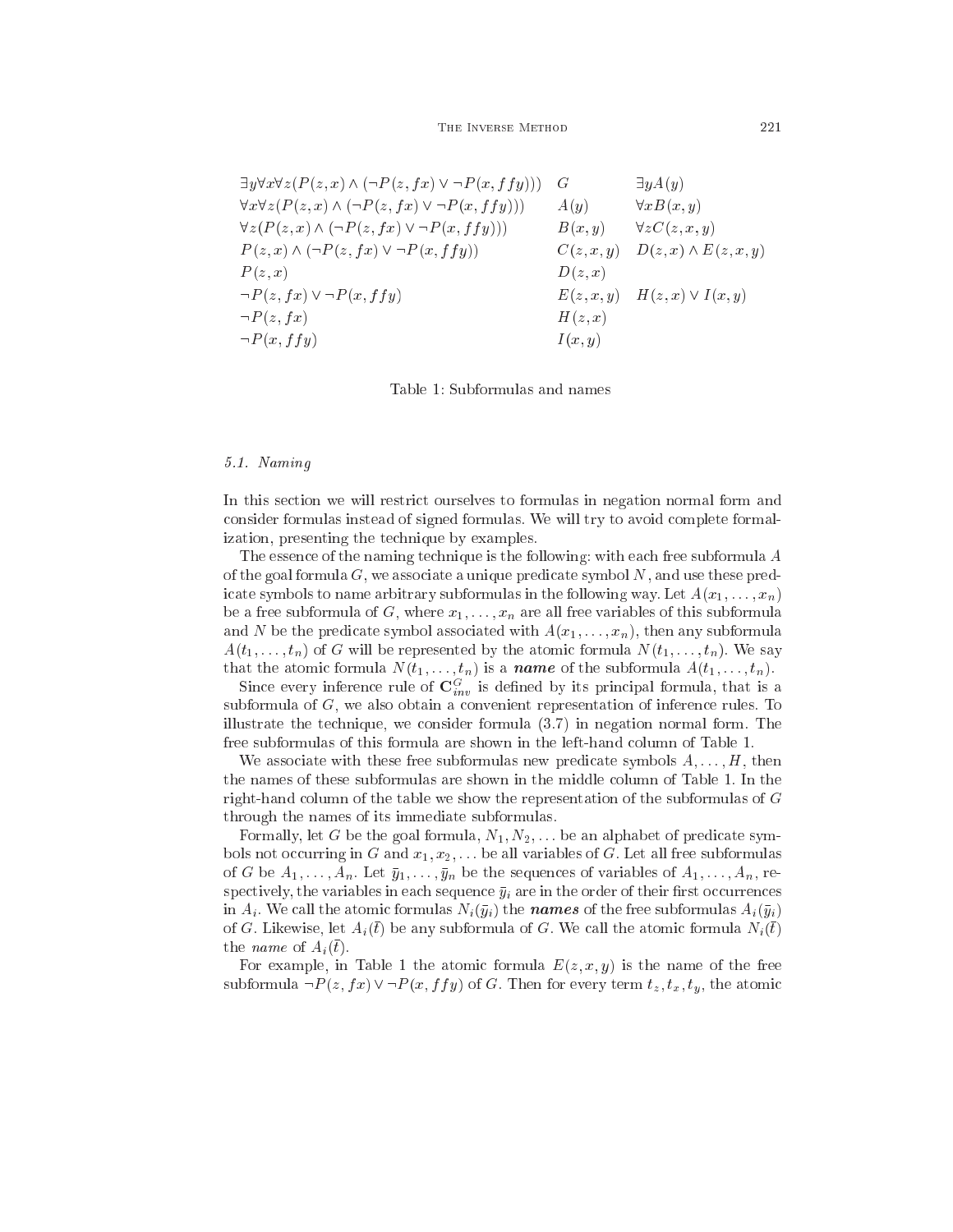formula  $E(t_z, t_x, t_y)$  is the name of the subformula  $\neg P(t_z, ft_x) \vee \neg P(t_x, fft_y)$  of G.

We will now modify the calculus  $\mathbf{C}_{inv}^G$  by replacing subformulas by their names. We call the resulting calculus the name calculus for  $G$ . Every non-literal free subformula A of G induces one or more inference rules of  $\mathbf{C}^G_{inv}$  with A as the principal formula. Consider, for example, the free subformula  $\neg P(z, fx) \vee \neg P(x, ffy)$ . The calculus  $\mathbf{C}^G_{inv}$  contains the following inference rule

$$
\frac{\Gamma, \ \neg P(z, fx) \cdot \sigma_1 \quad \Delta, \ \neg P(x, ffy) \cdot \sigma_2}{\Gamma \theta, \ \Delta \theta, \ \neg P(z, fx) \lor \neg P(x, ffy) \cdot \sigma_1 \theta} \quad (\vee).
$$
\n(5.1)

Note that  $\sigma_1$  has the form  $\{z \mapsto s_z, x \mapsto s_x\}$ , for some terms  $s_z, s_x$ . Likewise,  $\sigma_2$ has the form  $\{x \mapsto t_x, y \mapsto t_y\}$ , for some terms  $t_x, t_y$ . It is not hard to argue that  $\theta$  has the form  $\{z \mapsto s_z, y \mapsto t_y\}\tau$ , where  $\tau$  is a most general unifier of  $s_x$  and  $t_x$ . Therefore, the rule an be rewritten as

$$
\frac{\Gamma, \ \neg P(s_z, fs_x) \ \Delta, \ \neg P(t_x, fft_y)}{(\Gamma, \ \Delta, \ (\neg P(s_z, fs_x) \lor \neg P(s_x, fft_y))\tau} \ (\vee),
$$
\n(5.2)

where  $\tau$  is a most general unifier of  $s_x, t_x$ . By replacing the principal and side formulas of this rule by their names, we obtain the following inferen
e rule of the name calculus for  $G$ :

$$
\frac{\Gamma, H(s_z, s_x) \quad \Delta, I(t_x, t_y)}{(\Gamma, \Delta, E(s_z, s_x, t_y))\tau} \quad (\vee), \tag{5.3}
$$

where  $\tau$  is a most general unifier of  $s_x$  and  $t_x$ .

Consider another example. Since the goal formula  $G$  contains occurrences of two literals  $P(z, x)$ ,  $\neg P(z, fx)$ , the calculus  $\mathbf{C}_{inv}^G$  contains the axiom

$$
P(z,x) \cdot \{x \mapsto fx_2, z \mapsto x_1\}, \ \neg P(z,fx) \cdot \{x \mapsto x_2, z \mapsto x_1\}.
$$

By repla
ing the two literals by their names and applying the substitutions, we obtain the following axiom of the name calculus for  $G$ :

$$
D(x_1, fx_2), H(x_1, x_2).
$$

In total, the name calculus for  $\exists y \forall x \forall z (P(z,x) \land (\neg P(z, fx) \lor \neg P(x, fy)))$  contains the axioms and inferen
e rules shown in Figure 20 (
ompare them with the subformulas and names of Table 1):

An example derivation in the name calculus is given in Figure 21. This derivation an be obtained from the derivation of Figure 14 by repla
ing subformulas by their names. Note that the derivation in the name calculus is much more compact than the original derivation in  $\mathbf{C}^G_{inv}$ .

#### 5.2. The inverse method as resolution

Sequents in name calculi are multisets of atoms, i.e., they can be considered as (positive) clauses in resolution. In this paper a *clause* is a multiset of literals.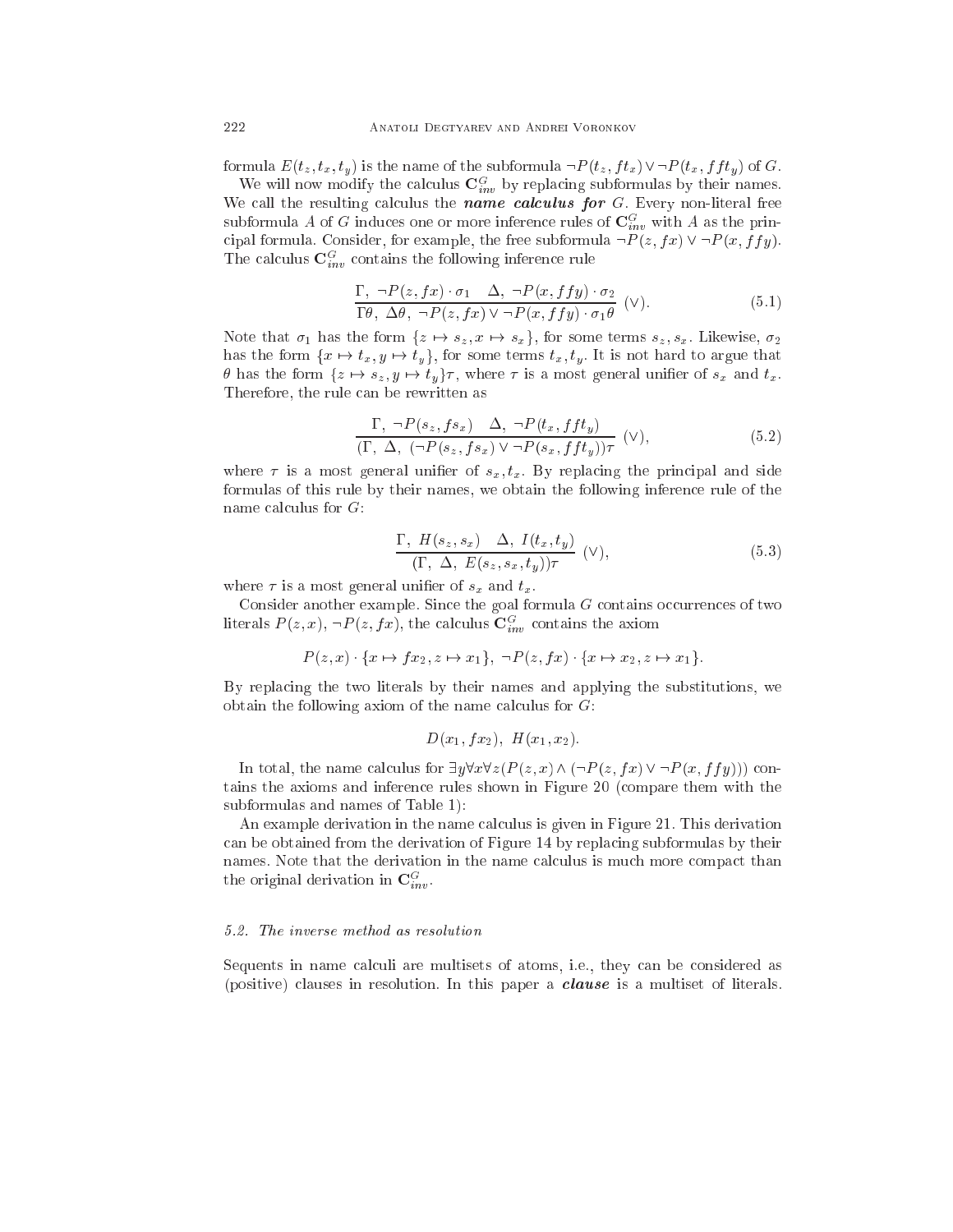$$
\frac{\Gamma, A(s_y)}{\Gamma, G} \quad (\exists) \quad \frac{\Gamma, B(s_x, s_y)}{\Gamma, A(s_y)} \quad (\forall_1) \quad \frac{\Gamma, C(s_z, s_x, s_y)}{\Gamma, B(s_x, s_y)} \quad (\forall_2)
$$
\n
$$
\frac{\Gamma, D(s_z, s_x)}{\Gamma, C(s_z, s_x, y)} \quad (\land_i) \quad \frac{\Gamma, E(s_z, s_x, s_y)}{\Gamma, C(s_z, s_x, s_y)} \quad (\land_r)
$$
\n
$$
\frac{\Gamma, H(s_z, s_x) \quad \Delta, I(t_x, t_y)}{(\Gamma, \Delta, E(s_z, s_x, t_y)) \text{mgu}(s_x, t_x)} \quad (\forall)
$$
\n
$$
\frac{\Gamma, F_1, F_2}{D(x_1, fx_2), H(x_1, x_2)} \quad (Ax_1) \quad \frac{\Gamma, F_1, F_2}{D(x_1, ff x_2), I(x_1, x_2)} \quad (Ax_2)
$$
\n
$$
\frac{\Gamma, F_1, F_2}{(\Gamma, F_1) \sigma} \quad (C)
$$

The rule  $(\exists)$  satisfies the eigenvariable condition:  $s_y$  is a variable not occurring in  $\Gamma$ . In the contraction rule  $(C)$   $\sigma$  a most general unifier of  $F_1$  and  $F_2$ .

Figure 20: The name calculus for  $\exists y \forall x \forall z (P(z,x) \wedge (\neg P(z,fx) \vee \neg P(x,ffy)))$ 

| (1)  | $D(x_1, fx_2), H(x_1, x_2)$                     | $(Ax_1)$                 |
|------|-------------------------------------------------|--------------------------|
| (2)  | $D(y_1, f fy_2), I(y_1, y_2)$                   | $(Ax_2)$                 |
| (3)  | $D(x_1, fx_2), D(x_2, ffx_3), E(x_1, x_2, x_3)$ | $(V)$ from $(1,2)$       |
| (4)  | $D(fx_1, ffx_1), E(fx_1, fx_1, x_1)$            | $(C)$ from $(3)$         |
| (5)  | $D(fx_1, ffx_1), C(fx_1, fx_1, x_1)$            | $(\wedge_r)$ from (4)    |
| (6)  | $D(fx_1, ffx_1), B(fx_1, x_1)$                  | $(\forall_2)$ from $(5)$ |
| (7)  | $D(fx_1, ffx_1), A(x_1)$                        | $(\forall_1)$ from (6)   |
| (8)  | $C(fx_1, ffx_1, x_2), A(x_1)$                   | $(\wedge_l)$ from (7)    |
| (9)  | $B(ffx_1, x_2), A(x_1)$                         | $(\forall_2)$ from $(8)$ |
| (10) | $A(x_2), A(x_1)$                                | $(\forall_1)$ from $(9)$ |
| (11) | $A(x_1)$                                        | $(C)$ from $(10)$        |
| (12) | G                                               | $(\exists)$ from $(11)$  |
|      |                                                 |                          |

Figure 21: Derivation in the name calculus corresponding to the derivation of Figure 14.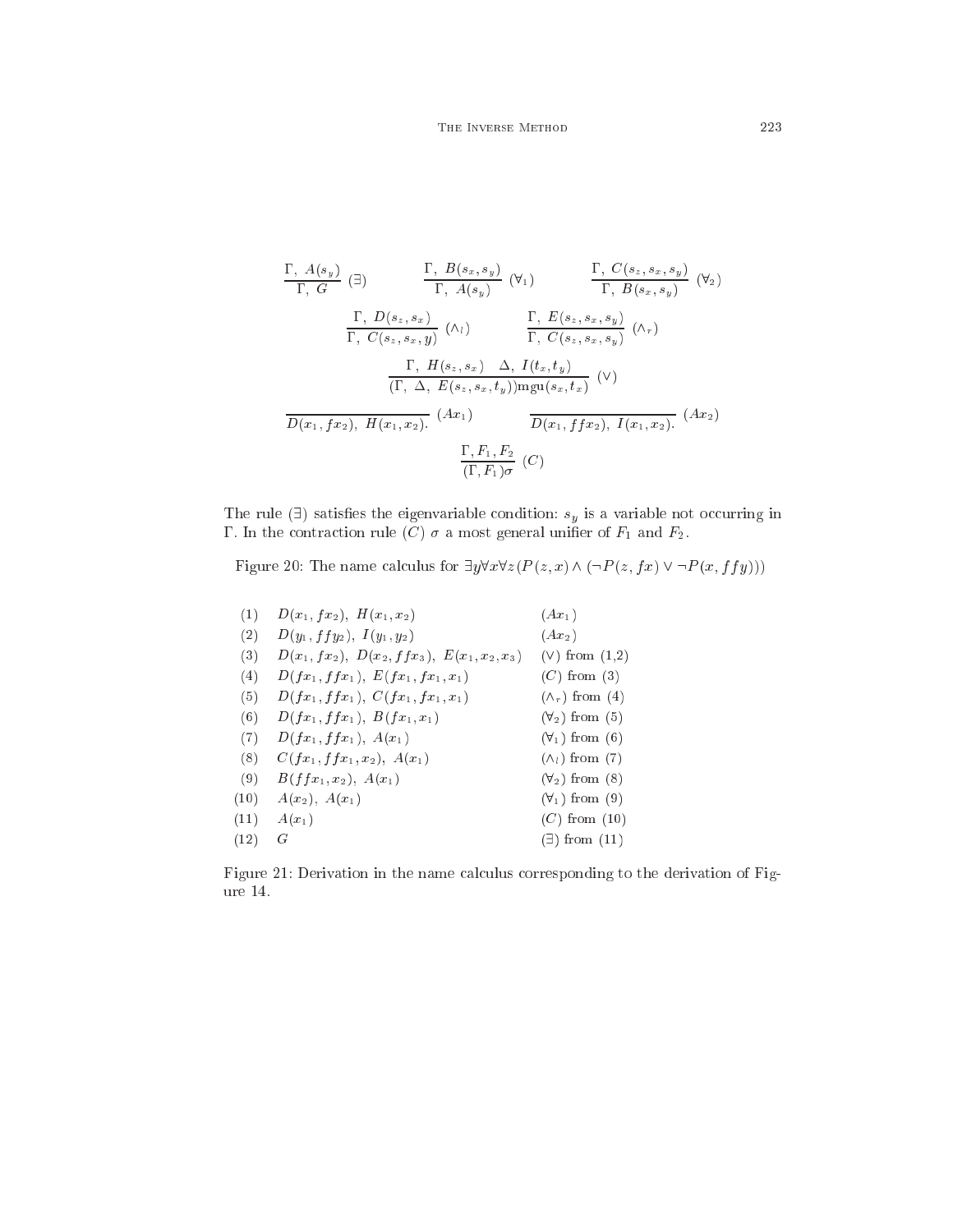There exists a close relationship between inferences in the name calculus and some inferen
es by hyperresolution. Consider, for example, inferen
e rule (5.3) of the name calculus. One possible inference by this rule (taken from the derivation of Figure 21) is

$$
\frac{D(x_1, fx_2), H(x_1, x_2) - D(x_4, ffx_3), I(x_4, x_3)}{D(x_1, fx_2), D(x_2, ffx_3), E(x_1, x_2, x_3)} \quad (V).
$$

Note that exactly the same conclusion can be obtained by the following application of the positive hyperresolution rule<sup>5</sup> with the additional clause  $\neg H(z, x), \neg I(x, y), E(z, x, y).$ 

$$
\frac{D(x_1, fx_2), H(x_1, x_2) - D(x_4, ffx_3), I(x_4, x_3) - H(z, x), -I(x, y), E(z, x, y)}{D(x_1, fx_2), D(x_2, ffx_3), E(x_1, x_2, x_3)} \quad (hyper).
$$

This observation can be generalized: every inference by  $(5.3)$  in the name calculus an be made into an inferen
e by hyperresolution by adding the additional premise  $\neg H(z, x), \neg I(x, y), E(z, x, y)$ . Every such inference by hyperresolution with one of the premises  $\neg H(z, x), \neg I(x, y), E(z, x, y)$  can be made into an inference by (5.3) by removing this premise.

Likewise, any rule  $(V)$  of the name calculus for any formula G can be simulated by hyperresolution. Moreover, this is true for every rule  $(\wedge_l)$ ,  $(\wedge_r)$  and  $(\forall)$ . The only rule that cannot be directly simulated by hyperresolution is  $( \exists )$ , because of the eigenvariable condition. However, the quantifier  $\exists$  never occurs in Skolemized formulas, so for Skolemized formulas the inverse method an be simulated by hyperresolution.

Formally, the transformation works as follows. Let  $G$  be a rectified formula in negation normal form without occurrences of  $\exists$ . We will now build two sets of clauses: a set  $Ax_G$  of positive clauses and a set  $Rules_G$  of non-positive clauses. **The set**  $Ax_G$  is exactly the set of axioms of the name calculus for G and can be des
ribed as follows.

• Suppose that  $A, B$  is a pair of atomic formulas such that A and  $\neg B$  are free subformulas of  $G$ , and  $A$  and  $B$  are weakly unifiable. Then  $Ax_G$  contains a clause  $A' \rho \tau$ ,  $B' \tau$  such that  $A', B'$  are the names of  $A, \neg B$  respectively,  $\rho$  renames A away from B, and  $\tau$  is a most general unifier of  $A\rho$  and B.

The set  $Rules_G$  is described as follows.

- Suppose that  $A \vee B$  is a free subformula of G, and the atoms  $A', B', C'$ are the names of  $A, B, A \vee B$ , respectively. Then  $Rules_G$  contains the clause  $\neg A', \neg B', C'.$
- Suppose that  $A \wedge B$  is a free subformula of G, and the atoms  $A', B', C'$  are the names of  $A, B, A \wedge B$ , respectively. Then  $Rules_G$  contains the clauses  $\neg A', C'$ and  $\neg B', C'$ .

 $5\,\text{Hyp}$ erresolution is discussed in [Bachmair and Ganzinger 2001, page 61] (Chapter 2 of this Handbook).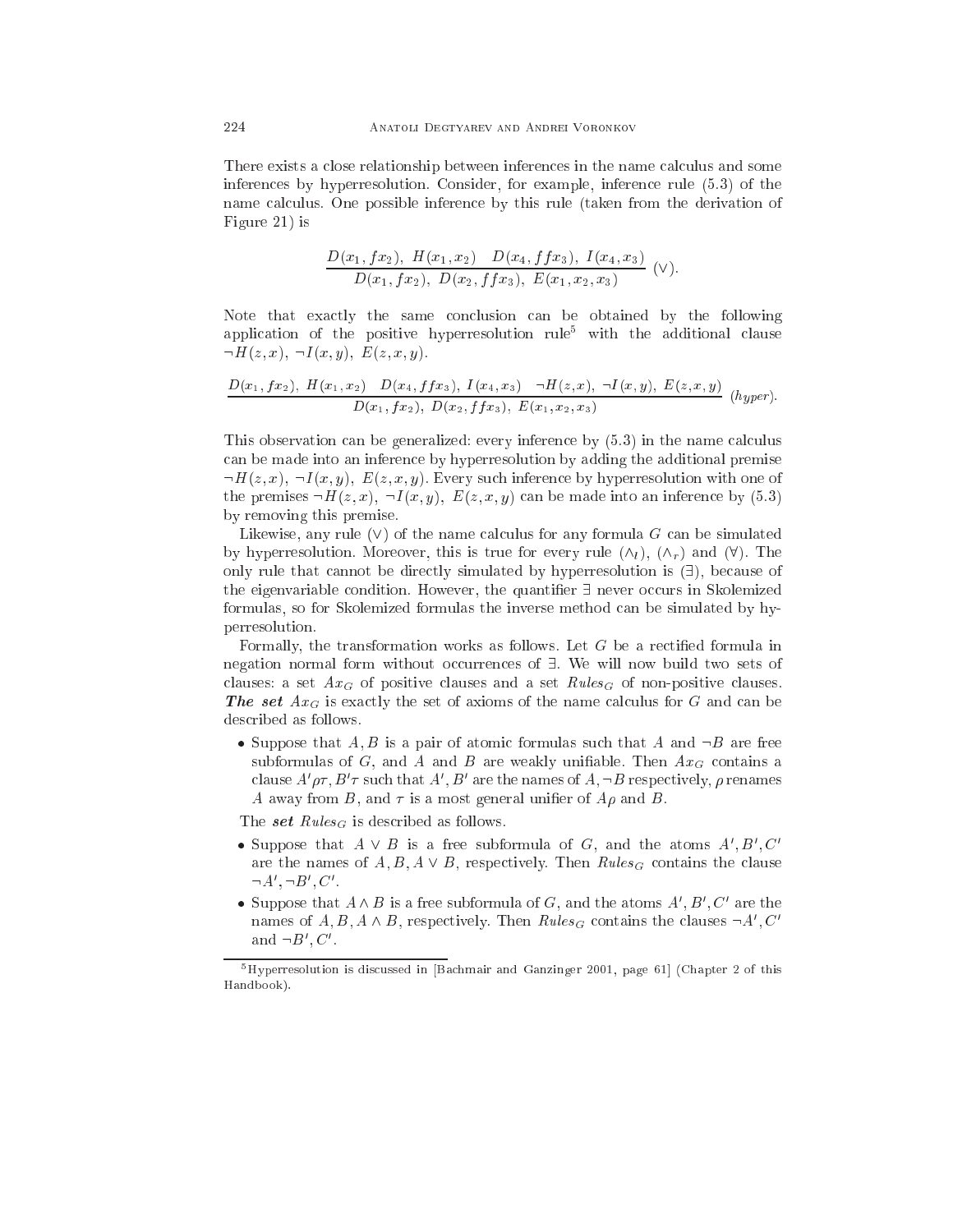• Suppose that  $\forall x \in A$  is a free subformula of G, and the atoms  $A', B'$  are the names of  $A, \forall x A$ , respectively. Then  $Rules_G$  contains the clause  $\neg A', B'$ .

5.1. LEMMA (Bisimulation of Inferences). (i) For every inference different from ontra
tion

$$
\frac{A_1 \cdots A_n}{A}
$$

in the name calculus for G, there exists a clause  $C \in Rules_G$  such that

$$
\begin{array}{ccc}\nA_1 & \cdots & A_n & C \\
\hline\n & A & & \n\end{array}
$$

is a inferen
e by positive hyperresolution.

(ii) For every clause  $C \in Rules_G$  and every inference by positive hyperresolution

$$
\begin{array}{ccc}\nA_1 & \cdots & A_n & C \\
\hline\n & A & \end{array}
$$

the figure

$$
\frac{A_1 \cdots A_n}{A}
$$

is a valid inference in the name calculus for  $G$ .

We leave the (straightforward) proof of this lemma to the reader.

Since the axioms in the name calculus for G are precisely the clauses in  $Ax_G$ , Lemma 5.1 implies the following lemma.

5.2. LEMMA (Bisimulation of Derivations). (i) Every derivation  $\mathcal N$  in the name calculus for G can be made into a positive hyperresolution derivation from the set of clauses  $Ax_G \cup Rules_G$  by adding a clause from  $Rules_G$  to the premises of inferences of N different from  $(Ax)$  or  $(C)$ .

(ii) For every derivation D by positive hyperresolution from the set of clauses  $Ax_G\cup$ Rules<sub>G</sub> the figure obtained from D by removing all clauses in Rules<sub>G</sub> is a valid  $derivation$  in the name calculus for  $G$ .

5.3. Example. Let us illustrate this theorem. Consider the Skolemized form of formula (3.7) used in Example 3.21 on page 206:

 $G = \forall x \forall z (P(z, x) \land (\neg P(z, fx) \lor \neg P(x, f(c))).$ 

Introdu
e the following names for the free subformulas of G:

$$
H = \forall x \forall z (P(z, x) \land (\neg P(z, fx) \lor \neg P(x, ffc))),
$$
  
\n
$$
A(x) = \forall z (P(z, x) \land (\neg P(z, fx) \lor \neg P(x, ffc))),
$$
  
\n
$$
B(x, z) = P(z, x) \land (\neg P(z, fx) \lor \neg P(x, ffc)),
$$
  
\n
$$
C(z, x) = P(z, x),
$$
  
\n
$$
D(z, x) = \neg P(z, fx) \lor \neg P(x, ffc),
$$
  
\n
$$
E(z, x) = \neg P(z, fx),
$$
  
\n
$$
F(x) = \neg P(x, ffc).
$$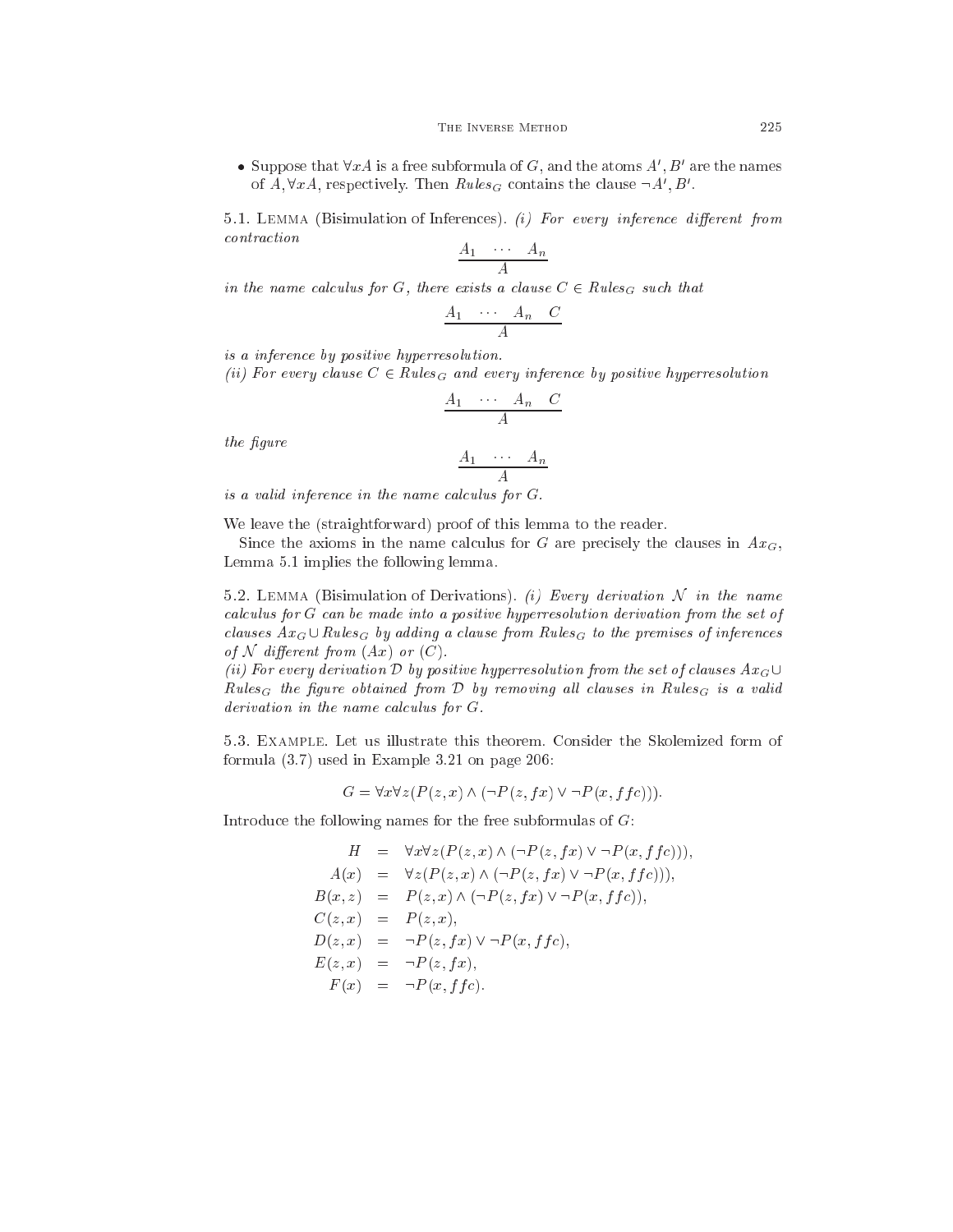The set of clauses  $Ax_G$  consists of two clauses:

(1) 
$$
C(z, fx), E(z, x)
$$
.  
(2)  $C(z, ffc), F(z)$ .

The set of clauses  $Rules_G$  consists of five clauses:

(3) 
$$
\neg A(x)
$$
, H.  
\n(4)  $\neg B(x, z)$ ,  $A(x)$ .  
\n(5)  $\neg C(z, x)$ ,  $B(x, z)$ .  
\n(6)  $\neg D(z, x)$ ,  $B(x, z)$ .  
\n(7)  $\neg E(z, x)$ ,  $\neg F(x)$ ,  $D(z, x)$ .

A hyperresolution derivation of H from the initial set of clauses  $(1)-(7)$  is as follows:

| (8)  | B(fx, z), E(z, x)                    | hyper from $(1,5)$ .   |
|------|--------------------------------------|------------------------|
| (9)  | B(ffc, z), F(z)                      | hyper from $(2,5)$ .   |
| (10) | $B(fx, z)$ , $B(ffc, x)$ , $D(z, x)$ | hyper from $(8,9,7)$ . |
| (11) | B(ffc,fc), B(ffc,fc), D(fc,fc)       | factor from $(10)$ .   |
| (12) | B(ffc,fc), D(fc,fc)                  | factor from $(10)$ .   |
| (13) | B(ffc,fc), B(fc,fc)                  | hyper from $(12,6)$ .  |
| (14) | A(ffc), B(fc, fc)                    | hyper from $(13,4)$ .  |
| (15) | A(ffc), A(fc)                        | hyper from $(14,4)$ .  |
| (16) | H, A(fc)                             | hyper from $(15,3)$ .  |
| (17) | H, H                                 | hyper from $(16,3)$ .  |
| (18) | Η                                    | factor from $(17)$ .   |

The reader can try to convert this derivation into a Gentzen-style derivation of the original formula, for example in the calculus  $\mathbf{C}_{inv}$ .

In resolution theorem proving, we are usually interested in finding a *refutation* from a set of clauses, instead of constructing a derivation of a goal. However, when the goal is a ground atom  $G$ , it is derivable from a set of clauses  $S$  if and only if the set of clauses  $S \cup \{\neg G\}$  is inconsistent. Therefore we have

5.4. THEOREM. Let G be a closed formula in negation normal form without occurrences of  $\exists$  and H be the name of G. Then G is inconsistent if and only if so is the set of clauses  $Ax_G \cup Rules_G \cup \{\neg H\}.$  $\Box$ 

The use of the naming technique and the simulation of the inverse method by resolution are interesting for several reasons. One reason is the simple representation of sequents by lauses. Another reason is that some strategies and redundan
ies known for resolution an be transferred from resolution to the inverse method. This is not so important for theorem proving in lassi
al logi
, where we an use the best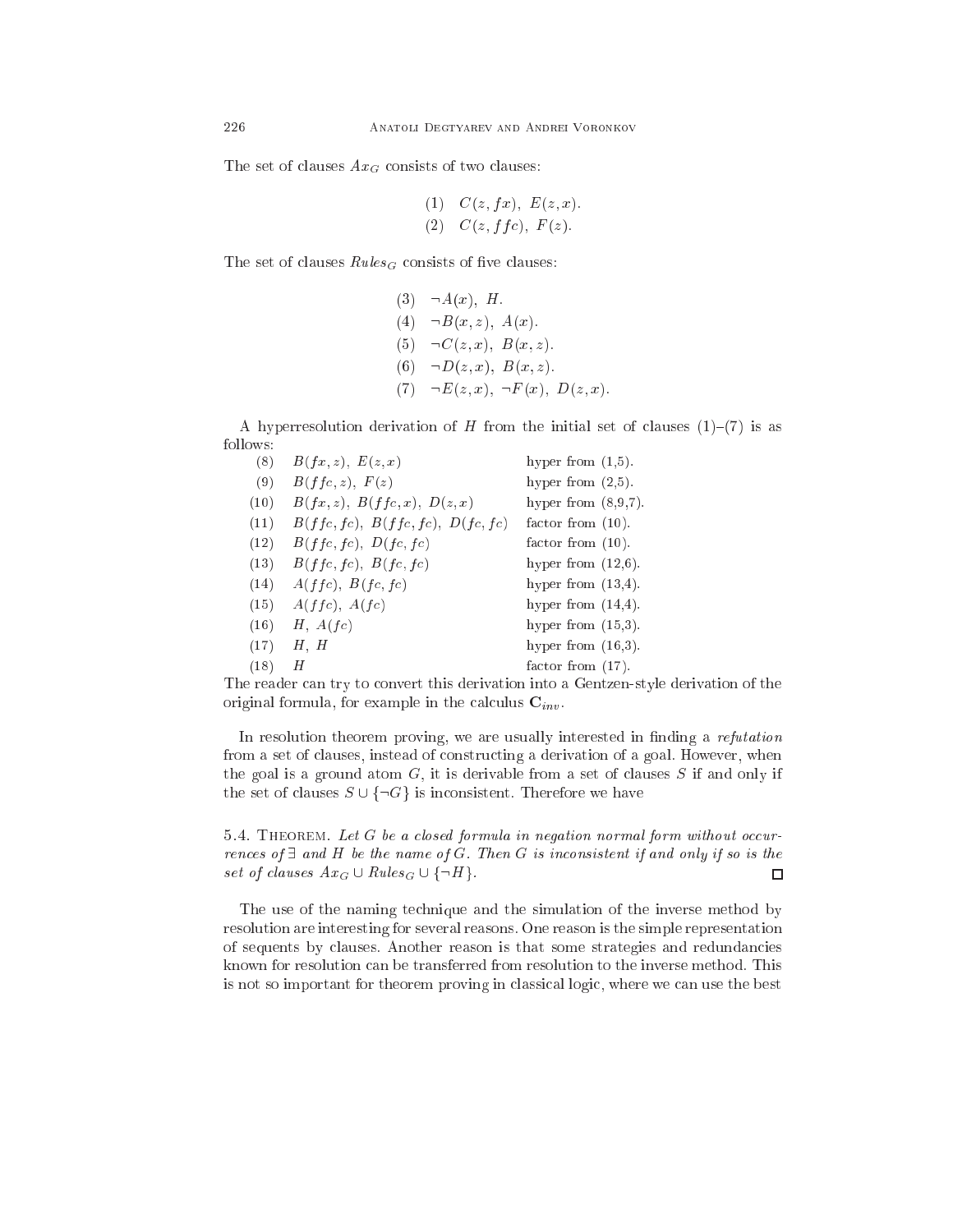#### THE INVERSE METHOD 227

 $\rm{implerin}$  attorns of resolution on the transformed set of clauses directly,  $\rm{p}$  out this is invaluable for nonclassical logics. Indeed, as demonstrated in [Voronkov 1992], many strategies omplete for resolution for lassi
al logi have analogues omplete for non
lassi
al logi
s.

# 5.3. Optimized translation

We will demonstrate how the use of some elementary properties of resolution-based theorem proving can improve the inverse method for classical logic, by formulating a more concise name calculus. In this name calculus only so-called *disjunctive* subformulas have names.

We will use the following simple property of clause form logic.

5.5. LEMMA (Definition Elimination). Suppose that  $P$  is a predicate symbol and  $S$ is a set of clauses. Suppose that  $P$  has at most one occurrence in each clause in  $S$ . Denote by  $S'$  the set of clauses obtained from S by adding, for each pair of clauses  $P(\bar{s}) \wedge C$  and  $\neg P(\bar{t}), D$  such that  $\bar{s}$  and  $\bar{t}$  are unifiable, the clause  $(C, D)$ mgu $(\bar{s}, \bar{t})$ and by  $S''$  the clause obtained from  $S'$  by deleting all clauses in which P occurs. Then S is inconsistent if and only if so is  $S''$ .  $\Box$ 

We will now show how to apply this lemma and Theorem 5.4 to obtain an optimized translation into a set of lauses. Using this optimized translation we an design a new calculus for Skolemized formulas of classical logic with no  $(\wedge_l)$ ,  $(\wedge_r)$ , or  $(\forall)$ rules, so the only remaining rules are  $(V)$ . We call *disjunctive free subformulas* of G all free subformulas  $F_1$  and  $F_2$  of G such that  $F_1 \vee F_2$  is a free subformula of G. Our aim is now to eliminate names for all non-disjun
tive free subformulas from the name calculus. This can be done by a straightforward application of the Definition Elimination Lemma.

5.6. Example. We will illustrate the optimized translation on the formula of Example 5.3 on page 225. Let us show how to eliminate all names for non-disjun
tive subformulas. Before eliminating the names, let us first add to the set of clauses the negation of the name of the goal formula  $\neg H$ . Note that there are only two names of disjunctive free subformulas, namely  $E(z, x)$  and  $F(x)$ . Elimination of all other names is illustrated in Figure 22. At ea
h step of the elimination pro
edure we shade the literals with the urrently eliminated atom, orresponding to the literals  $P(\bar{s})$  and  $\neg P(\bar{t})$  of the Definition Elimination Lemma.

It is not hard to argue that after a finite number of steps all names for nondisjun
tive free subformulas will be eliminated. Moreover, the size of the resulting

tindeed the currently fastest inethods of inst-order theorem proving take from the inverse method only the idea of the short 
lause form translation and then apply resolution strategies to the obtained "short" set of clauses [Weidenbach, Gaede and Rock 1996, Nonnengart and Weidenbach 1998.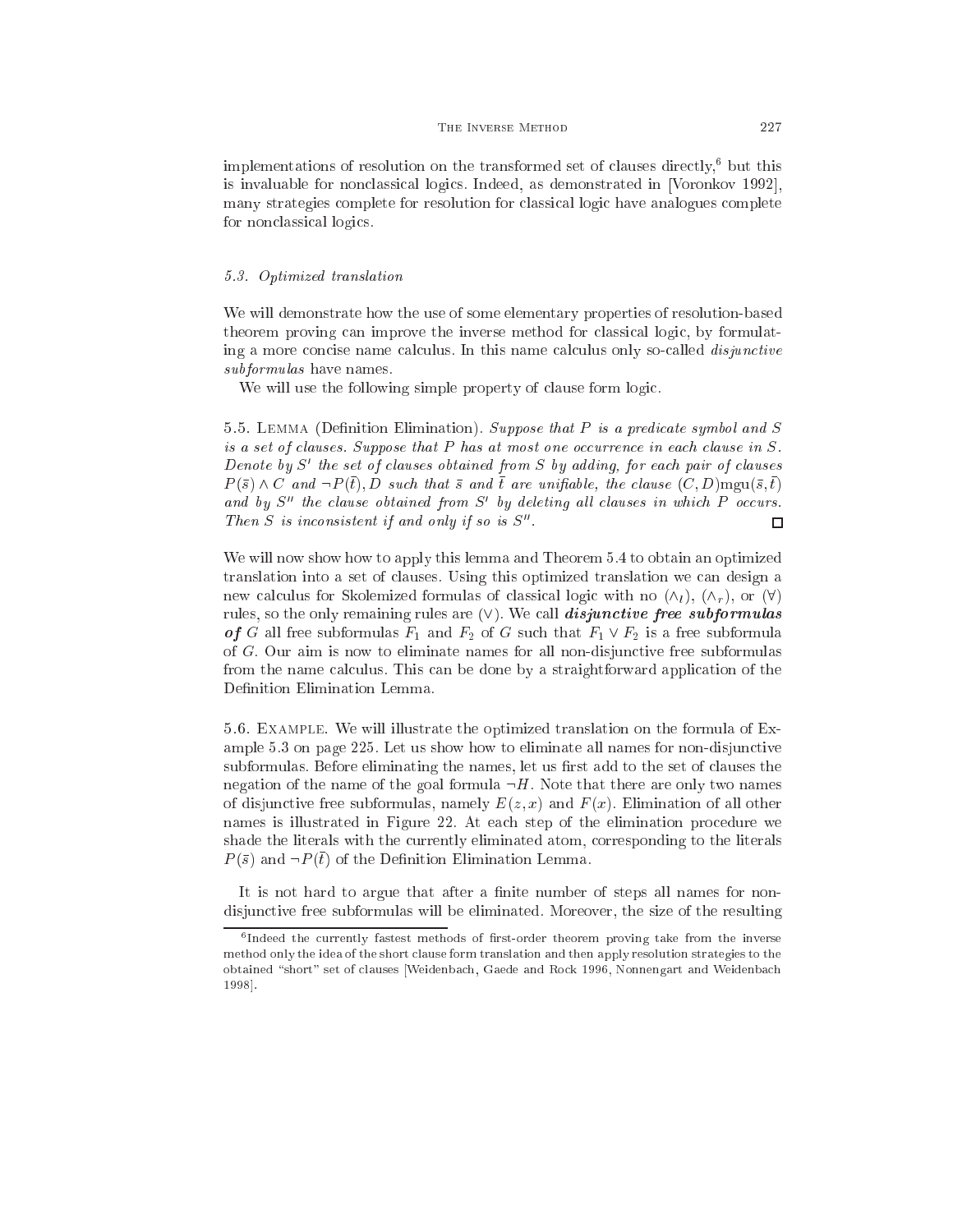$\Rightarrow$ 

| (1) $C(z, fx), E(z, x).$<br>C(z, ffc), F(z).<br>(2)<br>$\neg A(x), H.$<br>(3)<br>(4) $\neg B(x, z)$ , $A(x)$ .<br>(5) $\neg C(z, x), B(x, z).$<br>(6) $\neg D(z, x), B(x, z).$<br>(7) $\neg E(z, x), \neg F(x), D(z, x).$<br>$(8) \quad \neg H.$ | (1) $C(z, fx), E(z, x).$<br>(2) $C(z, ffc), F(z)$ .<br>(3) $\neg A(x)$ , H.<br>(9) $\neg C(z, x), A(x)$ .<br>$\Rightarrow$<br>$(10) \quad \neg D(z, x), \; A(x).$<br>(7) $\neg E(z, x), \neg F(x), D(z, x).$<br>$(8) \quad \neg H.$ |
|--------------------------------------------------------------------------------------------------------------------------------------------------------------------------------------------------------------------------------------------------|-------------------------------------------------------------------------------------------------------------------------------------------------------------------------------------------------------------------------------------|
| $(1)$ $C(z, fx), E(z, x).$<br>(2) $C(z, ffc), F(z)$ .<br>(3) $\neg A(x)$ , H.<br>(9) $\neg C(z, x), \, A(x)$ .<br>$(11) \quad \neg E(z, x), \ \neg F(x), \ A(x).$<br>$(8) \quad \neg H.$                                                         | $(1)$ $C(z, fx), E(z, x).$<br>(2) $C(z, ffc), F(z)$ .<br>$(12) \quad \neg C(z,x), \; H.$<br>$\Rightarrow$ 1<br>(13) $\neg E(z, x), \neg F(x), H$ .<br>$(8) \quad \Box H.$                                                           |
| C(z,fx), E(z,x).<br>(1)<br>C(z, ffc), F(z).<br>(2)<br>$\Rightarrow$  <br>$(13) \quad \neg C(z,x)$ .<br>$(14) \quad \neg E(z, x), \ \neg F(x).$                                                                                                   | $(15)$ $E(z, x)$ .<br>$(16)$ $F(z)$ .<br>(14) $\neg E(z, x), \neg F(x)$ .                                                                                                                                                           |

Figure 22: Elimination of names for non-disjunctive subformulas

set of clauses is less than the size of the original set. In fact, we can also eliminate some names for disjun
tive subformulas as well, but this may result in the exponential blow-up of the size of the set of lauses.

We have demonstrated how to obtain the optimized translation by using definition elimination from the result of the nonoptimized translation, but the optimized translation an be formulated dire
tly in terms of the goal formula. Essentially, instead of using the name of a subformula, one has to use the name of its least disjunctive superformula; see for details [Degtyarev and Voronkov 1994b, Degtyarev and Voronkov  $1995a$ .

The technique that allows one to use only the names for disjunctive subformulas was used in a number of papers [Voronkov 1985, Voronkov 1990b, Degtyarev and Voronkov 1994a, Degtyarev and Voronkov 1995a, Degtyarev and Voronkov 1996g. Similar technique leading to more concise name calculi for nonclassical logics were described in various forms in [Voronkov 1992, Mints et al. 1996, Voronkov 2001].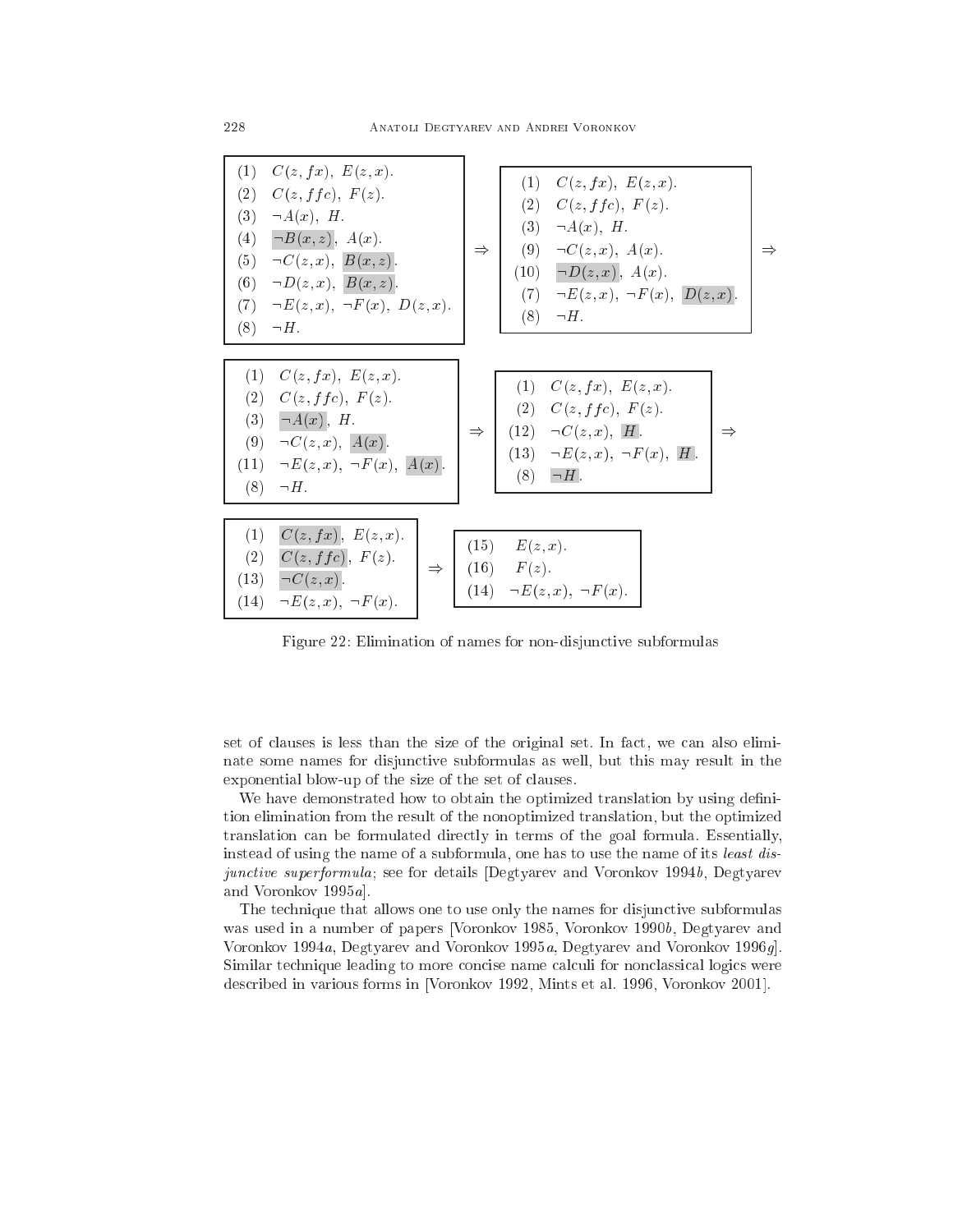#### 5.4. Why hyperresolution

Theorem 5.4 an be proved by simpler te
hniques as demonstrated in [Boy de la Tour 1990, Degtyarev and Voronkov 1994a. The transformation of  $G$  into clausal form an be performed in polynomial time, unlike the standard transformation that can lead to exponentially large clausal forms. The use of the naming technique together with other techniques for obtaining short clausal forms is discussed in [Nonnengart and Weidenbach 2001] (Chapter 6 of this Handbook).

The use of hyperresolution on the transformed set of lauses is motivated by one observation. Since there is a *bisimulation* between inferences in the name calculus for G and hyperresolution inferen
es, the hyperresolution derivations an be transformed back to the derivations in the name calculus, which, in turn, have a simple translation into ut-free Gentzen-style derivations. Thus, we an easily transform hyperresolution derivations into Gentzen-style derivations.

Note that the result of a naming transformation is a set of lauses that is unsatis fiable if and only if so is the original formula. In general, it is not necessary to use positive hyperresolution in order to establish inconsistency of a set of clauses. Any other resolution-based methods an be used instead.

### 5.5. Inferen
e rules not aptured by hyperresolution

Italians believe that fish should never be cooked with cheese. This belief is not shared by some other cuisines. What happens when we deal with a calculus which has rules that do not fit into the (hyper)resolution framework, but still want to present them in the form of a resolution calculus? The result is something that is liked by some people and regarded as inappropriate ooking style by others.

A ri
h sour
e of unusual inferen
e rules is intuitionisti logi (both propositional and predi
ate). Let us onsider several examples.

We will assume that we use a naming technique, so that each free-subformula of the goal signed formula is given a name, that is a predi
ate symbol, and try to simulate inferen
e rules of the inverse method by spe
ial kind of lauses, like the clauses in  $Rules_G$  used in the naming transformation for classical logic. We will denote the name of a free signed subformula  $\alpha$  by  $N_{\alpha}$ .

Most rules of  $I_{inv}^{\xi}$  of Figure 17 on page 214 can be easily presented as resolution rules. For example, the rule

$$
\frac{\Gamma, \ F A \cdot \sigma_1 \quad \Delta, \ F B \cdot \sigma_2}{\Gamma \theta, \ \Delta \theta, \ F A \wedge B \cdot \sigma_1 \theta} \ (F \wedge)
$$

an be simulated by adding the lause

$$
\neg N_{\mathrm{F}\,A}(\bar{x}), \neg N_{\mathrm{F}\,B}(\bar{y}), N_{\mathrm{F}\,A \wedge B}(\bar{z}),
$$

where  $\bar{x}, \bar{y}, \bar{z}$  are the all variables of the respective signed subformulas. Then any inference by  $(F \wedge)$  is simulated by two resolution inferences or one hyperresolution inferen
e with this lause. However, the rule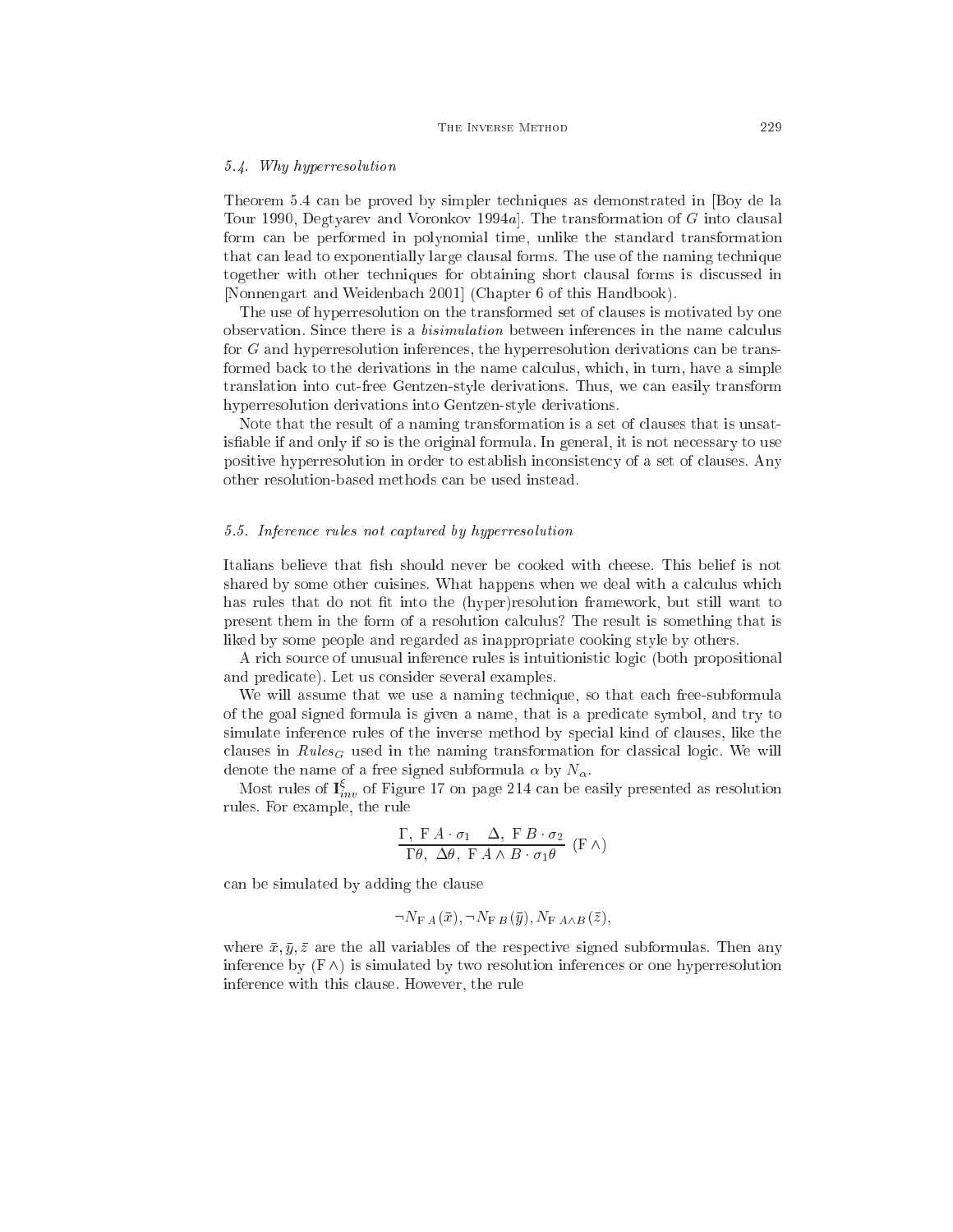$$
\frac{\Gamma, T A \cdot \sigma_1, F C \cdot \delta_1 \Delta, T B \cdot \sigma_2, F C \cdot \delta_2}{\Gamma \vartheta, \Delta \vartheta, T A \vee B \cdot \sigma_1 \vartheta, F C \cdot \delta_1 \vartheta} (T V_2)
$$

is more problemati
, sin
e standard resolution has no rules that would require unification of two literals in one clause with two literals in another clause. Even propositional intuitionisti logi gives us some surprises. An example is the rule

$$
\frac{\Gamma, T A, F A \supset B}{\Gamma \theta, F A \supset B} (F \supset_{lr})
$$

which again requires to apply a rule based on  $two$  occurrences of formulas in the same sequent. If we try to simulate this rule by a seemingly appropriate clause

$$
\neg N_{\mathrm{T} A}, N_{\mathrm{F} A \supset B},
$$

we will get an unsound calculus.

Other sequent calculus rules that cannot be captured by standard hyperresolution are the rules with the eigenvariable onditions.

Several "resolution" calculi described in the literature, for example [Mints 1990, Tammet 1996, are in fact inverse calculi in which inference rules are presented as special kind of "input clauses". The inference rules of such calculi are modifications of the standard resolution rule, in whi
h one of the parents is an input lause.

For example, one of the rules in [Mints 1990] is

$$
\frac{p, q \Rightarrow r \text{ (input)} : U \to p : V \to q}{U, V \Rightarrow r}
$$

which is essentially the  $(F \wedge)$  rule of the inverse calculus.

#### 5.6. Further issues to naming

Names give a very concise representation of subformulas of the goal formula. Since the names are simply atomi formulas, they are easier to handle than arbitrary formulas. There are variations of the naming te
hnique, let us des
ribe two of them here.

# 5.6.1. No axioms

The rules for forming the set  $Ax_G$  corresponding to the axioms of the inverse method calculus can be replaced by less complicated ones, denoted  $\mathit{AT}_G.$  Instead of building these axioms by unifying every pair of literals, we can replace  $Ax_G$  by the set of lauses obtained as follows.

For every free subformula  $L$  of  $G$  such that  $L$  is a literal do the following. Take the name A of L and add the clause L, A to  $Ax'_G$ .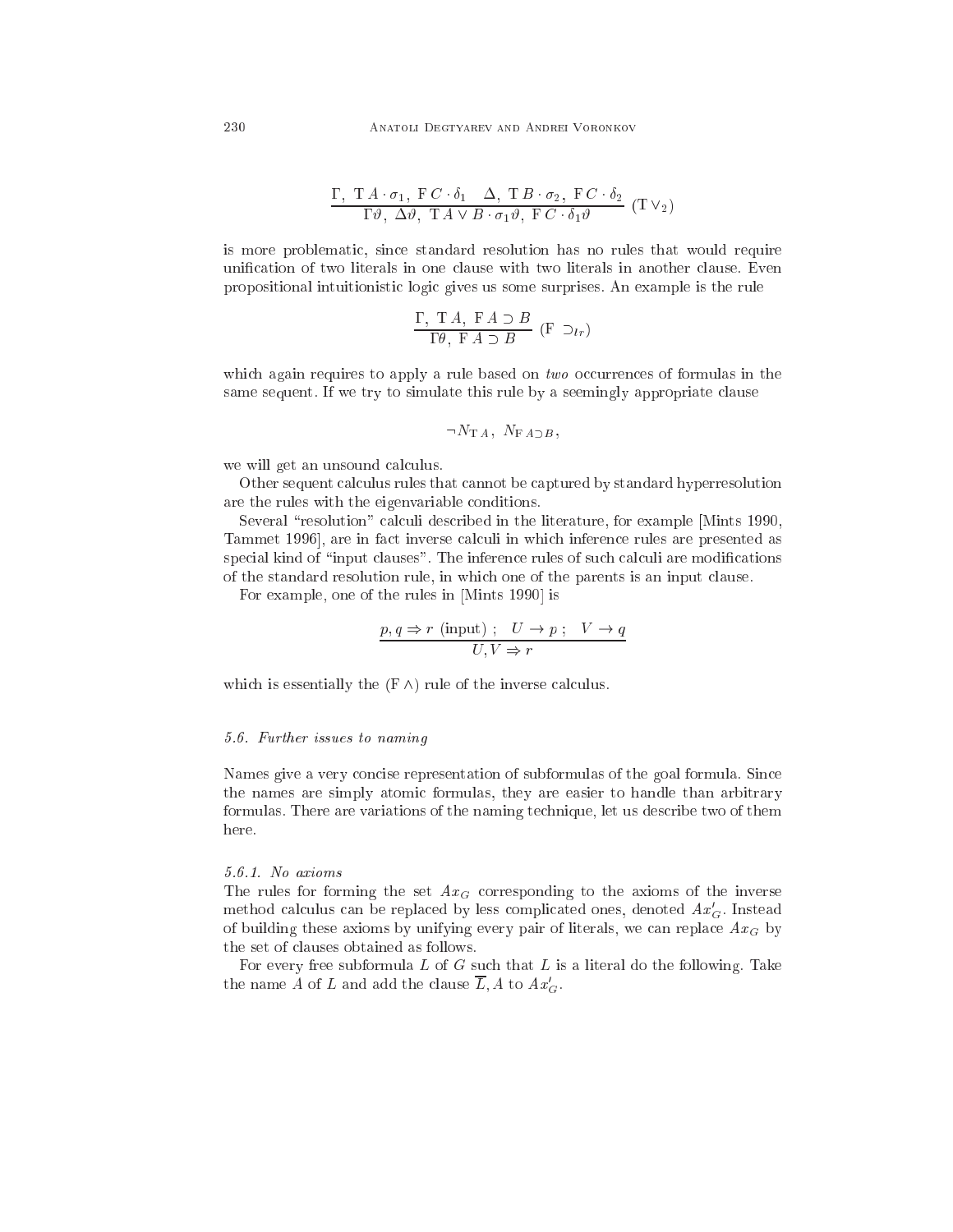Consider Example 5.3 on page 225 again. If we use this naming s
heme, instead of lauses (1) and (2) of that example we obtain the following three lauses:

\n- (a) 
$$
\neg P(z, x), C(z, x)
$$
.
\n- (b)  $P(z, fx), E(z, x)$ .
\n- (c)  $P(x, ffc), F(x)$ .
\n

There is no more exa
t orresponden
e between the hyperresolution derivations from the transformed set of lauses and inverse method derivations. However, it is easy to see that each member of  $A x_G$  can be constructed in one hyperresolution inference between two clauses in  $\left.A x_{G}\right.$  resolving two literals of the original signature. For example, clause (1) is obtained by the following hyperresolution inference from the clauses  $(a)$  and  $(b)$ .

$$
\frac{\neg P(z,x), C(z,x) - P(z,fx), E(z,x)}{C(z,fx), E(z,x)} \quad (hyper)
$$

We can obtain a near exact correspondence between the inverse method derivations and ordered hyperresolution derivations for an ordering in which the atoms of the old signature are greater that the new names.

#### 5.6.2. Formula mat
hing

Suppose that the goal G has two free subformulas  $F_1$  and  $F_2$  such that  $F_2 = F_1 \sigma$ for some substitution  $\sigma$ . Further, let  $A_1, A_2$  be the names of  $F_1, F_2$  respectively. Then one can replace  $A_2$  by  $A_1\sigma$  in all clauses. This optimization can be used for either variant of the naming transformation, using  $\textit{Ax}_G$  or  $\textit{Ax}_G$ .

Consider again Example 5.3 on page 225. One an see that the free subformula  $\neg P(x, f f c)$  is an instance of the free subformula  $\neg P(z, f x)$  with the substitution  $\{z \mapsto x, x \mapsto fc\}$ . Therefore, instead of the name  $F(x)$  of  $P(x, ffc)$ , one can use  $E(z, x) \{ z \mapsto x, x \mapsto fc\} = E(x, fc)$ . For the naming transformation with  $Ax_G$ , this would result in the replacement of clauses (2) and (7) by

(2') 
$$
C(z, ffc), E(z, fc).
$$
  
(7')  $\neg E(z, x), \neg E(x, fc), D(z, x).$ 

For the naming transformation with  $Ax_G$ , this would result in the replacement of clauses (2) and (c) by (2) and

$$
(c') P(x, ffc), E(x, fc).
$$

After this the clause  $(c')$  becomes an instance of the clause  $(b)$  and can be removed.

One can give more complex examples, with non-literal subformulas  $F_1$  and  $F_2$ . In principle, for this translation to be valid it is enough to know that  $F_2$  is *equivalent* to  $F_1\sigma$ , but the problem of the existence of such a substitution  $\sigma$  is undecidable. Moreover, even for a fixed  $\sigma$ , the equivalence of  $F_1\sigma$  and  $F_2$  is undecidable. In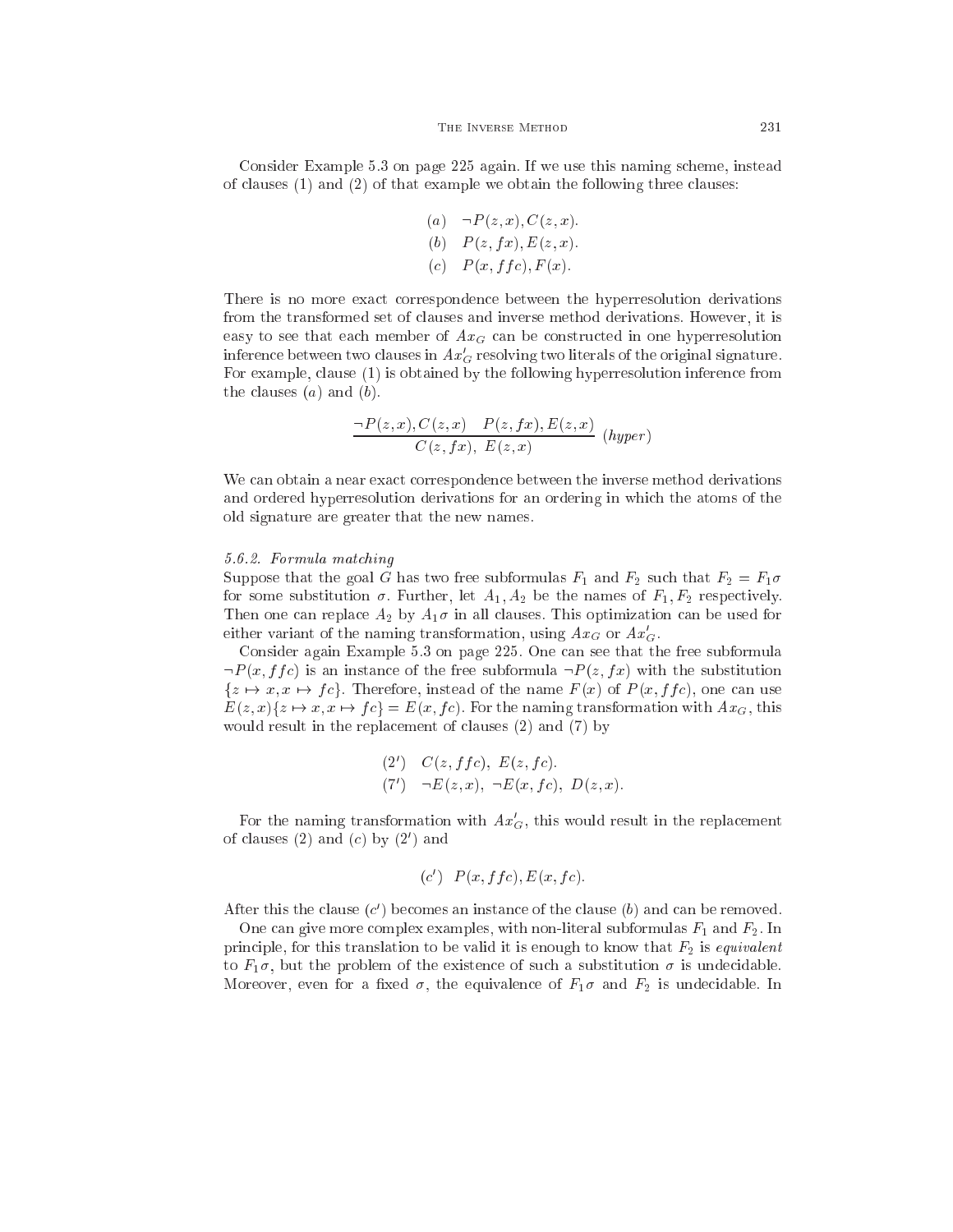pra
ti
e, one an use weaker riteria for equivalen
e, for example equivalen
e w.r.t. renaming of bound variables, associativity and commutativity of  $\wedge$  and  $\vee$ .

The naming te
hnique is also important in the development of resolution de
ision procedures [Fermüller et al. 2001] and in establishing simulation results between various refinements of resolution [Bachmair and Ganzinger 2001] (Chapters 25 and 2) of this Handbook).

# 5.7. Fast food warning

With your new experience in cooking, you can now try the recipe yourself: take your favorite logic and cook the inverse method calculus for it (or ask your students do so). With most logi
s you an do it rather qui
kly and in the most straightforward way. The aim of this se
tion is to warn you: beware of fast food! And you don't go with your students to fast food restaurants, do you? Your meal is not yet delicious: you forgot to season it to perfe
tion. Be patient and wait until you read about seasoning.

# 6. Season your meal: strategies and redundan
ies

Recall that all the inverse method calculi designed so far, for example,  $\mathbf{K}_{inv}^G$ , have the *finite* rule property.

- 1. Every formula occurring in a derivation of a closed formula  $G$  is a subformula of G.
- 2. There exists a finite number of axioms.
- 3. For every sequent  $\Gamma$ , there exists only a finite number of ways of applying an inference rule to it (for example,  $(\wedge_l)$ ,  $(\wedge_r)$ ,  $(\diamondsuit)$ ,  $(\diamondsuit^+)$ , and  $(C)$  in the case of propositional  $\mathbf{K}_{inv}^G$ ).
- 4. For every pair of sequents  $\Gamma$  and  $\Delta$ , there exists only a finite number of ways of applying an inference rule to  $\Gamma$  and  $\Delta$  (for example, (V) in the case of propositional  $\mathbf{K}_{inv}^G$ ).

A typi
al refutation pro
edure based on the inverse method uses these properties and works roughly as follows.

- 1. Let S be a set of sequents, initially  $\{p, \neg p \mid p, \neg p \text{ are subformulas of } G\}.$
- 2. Repeatedly apply all possible inferen
e rules to sequents in S, adding their conclusions to  $S$  until no new sequents can be obtained or a refutation of  $G$  is found.

However, such naive procedures are hopelessly inefficient because the search space (the set of sequents S) grows rapidly, unless they are augmented with powerful redundancy criteria. There are two kinds of redundancy criteria, allowing us to get rid of redundant sequents and redundant inferences. Intuitively, a sequent or inferen
e is redundant if it an be omitted without loosing ompleteness. Very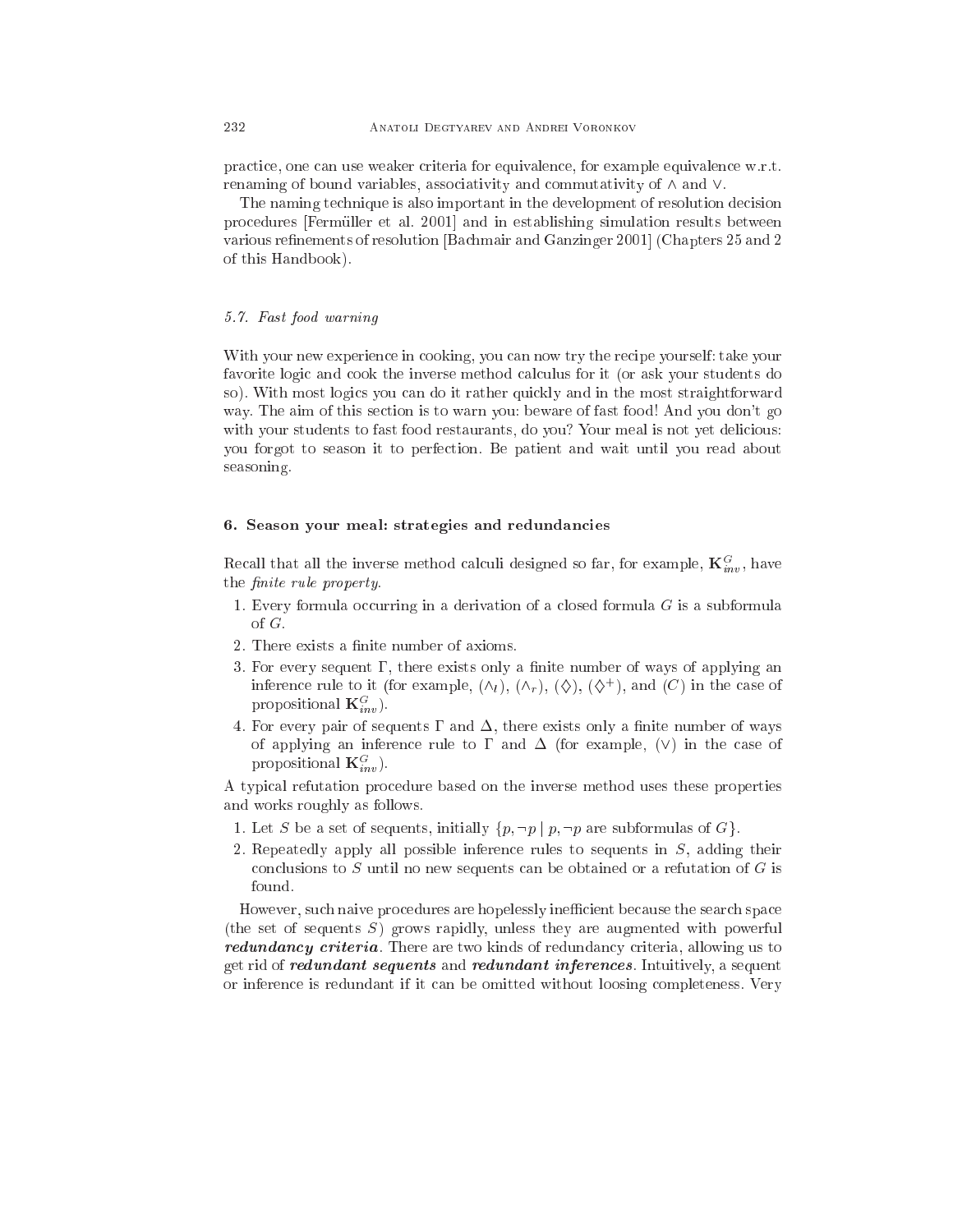powerful te
hniques for proving redundan
ies have been developed in resolutionbased al
uli for lassi
al logi
, see e.g., [Ba
hmair and Ganzinger 2001, Nieuwenhuis and Rubio 2001 (Chapters 2 and 7 of this Handbook).

Redundancy criteria can be incompatible. For example, it is possible that some sequents  $\Gamma$  and  $\Delta$  are redundant, but every refutation contains at least one of these sequents. Therefore, one usually proves completeness for a collection of redundancy criteria. If we prove several redundancy criteria for a calculus, the proof-search by the inverse method works as follows.

- 1. Let S be a set of sequents, initially  $\{p, \neg p \mid p, \neg p \text{ are subformulas of } G\}$  without the redundant sequents of this form.
- 2. Repeatedly apply all nonredundant inferen
es to sequents in S, adding to S those conclusions of these inferences that are nonredundant.
- 3. Remove all sequents that *become redundant* due to the addition of these conlusions of inferen
es.

A number of redundan
y riteria for various non
lassi
al logi
s are proved in [Voronkov 1992] using a rather general technique (though many proofs are absent). There is a paper on the inverse method for **S4** [Mints et al. 1996]. This paper is interesting because it discusses many redundancy criteria, but proofs of many statements are missing. In particular, [Mints et al. 1996] use some strategies deleting clauses from the search space, though no general technique for proving completeness of calculi with deletion is developed.

To prove completeness of calculi with redundancies in resolution-based theorem proving for *classical* logic, a rather general model-theoretic technique has been developed. Completeness of nearly all known redundancy criteria can be inferred from very general statements about redundant inferen
es and lauses. However, su
h a model-theoretic technique was not developed for nonclassical logics. Two different proof-theoretic techniques for nonclassical logics are presented in [Voronkov 1992] and [Voronkov 2001, Voronkov 2000b]. In the following sections we will explain the technique of [Voronkov 2001, Voronkov 2000b] in detail.

The idea is based on proving properties of refutations in the tableau calculus  $\mathbf{K}_{tab}$  and transforming them into redundancy criteria for the inverse method using a suitable Subsequent Lemma. However, the calculus  $\mathbf{K}_{tab}$  by itself is not very useful for proving properties of derivations, as many properties are best formulated in terms of occurrences of subformulas in the goal formula. To have a suitable language for speaking about subformulas, we give a reformulation of the sequent calculus as a *path calculus*.

# 7. Path calculi

In this section we define **path calculi** obtained from the inverse method calculi by using *paths* instead of subformulas. Paths encode the position of subformulas in the goal formula. The use of path is similar to the use of the naming technique, but paths (unlike names) ontain a lot of information about the o

urren
e of a subformula in the goal formula. Most importantly, paths en
ode sequen
es of inferen
es needed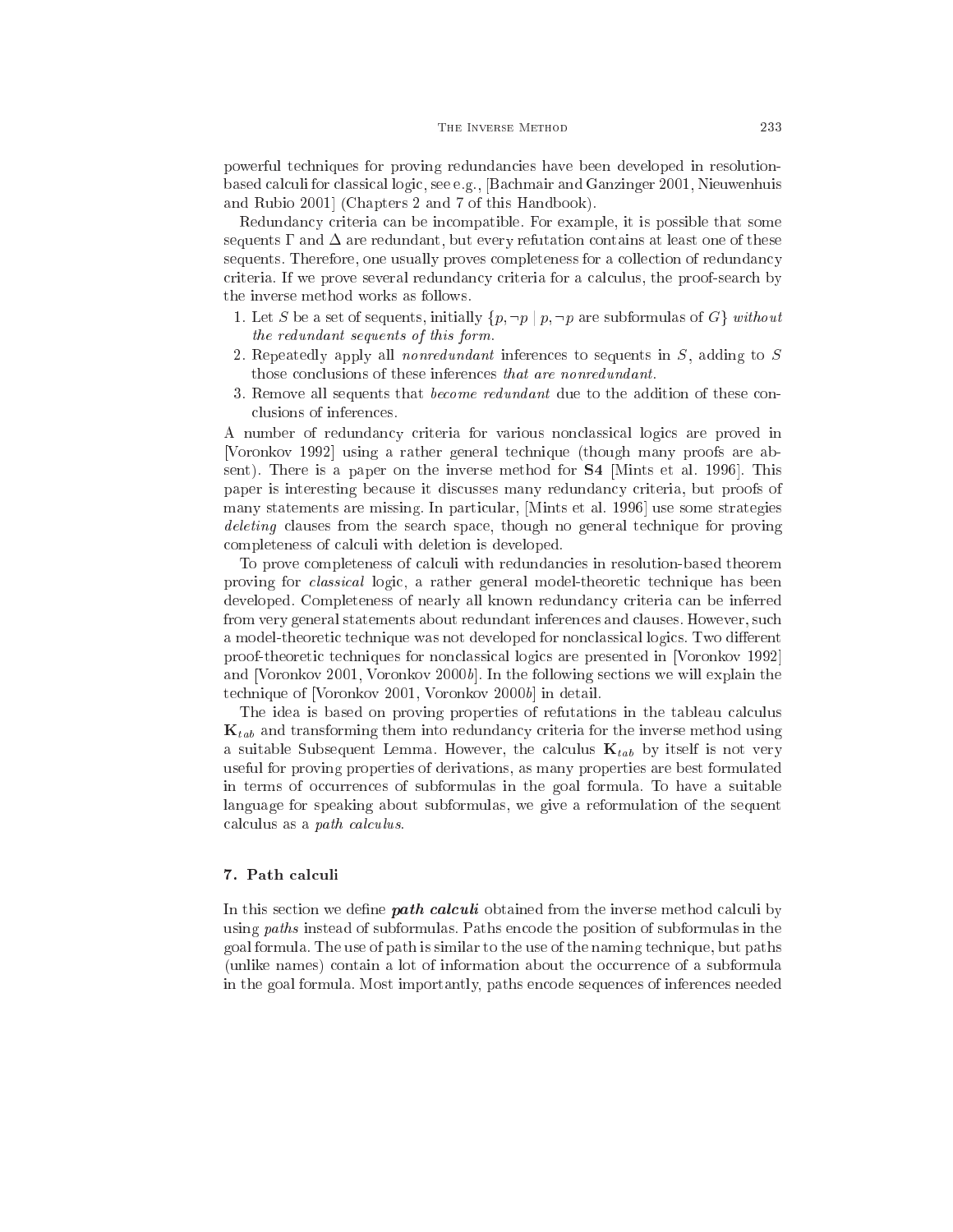to obtain the goal formula from subformulas. Moreover, as we show in the next section, the notion of paths allows one to formulate redundancies in sequent calculi in a simple way.

In this section we will introduce path calculi only for propositional  $K$ , the generalization to other logi
s with the subformula property is straightforward. The material of this section is based upon [Voronkov 2000 $b$ , Voronkov 2001]. We will first introduce a tableau-style path calculus for  $K$ , and then an inverse method al
ulus. In this se
tion we assume all formulas are in negation normal form.

# 7.1. The tableau path calculus

We recall the tableau calculus  $\mathbf{K}_{tab}$  for propositional **K** presented in Section 4.2.1. It will be helpful to observe the following properties of  $\mathbf{K}_{tab}$ .

7.1. LEMMA. (i)  $\mathbf{K}_{tab}$  has the subformula property: every formula occurring in a derivation of a sequent  $\Gamma$  consists of subformulas of formulas of  $\Gamma$ . (ii) If a sequent  $\Gamma$  has a refutation, then any sequent  $\Gamma, \Delta$  has a refutation too. (iii) The rules  $(\wedge)$ and  $(V)$  are invertible.

In this and the next section  $G$  will always denote the goal formula.

7.2. DEFINITION (path). A **path** is any finite sequence of symbols  $\wedge_l$ ,  $\wedge_r$ ,  $\vee_l$ ,  $\vee_r$ ,  $\Box$ ,  $\diamondsuit$ . An example of a path is  $\wedge_{l}\diamondsuit\Diamond\vee_{r}$ . The empty path is denoted  $\epsilon$ . Let G be a formula. The notion of path in  $G$ , or  $G$ -path, and the subformula of  $G$  on a **path**  $\pi$ , denoted  $G|_{\pi}$ , are defined inductively as follows.

- 1. The empty path  $\epsilon$  is a G-path, and  $G|_{\epsilon}$  is G.
- 2. Suppose that  $\pi$  is a G-path and  $G|_{\pi} = F$ . Then
	- (a) If F has the form  $F_1 \wedge F_2$ , then  $\pi \wedge_l$  and  $\pi \wedge_r$  are G-paths, and  $G|_{\pi \wedge_l} = F_1$ ,  $G|_{\pi \wedge_r} = F_2$ . In this case we call  $\pi$  a  $\wedge$ -path.
	- (b) If F has the form  $F_1 \vee F_2$ , then  $\pi \vee_l$  and  $\pi \vee_r$  are G-paths, and  $G|_{\pi \vee_l} = F_1$ ,  $G|_{\pi \vee_r} = F_2$ . In this case we call  $\pi$  a  $\vee$ -**path**.
	- (c) If F has the form  $\Box F_1$ , then  $\pi\Box$  is a G-path and  $G|_{\pi\Box} = F_1$ . In this case we call  $\pi$  a  $\Box$ -path.
	- (d) If F has the form  $\Diamond F_1$ , then  $\pi \Diamond$  is a G-path and  $G|_{\pi \Diamond} = F_1$ . In this case we call  $\pi$  a  $\Diamond$ -path.

A path  $\pi$  is a *literal path* if  $G|_{\pi}$  is a literal.

Note that the notions like  $\wedge$ -path or literal path make sense only when we speak about  $G$ -paths for a fixed formula  $G$ , and make no sense for paths in general.

We will use the formula

$$
E = \Box P \land \Box(\neg P \lor Q) \land \Diamond \neg Q \land \Diamond Q \tag{7.1}
$$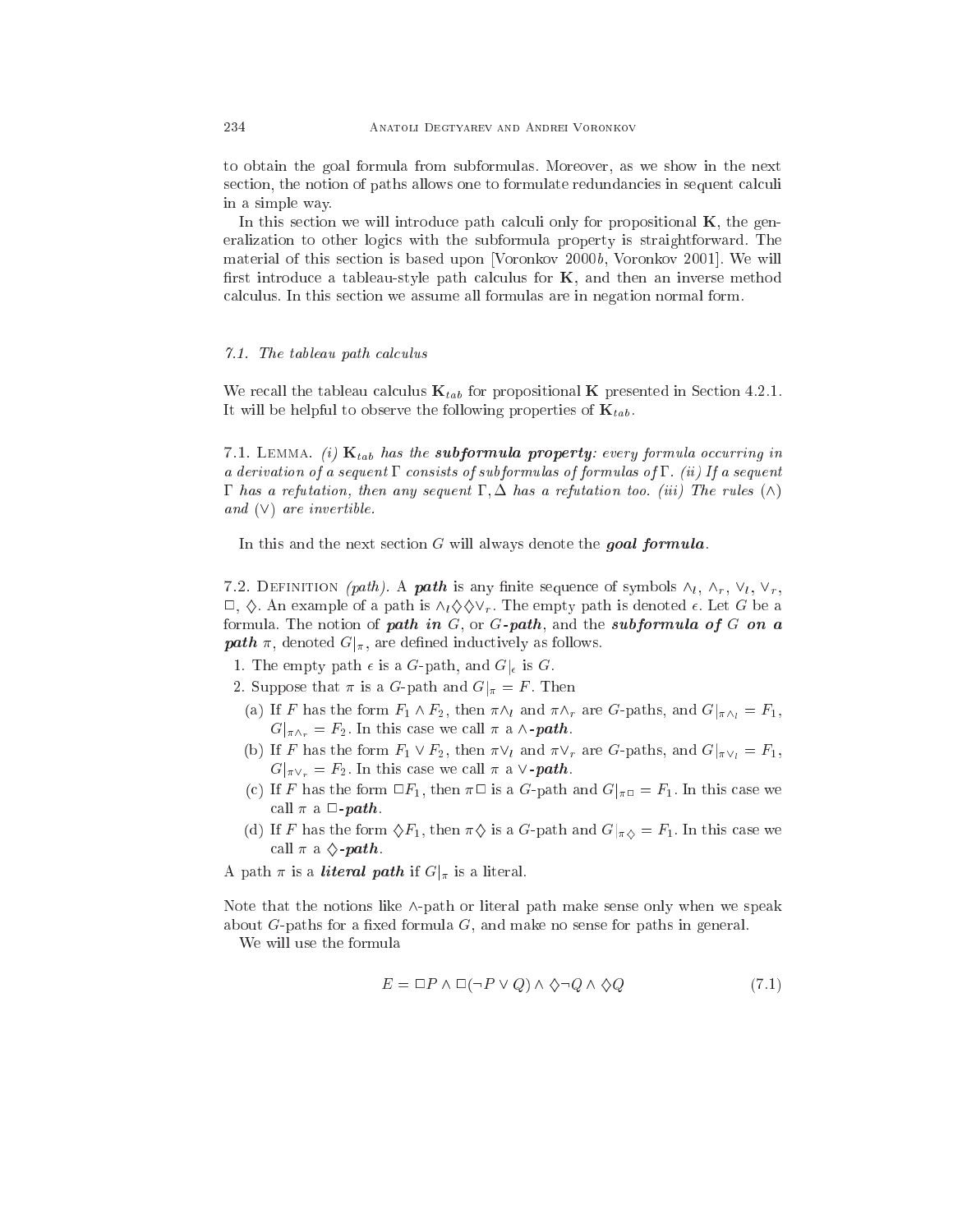for nearly all examples of this se
tion. We onsider onjun
tion and disjun
tion right-associative, so, for example, formula (7.1) denotes  $\Box P \wedge (\Box(\neg P \vee Q) \wedge (\Diamond \neg Q \wedge$  $\langle \Diamond Q \rangle$ ). The notion of subformula on a path is illustrated in Figure 23.

Evidently, for each subformula F of G, there is a G-path  $\pi$  such that  $G|_{\pi} = F$ . The tableau calculus  $\mathbf{K}_{tab}$  used for refuting a formula G can be turned into a calculus where the subformulas of G are replaced by the corresponding paths. We call a **path sequent** any finite multiset of paths. When no ambiguity arises, we will refer to path sequents simply as sequents. For a path sequent  $\Pi = \pi_1, \ldots, \pi_n$ we denote by  $\Pi \Box$  the path sequent  $\pi_1 \Box, \ldots, \pi_n \Box$ . The **path calculus**  $\mathbb{P}^G_{tab}$  and a refutation in it are given in Figures 24 and 25.

The following *bisimulation lemma* is the key to proving completeness of the path calculus and various refinements thereof. Let us call the formula image of a path sequent or a derivation in  $\mathbb{P}^G_{tab}$  the figure obtained from this path sequent or derivation by replacing every path  $\pi$  by the formula  $G|_{\pi}$ .

7.3. LEMMA (Bisimulation Lemma for  $\mathbb{P}^G_{tab}$ ). (i) Let D be a derivation in  $\mathbb{P}^G_{tab}$ . Then the formula image of D is a derivation of G in  $\mathbf{K}_{tab}$ . (ii) Let D' be a derivation of a sequent  $A_1, \ldots, A_n$  in  $\mathbf{K}_{tab}$ , and  $\pi_1, \ldots, \pi_n$  be positions such that  $G|_{\pi_i} = A_i$ , for all  $i = 1, \ldots, n$ . Then there exists a derivation D of  $\pi_1, \ldots, \pi_n$  in  $\mathbb{P}^G_{tab}$  such that  $D'$  is the formula image of  $D$ . (iii) Both (i) and (ii) also hold if "derivation" is replaced by "refutation" everywhere.

PROOF. (i) is proved by the straightforward analysis of inferences in  $\mathbb{P}^{G}_{tab}$ . (iii) easily follows from (i) and (ii). We will only show how to prove (ii). The proof is by induction on the number of inferences in  $D'$ . We consider only one case, when the last inference is  $(V)$ , other cases are similar. In this case without loss of generality we assume that  $A_n = B \vee C$  and that  $A_n$  is the principal formula of the last inference. Then the derivation  $D'$  has the form

$$
\frac{D'_1}{A_1, \dots, A_{n-1}, B \quad A_1, \dots, A_{n-1}, C} \quad (\vee).
$$
\n
$$
\frac{A_1, \dots, A_{n-1}, B \lor C}{A_1, \dots, A_{n-1}, B \lor C} \quad (\vee).
$$

Evidently,  $\pi_n \vee_l$  and  $\pi_n \vee_r$  are paths in G. Applying the induction hypothesis to the derivations  $D'_1$  and  $D'_2$ , we obtain derivations  $D_1$  and  $D_2$  such that  $D'_1$  and  $D'_2$  are their formula images. Define  $D$  as the derivation

$$
\frac{D_1}{\pi_1,\ldots,\pi_{n-1},\pi_n\vee\iota \quad \pi_1,\ldots,\pi_{n-1},\pi_n\vee\iota \quad} \quad (\vee).
$$

It is not hard to argue that  $D'$  is the formula image of  $D$ .

As a corollary of the Bisimulation Lemma and completeness of  $\mathbf{K}_{tab}$ , we obtain

7.4. THEOREM (Completeness of  $\mathbb{P}^G_{tab}$ ). A formula G is unsatisfiable if and only if  $\epsilon$  has a refutation in  $\mathbb{P}^G_{tab}$ .

 $\Box$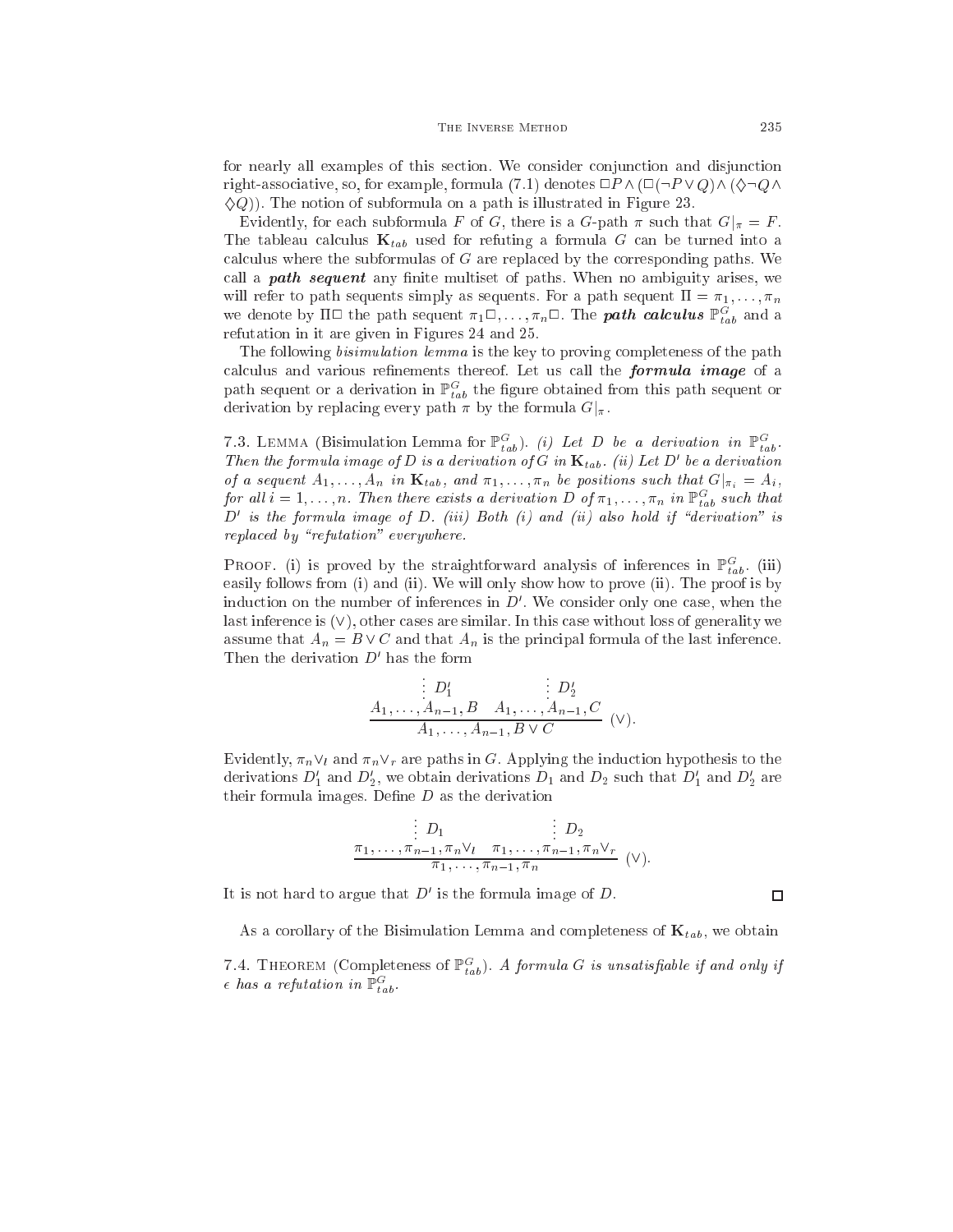

Figure 23: Paths and subformulas in the formula  $E$ 

axiom: 
$$
\Gamma
$$
,  $\pi_1$ ,  $\pi_2$   $\frac{\Gamma, \pi \wedge_l, \pi \wedge_r}{\Gamma, \pi}$  ( $\wedge$ )  
\n $\frac{\Gamma, \pi \vee_l \Gamma, \pi \vee_r}{\Gamma, \pi}$  ( $\vee$ )  $\frac{\Pi \Box, \pi \diamondsuit}{\Gamma, \Pi, \pi}$  ( $\diamond$ )

All paths occurring in path sequents are G-paths. In the axioms  $G|_{\pi_1} = p$  and  $G|_{\pi_2} = \neg p$  for some propositional variable p.

Figure 24: Path sequent calculus  $\mathbb{P}^G_{tab}$ 

$$
\begin{array}{ccc}\n\wedge_{l}\Box, \wedge_{r} \wedge_{l}\Box\lor_{l}, & \wedge_{l}\Box, \wedge_{r} \wedge_{l}\Box\lor_{r}, \\
\wedge_{r} \wedge_{r} \wedge_{l}\Diamond & \wedge_{r} \wedge_{r} \wedge_{l}\Diamond \\
\hline\n\wedge_{l}\Box, \wedge_{r} \wedge_{l}\Box, \wedge_{r} \wedge_{r} \wedge_{l}\Diamond \\
\hline\n\wedge_{l}, \wedge_{r} \wedge_{l}, \wedge_{r} \wedge_{r} \wedge_{l}, \wedge_{r} \wedge_{r} \wedge_{r} \\
\hline\n\epsilon & (\wedge), (\wedge), (\wedge)\n\end{array}
$$

A sequence of rules  $(\wedge)$  is shown as one inference.

Figure 25: Refutation in  $\mathbb{P}^E_{tab}$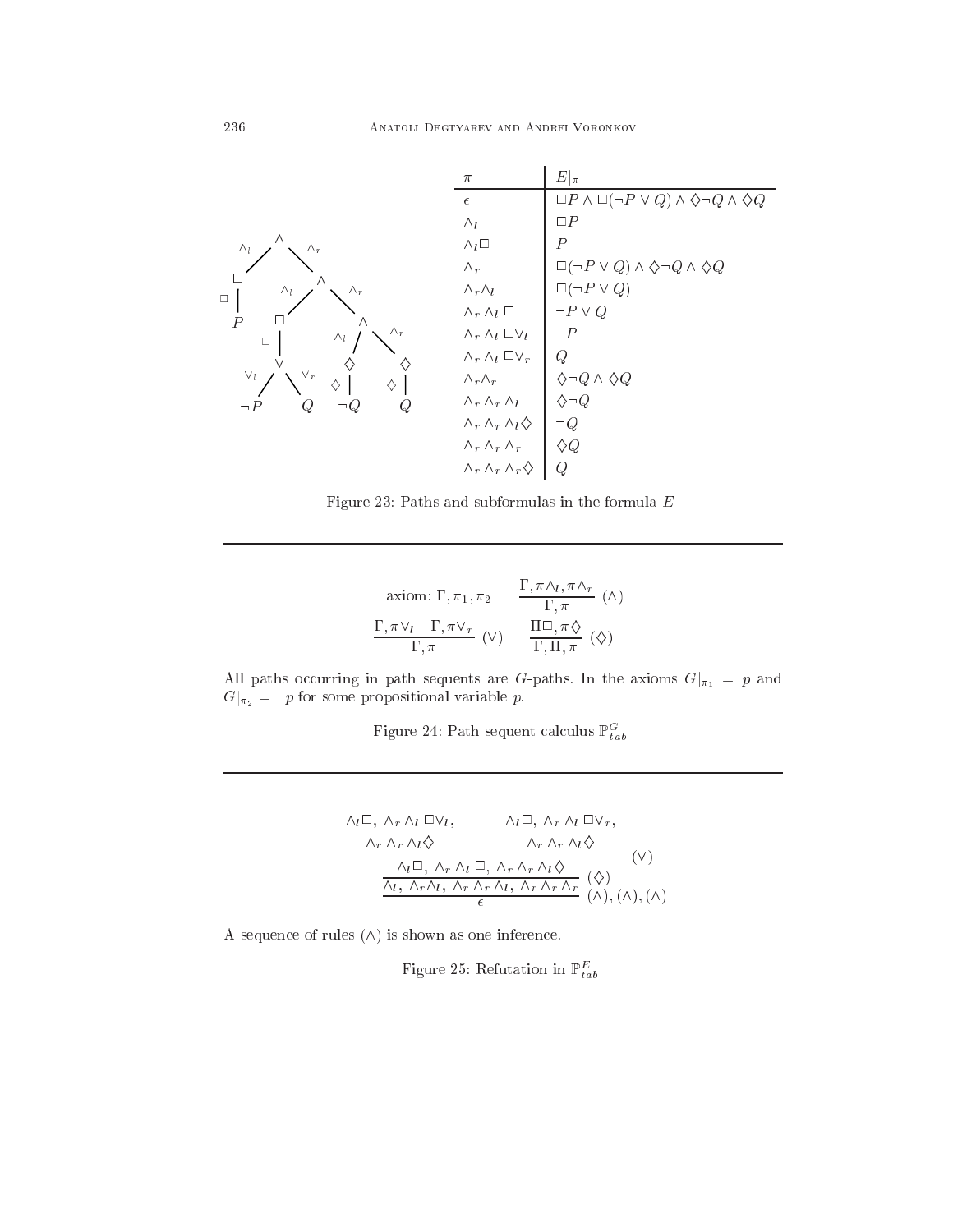**PROOF.** By the completeness of  $\mathbf{K}_{tab}$ , unsatisfiability of G is equivalent to the existence of a refutation of G in  $\mathbf{K}_{tab}$ .

- $\Rightarrow$  Let  $\epsilon$  have a refutation  $\mathbb{P}_{tab}^G$ . By the Bisimulation Lemma there exists a refutation in  $\mathbf{K}_{tab}$  of the formula  $G|_{\epsilon}$ , i.e., of G.
- $\Leftarrow$  Let D' be a refutation of G in  $\mathbf{K}_{tab}$ . By the Bisimulation Lemma there exists a refutation D in  $\mathbb{P}^G_{tab}$  whose formula image is D'. Evidently, D is a refutation of  $\epsilon$ .

#### $\Box$

# 7.2. Proof-theoretic properties of the tableau path calculus

We will now prove several statements about properties of derivations in the tableau path calculus  $\mathbb{P}_{tab}^G$ , and then use them to find redundancies in the inverse path calculus defined below in Section 7.3.

Let us call the **modal length** of a path the number of occurrences of  $\diamond$  and  $\Box$ in the path. For example, the modal length of  $\Box \wedge_l \Diamond \Diamond \vee_r$  is 3.

7.5. LEMMA. Let  $\Pi$  be a path sequent occurring in a derivation of  $\epsilon$  in  $\mathbb{P}^G_{tab}$ . Then all paths in  $\Pi$  have the same modal length.

PROOF. First, observe the following fact. Let an inference in  $\mathbb{P}^G_{tab}$  have a conclusion II satisfying the claim. Then all premises of this inferences satisfy the claim. Second, apply a straightforward indu
tion on the number of inferen
es.  $\Box$ 

A path  $\pi$  is called a *prefix* of a path  $\pi$ , denoted  $\pi$   $\sqsubseteq$   $\pi$ , if  $\pi$   $\equiv$   $\pi$   $\pi$  for some path  $\pi''$ . Evidently, if  $\pi' \sqsubset \pi$  and  $\pi$  is a G-path, then  $\pi'$  is a G-path and  $G|_{\pi}$  is a subformula of  $G|_{\pi'}$ . A prefix  $\pi'$  of  $\pi$  is called **proper**, denoted  $\pi' \sqsubset \pi$ , if  $\pi' \neq \pi$ . A path sequent  $\Pi$  is called **prefix-free** if for every pair  $\pi_1, \pi_2$  of different occurrences of paths in  $\Pi$ ,  $\pi_1$  is not a prefix of  $\pi_2$ . Note that a prefix-free sequent cannot contain two occurrences of the same path.

7.6. LEMMA (Prefix-Freedom). Any path sequent occurring in a derivation of  $\epsilon$  is  $prefix-free$ .

PROOF. As in the proof of Lemma 7.5, observe that this property holds for all premises of an inference, whenever it holds for its conclusion. □

We say that two paths  $\pi_1$  and  $\pi_2$  form a  $\vee$ -fork if one of the following conditions is satisfied:

1.  $\pi_1 = \pi \vee_l \pi_1$ ,  $\pi_2 = \pi \vee_r \pi_2$  for some paths  $\pi, \pi_1, \pi_2$ ; or, symmetrically,

2.  $\pi_1 = \pi \vee_r \pi_1$ ,  $\pi_2 = \pi \vee_l \pi_2$  for some paths  $\pi, \pi_1, \pi_2$ .

The paths  $\pi_1$  and  $\pi_2$  are called **diamond-separated** if  $\pi_1 = \pi_1 \sqrt{\pi_1}$  and  $\pi_2 =$  $\pi_2 \sqrt{\pi_2}$  for some paths  $\pi_1, \pi_2, \pi_1, \pi_2$  such that the paths  $\pi_1$  and  $\pi_2$  have the same modal length and such that  $\pi_1 \neq \pi_2$ .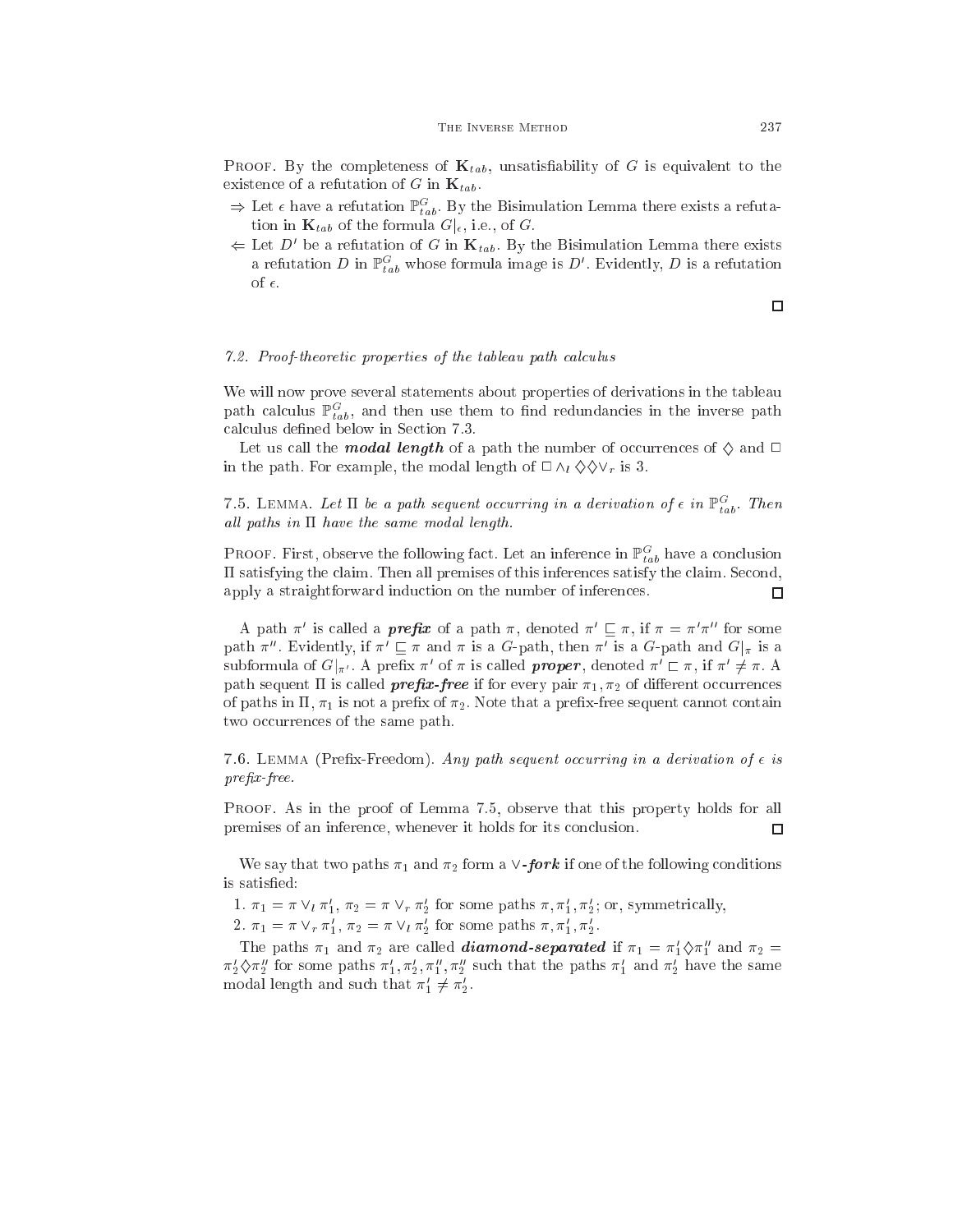For example, consider the paths of Figure 23. The paths  $\wedge_r \wedge_l \Box \vee_l$  and  $\wedge_r \wedge_l \Box \vee_r$ form a  $\vee$ -fork. The paths  $\wedge_r \wedge_r \wedge_l \Diamond$  and  $\wedge_r \wedge_r \wedge_r \Diamond$  are diamond-separated.

7.7. LEMMA. Let  $\Pi$  be a path sequent occurring in a derivation of  $\epsilon$  in  $\mathbb{P}^G_{tab}$ . Then no pair of paths  $\pi_1, \pi_2$  in  $\Pi$  forms a  $\vee$ -fork.

PROOF. The proof is by contradiction. We assume that two paths  $\pi_1, \pi_2$  occurring in 11 form an V-fork. Without loss of generality we assume that  $\pi_1 = \pi \vee_l \pi_1$  and  $\pi_2 = \pi \vee_r \pi_2$  for some paths  $\pi, \pi_1, \pi_2$ .

Consider the branch  $\beta$  of the derivation on which  $\Pi$  lies and the topmost sequents on B where  $\pi \vee_l$  and  $\pi \vee_r$  first appeared. Without loss of generality assume that  $\pi \vee_l$ first appeared above  $\pi V_r$  (the other case is symmetric). Then the derivation contains the subderivation

$$
\frac{\Gamma_1, \pi \vee_l \Gamma_1, \pi \vee_r}{\Gamma_1, \pi} \quad (\vee)
$$

$$
\vdots
$$

$$
\frac{\Gamma_2, \pi \vee_l \Gamma_2, \pi \vee_r}{\Gamma_2, \pi} \quad (\vee).
$$

Since  $\Gamma_1, \pi$  is above  $\Gamma_2, \pi \vee_r$  in the derivation,  $\Gamma_2$  must contain a prefix of  $\pi$ . This contradicts Lemma 7.6, since the path sequent  $\Gamma_2, \pi \vee_r$  should be prefix-free.  $\Box$ 

7.8. LEMMA. Let  $\Pi$  be a path sequent occurring in a derivation of  $\epsilon$  in  $\mathbb{P}^G_{tab}$ . Then no pair of paths  $\pi_1, \pi_2$  in  $\Pi$  is diamond-separated.

PROOF. The proof is by contradiction. We assume that a pair of paths  $\pi_1, \pi_2$  occurring in II is diamond-separated. Then  $\pi_1 = \pi_1 \diamondsuit \pi_1$ ,  $\pi_2 = \pi_2 \diamondsuit \pi_2$ ,  $\pi_1 \neq \pi_2$ , and paths  $\pi'_1$  and  $\pi'_2$  have the same modal length L.

Consider the branch  $\beta$  of derivation on which  $\Pi$  lies and the topmost sequents on  $\beta$  where  $\pi_1' \diamondsuit$  and  $\pi_2' \diamondsuit$  first appeared. Without loss of generality assume that  $\pi_1 \diamondsuit$  first appeared above  $\pi_2 \diamondsuit$  (the other case is symmetric). Then the derivation ontains a subderivation

$$
\frac{\Gamma_1 \Box, \pi'_1 \Diamond}{\Gamma_1, \pi'_1, \Delta_1} (\Diamond)
$$
  
 
$$
\vdots
$$
  
 
$$
\frac{\Gamma_2 \Box, \pi'_2 \Diamond}{\Gamma_2, \pi'_2, \Delta_2} (\Diamond).
$$

Since  $\pi'_2$  has the modal length L, it is not hard to argue that all path sequents between  $1_2 \sqcup, \pi_2 \lozenge$  and  $1_1, \pi_1, \Delta_1$  contain a formula with the modal length at least L+1. Therefore, the sequent  $\Gamma_1, \pi'_1, \Delta_1$  contains a path of the modal length at least  $L+1$  and the path  $\pi'_1$  with the modal length L. This contradicts Lemma 7.5, since all paths in a path sequent must have the same modal length. $\Box$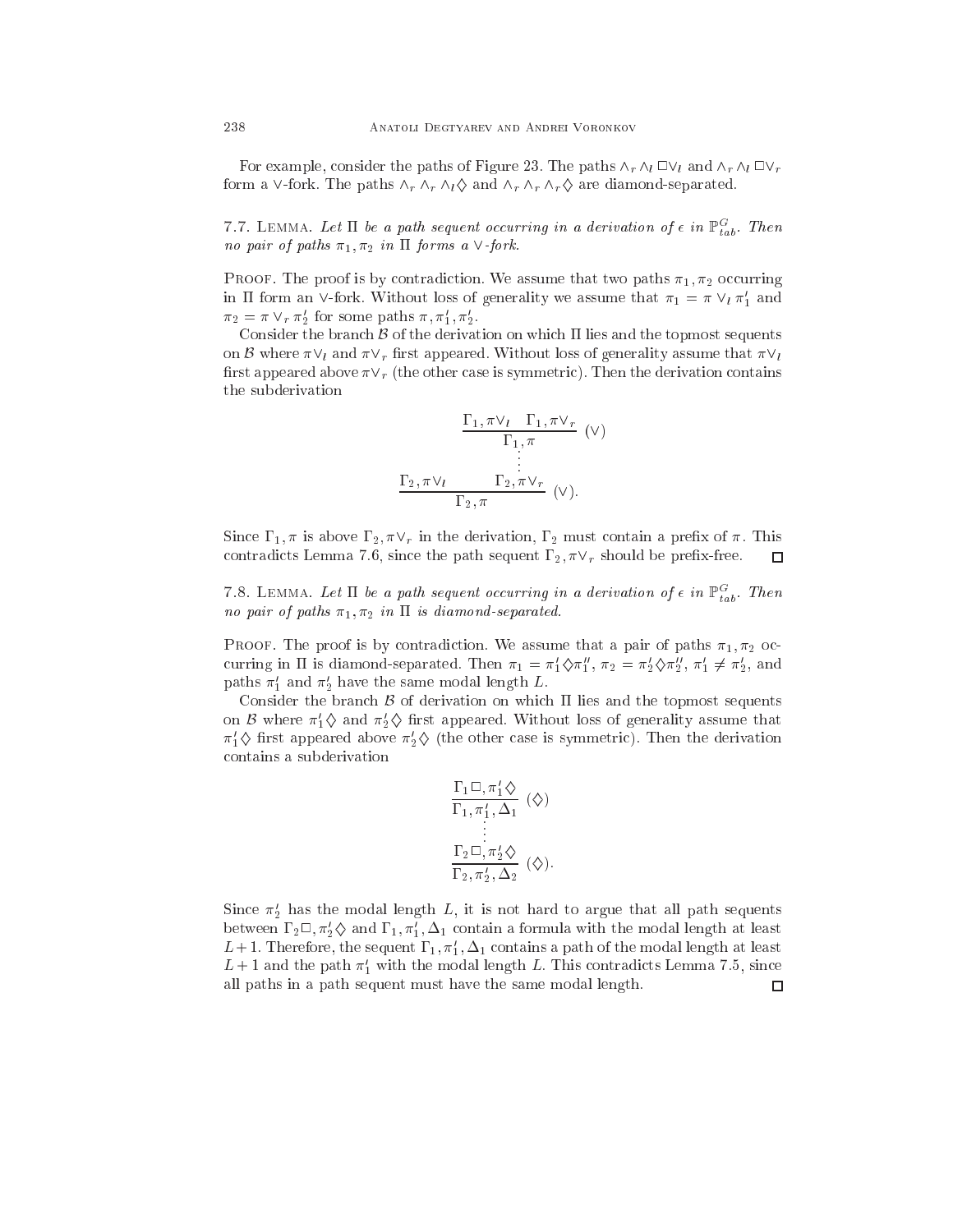In view of Lemmas 7.7 and 7.8 we say that a pair of paths  $\pi_1, \pi_2$  are in conflict if they either form a  $\vee$ -fork or are diamond-separated.

The lemmas above assert some properties of all possible derivations in the path calculus. Now we want to restrict search for a refutation to only a subset of derivations by introducing an ordering on the set of all G-paths.

In ordered resolution for lassi
al logi
, one an order literals in lauses and require that a resolution inferen
e be only applied when the greatest literals in both lauses are resolved. We want to introdu
e a similar restri
tion in the modal case, by modifying classical literal orderings to their modal equivalent, called a  $G$ ordering. In the classical case, we can use any ordering on subformulas of  $G$  (or on G-paths) that respects the prefix relation. In the modal case, the situation is more omplex, as we will now see: not every ordering on paths preserves ompleteness. For example, onsider the top inferen
e of the derivation of Figure 25:

$$
\begin{array}{ccc}\n\wedge_l \Box, \ \wedge_r \wedge_l \ \Box \vee_l, & \wedge_l \Box, \ \wedge_r \wedge_l \ \Box \vee_r, \\
\wedge_r \wedge_r \wedge_l \diamondsuit & \wedge_r \wedge_r \wedge_l \diamondsuit \\
\wedge_l \Box, \ \wedge_r \wedge_l \ \Box, \ \wedge_r \wedge_r \wedge_l \diamondsuit & \end{array} \quad (\vee).
$$

It is essential in this derivation that an  $(V)$ -inference is applied above the rule  $(\diamondsuit)$ . because the rule  $(\diamondsuit)$  is not applicable to the top sequents. However, if we impose an ordering on paths in which  $\wedge_r \wedge_l \square \vee_l$  is the smallest path in the first premise, we will rule out the possibility of applying  $(V)$  first, and no proof will be found. So, the definition of  $G$ -ordering is more complex than in the classical case.

We call two paths **brothers** if one of them has the form  $\pi \wedge_l$  and the other  $\pi \wedge_r$ , or likewise, if one of them has the form  $\pi \vee_l$  and the other  $\pi \vee_r$ . For example, the following two paths in our example formula E are brothers:  $\wedge_r \wedge_l \Box \vee_l$  and  $\wedge_r \wedge_l \square \vee_r$ , the formulas on this path are the two immediate subformulas of the disjunction  $\neg a \vee b$ . In general, every conjunction and disjunction in a formula gives rise to a pair of brothers.

We denote by the generic symbol  $\mathcal X$  any of the symbols  $\wedge$ ,  $\vee$ . Likewise, we denote by  $*$  any of the symbols l, r and use notation like  $\wedge_*$  or  $\vee_*$ . Thus  $\mathbb{X}_*$  denotes any of the symbols  $\wedge_l$ ,  $\wedge_r$ ,  $\vee_l$ ,  $\vee_r$ . We also denote by the generic symbol  $\otimes$  any of the symbols  $\Diamond$ ,  $\Box$ .

Let us fix a formula G. We call a G-ordering any total order  $\succ$  on the set of all G-paths satisfying the following onditions:

- 1.  $\pi_1 \succ \pi_2$ , whenever
	- (a) the modal length of  $\pi_1$  is strictly greater than the modal length of  $\pi_2$ ; or
	- (b)  $\pi_1, \pi_2$  have the same modal length, the last symbol of  $\pi_1$  is  $\mathfrak{X}_*$ , and the last symbol of  $\pi_2$  is  $\heartsuit$ ; or
	- (c)  $\pi_1, \pi_2$  have the same modal length and  $\pi_2 \rightharpoondown \pi_1$ . (Note that this case and the previous one are not exclusive, but they do not contradict each other.)
- 2. There is no path between two brothers, i.e., there exists no G-paths  $\pi_1, \pi_2, \pi_3$ such that  $\pi_1 \succ \pi_2 \succ \pi_3$  and  $\pi_1, \pi_3$  are brothers.

The intuitive meaning of  $\succ$  is that we should first apply rules to the formulas greater with respect to  $\succ$ . The relation  $\succ$  is also defined in such a way that the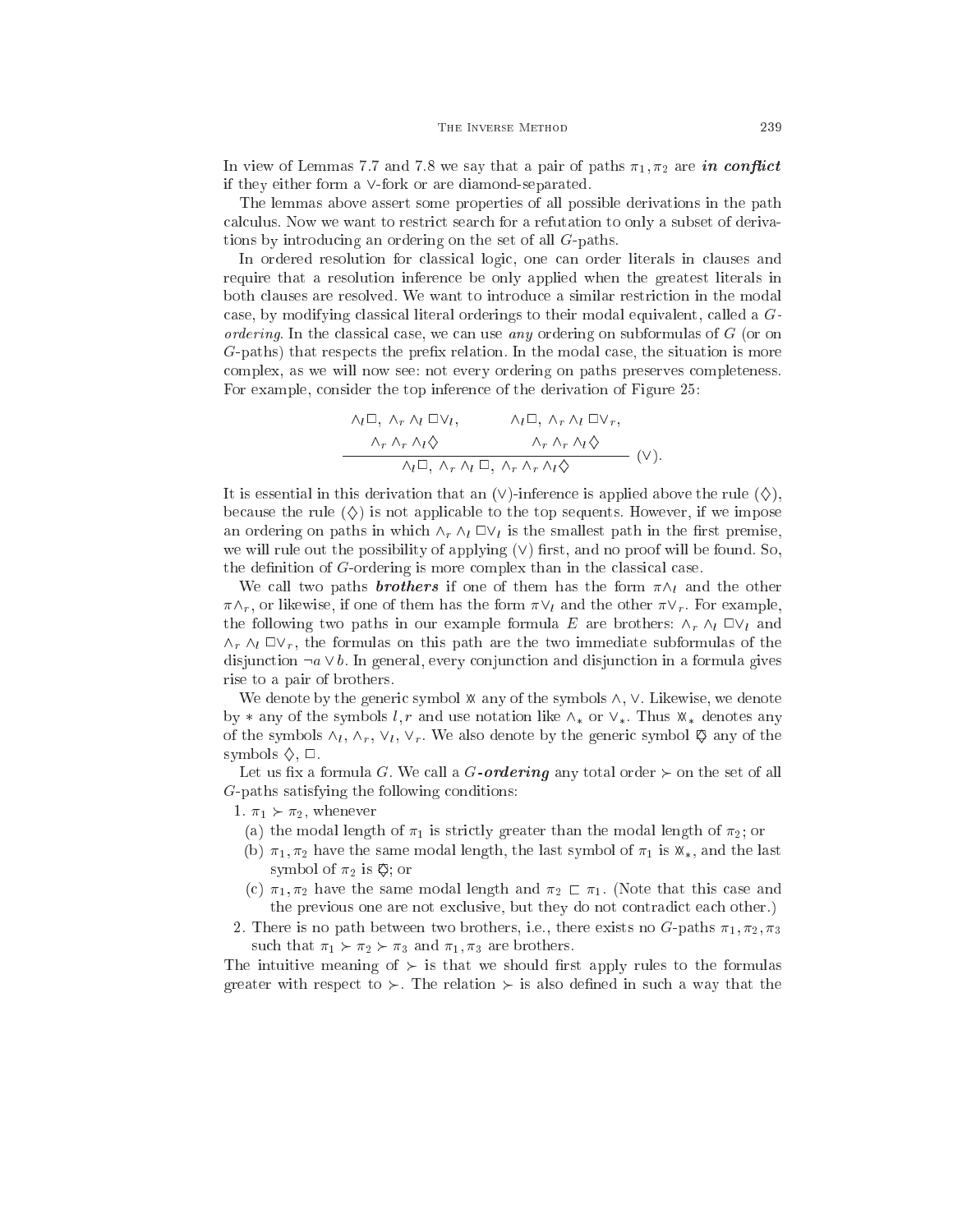

Figure 26: A E-ordering

on
lusion of any rule is less than both its premises in the multiset ordering on sequents induced by  $\succ$ . Condition 1a ensures that the conclusion is less than the premise when the rules  $(\diamondsuit)$  or  $(\diamondsuit^+$  are applied. Condition 1b is due to the fact that an application of  $(\forall)$  or  $(\forall)$  ) to a sequent containing a path  $\pi$ x  $_*$  may give an incomplete calculus. Conditions 1c and 2 are more technical and used in some proofs of this se
tion.

It will be lear why these onditions are required of G-orderings when we prove Lemma 7.12 below.

To illustrate G-orderings, we will show one possible  $E$ -ordering (recall that  $E$ is our example goal formula). The paths in  $E$  were illustrated in Figure 23. In Figure 26, we show these paths again; this time each path is labeled as  $\pi_i$ , where i is a natural number. We claim that the ordering given by  $\pi_i \succ \pi_j$  if  $i > j$  is an E-ordering. Indeed, the conditions  $(1a)$ – $(1c)$  of G-orderings are easy to check. We leave it to the reader to verify that condition (2) holds, too.

We write  $\pi \succ \pi$  to express that  $\pi \succ \pi$  or  $\pi = \pi$ .

In addition to having more complex conditions on orderings for the modal case, another problem will appear in the proof of ompleteness. For lassi
al logi
, one an prove ompleteness of ordered resolution by purely semanti
al onsiderations. In the modal case, we want also to prove that the strategy of selecting the greatest formula (or path) in a clause is compatible with the redundancies considered so far, so we will follow the same pattern of proof: first prove a property of derivations in the tableau calculus, and then transfer it to the inverse calculus using a variant of the Subsequent Lemma. However, unlike the redundancies considered so far, such a proof of ompleteness will meet a te
hni
al obsta
le whose essen
e an be expressed shortly as follows: the ordering requirement is formulated in terms of premises of an inference, while the completeness proofs for the tableau calculus expand proofs from conclusions. This obstacle leads to a slightly complex definition of the ordering on paths.

We will now prove that  $G$ -orderings exist for every  $G$ . To this end we will describe an *ordering procedure* that orders G-paths and note that the resulting ordering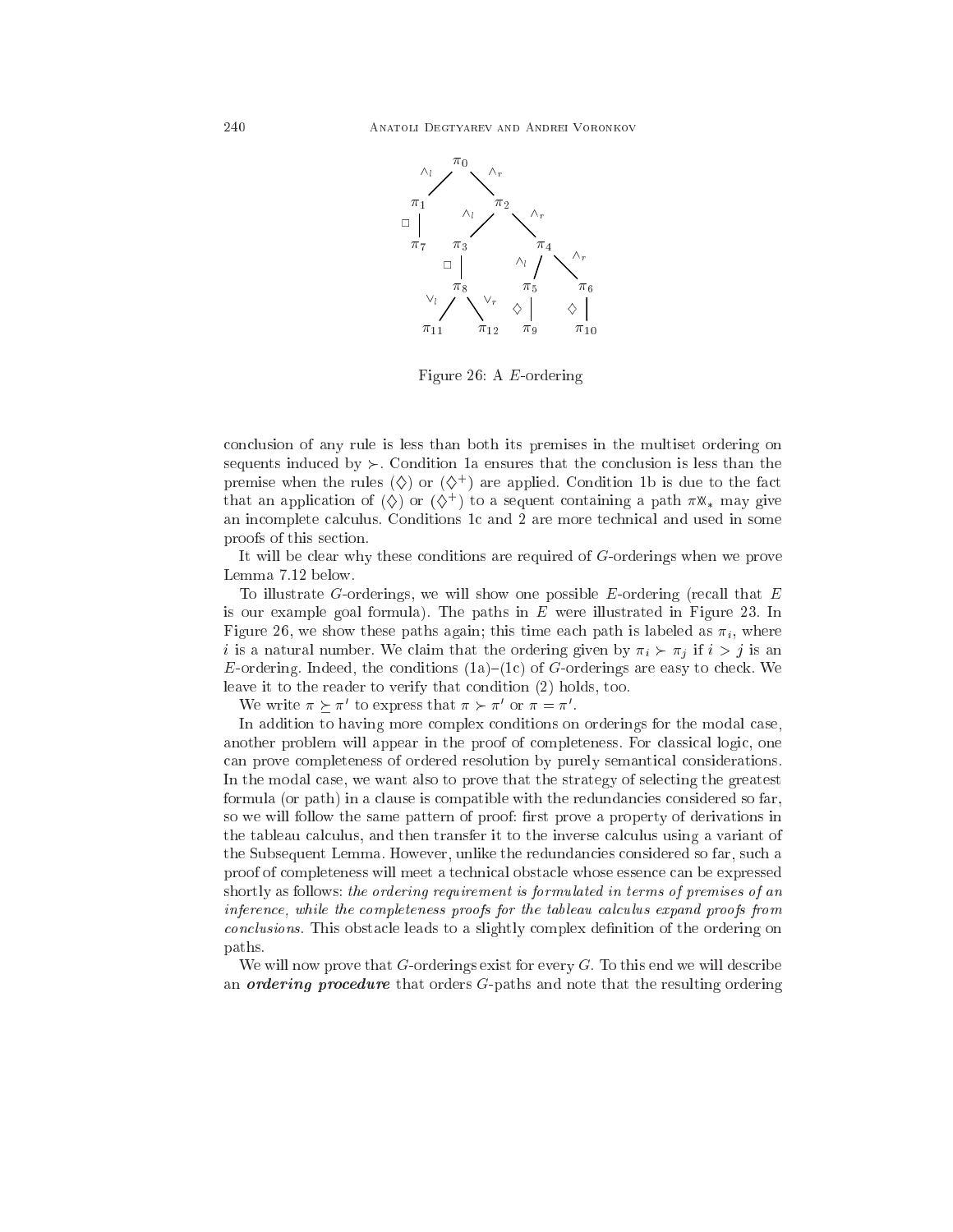THE INVERSE METHOD 241

| Initially, define $S_i$ to be the set of paths in G of modal length i;                                                                                                                                   |            |  | $/* 1 * /$ |
|----------------------------------------------------------------------------------------------------------------------------------------------------------------------------------------------------------|------------|--|------------|
| for all $S_i$ except the last one $\mathbf{do}$                                                                                                                                                          |            |  | $/* 2 */$  |
| <b>let</b> $\pi_1, \ldots, \pi_n$ be all paths in $S_i$ ending at $\mathfrak{S}_i$ ;                                                                                                                     |            |  | $/* 3 * /$ |
| split $S_i$ into $S_i - {\pi_1, \ldots, \pi_n} \succ {\pi_1} \succ \ldots \succ {\pi_n};$                                                                                                                |            |  | $/* 4 */$  |
| split $S_0$ into $S_0 - {\epsilon} \succ {\epsilon}$ ;                                                                                                                                                   |            |  | $/* 5 */$  |
| while there exists $S_i$ with more than one member do                                                                                                                                                    |            |  | $/* 6 * /$ |
| <b>let</b> $\pi \mathcal{R}_l$ , $\pi \mathcal{R}_r$ be two brothers in $S_i$ such that $\pi \notin S_i$ ;                                                                                               |            |  | $/* 7 */$  |
| <b>let</b> $L = \{\pi' \mid \pi' \in S_i \text{ and } \pi \mathfrak{A}_l \sqsubset \pi'\};$                                                                                                              |            |  |            |
| <b>let</b> $R = \{\pi' \mid \pi' \in S_i \text{ and } \pi \mathbb{X}_r \sqsubset \pi'\};$                                                                                                                |            |  | $/* 8 */$  |
| split $S_i$ into $S_i - (R \cup L \cup {\lbrace \pi \mathfrak{M}_r, \pi \mathfrak{M}_l \rbrace}) \succ R \succ L \succ {\lbrace \pi \mathfrak{M}_r \rbrace} \succ {\lbrace \pi \mathfrak{M}_l \rbrace};$ | $/* 9 * /$ |  |            |

Figure 27: An ordering pro
edure

# is a G-ordering.

The procedure works with a sequence of sets of paths; this sequence is denoted  $S_n$   $\succ$   $S_{n-1}$   $\succ$   $\ldots$   $\succ$   $S_0$ . The intuitive meaning of the sequence is that for all  $\pi \in S_i$  and  $\pi' \in S_{i-1}$  we have  $\pi \succ \pi'$ . The paths belonging to the same  $S_i$  are yet unordered (but will be ordered later). At each step we will pick up one set  $S_i$  in the sequence containing one or more members and replace  $S_i$  by two or more sets  $S_{i1} \succ \ldots \succ S_{ik}$  such that  $S_{i1} \cup \ldots \cup S_{ik} = S_i$ . The procedure terminates when each set contains exactly one member. An ordering procedure is shown in Figure 27. Note that some sets obtained by the procedure (for example L or R) may be empty; in this ase we do not in
lude them in the sequen
e. When the pro
edure terminates, the sequence consists of singleton sets. We then let  $\pi \succ \pi^*$  if the sequence has the  $\text{form} \dots \{ \pi \} \succ \dots \succ \{ \pi \} \dots$ 

We show how the *E*-ordering of Figure 26 can be obtained by this procedure. The splitting steps will be denoted by  $\rightarrow$  superscribed by the line number in the algorithm. Instead of singleton sets  $\{\pi_i\}$  we write  $\pi_i$ .

 $\{\pi_7, \pi_8, \pi_9, \pi_{10}, \pi_{11}, \pi_{12}\}$   $\succ$   $\{\pi_0, \pi_1, \pi_2, \pi_3, \pi_4, \pi_5, \pi_6\}$   $\rightarrow$   $\rightarrow$  ${\pi_{11}, \pi_{12}} \succ \pi_{10} \succ \pi_{9} \succ \pi_{8} \succ \pi_{7} \succ {\pi_{0}, \pi_{1}, \pi_{2}, \pi_{3}, \pi_{4}, \pi_{5}, \pi_{6}} \rightarrow^{5}$  ${\pi_{11}, \pi_{12}} \succ \pi_{10} \succ \pi_{9} \succ \pi_{8} \succ \pi_{7} \succ {\pi_{1}, \pi_{2}, \pi_{3}, \pi_{4}, \pi_{5}, \pi_{6}} \succ \pi_{0} \rightarrow^{9}$  $\pi_{12} \succ \pi_{11} \succ \pi_{10} \succ \pi_9 \succ \pi_8 \succ \pi_7 \succ \{\pi_1, \pi_2, \pi_3, \pi_4, \pi_5, \pi_6\} \succ \pi_0 \rightarrow^9$  $\pi_{12} \succ \pi_{11} \succ \pi_{10} \succ \pi_{9} \succ \pi_{8} \succ \pi_{7} \succ \{\pi_{3}, \pi_{4}, \pi_{5}, \pi_{6}\} \succ \pi_{2} \succ \pi_{1} \succ \pi_{0} \rightarrow^{9}$  $\pi_{12} \succ \pi_{11} \succ \pi_{10} \succ \pi_9 \succ \pi_8 \succ \pi_7 \succ {\pi_5, \pi_6} \succ \pi_4 \succ \pi_3 \succ \pi_2 \succ \pi_1 \succ \pi_0 \rightarrow^9$  $\pi_{12} \succ \pi_{11} \succ \pi_{10} \succ \pi_{9} \succ \pi_{8} \succ \pi_{7} \succ \pi_{6} \succ \pi_{5} \succ \pi_{4} \succ \pi_{3} \succ \pi_{2} \succ \pi_{1} \succ \pi_{0}.$ 

7.9. LEMMA. Every ordering produced by an ordering procedure on G is a Gordering.

The proof can be found in [Voronkov 2001].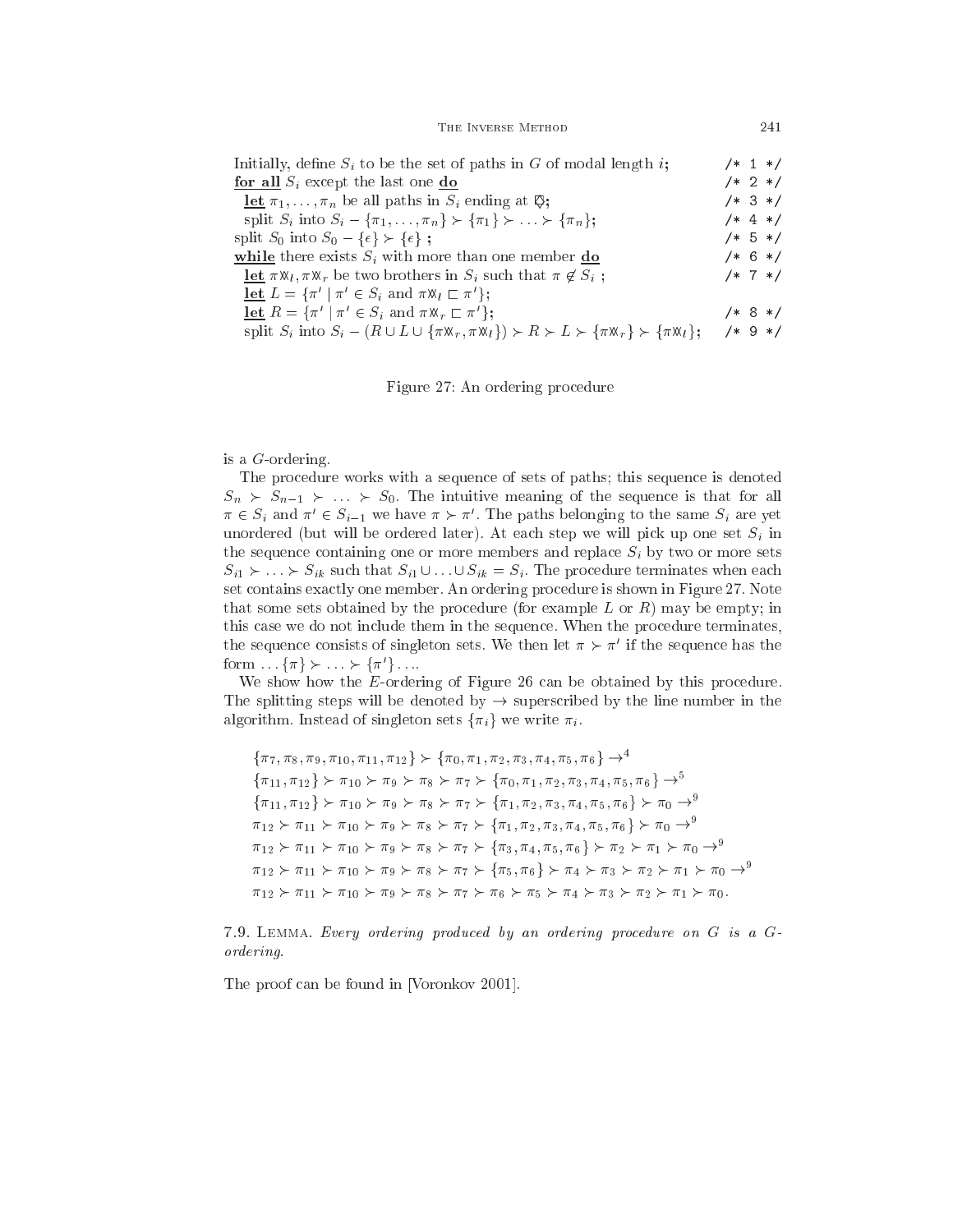Sin
e any run of the ordering pro
edure results in a G-ordering, we obtain the following orollary.

# 7.10. Corollary. G-orderings exist.

The notion of G-ordering is introdu
ed in order to prove the existen
e of refutations of a special form related to these orderings and therefore to restrict the search spa
e to su
h refutations only.

For a path  $\pi$  and a path sequent I we write  $\pi \succ 1$  to denote  $\pi \succ \pi$  for every  $\pi$ in  $\Gamma$ .

A ( $\vee$ )-inference in  $\mathbb{P}^G_{tab}$ 

$$
\frac{\Gamma,\pi\vee_l\quadGamma,\pi\vee_r}{\Gamma,\pi}\,\,(\vee)
$$

is said to respect a G-ordering  $\succ$  if  $\pi \vee_l \succ \Gamma$  and  $\pi \vee_r \succ \Gamma$ . Likewise, a  $(\wedge)$ inference in  $\mathbb{P}^G_{tab}$ 

$$
\frac{\Gamma,\pi\Lambda_l,\pi\Lambda_r}{\Gamma,\pi}~(\wedge)
$$

is said to respect  $\succ$  if  $\pi \wedge_l \succ \Gamma$  and  $\pi \wedge_r \succ \Gamma$ . A derivation in  $\mathbb{P}^G_{tab}$  is said to respect if every (i) come they (i)) and the come of the derivation respectively.

7.11. LEMMA. Let G be a unsatisfiable formula and  $\succ$  be a G-ordering. Then there exists a refutation of  $\epsilon$  in  $\mathbb{P}^G_{tab}$  that respects  $\succ$ .

It is not immediately obvious how to prove this lemma. If we try to prove this lemma by indu
tion, starting with the empty derivation of the empty path and trying to extend the derivation from conclusion to premises, we may be in a "deadlock" situation: i.e., obtain a path sequent  $\Gamma$  such that every  $(\wedge)$ - and  $(\vee)$ -inference having  $\Gamma$  as the conclusion does not respect  $\succ$ . Let us illustrate such a deadlock situation. Suppose that  $\pi_1 \square$  and  $\pi_2 \vee_l$  are G-paths such that  $\pi_1, \pi_2$  have the same modal length and  $\pi_1 \succ \pi_2 \vee_l$ . Consider the sequent  $\pi_1, \pi_2$ . We can apply a ( $\vee$ )-inference in the tableau path calculus to obtain this sequent:

$$
\frac{\pi_1, \pi_2 \vee_l \pi_1, \pi_2 \vee_r}{\pi_1, \pi_2} \quad (\vee).
$$

In fact, this inference is the only way to derive  $\pi_1, \pi_2$ . However, this inference does not respect  $\succ$ .

The conditions on an inference to respect  $\succ$  are formulated in terms of the premises of the inference, but in such a inductive proof we can only extend the conclusion by a new inference. To overcome this problem, we will try to avoid path sequents that bring us into a deadlock, by restricting ourselves to the so-called  $\succ$ -compact path sequents defined below.

Let  $\pi_1, \ldots, \pi_n$  be paths in G and  $\succ$  be a G-ordering. The path sequent  $\Gamma =$  $\pi_1, \ldots, \pi_n$  is called  $\succ$ -compact if for every  $i = 1, \ldots, n$ ,

 $\Box$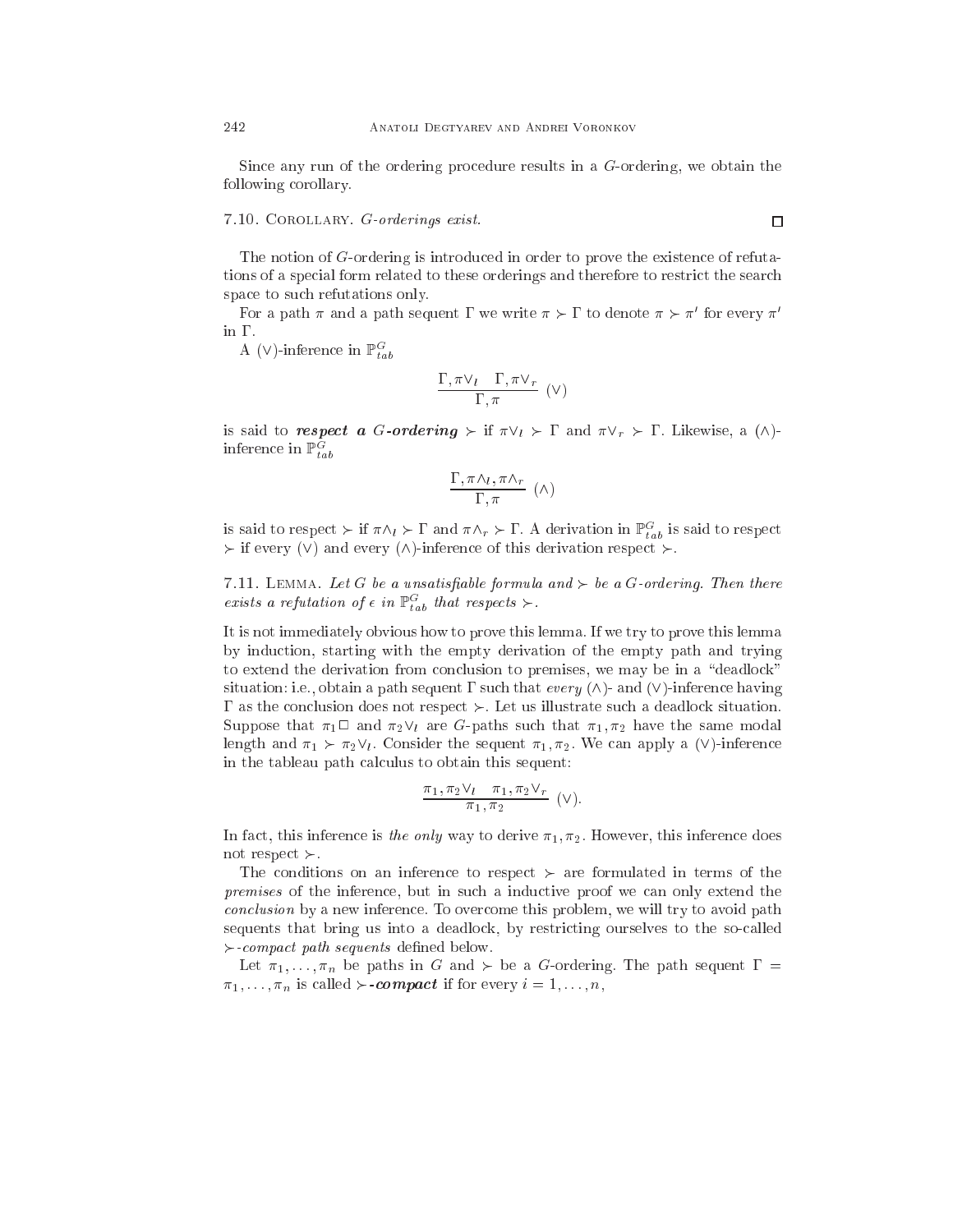1. if  $\pi_i$  is a  $\wedge$ -path, then  $\pi_i \wedge_l \succ \Gamma$  and  $\pi_i \wedge_r \succ \Gamma$ ;

2. likewise, if  $\pi_i$  is a  $\vee$ -path, then  $\pi_i \vee_l \succ \Gamma$  and  $\pi_i \vee_r \succ \Gamma$ .

Using our generic notation, we can reformulate the definition of  $\succ$ -compactness as "for every X-path  $\pi_i$  in  $\Gamma$  we have  $\pi_i X_* \succ \Gamma$ ." Note that  $\pi_i X_* \succ \pi_i$  is guaranteed by the conditions on G-orderings, therefore the requirement  $\pi_i \mathfrak{M}_* \succ \Gamma$  can be replaced by  $\pi_i \mathbb{X}_* \succ \Gamma \setminus \{\pi_i\}.$ 

The next lemma asserts that a compact sequent  $\Gamma$  cannot lead to a deadlock.

- 7.12. LEMMA. Let  $\succ$  be a G-ordering. Then
- 1. the premise of every  $(\diamondsuit)$ -inference is  $\succ$ -compact.
- Furthermore, let  $\Gamma$  be a  $\succ$ -compact sequent occurring in a derivation of  $\epsilon$ . Then 2. every  $(\mathbb{X})$ -inference having  $\Gamma$  as the conclusion, respects  $\succ$ ;
- 3. if  $\Gamma$  contains at least one  $\wedge$ -path or  $\vee$ -path, then there exists a  $(\mathbb{X})$ -inference all whose premises are  $\succ$ -compact.

#### PROOF.

1. We prove: the premise of every  $(\diamondsuit)$ -inference

$$
\frac{\Pi \Box, \pi \Diamond}{\Gamma, \Pi, \pi} (\Diamond)
$$

is  $\succ$ -compact, i.e. for every  $\pi'$  in the premise, if  $\pi' \mathbb{X}_*$  is a G-path, then  $\pi' \succ$  $\Pi \cup_{\gamma} \pi \diamondsuit - \{\pi \rangle$ . Let us prove  $\pi \diamondsuit \mathbb{X}_* \succ \Pi \cup$ , the case when  $\pi \in \Pi \cup$  is similar. By Lemma 7.5, all paths in  $\Pi \Box$ ,  $\pi \Diamond$  are of the same modal length, so  $\pi \Diamond \mathbb{X}_*$  is of the same modal length as any path in  $\Pi\Box$ . By condition 1b of the definition of G-ordering we have  $\pi \diamondsuit \mathbb{X}_* \succ \Pi \square$ .

2. We prove: every  $(\mathbb{X})$ -inference having  $\Gamma$  as the conclusion, respects  $\succ$ . Consider the case of  $(\wedge)$ -inferences, the case of  $(\vee)$  is similar. Then  $\Gamma$  is of the form  $\Pi$ ,  $\pi$ and the inferen
e is

$$
\frac{\Pi, \pi \wedge_l, \pi \wedge_r}{\Pi, \pi} \; (\wedge).
$$

Since  $\Pi$ ,  $\pi$  is  $\succ$ -compact,  $\pi \wedge_l \succ \Pi$ ,  $\pi$  and  $\pi \wedge_r \succ \Pi$ ,  $\pi$ , therefore the inference  $respects \succ$ .

3. We assume that  $\Gamma$  contains at least one X-path and prove: there exists a  $(X)$ inference all whose premises are  $\succ$ -compact. Consider the set of paths

$$
S = \{ \pi \mathfrak{M} * \mid \pi \in \Gamma \text{ and } \pi \mathfrak{M} * \text{ is a } G \text{-path} \}.
$$

By the assumption, this set is nonempty. Since  $\succ$  is a linear ordering, this set has the least element with respect to  $\succ$ . Without loss of generality we assume that this path is  $\pi \wedge_l$ . Then  $\Gamma$  has the form  $\Pi$ ,  $\pi$  for some path sequent  $\Pi$ . Consider the inferen
e

$$
\frac{\Pi, \pi \wedge_l, \pi \wedge_r}{\Pi, \pi} \; (\wedge).
$$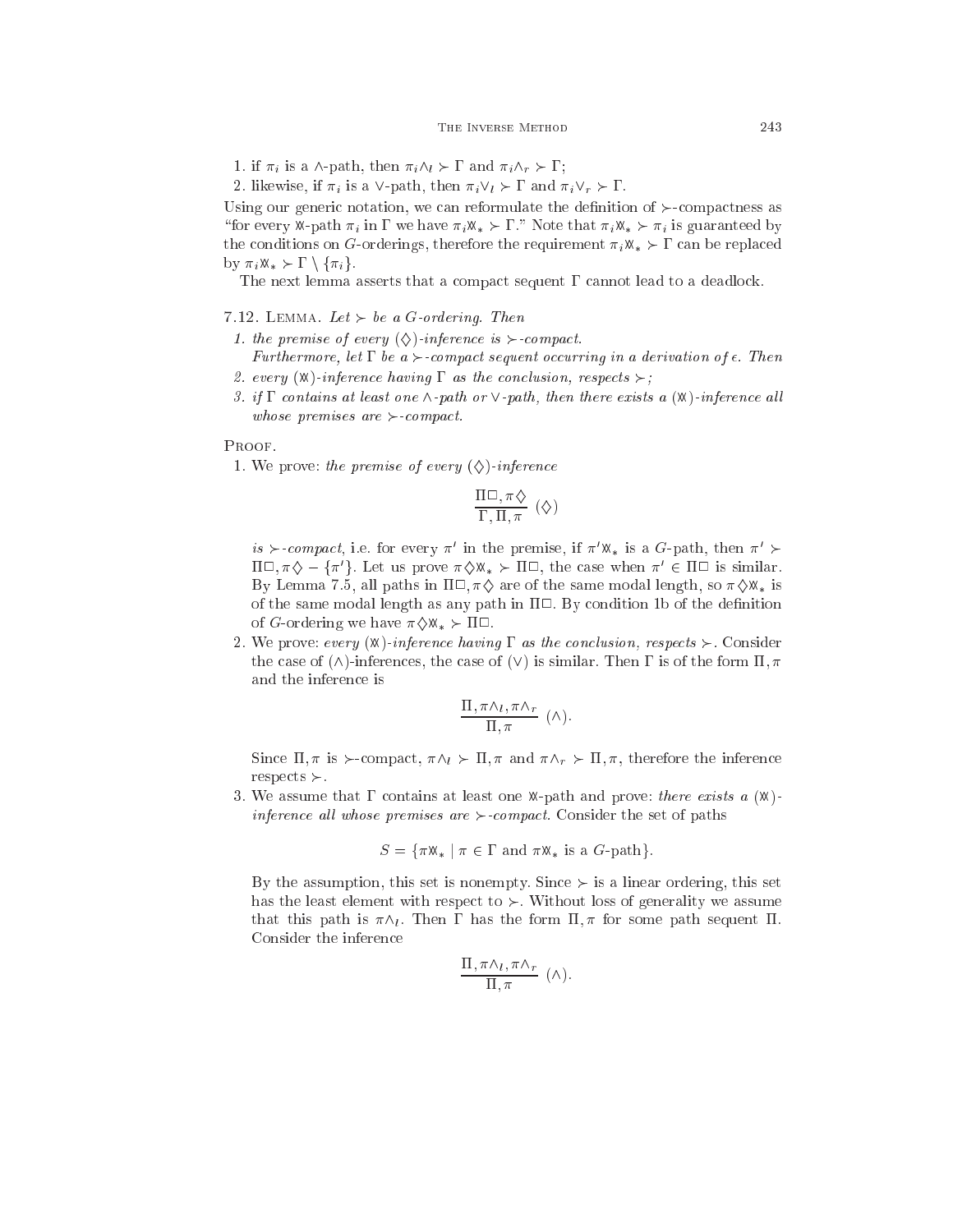We claim that the premise of this inference is  $\succ$ -compact. This amounts to proving that (3a)  $\pi \wedge_* \mathbb{X}_* \succ \Pi$ , whenever  $\pi \wedge_* \mathbb{X}_*$  is a G-path; (3b) for every path  $\pi' \in \Pi$  we have  $\pi' \mathbb{X}_* \succ \Pi, \pi \wedge_*$ , whenever  $\pi' \mathbb{X}_*$  is a G-path; and (3c)  $\pi \wedge_l \mathbb{X}_* \succ \pi \wedge_r$  and  $\pi \wedge_l \mathbb{X}_* \succ \pi \wedge_r$ . Let us prove this.

- (a) Since  $\Pi$ ,  $\pi$  is  $\succ$ -compact,  $\pi \wedge_* \succ \Pi$ . Evidently,  $\pi \wedge_*$  is a prefix of  $\pi \wedge_* \mathfrak{M}_*$ ; thus by the definition of G-orderings (condition 1c) we have  $\pi \wedge_* \mathcal{X}_* \succ \pi \wedge_*$ . I his implies  $\pi \wedge_* \mathbb{X}_* \succ \Pi$ .
- (b) Since  $\Pi, \pi$  is compact,  $\pi \times_{\ast} \Sigma \Pi$ , so it remains to prove  $\pi \times_{\ast} \Sigma \pi \wedge_{\ast}$ , i.e.  $\pi' \mathbb{X}_* \succ \pi \wedge_l$  and  $\pi' \mathbb{X}_* \succ \pi \wedge_r$ . Note that  $\pi' \mathbb{X}_* \in S$  and that  $\pi \wedge_l$  is the least element of S, therefore  $\pi' \mathcal{X}_* \geq \pi \Lambda_l$ . By Prefix-Free Lemma 7.6,  $\pi' \mathcal{X}_*$  and  $\pi \wedge_l$  cannot coincide, thus  $\pi^* \mathbb{X}_* \succ \pi \wedge_l$ . Again by this lemma,  $\pi^* \mathbb{X}_*$  cannot be a prenx of  $\pi \wedge_l$ . In addition, we have  $\pi^* \mathcal{R}_* \succ \pi \wedge_l$ , and  $\pi \wedge_l$  is a brother to  $\pi \wedge_r$ , then by condition 2 of the definition of G-ordering,  $\pi' \mathfrak{X}_* \succ \pi \wedge_r$ .
- (c) We will only prove  $\pi \wedge_l \mathbb{X}_* \succ \pi \wedge_r$ , the second statement is symmetric. Suppose, by contradiction,  $\pi \wedge_r \succ \pi \wedge_l \mathbb{X}_*$ . Since  $\succ$  respects the prefix relation, we also have  $\pi \wedge_r \succ \pi \wedge_l \mathbb{X}_* \succ \pi \wedge_l$ . This contradicts condition 2 of the definition of G-orderings, since the path  $\pi \wedge_l \mathbb{X}_*$  is between two brothers.

 $\Box$ 

This proof explains the conditions used in the definition of G-orderings. The only ondition that has not been used is 1a, and indeed this ondition an be omitted. This condition ensures that in the multiset ordering on sequents induced by  $\succ$  the premise of any rule of  $\mathbf{K}_{tab}$  is greater than its conclusion.

Now we can prove Lemma 7.11: if  $G$  is unsatisfiable, then there exists a refutation of  $\epsilon$  in  $\mathbb{P}^G_{tab}$  that respects  $\succ$ .

PROOF (of Lemma 7.11). The lemma is proved by induction. Starting with the path sequent  $\epsilon$ , we will construct, step by step, a derivation D of  $\epsilon$  such that (i) D consists only of  $\succ$ -compact path sequents, (ii) the formula images of all top sequents of  $D$  are unsatisfiable; until we obtain a refutation. Lemma 7.12 guarantees that the obtained refutation respects  $\succ$ . At every step we choose any top path sequent  $\Pi$ of  $D$  that is not an axiom and extend the derivation by adding an inference having as its on
lusion.

1. (Induction base.) The sequent  $\epsilon$  is  $\succ$ -compact. This is obvious.

also unsatisable.

2. (Induction step). Denote by  $\Gamma$  the formula image of  $\Pi$ . We have that  $\Gamma$  is unsatisfiable and not an axiom, and  $\Pi$  is  $\succ$ -compact. We show how to find an inference with the conclusion  $\Pi$  and premises satisfying the same properties. If  $\Gamma$  contains any conjunction or disjunction, then by Lemma 7.12 there exists an  $(\mathbb{X})$ -inference having  $\Pi$  as the conclusion and  $\succ$ -compact premises. Since  $(\mathbb{X})$ -rules are invertible (Lemma 7.1), the formula images of these premises are

If  $\Gamma$  contains neither conjunction nor disjunction and  $\Gamma$  is unsatisfiable, then there is a  $(\Diamond)$ -inference in  $\mathbf{K}_{tab}$  with the conclusion  $\Gamma$  and unsatisfiable premise  $\Gamma'$ . It is not hard to argue that there exists an  $(\diamondsuit)$ -inference in  $\mathbb{P}^G_{tab}$  with a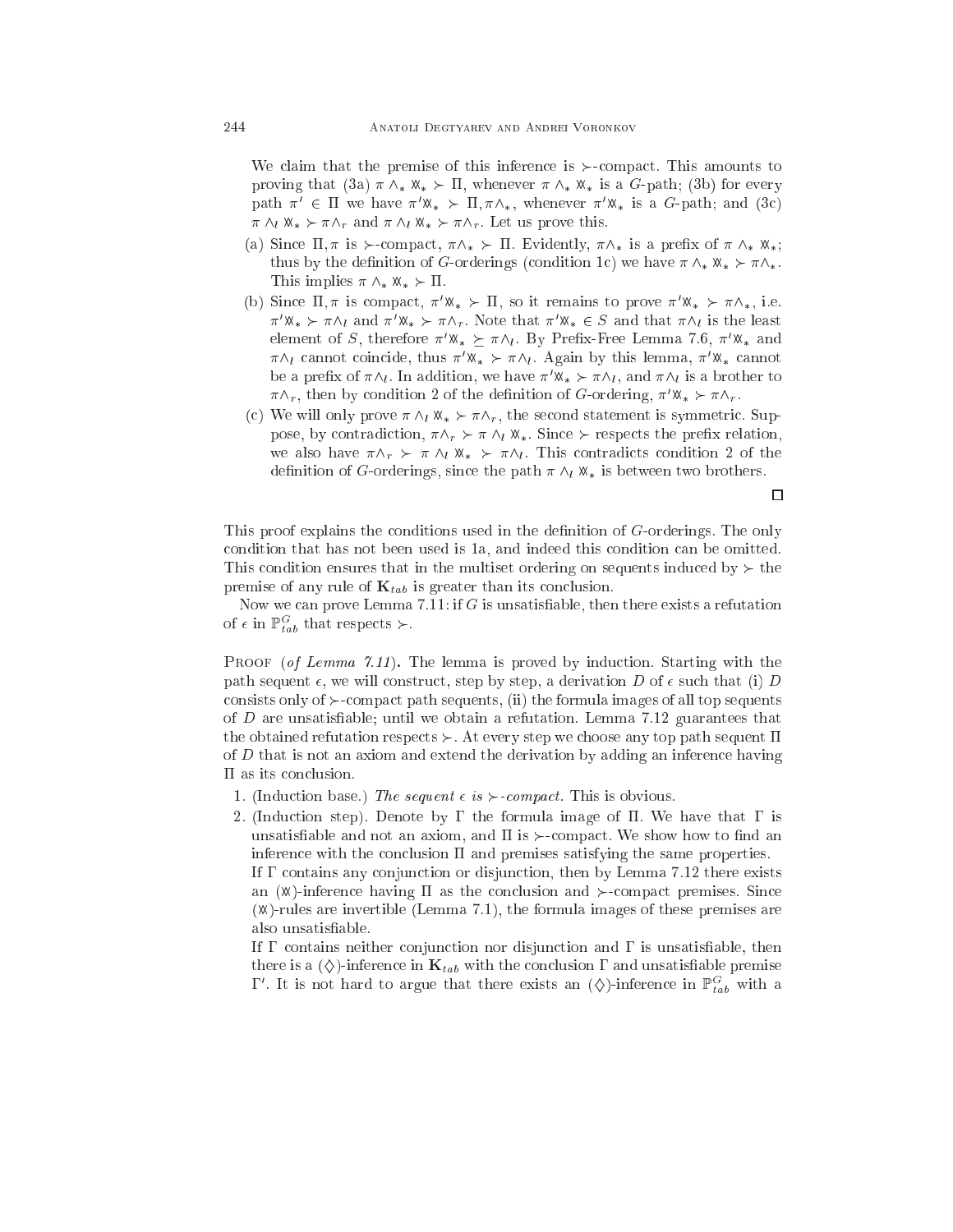THE INVERSE METHOD 245

axioms: 
$$
\pi_1, \pi_2
$$
  $\frac{\Gamma, \pi, \pi}{\Gamma, \pi}$  (*C*)  
\n $\frac{\Gamma, \pi \wedge_l}{\Gamma, \pi}$  ( $\wedge_l$ )  $\frac{\Gamma, \pi \wedge_r}{\Gamma, \pi}$  ( $\wedge_r$ )  
\n $\frac{\Gamma, \pi \vee_l \Delta, \pi \vee_r}{\Gamma, \Delta, \pi}$  ( $\vee$ )  
\n $\frac{\Gamma \square, \pi \diamondsuit}{\Gamma, \pi}$  ( $\diamond$ )  $\frac{\Gamma \square}{\Gamma, \pi}$  ( $\diamond$ <sup>+</sup>)

All paths occurring in path sequents are G-paths. In the rule  $(ax)$  we have  $G|_{\pi_1} = p$ and  $G|_{\pi_2} = \neg p$  for some propositional variable p. In the rule  $(\diamondsuit^+)$ ,  $\pi$  is an  $\diamondsuit$ -path.

Figure 28: Inverse path calculus  $\mathbb{P}_{inv}^G$ 

$$
\frac{\Lambda_l \Box, \ \Lambda_r \Lambda_l \ \Box \ \lor_l \qquad \Lambda_r \ \Lambda_l \Box \lor_r, \ \Lambda_r \ \Lambda_r \ \Lambda_l \Diamond}{\Lambda_l \Box, \ \Lambda_r \ \Lambda_l \ \Box, \ \Lambda_r \ \Lambda_r \ \Lambda_l \Diamond} \ (\lor)
$$
\n
$$
\frac{\Lambda_l \ \Lambda_r \ \Lambda_l, \ \Lambda_r \ \Lambda_r \ \Lambda_l}{\Lambda_l, \ \Lambda_r, \ \Lambda_r \ \Lambda_r} \ (\Diamond), (\land), (\land)
$$
\n
$$
\frac{\Lambda_l, \ \Lambda_r}{\epsilon} \ (\land), (\land), (C)
$$

Some sequences of inferences are shown as one inference.

Figure 29: Derivation in  $\mathbb{P}^G_{inv}$ 

premise II such that I is the formula image of II. By Lemma 7.12, II is ompa
t.

The termination of this onstru
tion follows from the following observation: every infinite construction would yield an infinite derivation in  $\mathbf{K}_{tab}$  which does not exist.  $\Box$ 

## 7.3. Inverse path calculus

In this section we define the inverse version of the path calculus, obtained by turning

 $\mathbf{K}_{inv}^G$  into a path calculus.<br>The *inverse path calculus*  $\mathbb{P}_{inv}^G$  and a refutation in it are given in Figures 28 and 29.

The same arguments as in Bisimulation Lemma 7.3 prove the following lemma.

7.13. LEMMA (Bisimulation Lemma for  $\mathbb{P}_{inv}^G$ ). *(i) Let D be a derivation in*  $\mathbb{P}_{inv}^G$ .<br>Then the formula image of D is a derivation of G in  $\mathbf{K}_{inv}^G$ . *(ii) Let D' be a derivation*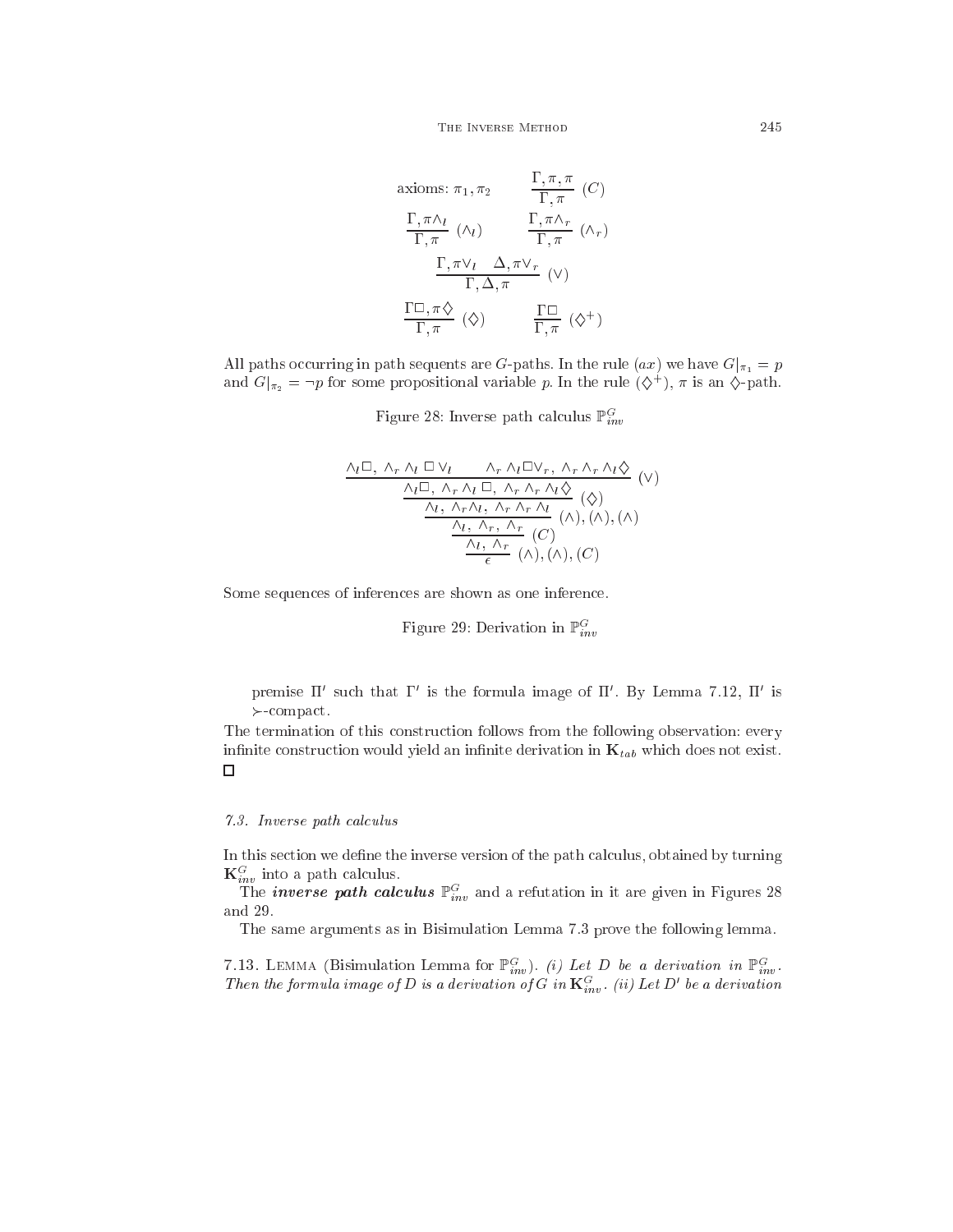of a sequent  $A_1, \ldots, A_n$  in  $\mathbf{K}_{inv}^G$ , and  $\pi_1, \ldots, \pi_n$  be paths such that  $G|_{\pi_i} = A_i$ , for all  $i = 1, \ldots, n$ . Then there exists a derivation D of  $\pi_1, \ldots, \pi_n$  in  $\mathbb{P}_{inv}^G$  such that  $D'$  is the formula image of D. (iii) Both (i) and (ii) also hold if "derivation" is replaced by "refutation" everywhere.  $\Box$ 

The calculus  $\mathbb{P}_{inv}^G$  has different rules for handling  $\wedge$ , so we change the definition of derivations respe
ting a G-ordering in the following way.

A derivation in  $\mathbb{P}_{inv}^G$  is said to respect a G-ordering  $\succ$  if

1. for every  $(V)$  inference of this derivation

$$
\frac{\Gamma, \pi \vee_l \Delta, \pi \vee_r}{\Gamma, \Delta, \pi} \quad (\vee)
$$

we have  $\pi \vee_l \succ \Gamma$  and  $\pi \vee_r \succ \Delta$ ;

2. likewise, for every  $(\wedge_l)$  inference (respectively  $(\wedge_r)$  inference) of this derivation

$$
\frac{\Gamma, \pi \Lambda_l}{\Gamma, \pi} \ (\Lambda_l) \qquad (\text{respectively} \qquad \frac{\Gamma, \pi \Lambda_r}{\Gamma, \pi} \ (\Lambda_r) )
$$

we have  $\pi \wedge_l \succ \Gamma$  (respectively  $\pi \wedge_r \succ \Gamma$ ).

The next theorem is the main theorem of this section. It asserts that a formula is unsatisfiable if and only if it has a refutation satisfying several redundancy criteria. Namely, we prove that any sequent containing a conflicting pair is redundant, and that any inference not respecting  $\succ$  is redundant as well. Later, we will give an even stronger version of this statement related to the subsumption rule, but we will need to introduce a new notion of derivation first.

We denote by  $\mathbb{P}_{inv}^{G,\succ}$  the calculus obtained from  $\mathbb{P}_{inv}^G$  by (i) removal of all path sequents containing paths of different modal lengths, (ii) removal of all path sequents ontaining a on
i
ting pair of paths, (iii) removal of all inferen
es that do not respect  $\succ$ .

7.14. THEOREM (Completeness of  $\mathbb{P}_{inv}^{G,\succ}$ ). A formula G is unsatisfiable if and only if  $\epsilon$  has a refutation in the calculus  $\mathbb{P}_{inv}^{G,\succ}$ .

The key lemma in the proof of Theorem 7.14 is as follows.

7.15. LEMMA (Subsequent Lemma for  $\mathbb{P}_{inv}^{G,\succ}$ ). Suppose that D is a refutation of  $\epsilon$ in  $\mathbb{P}^G_{tab}$  that respects  $\succ$  and I is an inference in D of the form

$$
\frac{\Gamma_1 \cdots \Gamma_n}{\Gamma} \; ,
$$

and path sequents  $\Delta_1,\ldots,\Delta_n$  are such that each  $\Delta_i$  is a subsequent of  $1$  ; Then there exists a derivation D' of  $\Delta$  in  $\mathbb{P}_{inv}^{G,\succ}$  from  $\Delta_1,\ldots,\Delta_n$  such that  $\Delta$  is a subsequent of  $\Gamma$ .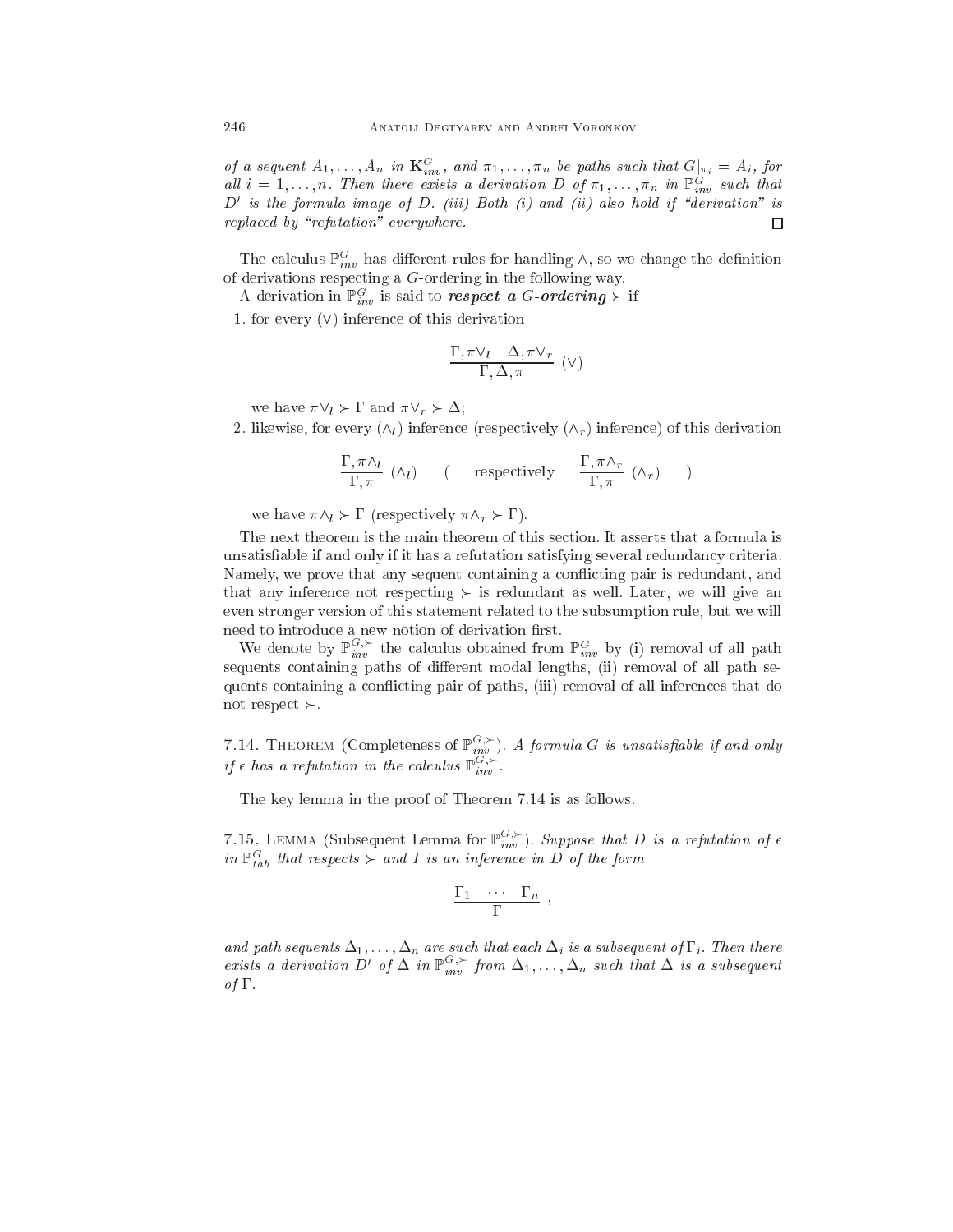**PROOF.** We will give a proof by case analysis on the inference  $I$ , after having noted one general property of  $\Delta, \Delta_1, \ldots, \Delta_n$ .

By Lemmas 7.7 and 7.8 each path sequent among  $\Gamma_1, \ldots, \Gamma_n$  contains no conflicting pair of paths. Since  $\Delta_1, \ldots, \Delta_n$  are submultisets of  $\Gamma_1, \ldots, \Gamma_n$ , respectively, we obtain that none of  $\Delta_1, \ldots, \Delta_n$  contains a conflicting pair of paths. Likewise, if we find a derivation of  $\Delta$  from  $\Delta_1, \ldots, \Delta_n$ , since  $\Delta$  is a submultiset of  $\Gamma$ , we obtain that  $\Delta$  contains no conflicting pair of paths. In a similar way we can check that it contains no path sequent with a pair of paths of different modal length. Therefore, it is enough to check that the intermediate sequents of  $D'$  do not violate the ondition, whi
h will be obvious in all ases.

Therefore, we will only show how to find the derivation  $D'$  and prove that it respects  $\succ$ . Consider all possible cases of inferences in  $\mathbb{P}^G_{tab}$ .

- 1. The inference I is an axiom  $\Gamma, \pi_1, \pi_2$  such that  $G|_{\pi_1} = \neg G|_{\pi_2}$ . Then  $\pi_1, \pi_2$  is a subsequent of  $\Gamma, \pi_1, \pi_2$ , and is an axiom of  $\mathbb{P}_{inv}^{G,\succ}$ . Therefore, we can let D' be the derivation consisting of one axiom  $\pi_1, \pi_2$ . Evidently, it respects  $\succ$ .
- 2. The inferen
e I has the form

$$
\frac{\Pi, \pi \wedge_l, \pi \wedge_r}{\Pi, \pi} \quad (\wedge).
$$

Note that  $\pi \wedge_l , \pi \wedge_r \succ \Pi$ , because D respects  $\succ$ . We assume that some sequent  $\Delta_1$  is a subsequent of  $\Pi$ ,  $\pi \wedge_l$ ,  $\pi \wedge_r$  and find a derivation in  $\mathbb{P}_{inv}^G$  of a subsequent of  $\Pi$ ,  $\pi$  from  $\Delta_1$ .

Consider the following possible ases:

- (a) Case:  $\Delta_1$  contains neither  $\pi \wedge_l$ , nor  $\pi \wedge_r$ . In this case  $\Delta_1$  is a subsequent of II. Then  $\Delta_1$  is also a subsequent of  $\Pi$ ,  $\pi$ , and the empty derivation of  $\Delta_1$ from  $\Delta_1$  proves the case.
- (b) Case:  $\Delta_1$  contains  $\pi \wedge_l$ , but not  $\pi \wedge_r$ . In this case  $\Delta_1 = \Delta$ ,  $\pi \wedge_l$  for some subsequent  $\Delta$  of II. The following derivation proves the case:

$$
\frac{\Delta', \pi \wedge_l}{\Delta', \pi} \; (\wedge_l).
$$

Since  $\pi \wedge_l, \pi \wedge_r \succ \Pi$  and  $\Delta$  is a submultiset of  $\Pi$ , we have  $\pi \wedge_l \succ \Delta$ . The ordering ondition an be he
ked in the similar way for all other ases, we do not onsider it any more.

- (c) Case:  $\Delta_1$  contains  $\pi \wedge_r$ , but not  $\pi \wedge_l$ . This case is symmetric to the previous one.
- (d) Case:  $\Delta_1$  contains both  $\pi \wedge_l$  and  $\pi \wedge_r$ . In this case  $\Delta_1 = \Delta', \pi \wedge_l, \pi \wedge_r$  for some submultiset  $\Delta^c$  of II. Without loss of generality assume  $\pi \wedge_l \succ \pi \wedge_r$ (and hence  $\pi \wedge_l \succ \Delta$ ,  $\pi \wedge_r$ ). The following derivation proves the case:

$$
\frac{\Delta', \pi \wedge_l, \pi \wedge_r}{\Delta', \pi, \pi \wedge_r} \quad (\wedge_l)
$$

$$
\frac{\Delta', \pi, \pi}{\Delta', \pi} \quad (\wedge_r)
$$

$$
\Delta', \pi
$$

$$
(C).
$$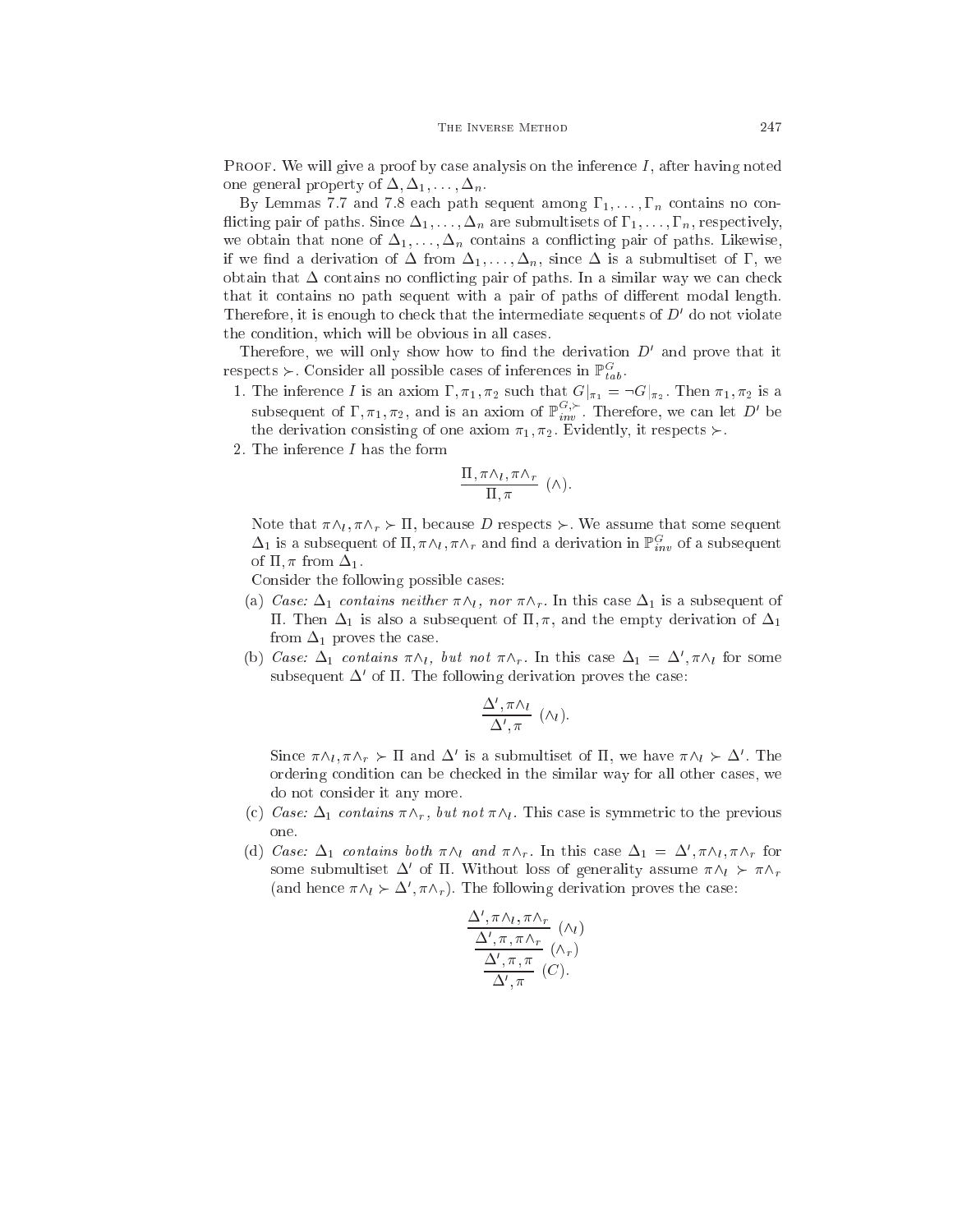Other cases are considered in [Voronkov 2001].

By indu
tion on the length of derivations one an easily generalize Lemma 7.15 from inferen
es to arbitrary derivations:

7.16. LEMMA. Let D be a refutation of  $\epsilon$  in  $\mathbb{P}^G_{tab}$  that respects  $\succ$ , D'' be a subderivation in D of a sequent  $\Gamma$  from sequents  $\Gamma_1, \ldots, \Gamma_n$ , and  $\Delta_1, \ldots, \Delta_n$  be subsequents of  $\Gamma_1,\ldots,\Gamma_n$ , respectively. Then there exists a derivation D' of  $\Delta$  in  $\mathbb{P}_{inv}^{G,\succ}$  from  $\Delta_1, \ldots, \Delta_n$  such that  $\Delta$  is a subsequent of  $\Gamma$ .  $\Box$ 

Now we can prove Theorem 7.14. PROOF (of Theorem 7.14).

- $(\Rightarrow)$  Suppose that a formula G is unsatisfiable. By Completeness Theorem 7.4 for  $\mathbb{P}^G_{tab}$ , the sequent  $\epsilon$  has a refutation in  $\mathbb{P}^G_{tab}$ . By Lemma 7.16, there exists a subsequent of  $\epsilon$  that has a refutation in  $\mathbb{P}_{inv}^{G,\succ}$ . Evidently, the empty sequent has no refutation in  $\mathbb{P}_{inv}^{G}$ ; therefore  $\epsilon$  has a refutation in  $\mathbb{P}_{inv}^{G,\succ}$ .
- ( $\Leftarrow$ ) Suppose that  $\epsilon$  has a refutation in  $\mathbb{P}_{inv}^{G,\succ}$ . By Bisimulation Lemma 7.13 for  $\mathbb{P}_{inv}^G$ , the sequent G has a refutation in  $\mathbf{K}_{inv}^{G}$ . It is not hard to argue that  $\mathbf{K}_{inv}^G$  is sound, i.e., every sequent that has a refutation is unsatisfiable. Therefore,  $G$  is unsatisable.

 $\Box$ 

Let  $\succ$  be a G-ordering. Consider the standard *multiset extension* of  $\succ$ , denoted  $\succ$   $\cdots$   $\cdots$ , defined as follows:  $\Pi \succ \cdots$   $\Pi$  if  $\Pi \neq \Pi$  and for every  $\pi \in \Pi$  –  $\Pi$  there exists  $a \pi \in \Pi - \Pi'$  such that  $\pi \succ \pi'$  . It is well-known that  $\succ$  . Is a well-founded order. Note that all inference rules of  $\mathbb{P}_{inv}^{G,\succ}$  have the following property: the conclusion of any rule is strictly less that every premise of this rule with respect to  $\succ$  . For  $(M)$ rules, this follows from the fact that the conclusion is obtained from the multiset union of the premises by repla
ing the greatest path by one or more smaller paths. For the contraction rule this is obvious. For  $(\diamondsuit)$  and  $(\diamondsuit$  )-rules, this follows from the first condition of G-orderings. This implies that any derivation process from a finite set of path sequents in  $\mathbb{P}_{inv}^{G,\succ}$  will terminate (so we do not even need a subsumption rule that is often essential for termination of bottom-up derivation pro
esses).

#### 7.4. More redundan
ies: subsumption

We say that a path sequent II  $\mathit{su}$  or  $\mathit{uu}$  a path sequent II ii ii is a subsequent or if . Saturation-based theorem provers for hrst-order logic often use subsumption as a redundan
y riterion: lauses subsumed by other lauses are removed from the sear
h spa
e.

In order to formalize subsumption as a redundancy criterion, we need a new notion of derivation, sin
e subsumed lauses are not redundant per se, but only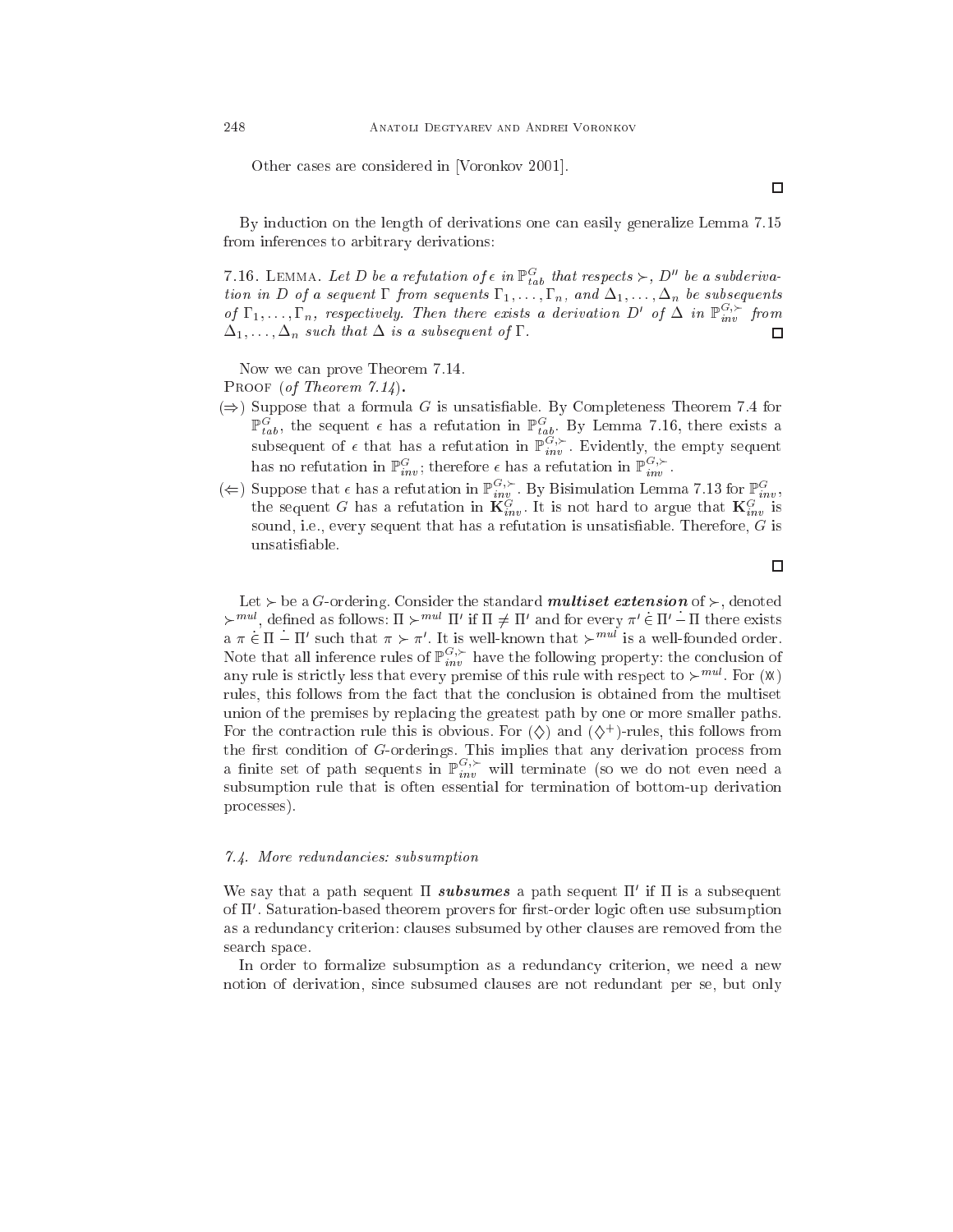redundant with respect to other clauses in the search space. So to prove completeness of subsumption, we need to formalize the notion of sear
h spa
e. In this se
tion we give su
h a formalization and prove that subsumption an be used to remove lauses from the sear
h spa
e. The formalization here uses two main ideas: (i) inferen
e rules are reformulated as behaving on sets of lauses, as in [Ba
hmair and Ganzinger 2001 (Chapter 2 of this Handbook); (ii) a very general property of derivations on su
h sets is proved to guarantee ompleteness in the style of Voronkov [1992]. Then we prove that the system with subsumption satisfies these properties.

As before, we assume to deal with *inferences*, consisting of zero or more premises and one conclusion, we assume that all premises and the conclusion belong to a set of derivable objects, or simply *objects*. Examples of objects used in this chapter are sequents and path sequents. An *inference rule* is a collection of inferences. An *inference system* or a *calculus* is a collection of inference rules. Alternatively, we will onsider an inferen
e system as onsisting of inferen
es that are instan
es of inference rules of this system. Suppose that  $\mathcal I$  is an inference system on objects. We turn it into an inference system  $\{\mathcal{I}\}\$  on sets of objects, called the set calculus as follows. Take any inferen
e

$$
\frac{\Pi_1 \cdots \Pi_n}{\Pi} \tag{7.2}
$$

:

of  $I$ . Then for every set S of objects the following is an inference rule of  $\{I\}$ :

$$
\frac{S \cup \{\Pi_1, \dots, \Pi_n\}}{S \cup \{\Pi_1, \dots, \Pi_n, \Pi\}}
$$

The intuitive meaning of  $\{\mathcal{I}\}\$  is the following: sets of objects formalize search space; the inference rule above means: if  $\Pi_1, \ldots, \Pi_n$  are already proved (belong to the search space), we can add  $\Pi$  to the search space, provided that  $(7.2)$  is an inference of *I*. Inferences in  $\{I\}$  will be denoted using the  $\triangleright$  sign:

$$
S \cup \{\Pi_1, \ldots, \Pi_n\} \triangleright S \cup \{\Pi_1, \ldots, \Pi_n, \Pi\}.
$$

Sometimes we will superscribe  $\triangleright$  with the name of the inference rule.

We call the *initial set of objects* of  $\{\mathcal{I}\}\$  the set of all axioms of  $\mathcal{I}$ . We also assume that associated with  $\mathcal I$  is an object, called the **goal object**. For example, in all our path calculi the goal object is the sequent  $\epsilon$ . We call a **derivation** in the set calculus any sequence of inferences:

$$
S_0 \triangleright S_1 \triangleright S_2 \triangleright \ldots ,
$$

possibly infinite, where  $S_0$  is the initial set of objects. We say the derivation succeeds if some  $S_i$  contains a goal object, and *fails* otherwise.

The subsumption strategy that deletes a clause from the search space can now be formalized as the inference rule in the set calculus

$$
S \cup \{\Pi_1, \Pi_2\} \triangleright S \cup \{\Pi_1\},\
$$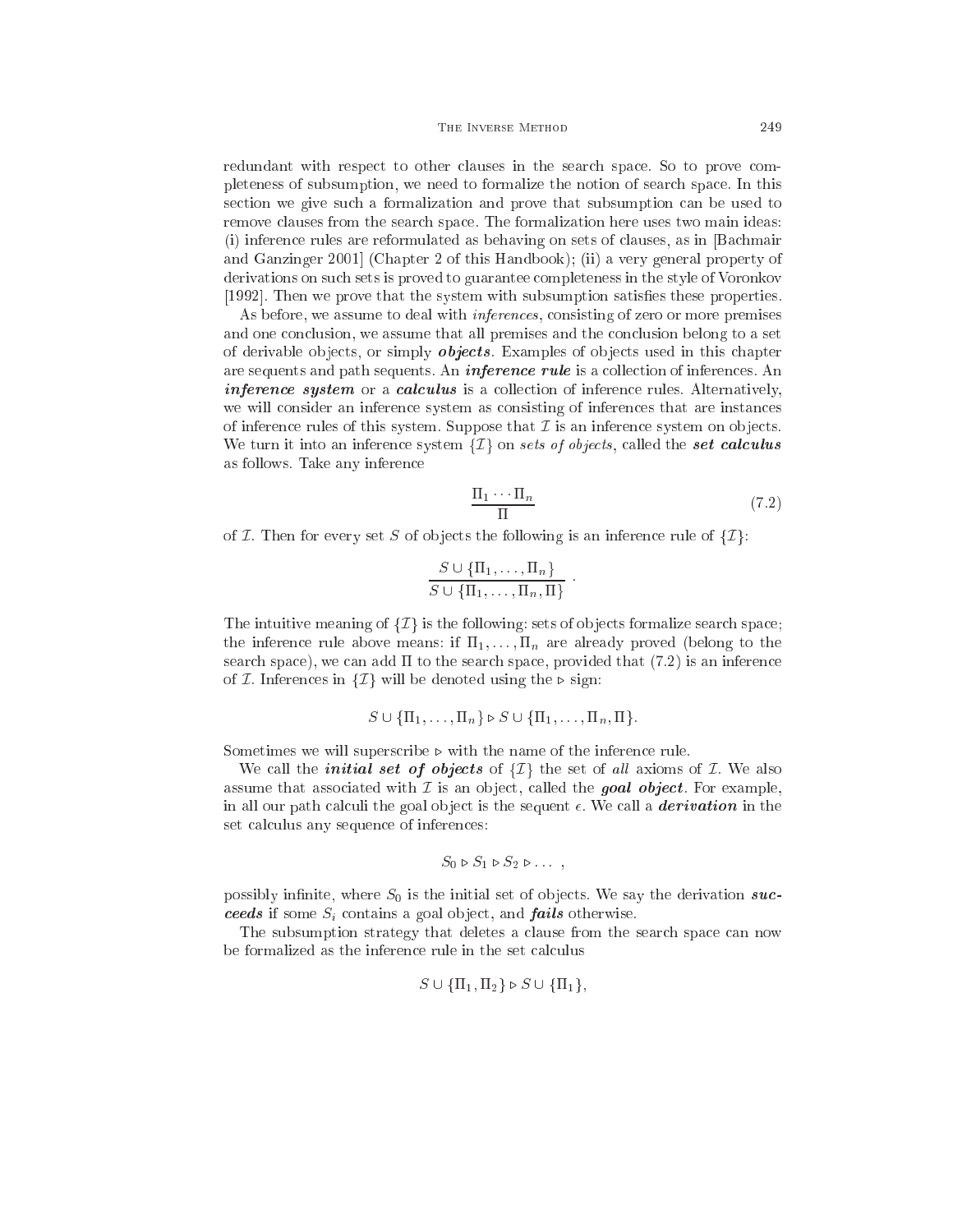provided that  $\Pi_1$  subsumes  $\Pi_2$ .

When we have a notion of derivation that deletes objects from the search space, we can have the following problem. Suppose that an inference rule adds an object  $\Pi$ to the sear
h spa
e, and then su
h a deletion rule removes it. Then we may obtain an infinite failing derivation:

$$
S \triangleright S \cup \{\Pi\} \triangleright S \triangleright S \cup \{\Pi\} \triangleright \ldots ,
$$

even when a successful derivation exists. Such a derivation is *unfair*: there have been inferences applicable to S but that were never applied. Let us formalize the notion of fairness.

Consider a derivation  $S_0 \triangleright S_1 \triangleright \ldots$  in  $\{\mathcal{I}\}\)$ . The set  $\bigcup_i \bigcap_{j>i} S_j$  is called the *limit* of this derivation. It is easy to see that the limit consists of the sequents that remain in the derivation forever after some step. The derivation is called  $fair$  if, for every inference of  $\mathcal{I},$ 

$$
\frac{\Pi_1 \cdots \Pi_n}{\Pi}
$$

;

if  $\Pi_1, \ldots, \Pi_n$  belong to the limit of the derivation, then an inference of  $\{\mathcal{I}\}\$ 

$$
S \cup \{\Pi_1, \ldots, \Pi_n\} \triangleright S \cup \{\Pi_1, \ldots, \Pi_n, \Pi\}
$$

has been applied in the derivation. This means that for some i and  $S$ , the set  $S_i$ has the form  $S \cup \{\Pi_1, \ldots, \Pi_n\}$ , and  $S_{i+1}$  has the form  $S \cup \{\Pi_1, \ldots, \Pi_n, \Pi\}$ .

We will now prove a statement about  $\{\mathbb{P}_{inv}^{\tilde{G},\succ}\}\$ , i.e., the set inference system obtained from  $\mathbb{P}_{inv}^{G,\succ}$ . It will be clear from the proof that the statement is very general and appli
able to any inferen
e system without the deletion rule.

7.17. THEOREM (Completeness of  $\{\mathbb{P}_{inv}^{G,\succ}\}\)$ ). Let G be a formula and  $\succ$  be a Gordering. (i) If some derivation in  $\{ \mathbb{P}_{inv}^{G,\succ} \}$  succeeds, then G is unsatisfiable. (ii) If G is unsatisfiable, then every fair derivation in  $\{ \mathbb{P}_{inv}^{G, \succ} \}$  succeeds.

PROOF. (i) Let a derivation  $S_0 \triangleright \ldots \triangleright S_n$  succeed. It is easy to see that every  $\Pi \in \bigcup_i S_i$ has a refutation in  $\mathbb{P}_{inv}^{G,\succ}$ . Therefore  $\epsilon$  has a refutation, and by completeness of  $\mathbb{P}_{inv}^{G,\succ}$ (Theorem 7.14),  $G$  is unsatisfiable.

(ii) Let  $S = S_0 \triangleright S_1 \triangleright \dots$  be a fair derivation. We prove that every path sequent II that has a refutation in  $\mathbb{P}_{inv}^{G,\succ}$  occurs in some  $S_i$ . The proof is by induction on the length of the refutation of  $\Pi$  in  $\mathbb{P}_{inv}^{G,\succ}$ . If the refutation is of length 0, i.e.,  $\Pi$ is an axiom, then  $\Pi$  is already a member of  $S_0$ . For refutations of longer lengths, onsider the last inferen
e of this refutation:

$$
\frac{\Pi_1 \cdots \Pi_n}{\Pi}.
$$

By the induction hypothesis, every  $\Pi_i$  is a member of some  $S_{k_i}$ . Since  $\{\mathbb{P}_{inv}^{G,\succ}\}\)$  does not delete any path sequents, all  $\Pi_i$  belong to the limit of S. Then by fairness of S,  $\Pi$  is a member of some  $S_m$ , too.  $\Box$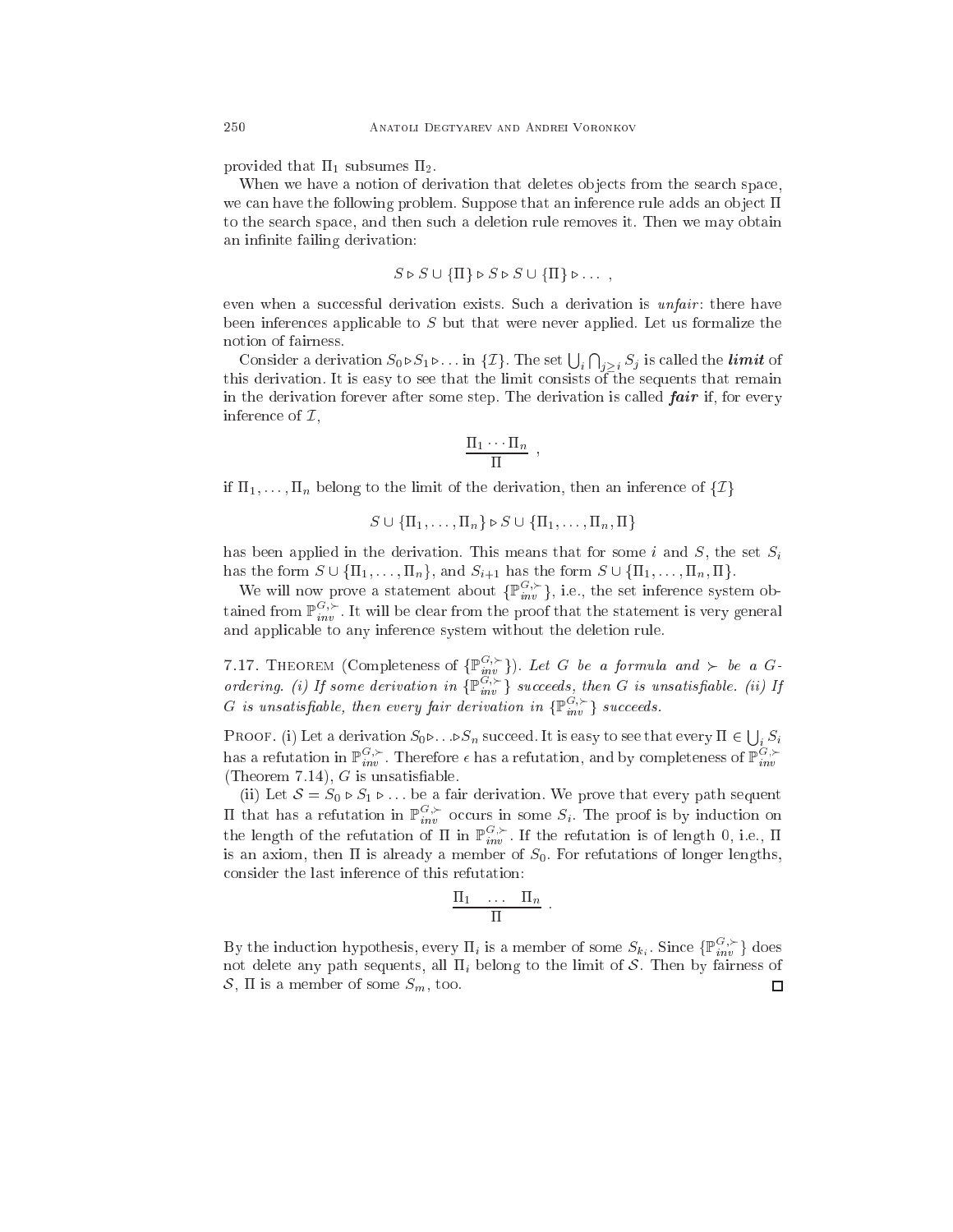Now we are ready to prove that  $\{ \mathbb{P}_{inv}^G \}$  with subsumption is complete, i.e., every fair derivation in this system contains  $\epsilon$ , whenever G is unsatisfiable. In fact, we will define an even stronger notion of subsumption first, and then prove that  $\{\mathbb{P}_{inv}^{G,\succ}\}$  is omplete with this stronger notion.

We say that a path sequent II  $prepx$ -subsumes a path sequent II if for every  $\pi \in \Pi = \Pi$  there exists a  $\pi \in \Pi$  –  $\Pi$  such that  $\pi \sqsubset \pi$  . It is easy to see that prenxsubsumption is the standard multiset extension of the ordering  $\Gamma$ , see [Nieuwenhuis and Rubio 2001, page 383 (Chapter 7 of this Handbook) for precise definitions.

The intuition behind the prefix-subsumption is the following. Suppose that a path  $\pi_1 \pi_2$  occurs in a path sequent II, occurring in a derivation of  $\epsilon$ , and  $\pi_2$  contains no modal operators. If we consider the branch of this derivation between  $\Pi$  and  $\epsilon$ , there will be a rule that adds  $\pi_1$  on the branch. Now, if we replace  $\pi_1 \pi_2$  in  $\Pi$  by  $\pi_1,$  obtaining a path sequent II , one can see that the derivation can be made into a (maybe shorter) derivation or  $\epsilon$  from  $\Pi$  . Therefore, replacement of a path by its subpath of the same modal length preserves derivability of  $\epsilon$ , and sometimes make derivations shorter.

We call  $\{ \mathbb{P}_{inv}^{\tilde{G},\succ} \}$  with prefix-subsumption the inference system obtained from  $\{\mathbb{P}^{G,\succ}_{inv}\}$  by adding the **prefix-subsumption rule**:

$$
S \cup \{\Pi, \Pi'\} \triangleright S \cup \{\Pi\},\
$$

where  $\pi$  prenx-subsumes  $\pi$  and  $\pi \neq \pi$ .

Note that the notion of fair derivation introdu
ed above only required inferen
es of the original calculus (*cumulative* inferences) be applied at some step. Now we have new kinds of steps that *delete* sequents from the search space. We will use the old notion of fairness for  $\{ \mathbb{P}_{inv}^{G,\succ} \}$  with prefix-subsumption, i.e. we do *not* require that prex-subsumption inferen
es appli
able to sequents in the limit be applied at some step. Thus, any fair derivation in  $\{\mathbb{P}_{inv}^{G,\succ}\}\$  without prefix-subsumption is also a fair derivation in  $\{ \mathbb{P}_{inv}^{G,\succ} \}$  with prefix-subsumption.

Let us note some obvious properties of prefix-subsumption:

7.18. Lemma.

- 1. Note that  $\Pi$  subsumes  $\Pi$  if and only if  $\Pi- \Pi$  is empty. Therefore, if  $\Pi$  subsumes <sup>0</sup> , then also prex-subsumes <sup>0</sup> .
- z. 11  $\mu_1$  prepx-subsumes  $\mu_2$  and  $\mu_2$  prepx-subsumes  $\mu_1$ , then  $\mu_1 = \mu_2$ .
- $\beta$ . If  $11$  prepx-subsumes  $11$  and  $11$  prepx-subsumes  $11$  , then  $11$  prepx-subsumes  $\Pi''$ .
- 4. If  $\pi_1 \sqsubset \pi', \ldots, \pi_n \sqsubset \pi'$ , and  $\pi$  prefix-subsumes  $\pi_1, \pi_2, \ldots, \pi_n$  prefix $subsumes$   $\mathbf{H}^{\dagger}, \pi^{\dagger}$ .
- $\beta$ . If  $\pi \sqsubseteq \pi$  and  $\pi$  prefix-subsumes  $\pi$ , then  $\pi, \pi$  prefix-subsumes  $\pi, \pi$ .

 $7$ Using sets instead of multisets in the formulation of the inverse method creates a subtle problem with prenx-subsumption. The path sequents  $\pi\pi$  ,  $\pi$  and  $\pi\pi$  -would prenx-subsume each other if we used sets instead of multisets (because  $\pi\pi$  -prefix-subsumes  $\pi\pi$ ,  $\pi$ , which, in turn, prenx-subsumes  $\pi \pi$ ,  $\pi \pi$ ).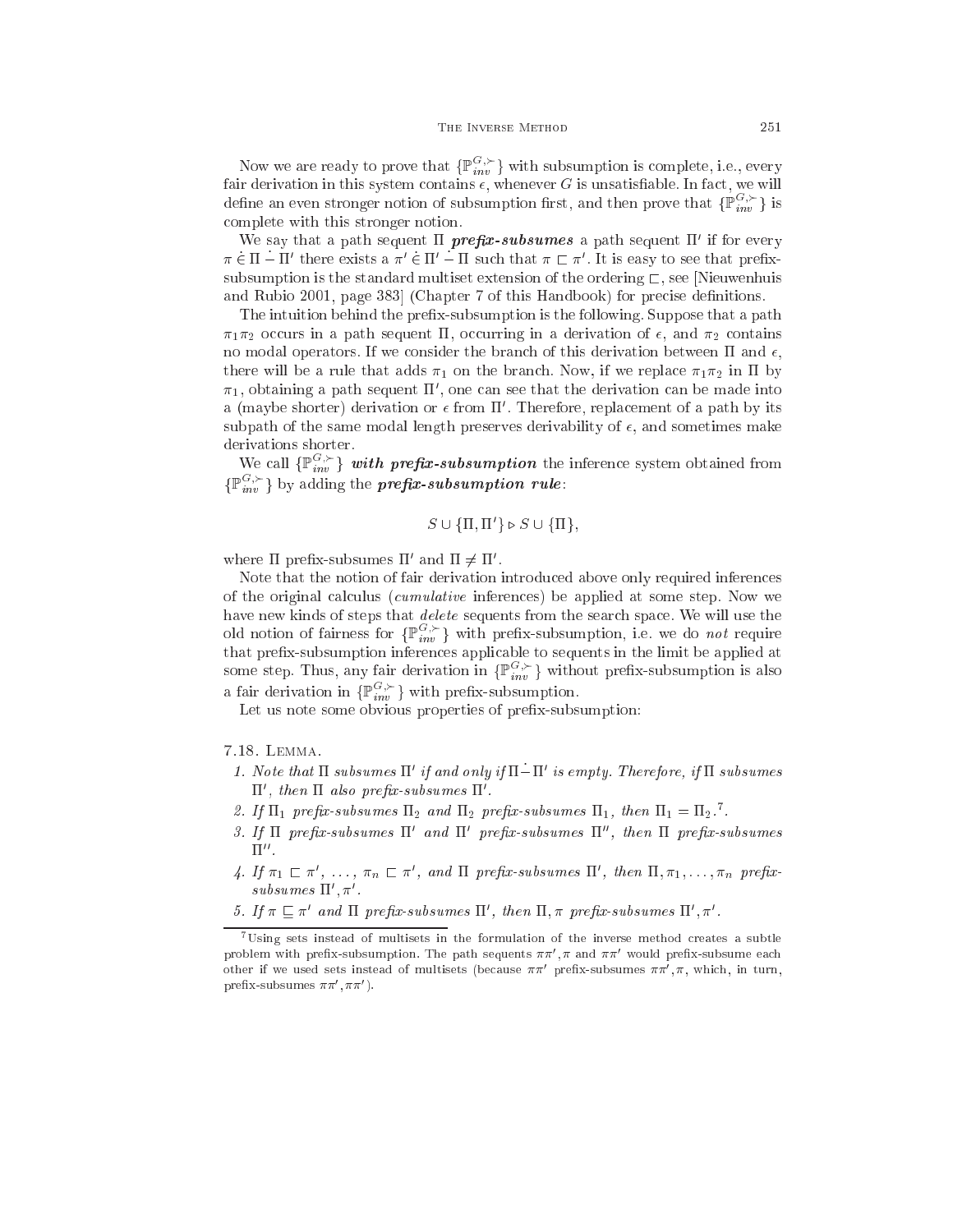6. There is no infinite sequence  $\Pi_0, \Pi_1, \ldots$  such that  $\Pi_{i+1}$  prefix-subsumes  $\Pi_i$  and  $\Pi_{i+1} \neq \Pi_i$ .

Many of these properties immediately follow from the standard facts about the multiset extensions of well-founded orders, see [Nieuwenhuis and Rubio 2001, page 383] (Chapter 7 of this Handbook); for example the prefix-subsumption relation is a well-founded order because so is  $\sqsubset$ .

will not the two further properties of values of values of properties of properties of  $\sim$ after proving completeness of  $\{\mathbb{P}_{inv}^{G,\succ}\}\$  with prefix-subsumption.

7.19. THEOREM (Completeness of  $\{\mathbb{P}_{inv}^{G,\succ}\}\$  With Prefix-Subsumption). (i) If any derivation in the system  $\{\mathbb{P}_{inv}^{G,\succ}\}\$  with prefix-subsumption succeeds, then G is unsatisfiable. (ii) If G is unsatisfiable, then every fair derivation S in  $\{\mathbb{P}_{inv}^{G,\succ}\}\$  with prefix-subsumption succeeds.

PROOF. (i) is proved as in Theorem 7.17 (completeness of  $\{\mathbb{P}_{inv}^{G,\succ}\}\)$ . For (ii), we will use Theorem 7.17. Let us show that  $\{11\}$  immediately follows from the second

(7.3) Let  $\mathcal T$  be a fair derivation in  $\{\mathbb P_{inv}^{G,\succ}\}\$  and a path sequent  $\Pi$  occurs in  $\mathcal T$ . Then there exists a path sequent  $\Gamma$  that prefix-subsumes  $\Pi$  and belongs to the limit of  $S$ .

Suppose G is unsatisfiable; then by Theorem 7.17  $\mathcal T$  contains the path sequent  $\epsilon$ . Then by (7.3), S must contain a path sequent that prefix-subsumes  $\epsilon$ , but there is only one such path sequent:  $\epsilon$  itself. So, it remains to prove (7.3).

Suppose  $S = S_0 \triangleright S_1 \triangleright \ldots$  and denote by  $S_{\infty}$  the limit of S. We say that a path sequent  $\Pi$  has been removed in S by  $\Pi'$  if some  $S_{i+1}$  is  $S_i \setminus \{\Pi\}$ , and  $\Pi' \in S_{i+1}$  prefixsubsumes  $\Pi$ . If  $\Pi$  has been removed by  $\Pi_1$ , it is possible that  $\Pi_1$  is later removed by  $\Pi_2$  etc., but item 6 of Lemma 7.18 guarantees that this cannot continue infinitely often, so, starting from some j, all  $S_j$  will contain the same path sequent  $\Pi'$  that  $prefix-subsumes \Pi$ . Thus, we proved:

(7.4) for every path sequent  $\Pi$  in any  $S_i$  there exists a  $\Pi' \in S_{\infty}$  such that  $\Pi'$  $prefix\text{-}subsumes \ \Pi.$ 

Moreover, using similar onsiderations one an strengthen this result to

(7.5) for every path sequent  $\Pi$  in any  $S_i$  there exists a  $\Pi' \in S_{\infty}$  such that  $\Pi'$ prefix-subsumes  $\Pi$ , and if  $\Pi'' \in S_{\infty}$  prefix-subsumes  $\Pi'$ , then  $\Pi'' = \Pi'$ .

For any path sequent  $\Pi$  (not necessarily in some  $S_i$ ) we call a *trace* of  $\Pi$  in S any  $\Pi' \in S_{\infty}$  such that  $\Pi'$  prefix-subsumes  $\Pi$  and no  $\Pi'' \in S_{\infty}$  prefix-subsumes  $\Pi'$ . Now (7.5) can be reformulated: every  $\Pi \in S_i$  has a trace in S.

Note that (7.3) obviously follows from a slightly more general statement

(7.6) Every path sequent  $\Pi$  that appears in a fair derivation  $\mathcal T$  in  $\{\mathbb P^{G, \succ}_{inv}\}$  has a trace in S.

We will now prove (7.6), and then we are done. Let  $\mathcal{T} = T_0 \triangleright T_1 \triangleright \ldots$  Take the least i such that  $\Pi \in T_i$ . (7.6) will be proved by induction on i. If  $i = 0$ , then  $\Pi$  is an axiom, therefore it belongs to  $S_0$ , and by (7.5) has a trace in S. If  $i > 0$ , then  $\Pi$ is obtained by an inference I of  $\mathbb{P}_{inv}^{G,\succ}$  from path sequents in  $T_{i-1}$ . By the induction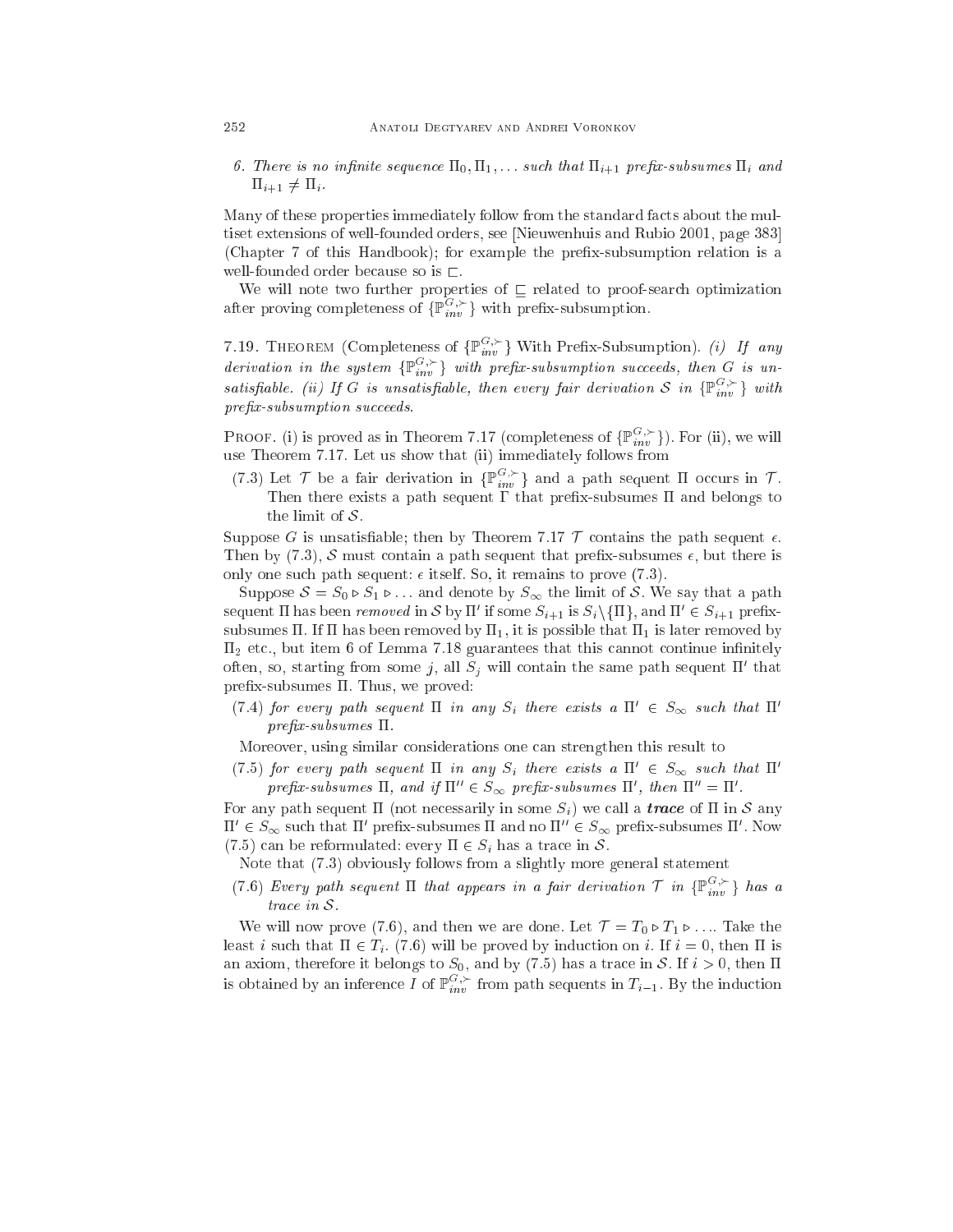hypothesis, these path sequents have traces in  $S$ . We use the case analysis on the inferen
e I , but before we will note some general properties related to redundan
ies and prex-subsumption. Namely, we prove the following two statements.

(7.7) Suppose  $\Pi$  is a path sequent that contains a pair of conflicting paths  $\pi_1, \pi_2$ ana ii prepx-subsumes ii . Then ii contains a pair of conficting paths, too.

(*A*) Suppose  $\pi > 11$  and  $11$  prenx-subsumes  $11$  . Then  $\pi > 11$ .

(7.7) follows from the following observation: if  $\pi_1, \pi_2 \in \Pi$  and  $\Pi$  prefix-subsumes  $\Pi$  , then there exist  $\pi_1, \pi_2 \in \Pi$  such that  $\pi_1 \sqsubseteq \pi_1$  and  $\pi_2 \sqsubseteq \pi_2$ . So if  $\pi_1$  being in conflict with  $\pi_2$  implies  $\pi_1, \pi_2$  are conflicting, too. To prove (7.8), note the following: H consists of prefixes of II , and every path is greater than any its prefix with respect to  $\succ$ , so  $\pi$  is greater than any path sequent in  $\Pi$ .

Let us now return to the proof of  $(7.6)$ .

1. The inferen
e I has the form

$$
\frac{\Pi, \pi \wedge_l}{\Pi, \pi} (\wedge_l).
$$

Let  $\Gamma$  be a trace of  $\Pi$ ,  $\pi \wedge_l$  in S. Consider three possible cases:

- (a) Case  $\Gamma$  prefix-subsumes  $\Pi$ . Then  $\Gamma$  also prefix-subsumes  $\Pi$ ,  $\pi$ , and is a trace of  $\Pi$ ,  $\pi$ .
- (b) Case 1 has the form  $1^{\prime}$ ,  $\pi \wedge \iota$ , where  $1^{\prime}$  prefix-subsumes 11. Consider the inferen
e

$$
\frac{\Gamma', \pi \wedge_l}{\Gamma', \pi} \quad (\wedge_l). \tag{7.9}
$$

Let us show that this inference is not redundant in  $\mathbb{P}_{inv}^{G,\succ}$ . Evidently,  $\Gamma', \pi$ contains no pair of paths of different modal lengths, since so is  $1^{\circ}, \pi \wedge \iota_{\iota}$  (1.1) guarantees that  $\Gamma, \pi$  contains no conflicting pairs of paths, because so is  $\mu, \pi$ , and finally, (*i*.8) guarantees that  $\pi \succ \mu$ , because  $\pi \succ \mu$ .

Since inference (7.9) is nonredundant and  $S$  is fair,  $S$  contains this inference. By  $(7.5)$ ,  $\delta$  contains a trace of  $\Gamma$  ,  $\pi$ ; evidently, this trace is also a trace of  $\Pi$ ,  $\pi$ .

Below we will no more prove that the inferences in  $S$  are nonredundant, since the proof is similar to the one in this case.

(c) Case (1 has the form  $1^{\circ}, \pi^{\circ}$ , where 1 prefix-subsumes 11 and  $\pi^{\circ} \sqsubset \pi \wedge_l$ ). Note that if  $\pi^* \sqsubset \pi,$  then  $1^-, \pi^*$  also prefix-subsumes  $\Pi, \pi.$  So we only consider the case  $\pi' = \pi$ . Using the definition of prefix-subsumption, one can show that either  $1^{\circ}, \pi$  prenx-subsumes 11, in which case we are done, or  $\pi \in 1^{\circ}$ . Let us show that  $\pi \in I$  is impossible. Indeed,  $\pi \in I$  implies that  $1$ ,  $\pi$  has a form  $1^-,\pi,\pi$  for some  $1^-$  . Since  $\mathcal S$  is fair, the contraction rule should be applied in  $S$  to  $1^-$ ,  $\pi$ ,  $\pi$ , obtaining  $1^-$ ,  $\pi$  which prenx-subsumes  $1^-$ ,  $\pi$ ,  $\pi$ . By (7.5)  $1^-$ ,  $\pi$ has a trace in S, then this trace prefix-subsumes  $\Gamma'', \pi, \pi$ . But  $\Gamma'', \pi, \pi$  is a trace itself, and cannot be prefix-subsumed by any other path sequent in  $S_{\infty}$ . Contradiction.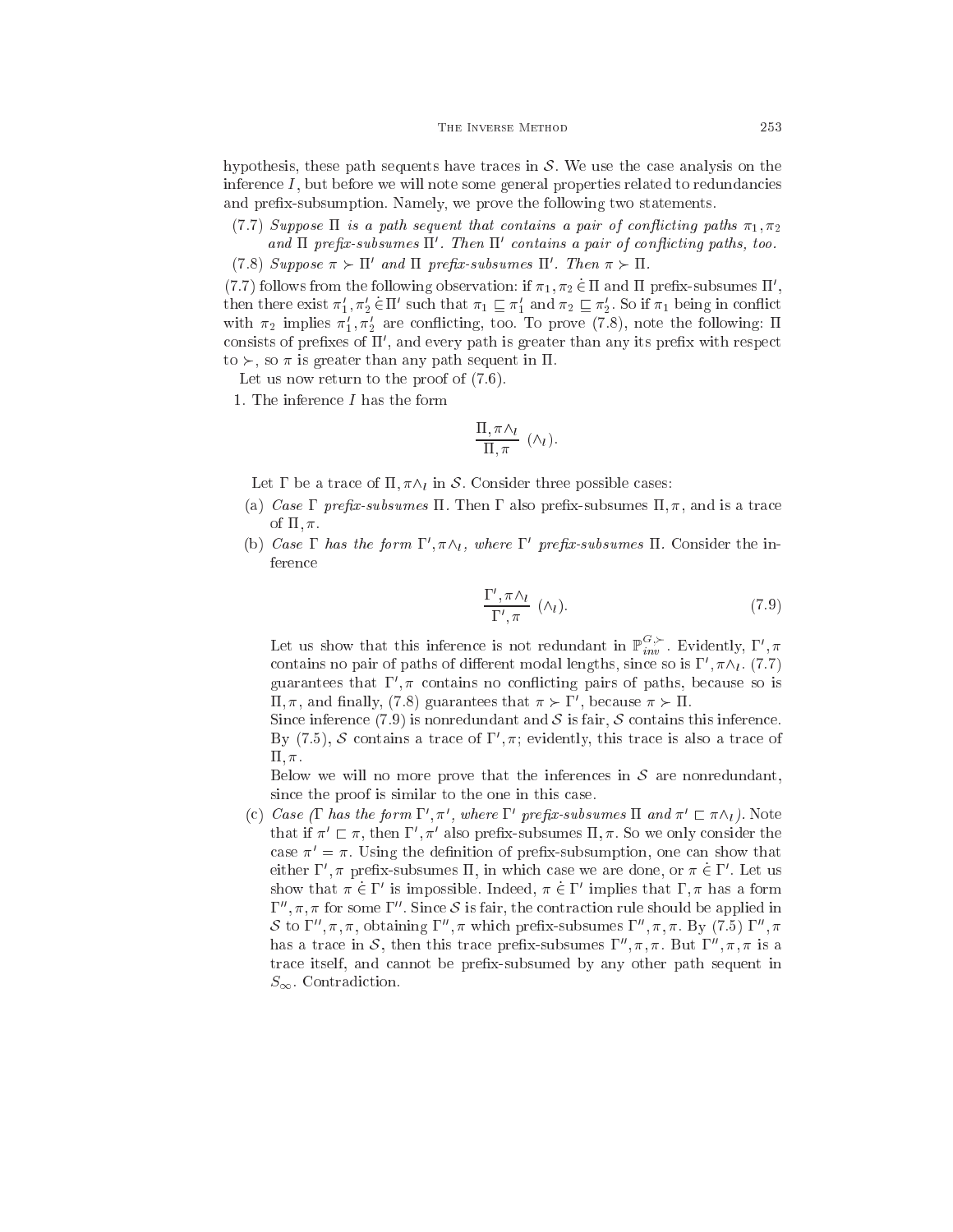2. The inferen
e I has the form

$$
\frac{\Pi_1, \pi \vee_l \quad \Pi_2, \pi \vee_r}{\Pi_1, \Pi_2, \pi} \quad (\vee).
$$

Take traces  $\Gamma_1$  and  $\Gamma_2$  of  $\Pi_1, \pi \vee_l$  and  $\Pi_2, \pi \vee_r$ , respectively, in S. Similar to the previous case, we consider the following subcases:

- (a) Case (either  $\Gamma_1$  prefix-subsumes  $\Pi_1$  or  $\Gamma_2$  prefix-subsumes  $\Pi_2$ ). Then either  $\Gamma_1$  or  $\Gamma_2$  prefix-subsumes  $\Pi_1, \Pi_2, \pi$ .
- (b) Case  $1_1$  contains  $\pi \vee_l$  and  $1_2$  contains  $\pi \vee_r$ . Then  $1_1$  has the form  $1_1, \pi \vee_l$ and  $1_2$  has the form  $1_2, \pi \vee_r$  such that  $1_1$  and  $1_2$  prenx-subsume  $11_1$  and  $\Pi_2$ , respectively. Since S is fair, it contains an inference

$$
\frac{\Gamma_1', \pi \vee_l \Gamma_2', \pi \vee_r}{\Gamma_1', \Gamma_2', \pi} \quad (\vee).
$$

By (7.5),  $\delta$  contains a trace of  $1_1^{\circ}, 1_2^{\circ}, \pi$ ; evidently, this trace is also a trace of  $\Pi_1, \Pi_2, \pi$ .

- (c) Case (1 <sub>1</sub> has the form  $1_{1}, \pi$ , where  $1_{1}$  prefix-subsumes  $11_{1}$  and  $\pi \in \pi \vee \iota$ ). This case is similar to the respective case for the conjunction above.
- (d) Case (1<sub>2</sub> has the form  $1_2, \pi'$ , where  $1_2$  prefix-subsumes  $11_2$  and  $\pi' \sqsubset \pi \vee_r$ ). This ase is symmetri to the previous one.
- Other cases are considered in [Voronkov 2001].

The proof is omplete.

□

However, the completeness result for prefix-subsumption has some applications besides the possibility of removing subsumed sequents. Let us look at some interesting observations that come out of this result. Consider any  $(\wedge_*)$ -inference:

$$
\frac{\Pi, \pi \wedge_*}{\Pi, \pi} \ (\wedge_*).
$$

Note that the on
lusion of this inferen
e prex-subsumes the premise. Thus, the premise can be discarded as soon as the rule is applied. Even more, when  $\pi \wedge_*$  is not maximal in  $\Pi$ ,  $\pi \wedge_*$ , so that the inference is redundant, it makes sense to apply this inference, because the premise can be discarded after. If we apply  $(\wedge_*)$ -rules in an eager way, as soon as they are applicable, any path  $\pi \wedge_*$  becomes "short-lived." This observation has a far-reaching consequence: one can modify the calculus  $\mathbb{P}_{inv}^{G, \succ}$ so that such paths do not occur in sequents at all. This modification is similar to the optimization used for the named calculus in Section 5.3. Such an optimization first appeared for classical logic in [Voronkov 1985], and then in a more accessible paper [Voronkov 1990b]. It has also been used in tableau calculi in [Degtyarev and Voronkov 1996b) as a least conjunctive superformula optimization. For logic  $\bf{K}$  it has been implemented in the system  $\rm{K}X$  [Voronkov 2000a].

Another interesting consequence of the use of prefix-subsumption is the following. Suppose that during search for a refutation we obtained a path sequent  $\Delta = \Pi, \pi, \pi'$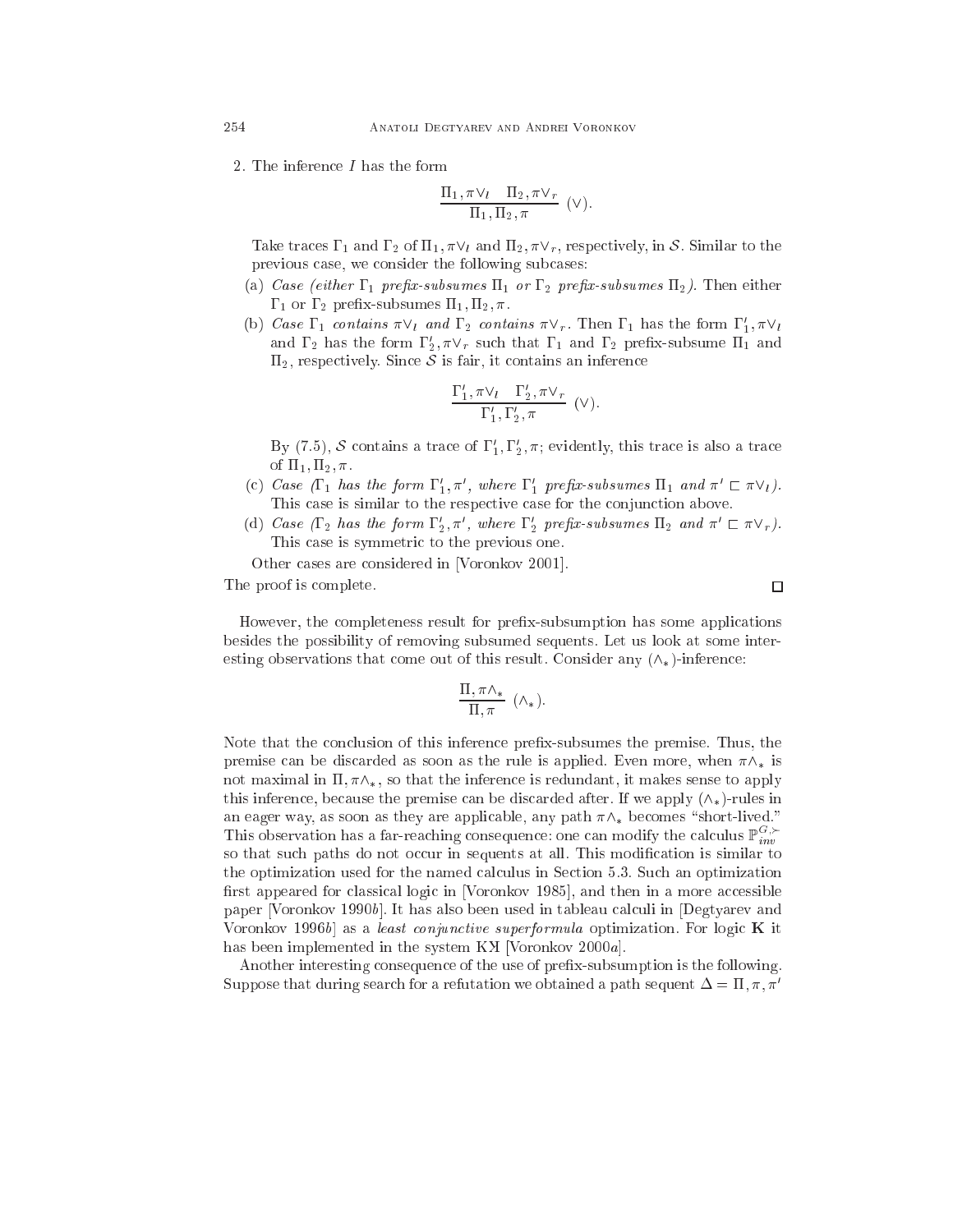$$
\frac{\Gamma, A, \neg A \quad (Ax)}{\Gamma, A \lor B} \quad (\vee) \qquad \frac{\Gamma, A, B}{\Gamma, A \land B} \quad (\wedge)
$$
\n
$$
\frac{\Gamma, A(y)}{\Gamma, \exists x A(x)} \quad (\exists) \qquad \frac{\Gamma, A(t)}{\Gamma, \forall x A(x)} \quad (\forall)
$$

The rule  $(\exists)$  satisfies the eigenvariable condition: y is a variable not occurring in  $\Gamma$ .

Figure 30: Calculus  $\mathbf{G}_{tab}$  for Grishin's logic

such that  $\pi \sqsubseteq \pi$ . Consider the path sequent  $1 = 11, \pi, \pi$ . This sequent is prefixsubsumed by  $\Delta$ , so it can be added to the search space without compromising soundness or completeness. But if we add  $\Gamma$  to the search space, by contraction we can derive  $\mathfrak{u},\pi^{\cdot}$  that subsumes  $\Delta.$  Inerefore  $\mathfrak{u},\pi,\pi^{\cdot}$  can be replaced by a simpler sequent  $\mathfrak{u}, \pi',$  as soon as  $\pi$  is a prenx of  $\pi'$ .

## 8. Logi
s without the ontra
tion rules

The use of the inverse method for proving the decidability of various logics has a long history. Gentzen [1934] proved the decidability of propositional intuitionistic logic essentially using the inverse method technique. Maslov [1966] used the inverse method to prove the decides bility of several fragments of first-order classical logic.

In this section we demonstrate a nice application of the inverse method for the decidability of some *contraction-free logics*: logics without the contraction rule. A number of such logics have been proposed. For example Grishin [1981] introduced such a logic with the purpose of providing alternative foundations for logic and set theory, while Ketonen and Weyhrauch [1984] introduced a contraction-free fragment of predicate calculus with the aim of defining "simply provable" formulas. Another example of such a logic is the linear fragment of linear logic [Girard, Lafont and Taylor 1989.

Let us show that the predicate version of Grishin's [1981] logic is decidable.<sup>8</sup> The decidability of this logic was proved by the inverse method in [Voronkov 1992]. The technique used in the proof is very general and can be used to prove the decidability of all other ontra
tion-free logi
s mentioned here. The standard translation to negation normal form is also valid for Grishin's logic, so we present the logic for NNFs.

A sequent calculus for the predicate version of Grishin's logic, denoted  $\mathbf{G}_{tab}$  is shown in Figure 30. Compare this calculus with the calculus  $C_{tab}$  for NNFs, see Figure 10 on page 205. The only difference between the two calculi is the rule  $(\forall)$ , in which the quantified formula  $\forall x A(x)$  is not duplicated.

 $8$ Grishin writes that his logic is decidable but gives no proof of it.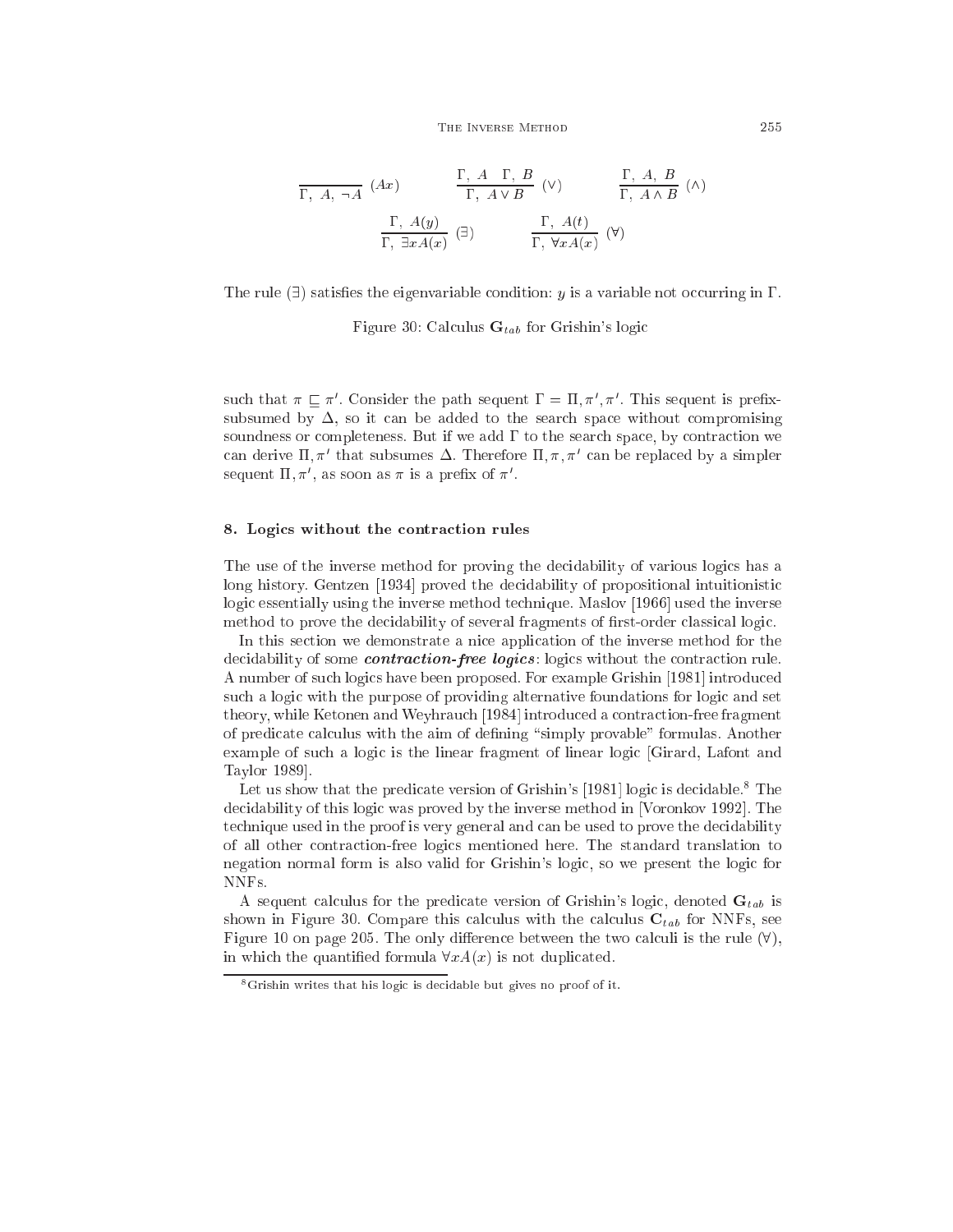The main aim of this section is to design an inverse calculus for Grishin's logic and prove the decidability of this logic using proof-theoretic properties of the calculus. With the technique developed so far, it is almost a mechanical exercise. For aesthetic reasons, we will show how to mix ingredients used so far in a slightly new way. For example, we use paths instead of names and make a first-order calculus that is te
hni
ally simpler than those used previously by using a notion of variable sequen
e on a path.

The proof of decidability of Grishin's logic is based on the following ideas, developed in the rest this se
tion

- orresponding to the sequence of the sequence of the sequence are sequently to the sequence of  $\mathbb{P}_\theta(\theta)$  . Prove are Bisimulation Lemma for this calculi, thus obtaining completeness.
- orresponding in the second inverse path inverse will send the state will send the state of the state of the state of the state of the state of the state of the state of the state of the state of the state of the state of t struction of a ground inverse method calculus and build a free-variable calculus immediately. In the completeness proof for this calculus, we will merge the Subsequent Lemma and Lifting. Then we will use proof-theoretic properties of the inverse path calculus to prove the decidability.

### 8.1. Tableau path calculus and bisimulation lemma

It will be convenient for us to deal with occurrences of subformulas in the goal formula instead of subformulas themselves. We already know two ways of formalizing the notion of occurrence: name calculi and path calculi. Name calculi were introduced for predicate logics in Section 5.1, path calculi were introduced for propositional logic in Section 7. As one can see, path calculi are technically more convenient since paths contain a lot of information about the occurrence of a subformula. In this section we will extend path calculi to the first-order case, using the technique of designing first-order inverse method calculi.

8.1. DEFINITION (path in the first-order case). A path is any finite sequence of symbols  $\wedge_l$ ,  $\wedge_r$ ,  $\vee_l$ ,  $\vee_r$ ,  $\forall$ ,  $\exists$ . Let G be a formula. The notion of **path in** G, and the *subformula of G on a path*  $\pi$ , are defined as in Definition 7.2 on page 234, but with the following additional ases.

Suppose that  $\pi$  is a G-path and  $G|_{\pi} = F$ . Then

- If F has the form  $\forall x F_1$ , then  $\pi \forall$  is a G-path, and  $G|_{\pi \forall x = F_1$ . In this case we call  $\pi$  a  $\forall$ -path.
- If F has the form  $\exists x F_1$ , then  $\pi \exists$  is a G-path, and  $G|_{\pi \exists} = F_1$ . In this case we call  $\pi$  a  $\exists$ -path.

In the propositional case, each occurrence of a subformula in the goal formula G can be uniquely identified by its path. In the first-order case, this is true for free subformulas, but not for arbitrary subformulas. Any subformula of  $G$  can be obtained from a free subformulas by a applying a substitution, so any subformula F of G can be identified by a pair  $\pi, \sigma$  such that  $F = G|_{\pi}\sigma$ . This would give us a formalization similar to those used for designing free-variable calculi for classical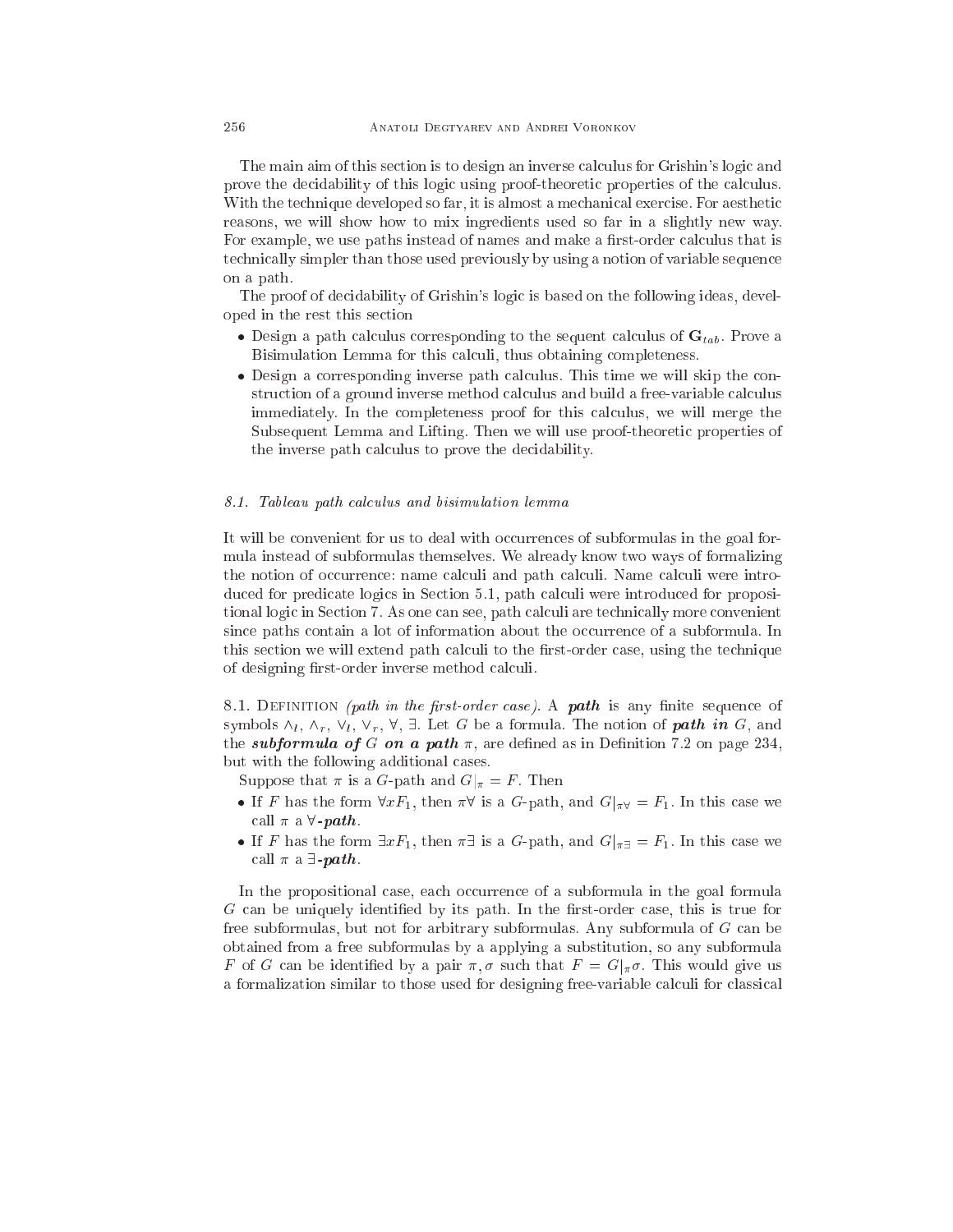$$
\frac{\Gamma, \pi \vee_l (\bar{s}) \Gamma, \pi \vee_r (\bar{s})}{\Gamma, \pi(\bar{s})} (Ax)
$$
\n
$$
\frac{\Gamma, \pi \vee_l (\bar{s}) \Gamma, \pi \vee_r (\bar{s})}{\Gamma, \pi(\bar{s})} (V)
$$
\n
$$
\frac{\Gamma, \pi \wedge_l (\bar{s}), \pi \wedge_r (\bar{s})}{\Gamma, \pi(\bar{s})} (A)
$$
\n
$$
\frac{\Gamma, \pi \exists (\bar{s}, y)}{\Gamma, \pi(\bar{s})} (\exists)
$$
\n
$$
\frac{\Gamma, \pi \forall (\bar{s}, t)}{\Gamma, \pi(\bar{s})} (V)
$$

The rule  $(\exists)$  satisfies the eigenvariable condition: y is a variable not occurring in  $\Gamma$ or  $\bar{s}$ . In the rule  $(Ax)$  we have  $G|_{\pi_1(\bar{s})} = \neg G|_{\pi_2(\bar{t})}$ .

Figure 31: Tableau path calculus for Grishin's logic

logic in Section 3.3 and intuitionistic logic in Section 4.1. However, we do not want to work with su
h pairs and will try a simpler presentation in the spirit of a name calculus. We will use paths as names and use expressions like  $\pi(t_1,\ldots,t_n)$ , where  $\pi$  is a path, to encode arbitrary subformulas of the goal formula.

8.2. DEFINITION (variable sequence and path name). The notion of variable sequence on a G-path  $\pi$ , denoted  $var(G, \pi)$ , is defined as follows

- 1.  $var(G, \epsilon)$  is the empty sequence of variables.
- 2. If  $\pi \mathfrak{M}_*$  is a path in G, then  $var(G, \pi \mathfrak{M}_*) = var(G, \pi)$ .
- 3. If  $var(G, \pi)$  is a sequence  $(x_1, \ldots, x_n)$  and  $G|_{\pi}$  has the form  $\forall x F$  (respectively  $\exists x F$ ), then  $var(G, \pi \forall) = (x_1, \ldots, x_n, x)$  (respectively,  $var(G, \pi \exists) =$  $(x_1, \ldots, x_n, x)$ .

Let  $\pi$  be a path in G,  $var(G, \pi) = (x_1, \ldots, x_n)$  and  $t_1, \ldots, t_n$  be a sequence of terms. Then we call the expression  $\pi(t_1, \ldots, t_n)$  the G-**path name** of the formula  $G|_{\pi}\{x_1 \mapsto t_1, \ldots, x_n \mapsto t_n\}.$ 

Consider, for example, the formula  $G = \forall x (\exists y P(x, y) \lor \forall z (\neg P(x, z) \lor Q(z))$ . Then  $\pi = \forall \vee_r \forall \vee_r$  is a path in G, and we have  $G|_{\pi} = Q(z)$  and  $var(G, \pi) = (x, z)$ . Further,  $\forall \vee_r \forall \vee_r (f(a), b)$  is a G-path name of the subformula  $Q(b)$ . In the sequel we will simply write *path name*, since G will always be clear from the context. If  $\pi(\bar{t})$  is a G-path name for a subformula F of G, we will use notation  $G|_{\pi(\bar{t})}$  to denote F . Note that this notation is onsistent with the one with used for propositional K.

It is easy to see that  $var(G, \pi)$  contains all variables in  $free(G|_{\pi}) \setminus free(G)$ . In particular, if G is closed, then  $var(G, \pi)$  contains all free variables of  $G|_{\pi}$ .

The *tableau* path calculus for Grishin's logic is shown in Figure 31. Its sequents are multisets of G-path names.

Similar to the case of logic  $K$ , we define the *formula image* of a path sequent  $\pi_1(t_1), \ldots, \pi_n(t_n)$  as the sequent  $G|_{\pi_1(\bar{t}_1)}, \ldots, G|_{\pi_1(\bar{t}_1)}.$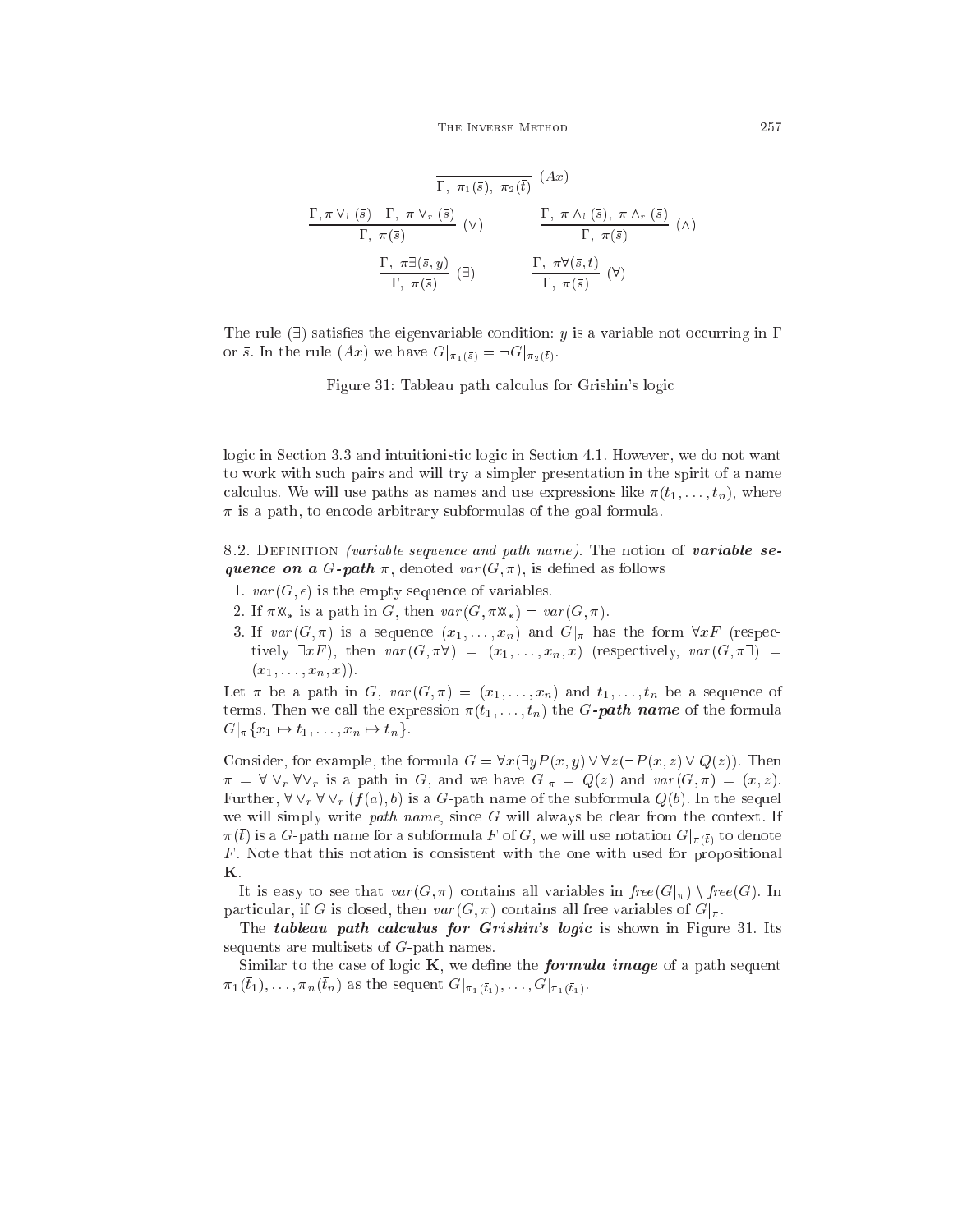Using the same onsiderations as in Bisimulation Lemma 7.3 on page 235, we an prove

8.3. LEMMA (Bisimulation Lemma for Grishin's logic). (i) Let D be a derivation in the tableau path calculus for  $G$ . Then the formula image of  $D$  is a derivation of G in  $\mathbf{G}_{tab}$ . (ii) Let D' be a derivation of a sequent  $A_1, \ldots, A_n$  in  $\mathbf{G}_{tab}$ , and  $\pi_1(t_1), \ldots, \pi_n(t_n)$  be G-path names of  $A_1, \ldots, A_n$ . Then there exists a derivation D of  $\pi_1(t_1), \ldots, \pi_n(t_n)$  in the tableau path calculus for G such that D' is the formula image of  $D$ . (iii) Both (i) and (ii) also hold if "derivation" is replaced by "refutation" everywhere.  $\Box$ 

This lemma implies soundness and completeness of the tableau path calculus for G.

8.4. THEOREM (Completeness). Let G be a closed formula. Then G has a refutation in  $\mathbf{G}_{tab}$  if and only if  $\epsilon$  has a refutation in the tableau path calculus for G.  $\Box$ 

### 8.2. Inverse path calculus and decidability

The construction of a free-variable inverse path calculus for Grishin's logic is now straightforward. We suggest the reader try onstru
ting it before looking at Figure 32. There are two tricky rules:  $\vee$  and  $\wedge$ . The rule  $\vee$  in the tableau path calculus has a hidden contraction rule on  $\Gamma$ , which we should take care of in the inverse calculus. The rule  $(\wedge)$  now gets split into three rules. We need three rules since we do not have the ontra
tion rule any more, and the onstru
tion used in the proof of the Subsequent Lemma on page 190 may not work.

Subsequent Lemma and Lifting will now be merged using the following notion. We say that a path sequent  $\Pi_1$  subsumes a path sequent  $\Pi_2$  if there exists a substitution  $\sigma$  such that  $\Pi_1 \sigma$  is a submultiset of  $\Pi_2$ .

8.5. LEMMA (Subsumption Lemma). Let  $\Pi_2$  have a refutation in the tableau path calculus for Grishin's logic. Then there exists a path sequent  $\Pi_1$  such that (i)  $\Pi_1$ subsumes  $\Pi_2$  and (ii)  $\Pi_1$  has a refutation in the free-variable inverse path calculus for Grishin's logi
.  $\Box$ 

As usual, we obtain soundness and ompleteness as a onsequen
e of this lemma.

8.6. THEOREM (Completeness). Let G be a closed formula. Then G has a refutation in  $G_{tab}$  if and only if  $\epsilon$  has a refutation in the free-variable inverse path calculus for G.  $\Box$ 

We are just one step from proving the decidability of Grishin's logic. Let us note one useful property of the free-variable inverse path calculus. We call a path sequent **prefix-free** if for every two different occurrences of path names  $\pi_1(\bar{s}), \pi_2(\bar{t})$  in  $\Pi$ ,  $\pi_1$  is not a prefix of  $\pi_2$  and  $\pi_2$  is not a prefix of  $\pi_1$ .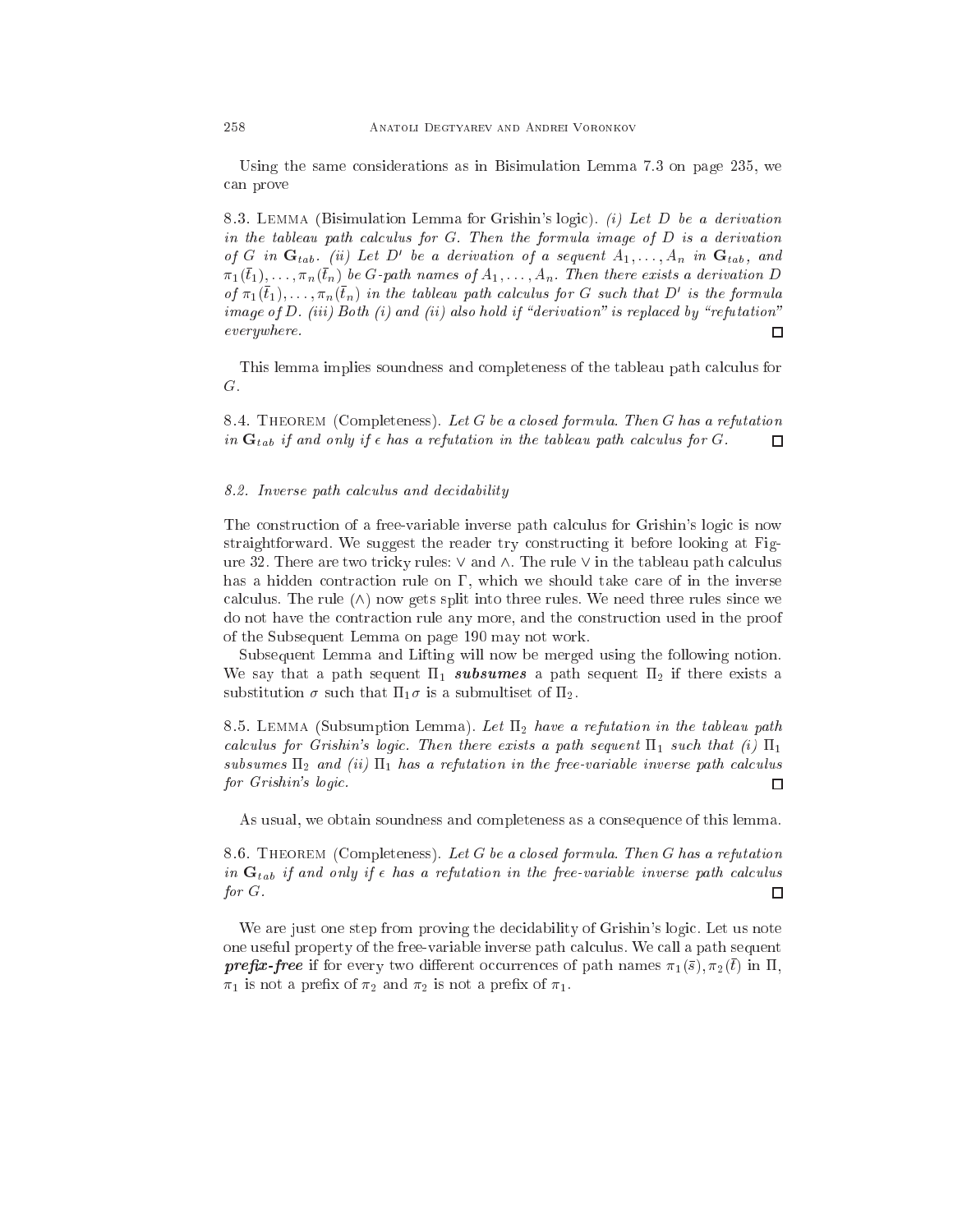$$
\frac{\Gamma_{1}, \Delta_{1}, \pi \vee_{l} (\bar{s}) \quad \Gamma_{2}, \Delta_{2}, \pi \vee_{r} (t)}{\Gamma_{1}, \Delta_{1}, \Delta_{2}, \pi(\bar{s})) \sigma} \quad (\vee)
$$
\n
$$
\frac{\Gamma_{1}, \pi \wedge_{l} (\bar{s})}{\Gamma_{1}, \pi(\bar{s})} \quad (\wedge_{l}) \qquad \frac{\Gamma_{1}, \pi \wedge_{r} (\bar{t})}{\Gamma_{1}, \pi(\bar{t})} \quad (\wedge_{r}) \qquad \frac{\Gamma_{1}, \pi \wedge_{l} (\bar{s}) \wedge \pi \wedge_{r} (\bar{t})}{\Gamma_{1}, \pi(\bar{s})) \text{mgu}(\bar{s}, \bar{t})} \quad (\wedge)
$$
\n
$$
\frac{\Gamma_{1}, \pi \exists (\bar{s}, y)}{\Gamma_{1}, \pi(\bar{s})} \quad (\exists) \qquad \frac{\Gamma_{1}, \pi \forall (\bar{s}, t)}{\Gamma_{1}, \pi(\bar{s})} \quad (\forall)
$$

For the rule  $(Ax)$  the following conditions holds: there exists free subformulas  $\neg A$ and B of G and a most general unifier  $\sigma$  of A and B such that  $\pi_1(\bar{s})$  is a path name for  $\neg A\sigma$  and  $\pi_2(t)$  is a path name for  $B\sigma$ .

In the rule (V)  $\sigma$  is a most general unifier of  $\Gamma_1$ ,  $\bar{s}$  and  $\Gamma_2$ ,  $\bar{t}$ . The rule  $(\exists)$  satisfies the eigenvariable condition: y is a variable not occurring in  $\Gamma$ or  $\bar{s}$ .

Figure 32: Free-variable inverse path calculus for Grishin's logic

8.7. LEMMA. Let D be a refutation of  $\epsilon$  in the free-variable inverse path calculus and  $\Pi$  be a path sequent in D. Then  $\Pi$  is prefix-free.

**PROOF.** Suppose, by contradiction, that some path sequent  $\Pi$  in  $D$  is not prefixfree. By inspecting the rules of the free-variable inverse path calculus one can see that any path sequent below  $\Pi$  in  $D$  is also not prefix-free. Therefore, the bottom sequent of the derivation must contain at least two path names, so it cannot be  $\epsilon$ .  $\Box$ 

The decidability of Grishin's logic will be proved as follows. We will build a partial  $\alpha$  order  $>$  on path sequents which satisfies the following properties:

- 1. for every inference in the free-variable path calculus the conclusion of the inference is strictly greater than each premise w.r.t.  $\geq$ ;
- 2. in every infinite increasing w.r.t.  $>$  chains of path sequents, there is a path sequent that is not prefix-free, and therefore cannot occur in a refutation of  $\epsilon$ .

These properties will immediately imply the decidability of Grishin's logic.

First, we construct such a partial order  $>$  for multisets of paths. For two multisets of paths  $\Pi_1$  and  $\Pi_2$  we have  $\Pi_1 > \Pi_2$  if  $\Pi_1$  can be obtained from  $\Pi_2$  by a finite sequen
e of the following steps:

addition of any path of any path  $\mathcal{A}$ 

replacement of any path of the present of the second

For example, we have  $\forall$ ,  $\exists \wedge_l > \forall \vee_r$  because we can obtain  $\forall$ ,  $\exists \wedge_l$  from  $\forall \vee_r$  in two steps:

addition of the path  $\exists \forall i$ ;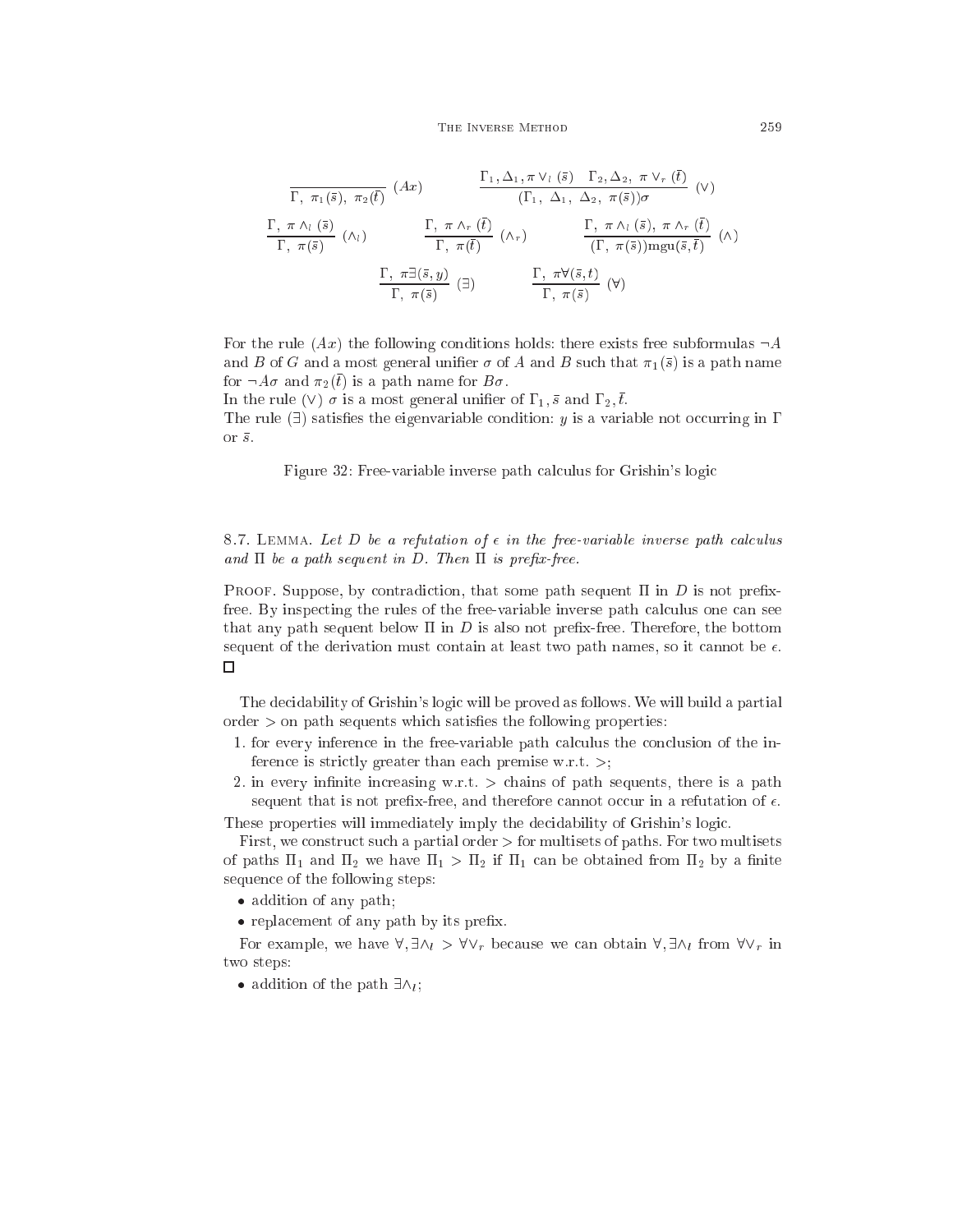$\bullet$  replacement of the path  $\mathbf{v} \cdot \mathbf{r}$  by rus premix  $\mathbf{v}$ .

It is not hard to argue that  $>$  is a partial order.

For path sequents we define  $\pi_1(\bar{s}_1), \ldots, \pi_n(\bar{s}_n) > \pi'_1(t_1), \ldots, \pi'_m(t_n)$  if and only if  $\pi_1, \ldots, \pi_n > \pi'_1, \ldots, \pi'_m$ .

Let us prove the above two properties. When we prove them, we will freely shift from path names  $\pi(t)$  to paths  $\pi$  and back.

- 1. For every inference in the free-variable path calculus the conclusion of the inference is strictly greater than each premise  $w.r.t. >$ . This property trivially holds for every inference of the calculus. For example, in the rule  $(V)$  the conclusion can be obtained from the left premise by adding all paths in  $\Delta_2$  and replacement of  $\pi \vee_l$  by its prefix  $\pi$ .
- 2. In every infinite increasing w.r.t. > chains of path sequents, there is a path sequent that is not prefix-free, and therefore cannot occur in a refutation of  $\epsilon$ . Suppose that we have an infinite increasing chain of paths sequents

$$
\ldots \Pi_2 > \Pi_1 > \Pi_0.
$$

Note that for any path sequent  $\Pi_i$ , we can replace a path by its prefix only a finite number of times. This means that the number of path names in  $\Pi_i$ 's is not bound by any finite number. Since the number of  $G$ -paths is finite, this means that some  $\Pi_i$  (with a large enough number of elements) contains two different occurrences of the same path.

Note that this observation an be generalized to

8.8. LEMMA. The depth of derivations of  $\epsilon$  is bound by the number  $d(G) = m \cdot n$ , where  $m$  is the length of the longest  $G$ -path and  $n$  is the number of all  $G$ -paths.

### 8.9. THEOREM. Grishin's logic is decidable.

PROOF. By Completeness Theorem 8.6, it is enough to show how to decide whether  $\epsilon$  has a refutation in the free-variable inverse path calculus for G. By the above observation, the depth of any refutation of  $\epsilon$  is bounded by a finite number  $d(G)$ that can be effectively computed for  $G$ . But we know that the free-variable inverse path calculus has the finite rule property, so we can effective generate all derivations up to this depth. □

### 9. Con
lusion

### 9.1. History

In this section be briefly overview the history of the inverse method. We do not mention all publications on the inverse method here, we also do not mention who was the first to treat a particular nonclassical logic. Rather, we only consider papers that introduce some novel ties in the technique, for example free-variable calculi.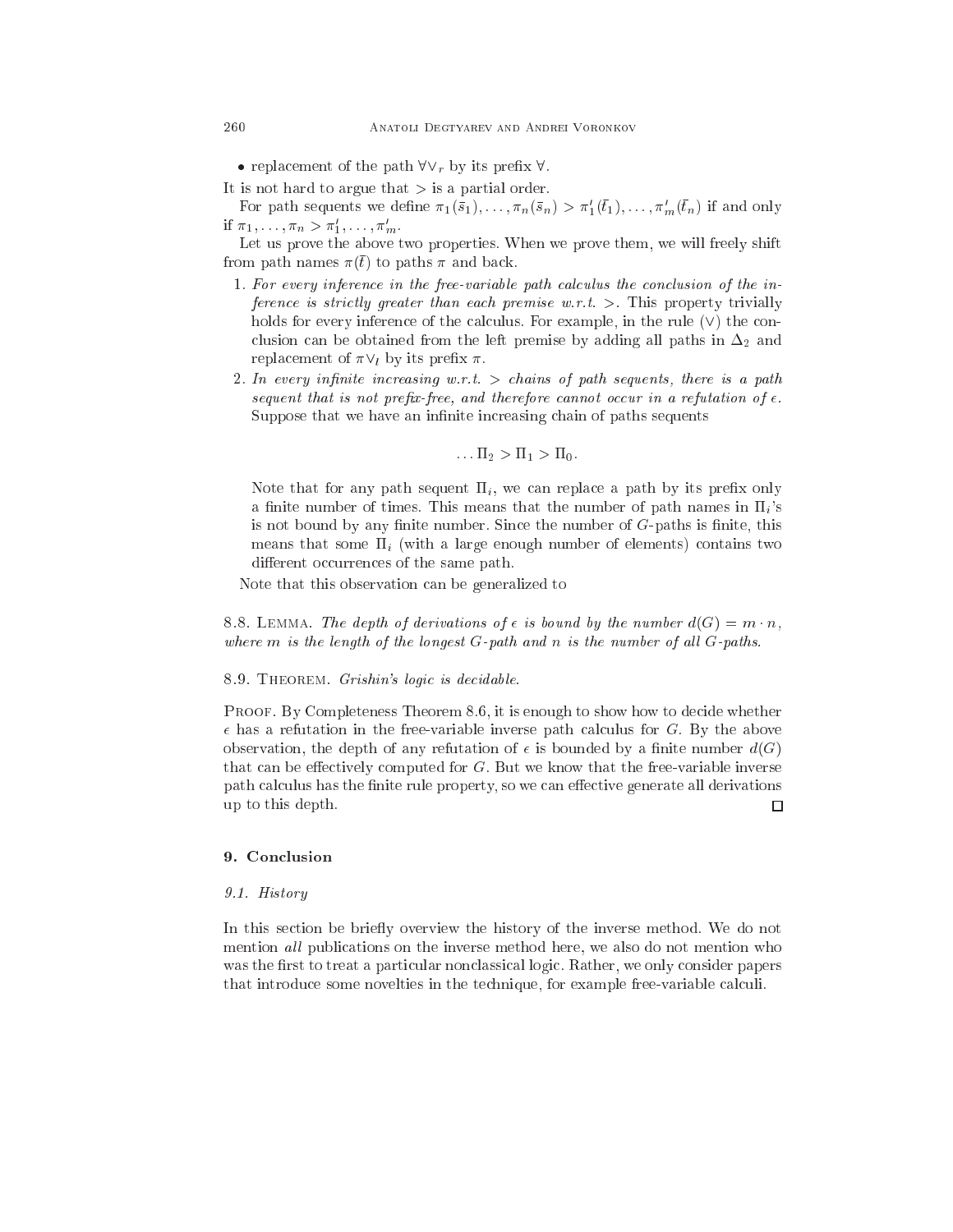The first paper that discussed the inverse method was [Gentzen 1934]. Gentzen proposed a de
ision pro
edure for intuitionisti propositional logi
, as an appli
ation of cut-free sequent calculi. Let us quote the relevant part of the paper.

On the basis of the *Hauptsatz* we can state a simple procedure for deciding of a formula of propositional logic  $-$  i.e., a formula without object variables  $$ whether or not it is classically or intuitionistically true. (For classical propositional logi a simple solution has a
tually been known for some time, f., e.g. p.11 of Hilbert-A
kermann.)

First we prove the following lemma:

A sequent in whose antecedent one and the same formula does not occur more then three times as an S-formula, and in whose succedent, furthermore, one and the same formula does not occur more then three times as an S-formula, will be called a "reduced sequent". The following lemma now holds:

Every  $LJ$ - or  $LK$ -derivation whose endsequent is reduced, may be transformed into an LJ- or LK-derivation with the same endsequent, in which all sequents are reduced (and in which no cuts occur if the original derivation did not ontain any).

Consider now a sequent not containing an object variable. We wish to decide whether or not it is intuitionistically or classically true. We can begin by taking in its pla
e an equivalent redu
ed sequent Sq.

The number of all redu
ed sequents whose S-formulae are subformulae of the S-formulae of  $\mathfrak{S}$ q is obviously finite. The decision procedure may therefore be arried out without further ompli
ations in the following way:

We consider the finite system of sequents in question and investigate first of all, which of these sequents are basic sequents . Then we examine each of the remaining sequents to determine whether there occurs an inference figure in which the sequent in question is the lower sequent and in which there occur as upper sequents one or two of those sequents that have already been found to be derivable. If this is the case, the sequent is added to the derivable sequents. (All this is obviously decidable.) We continue in this way until either the sequent  $\mathfrak{S}q$ itself turns out to be derivable, or until the pro
edure yields no new derivable sequents. In the latter case the sequent  $\mathfrak{S}q$  is not derivable at all in the calculus under consideration  $(LJ \text{ or } LK)$ . We have therefore succeeded in establishing the validity of that sequent.

Our de
ision pro
edure an be formulated in a way better suited to the needs of pra
ti
al appli
ation; yet the above presentation was intended only to indi
ate a possibility in prin
iple.

The reason for the introduction of "reduced sequents" was due to the fact that in Gentzen's original system sequents were sequen
es of formulas and he had several structure rules for handling such sequents.

The term "inverse method" and an inverse method calculus for classical logic were introduced in Maslov [1964]. The calculus was defined for classical first-order logic without equality and function symbols, however it was noted that

"it is a relatively simple matter to develop the inverse method to include the case of the classical predicate calculus with constant functional symbols"

<sup>9</sup> i.e. axioms.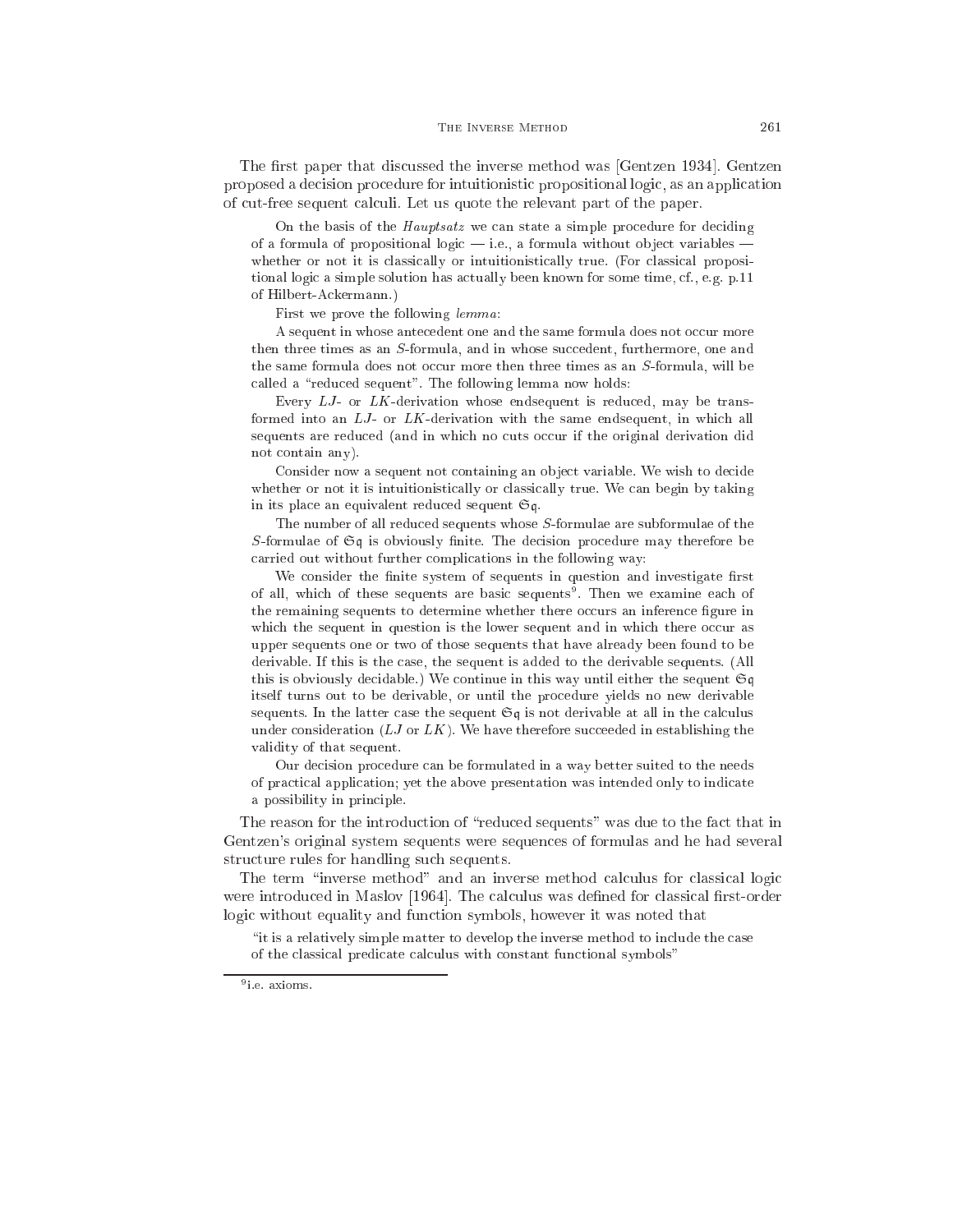Skolemization was not used, and the method was applied to formulas of the form

$$
Q_1x_1 \ldots Q_nx_n \Big(\bigvee_{i=1}^{\mu} \bigwedge_{j=1}^{\delta_i} D_{i,j}\Big).
$$

where  $Q_1x_1...Q_nx_n$  is a quantifier prefix and  $D_{i,j}$  are disjunctions of literals. Maslov [1964] did not refer to sequent calculi and the subformula property, and the method was presented as based on Herbrand's theorem. It was emphasized as well that the notion of metavariables (
orresponding to free variables in the modern terminology) proposed by Shanin in 1962 served as the author's point of departure.

Maslov [1964] showed how to apply the method for establishing the decidability of lasses of formulas, in parti
ular the lass of formulas of the form

$$
\forall^* \exists^* \forall^* (\bigvee_{i=1}^{\mu} \bigwedge_{j=1}^{\delta_i} D_{i,j}).
$$

where  $\delta_1 \leq 2, \ldots, \delta_\mu \leq 2$  (called the Maslov class in [Börger, Grädel and Gurevich  $1997$ .

Maslov [1966] applied the inverse method to prove in a uniform way the *decid*ability of several classes of formulas of the first-order classical predicate calculus, including some new classes. Maslov [1967] modified the inverse method to *arbitrary* formulas with fun
tion symbols. Relationships between the inverse method and (hy $per/resolution$  were noted by [Maslov 1969, Maslov 1971 $b$ , Kuechner 1971]. The first implementation of the inverse method for classical logic is due to Davydov, Maslov, Mints, Orevkov and Slissenko [1969]. Maslov [1971a] showed how to generalize the inverse method to *logic with equality*, but not in the form of a free-variable calculus – Mints [1981] (published in Russian) was the first to apply the inverse method (under the name of resolution) to *nonclassical* propositional logics. This and other early papers on the inverse method for non
lassi
al logi
s are overviewed in [Mints 1990]. A *free-variable* inverse calculus for classical logic without equality was introduced in [Voronkov 1985], a more accessible reference is [Voronkov 1990b]. Inverse calculi for *nonclassical predicate logics appeared* in [Voronkov 1992], already with free variables. This paper also proposed a uniform te
hnique for proving redundancy criteria. A *free-variable method* for classical logic with equality was introduced in [Degtyarev and Voronkov 1995a] with a number of redundancy criteria, for example those based on reduction orderings and the basic strategy . A first implementation of the inverse method for predicate intuitionistic logic is described in [Tammet 1996]. *Path calculi* were introduced in [Voronkov 2000b].

 $10$ Maslov [1971a] formulated completeness of the inverse method in terms of existence of a substitution with some properties, so his formulation were halfway to free-variable methods, sin
e no algorithm for finding such a substitution has been proposed. In fact, the problem of the existence of such a substitution for logic with equality is undecidable, since one can reduce to it simultaneous rigid  $E$ -unification [Degtyarev and Voronkov 1996 $f$ ].

<sup>&</sup>lt;sup>11</sup> Free-variable methods for some nonclassical logics with equality do not exist, in a certain sense, for details see [Voronkov 1998 $c$ ].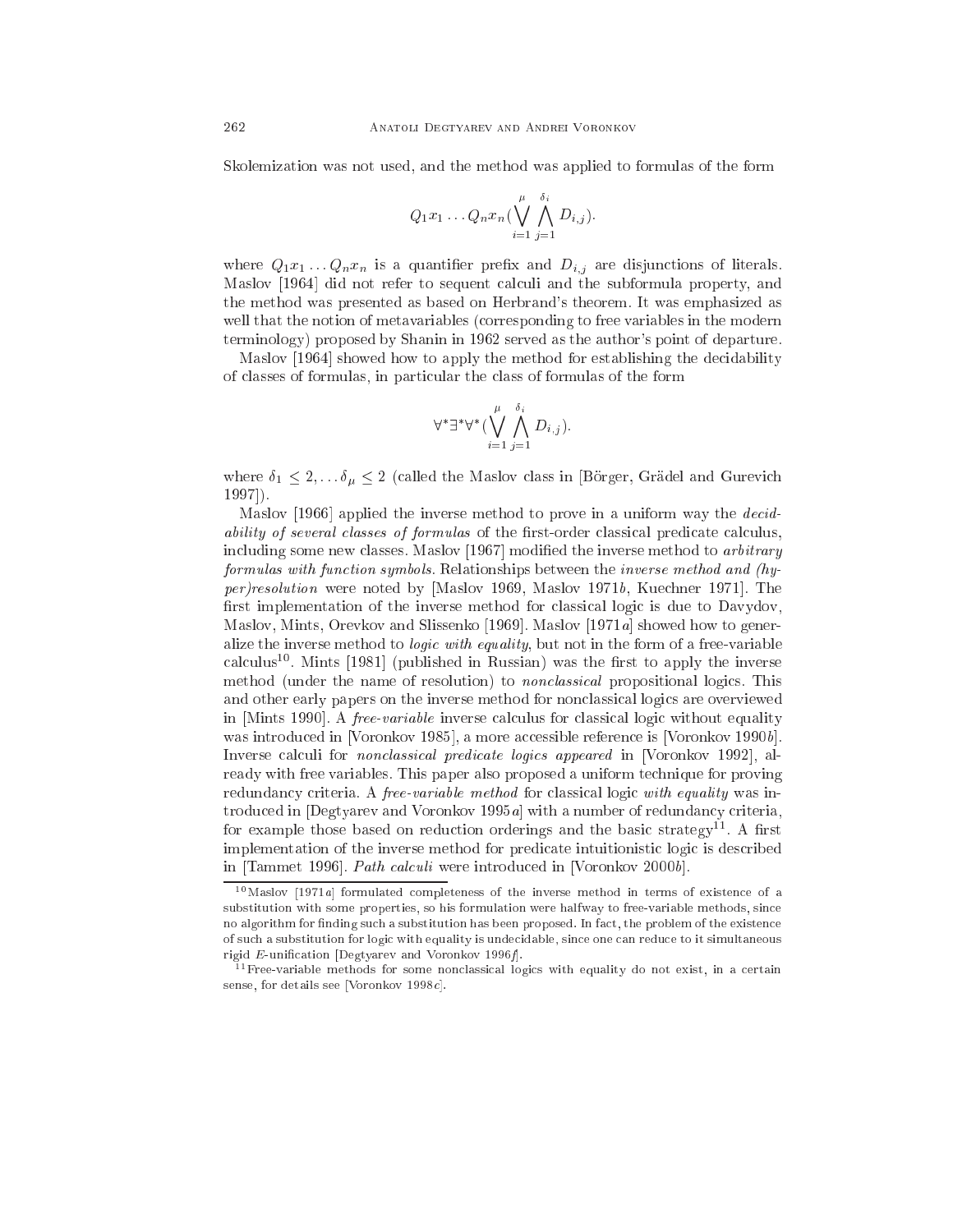### 9.2. Limits of the te
hnique and future resear
h

### 9.2.1. More expressive description logics

It seems that the inverse method is appli
able to logi
s having a suitable subformula property, including logics with the analytic cut rule. However, there is a long way to go in applying it to more expressive logics, for example, some description logics covered in [Calvanese, Giacomo, Lenzerini and Nardi 2001] (Chapter 23 of this Handbook). Such logics are usually defined by a possible world semantics or by tableau systems with explicit notation for worlds. It is unclear whether such tableau systems can be easily made into inverse calculi: this requires further research.

### 9.2.2. New ompleteness proofs

Moreover, proving completeness of inverse calculi using the detour through tableau al
uli may be unne
essary, provided that new methods to prove ompleteness are developed. Development of such methods is a very interesting research topic. If such methods are developed, it is possible that completeness proofs for calculi with redundancy criteria will be considerably simplified.

### 9.2.3. Implementation

It would be interesting to implement the inverse method for non
lassi
al propositional logics efficiently, so that it can compete with the best available systems, for example FaCT, DLP Horrocks and Patel-Schneider 1999 or  $\ast$ SAT Giunchiglia, Giunchiglia and Tacchella 2000. The current implementation of the system KX based on the inverse method [Voronkov  $2000a$ ] is still not as fast as these systems.

For first-order intuitionistic logic the inverse method was implemented efficiently by Tammet [1996], but the implementations of first-order nonclassical logics are not so advanced as the implementations of propositional logics, and especially description logi
s.

### 9.2.4. Bidire
tonal systems

It would be interesting to develop bidire
tional theorem proving systems, where proof-sear
h will be arried out by a ombination of top-down (tableaux) and bottom-up (inverse) proof-sear
h methods. This requires new methods of proving completeness of calculi with redundancy criteria, in order to ensure that the criteria developed for the tableau part and the inverse part are ompatible.

### 9.3. Warning

If you had enough patien
e to read this hapter to the very end, you be
ome very experienced in cooking. You can take almost any logic (well, any logic complying with the Subformula Property), and make a meal out of it. The aim of this subsection is to warn you (see also the Fast Food Warning in Section 5.7): with prolific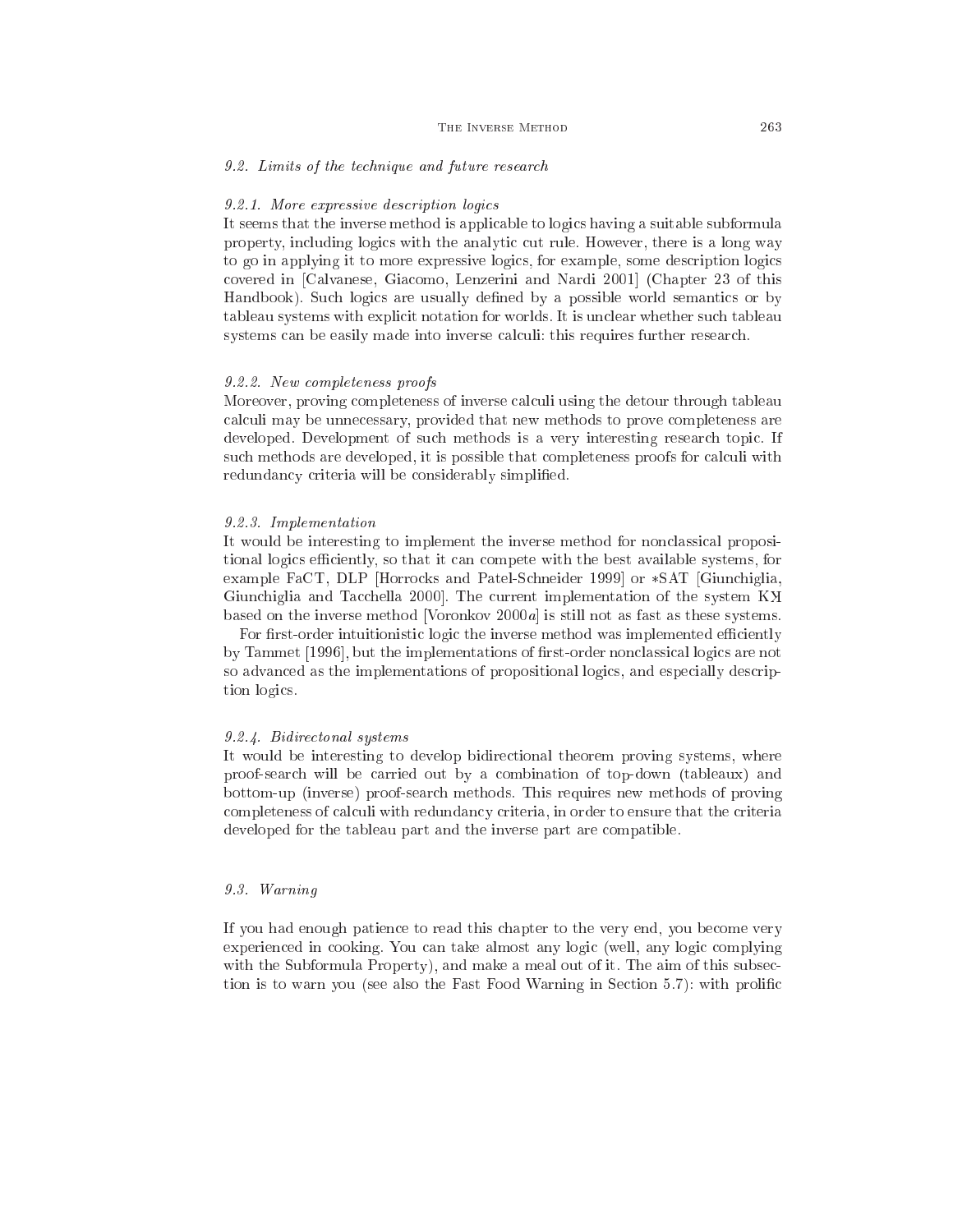rood you will become fat and your friends and colleagues will despise you\*\*. The al
uli for the inverse method an be obtained in an essentially automati way for most logics with the subformula property. To obtain more elegant calculi by using variations on the initial calculi or by using the completeness proofs directly is an appealing task. To obtain inverse method calculi with new unusual features is of a definite interest. To find *new redundancy criteria* and prove a combination of them complete is a very creative task. To *implement* the inverse method for propositional nonclassical logics with efficiency comparable with that of the tableau method is a challenge. To design a *bidirectional system with redundancy criteria* is one of the most important problems in this area. The design and implementation of such systems can become the *major research area for logics used in applications*, for example description logics.

### Acknowledgments

We thank the second readers whose remarks have improved the article considerably. However, the authors are the only responsible for all inaccuracies that can be present.13

## Bibliography

- ANDREWS P. [2001], Classical type theory, in A. Robinson and A. Voronkov, eds, 'Handbook of Automated Reasoning', Vol. II, Elsevier Science, chapter 15, pp. 965-1007.
- APT K. [1990], Logic programming, in J. Van Leeuwen, ed., 'Handbook of Theoretical Computer Science', Vol. B: Formal Methods and Semantics, Elsevier Science, Amsterdam, chapter 10, pp. 493-574.
- AUFFRAY I., ENJALBERT P. AND HEBRARD J.-J. [1990], 'Strategies for modal resolution: Results and problems', Journal of Automated Reasoning  $6$ , 1-38.
- BAADER F. AND SNYDER W. [2001], Unification theory, in A. Robinson and A. Voronkov, eds, 'Handbook of Automated Reasoning', Vol. I, Elsevier Science, chapter 8, pp. 445-532.
- BAAZ M., EGLY U. AND LEITSCH A. [2001], Normal form transformations, in A. Robinson and A. Voronkov, eds, 'Handbook of Automated Reasoning', Vol. I, Elsevier Science, chapter 5, pp. 273-333.
- BAAZ M., FERMÜLLER C. AND SALZER G. [2001], Automated deduction for many-valued logics, in A. Robinson and A. Voronkov, eds, 'Handbook of Automated Reasoning', Vol. II, Elsevier Science, chapter 20, pp. 1355-1402.
- BACHMAIR L. AND GANZINGER H. [2001], Resolution theorem proving, in A. Robinson and A. Voronkov, eds, 'Handbook of Automated Reasoning', Vol. I, Elsevier Science, chapter 2, pp. 19-99.

<sup>&</sup>lt;sup>12</sup> There was a lot of activity in Russia in the area of Lyapunov's vector functions method. In the 1970s Valeri Matrosov with his group implemented a system that proved theorems in this area in a ompletely automati way. It has been shown that many arti
les published in respe
ted scientific journals could have been written by a computer. Yuri Ershov characterized the main achievement of Matrosov thus: they proved that a part of mathematics has no right to exist. It is definitely not the aim of this chapter to seize the research on the inverse method.

<sup>&</sup>lt;sup>13</sup>We would like to mention that the second second reader has a different viewpoint on the history of the inverse method, see e.g., [Maslov, Mints and Orevkov 1983].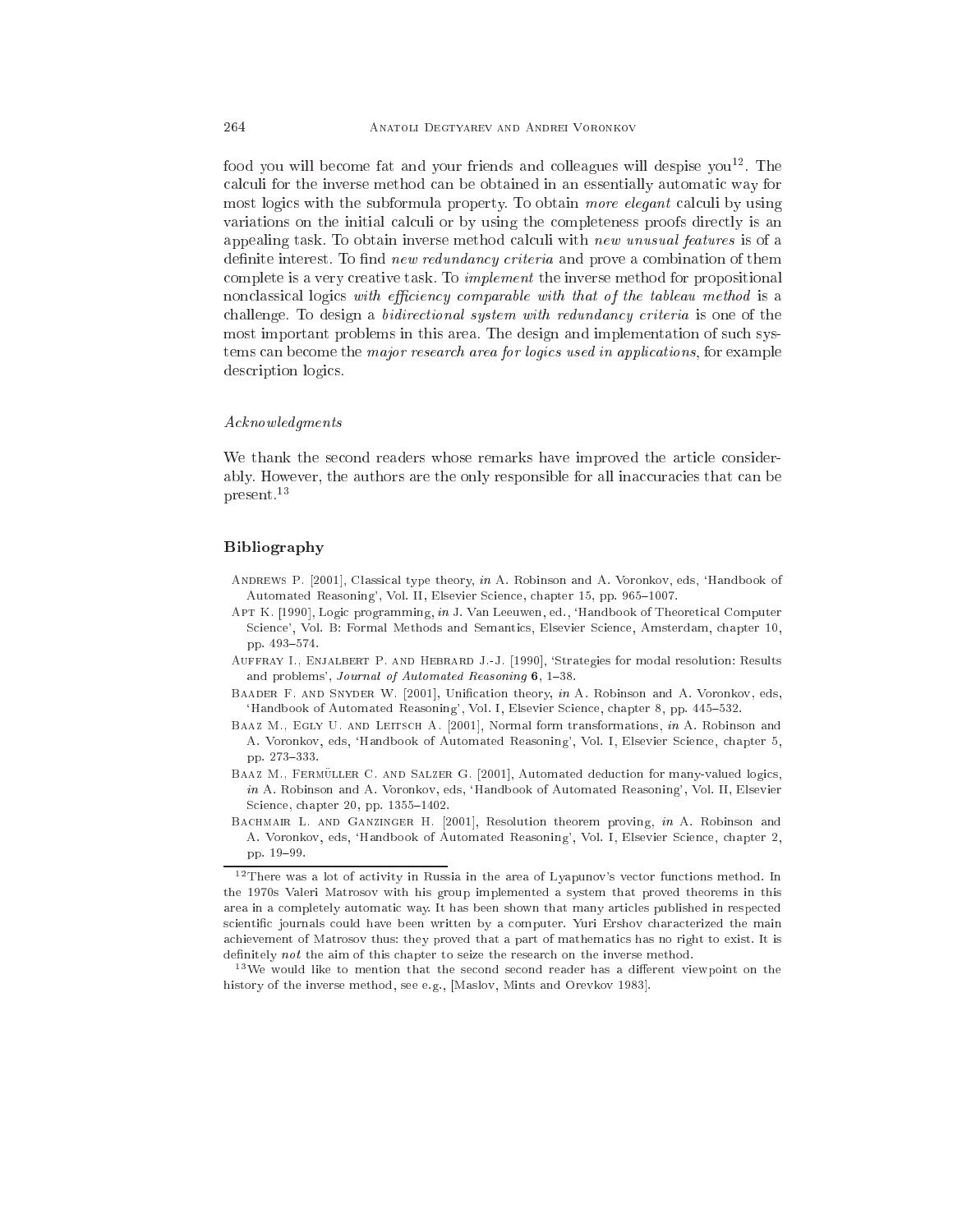- BARENDREGT H. AND GEUVERS H.  $[2001]$ , Proof-assistants using dependent type systems, in A. Robinson and A. Voronkov, eds, `Handbook of Automated Reasoning', Vol. II, Elsevier Science, chapter 18, pp. 1149-1238.
- BETH E. W. [1956], 'Semantic construction of intuitionistic logic', Noord-Hollandsche Uitgevers Maatschappii. maatsa maanaan jiraa jiraa
- BOCKMAYR A. AND WEISPFENNING V. [2001], Solving numerical constraints, in A. Robinson and A. Voronkov, eds, 'Handbook of Automated Reasoning', Vol. I, Elsevier Science, chapter 12, pp. 749-842. pp. 749{842.
- BÖRGER E., GRÄDEL E. AND GUREVICH Y. [1997], The Classical Decision Problem, Springer Verlag.
- BOWEN K. [1979], Model Theory for Modal Logic, Vol. 127 of Synthese Library, D. Reidel.
- Boy DE LA TOUR T. [1990], Minimizing the number of clauses by renaming, in M. Stickel, ed., 'Proc. 10th CADE', Vol. 449 of Lecture Notes in Artificial Intelligence, pp. 558-572.
- BUNDY A.  $[2001]$ , The automation of proof by mathematical induction, in A. Robinson and A. Voronkov, eds, `Handbook of Automated Reasoning', Vol. I, Elsevier S
ien
e, hapter 13, pp. 845-911.
- CALVANESE D., GIACOMO G. D., LENZERINI M. AND NARDI D. [2001], Reasoning in expressive description logics, in A. Robinson and A. Voronkov, eds, 'Handbook of Automated Reasoning', Vol. II, Elsevier Science, chapter 23, pp. 1581-1634.
- CHAGROV A. AND ZAKHARYASCHEV M. [1996], Modal Logic, Oxford University Press.
- CHOU S. C. AND GAO X. S. [2001], Automated reasoning in geometry, in A. Robinson and A. Voronkov, eds, 'Handbook of Automated Reasoning', Vol. I, Elsevier Science, chapter 11, pp. 705-747.
- CLARKE E. AND SCHLINGLOFF H. [2001], Model checking, in A. Robinson and A. Voronkov, eds, 'Handbook of Automated Reasoning', Vol. II, Elsevier Science, chapter 24, pp. 1635-1790.
- COMON H. [2001], Inductionless induction, in A. Robinson and A. Voronkov, eds, 'Handbook of Automated Reasoning', Vol. I, Elsevier Science, chapter 14, pp. 913-962.
- CURRY H. [1963], Foundations of Mathematical Logic, McGraw-Hill, New York.
- DAVIS M. [2001], The early history of automated deduction, in A. Robinson and A. Voronkov, eds, 'Handbook of Automated Reasoning', Vol. I, Elsevier Science, chapter 1, pp. 3-15.
- DAVYDOV V., MASLOV S., MINTS G., OREVKOV V. AND SLISSENKO A. [1969], 'A computer algorithm of establisihing deducibility based on the inverse method', Zapiski Nauchnyh Seminarov  $LOMI$  16, 8-19.
- DE NIVELLE H., SCHMIDT R. AND HUSTADT U. [2000], 'Resolution-based methods for modal logics', Logic Journal of the IGPL  $8(3)$ , 265-292.
- DEGTYAREV A. AND VORONKOV A. [1994a], Equality elimination for semantic tableaux, UPMAIL Technical Report 90, Uppsala University, Computing Science Department.
- DEGTYAREV A. AND VORONKOV A.  $[1994b]$ , Equality elimination for the inverse method and extension procedures, UPMAIL Technical Report 92, Uppsala University, Computing Science Department.
- DEGTYAREV A. AND VORONKOV A. [1995], Equality elimination for the inverse method and extension procedures, in C. Mellish, ed., 'Proc. International Joint Conference on Artificial Intelligence (IJCAI)', Vol. 1, Montréal, pp. 342-347.
- DEGTYAREV A. AND VORONKOV A. [1996a], Equality elimination for the tableau method, in J. Calmet and C. Limongelli, eds, `Design and Implementation of Symboli Computation Systems. International Symposium, DISCO'96', Vol. 1128 of Lecture Notes in Computer Science, Karlsruhe, Germany, pp. 46-60.
- DEGTYAREV A. AND VORONKOV A. [1996b], 'The undecidability of simultaneous rigid  $E$ unification', Theoretical Computer Science  $166(1-2)$ , 291-300.
- DEGTYAREV A. AND VORONKOV A. [1996 $c$ ], What you always wanted to know about rigid Eunification, in J. Alferes, L. Pereira and E. Orlowska, eds, 'Logics in Artificial Intelligence.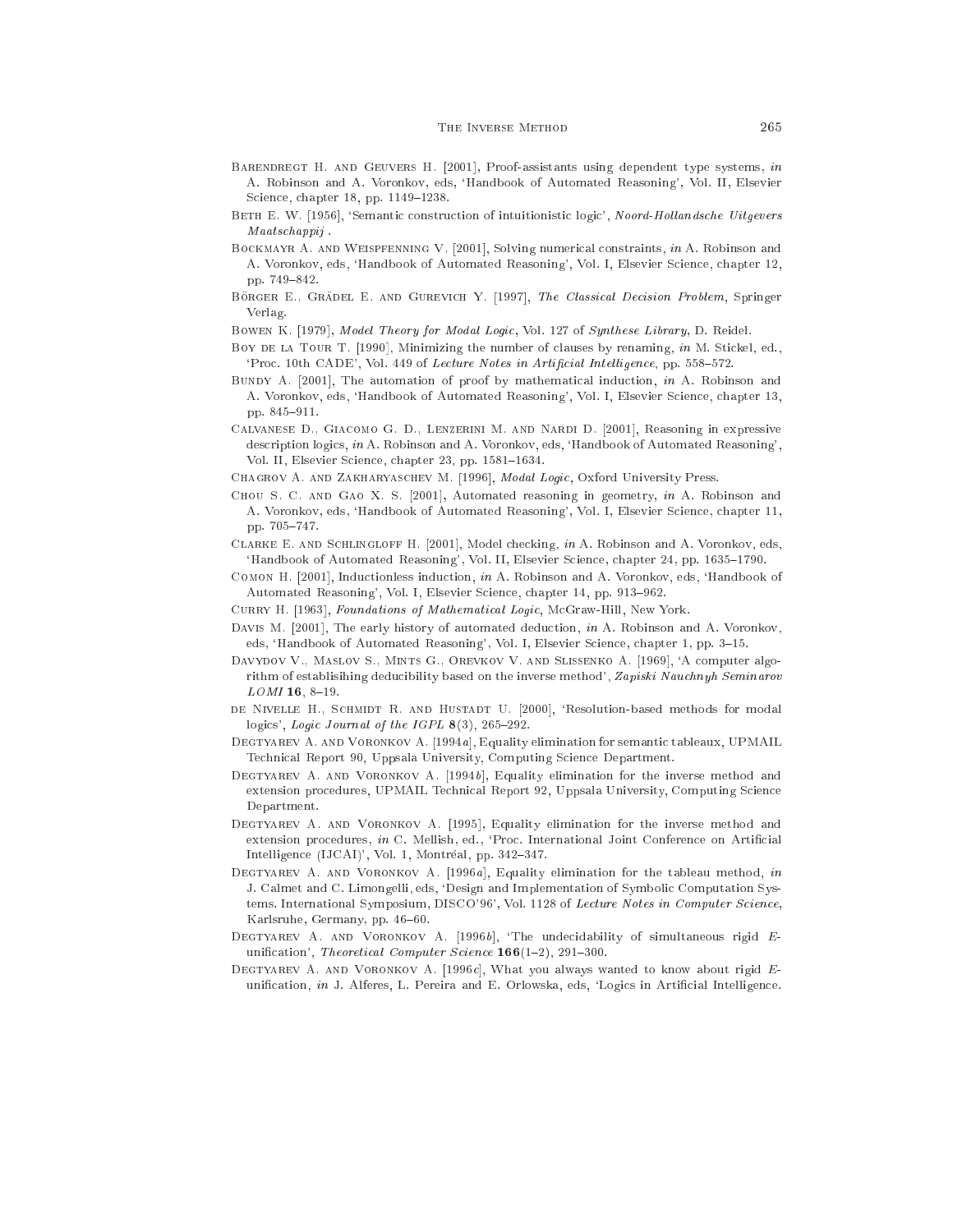European Workshop, JELIA'96', Vol. 1126 of Lecture Notes in Artificial Intelligence, Evora, Portugal, pp. 50-69.

- DEGTYAREV A. AND VORONKOV A. [2001a], Equality reasoning in sequent-based calculi, in A. Robinson and A. Voronkov, eds, `Handbook of Automated Reasoning', Vol. I, Elsevier Science, chapter 10, pp. 609-704.
- DEGTYAREV A. AND VORONKOV A.  $[2001b]$ , The inverse method, in A. Robinson and A. Voronkov, eds, 'Handbook of Automated Reasoning', Vol. I, Elsevier Science, chapter 4, pp. 179-272.
- DERSHOWITZ N. AND PLAISTED D. [2001], Rewriting, in A. Robinson and A. Voronkov, eds, 'Handbook of Automated Reasoning', Vol. I, Elsevier Science, chapter 9, pp. 533-608.
- DIX J., FURBACH U. AND NIEMELÄ I. [2001], Nonmonotonic reasoning: Towards efficient calculi and implementations, in A. Robinson and A. Voronkov, eds, 'Handbook of Automated Reasoning', Vol. II, Elsevier Science, chapter 19, pp. 1241-1354.
- Dowek G. [2001], Higher-order unification and matching, *in* A. Robinson and A. Voronkov, eds, 'Handbook of Automated Reasoning', Vol. II, Elsevier Science, chapter 16, pp. 1009-1062.
- DYCKHOFF R. [1992], 'Contraction-free sequent calculi for intuitionistic logic', Journal of Symbolic Logic  $57(3)$ , 795-807.
- FERMÜLLER C., LEITSCH A., HUSTADT U. AND TAMMET T. [2001], Resolution decision procedures, in A. Robinson and A. Voronkov, eds, 'Handbook of Automated Reasoning', Vol. II, Elsevier Science, chapter 25, pp. 1791-1849.
- FITTING M. [1983], Proof methods for modal and intuitionistic logics, Vol. 169 of Synthese Library, Reidel Publ. Comp.
- FITTING M. [1996], First Order Logic and Automated Theorem Proving, Springer Verlag, New York. Second edition.
- FITTING M. AND MENDELSOHN R. [1998], First-Order Modal Logic, Kluwer Academic Publishers.
- FITTING M., THALMANN L. AND VORONKOV A. [2000], Term-modal logics, in R. Dyckhoff, ed., 'Automated Reasoning with Analytic Tableaux and Related Methods (TABLEAUX 2000)', Vol. 1847 of Lecture Notes in Artificial Intelligence, Springer Verlag, pp. 220-236.
- GENTZEN G. [1934], 'Untersuchungen über das logische Schließen', Mathematical Zeitschrift 39, 176-210, 405-431. Translated as [Gentzen 1969].
- GENTZEN G. [1969], Investigations into logical deduction, in M. Szabo, ed., 'The Collected Papers of Gerhard Gentzen', North Holland, Amsterdam, pp. 68-131. Reprinted from [Gentzen 1934].

GIRARD J.-Y., LAFONT Y. AND TAYLOR P. [1989], Proofs and types, Cambridge University Press.

- GIUNCHIGLIA E., GIUNCHIGLIA F. AND TACCHELLA A. [2000], The SAT-based approach for classical modal logics, in E. Lamma and P.Mello, eds, 'AI\*IA 99: Advanced in Artificial Intelligence. 6th Congress of the Italian Association for Artificial Intelligence', Vol. 1792 of Lecture Notes in Artificial Intelligence, Springer Verlag, Bologna, Italy, pp. 95-106.
- ate at the set-theoretic contract contract contracts the set-theoretic contracts that the contract contracts rule (in Russian)', Izvestiya Akad. Nauk SSSR  $45(1)$ , 47-68.
- HÄHNLE R. [2001], Tableaux and related methods, in A. Robinson and A. Voronkov, eds, 'Handbook of Automated Reasoning', Vol. I, Elsevier Science, chapter 3, pp. 100-178.
- HINTIKKA K. [1955], 'Form and content in quantification theory', Acta Philosophica Fennica 8, 7-55.
- HORROCKS I. AND PATEL-SCHNEIDER P. [1999], 'Optimising description logic subsumption', Journal of Logic and Computation  $9(3)$ , 267-293.
- HUDELMAIER J. [1993], 'An  $O(n \log n)$ -space decision procedure for intuitionistic propositional logic', Journal of Logic and Computation  $3(1)$ , 63-75.
- KANGER S. [1957], Provability in Logic, Vol. 1 of Studies in Philosophy, Almqvist and Wicksell, Stockholm.
- KANGER S. [1963], A simplified proof method for elementary logic, in P. Braffort and D. Hirschberg, eds, 'Computer Programming and Formal Systems', North Holland, pp. 87-94. Reprinted as [Kanger 1983].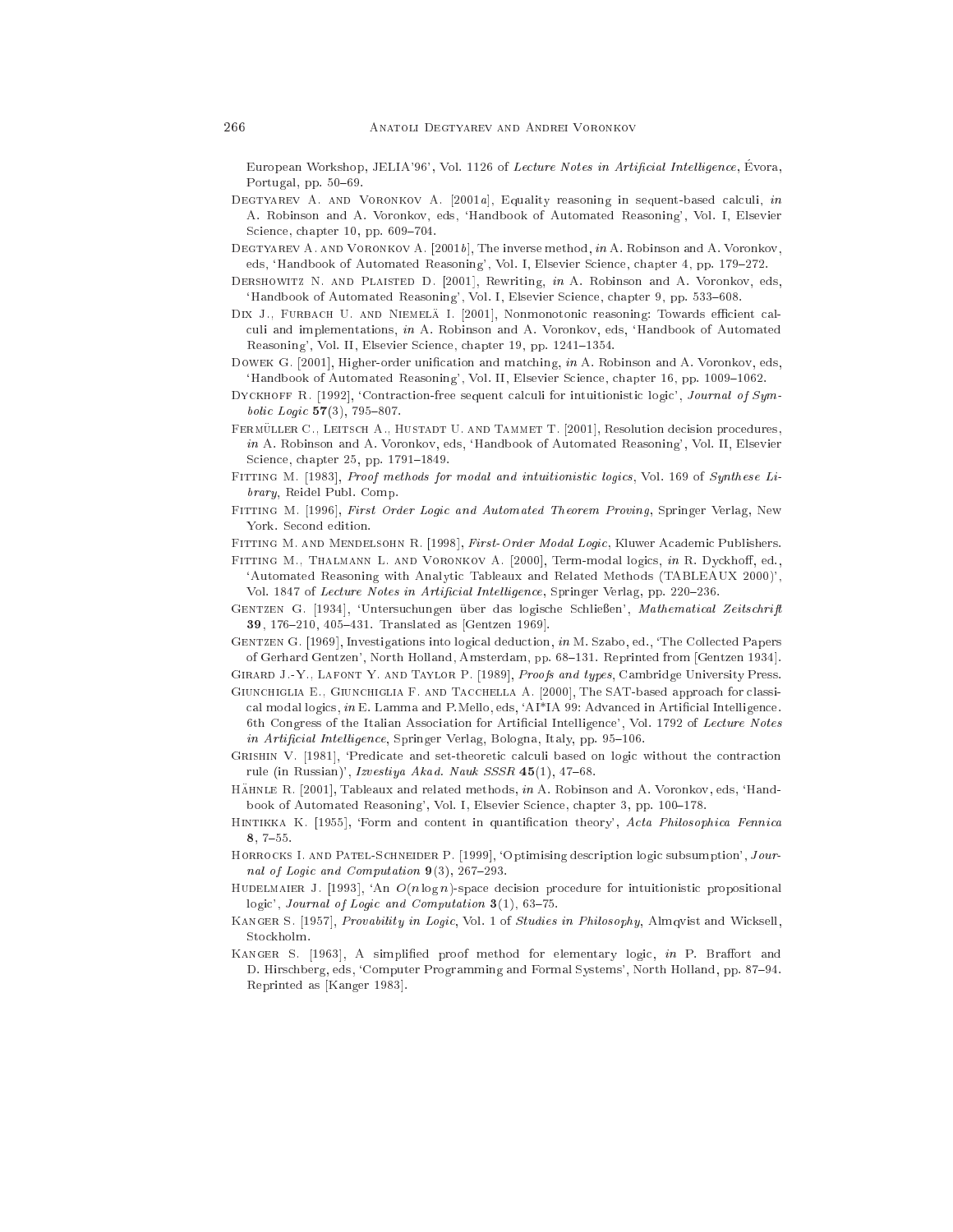- KANGER S. [1983], A simplified proof method for elementary logic, in J. Siekmann and G. Wrightson, eds, 'Automation of Reasoning. Classical Papers on Computational Logic', Vol. 1, Springer Verlag, pp. 364-371. Reprinted from [Kanger 1963].
- KETONEN J. AND WEYHRAUCH R. [1984], 'A decidable fragment of predicate calculus', Theoretical  $Computer\, Science\,32(3), 297-309.$
- KLEENE S. [1952], 'Permutability of inferences in Gentzen's calculi LK and LJ', Memoirs of the American Mathematical Society 10, 11-18.
- KLEENE S. [1967], *Mathematical Logic*, John Wiley and Sons.
- KOWALSKI R. AND KUEHNER D. [1971], 'Linear resolution with selection function', Artificial Intelligence  $2, 227-260.$
- KRIPKE S. [1963], 'Semantical considerations on modal logics', Acta Philosophica Fennica, Modal and Many-Valued Logics pp. 83-94.
- KUECHNER D. [1971], A note on the relation between resolution and Maslov's inverse method, in B. Meltzer and D. Michie, eds, 'Machine Intelligence', Vol. 6, American Elsevier, pp. 73-76.
- LETZ R. AND STENZ G. [2001], Model elimination and connection tableau procedures, in A. Robinson and A. Voronkov, eds, `Handbook of Automated Reasoning', Vol. II, Elsevier Science, chapter 28, pp. 2015-2114.
- LIFSCHITZ V. [1989], 'What is the inverse method?', Journal of Automated Reasoning  $5(1)$ , 1-23.
- MAEHARA S. [1954], 'Eine Darstellung der intuitionistischen Logik in der klassischen', Nagoya  $Math. J. 1954. 45-64.$
- MASLOV S. [1964], 'The inverse method of establishing deducibility in the classical predicate calculus', Soviet Mathematical Doklady 5, 1420-1424.
- MASLOV S. [1966], 'An application of the inverse method to the theory of decidable fragments of the classical calculus', Soviet Mathematical Doklady  $159(1)$ , 17-20.
- MASLOV S. [1967], 'An inverse method for establishing deducibility of nonprenex formulas of the predicate calculus', Soviet Mathematical Doklady 172(1), 22-25. Reprinted as [Maslov 1983a].
- Maslov S. [1968], The inverse method of establishing deducibility of logical calculi (in Russian), in 'Collected Works of MIAN', Vol. 98, Nauka, Moscow, pp. 26-87.
- Maslov S. [1969], 'Relationship between tactics of the inverse method and the resolution method (in Russian)', Zapiski Nauchnyh Seminarov LOMI 16. Reprinted as [Maslov 1983c].
- MASLOV S.  $[1971a]$ , 'The generalization of the inverse method to predicate calculus with equality (in Russian)', Zapiski Nauchnyh Seminarov LOMI 20, 80-96. English translation in: Journal of Soviet Mathemati
s 1, no. 1.
- MASLOV S. [1971b], Proof-search strategies for methods of the resolution type, in B. Meltzer and D. Michie, eds, 'Machine Intelligence', Vol. 6, American Elsevier, pp. 77-90.
- MasLov S. [1983a], An inverse method for establishing deducibility of nonprenex formulas of the predicate calculus, in J.Siekmann and G.Wrightson, eds, 'Automation of Reasoning (Classical papers on Computational Logic)', Vol. 2, Springer Verlag, pp. 48-54. Reprinted from [Maslov <u>- - - - 1</u>
- MASLOV S. [1983b], On strategies of resolution and of the inverse method, in M. G., ed., 'Mathematical Logic and Automatic Theorem Proving', Nauka, Moscow, pp. 327-332.
- MasLov S. [1983*c*], Relationship between tactics of the inverse method and the resolution method, in J.Siekmann and G.Wrightson, eds, 'Automation of Reasoning (Classical papers on Computational Logic)', Vol. 2, Springer Verlag, pp. 264-272. Reprinted from [Maslov 1969].
- MASLOV S. AND MINTS G. [1983], The proof-search theory and the inverse method (in Russian), in M. G., ed., 'Mathematical Logic and Automatic Theorem Proving', Nauka, Moscow, pp. 291-314
- MASLOV S., MINTS G. AND OREVKOV V. [1983], Mechanical proof-search and the theory of logical dedu
tion in the USSR, in J.Siekmann and G.Wrightson, eds, `Automation of Reasoning (Classical papers on Computational Logic)', Vol. 1, Springer Verlag, pp. 29-38.
- MINTS G. [1981], Resolution calculi for the non-classical logics (in Russian), in '9th Soviet Symp. on Cybernetics', Vol. 2, VINITI, Moscow, pp. 34-36.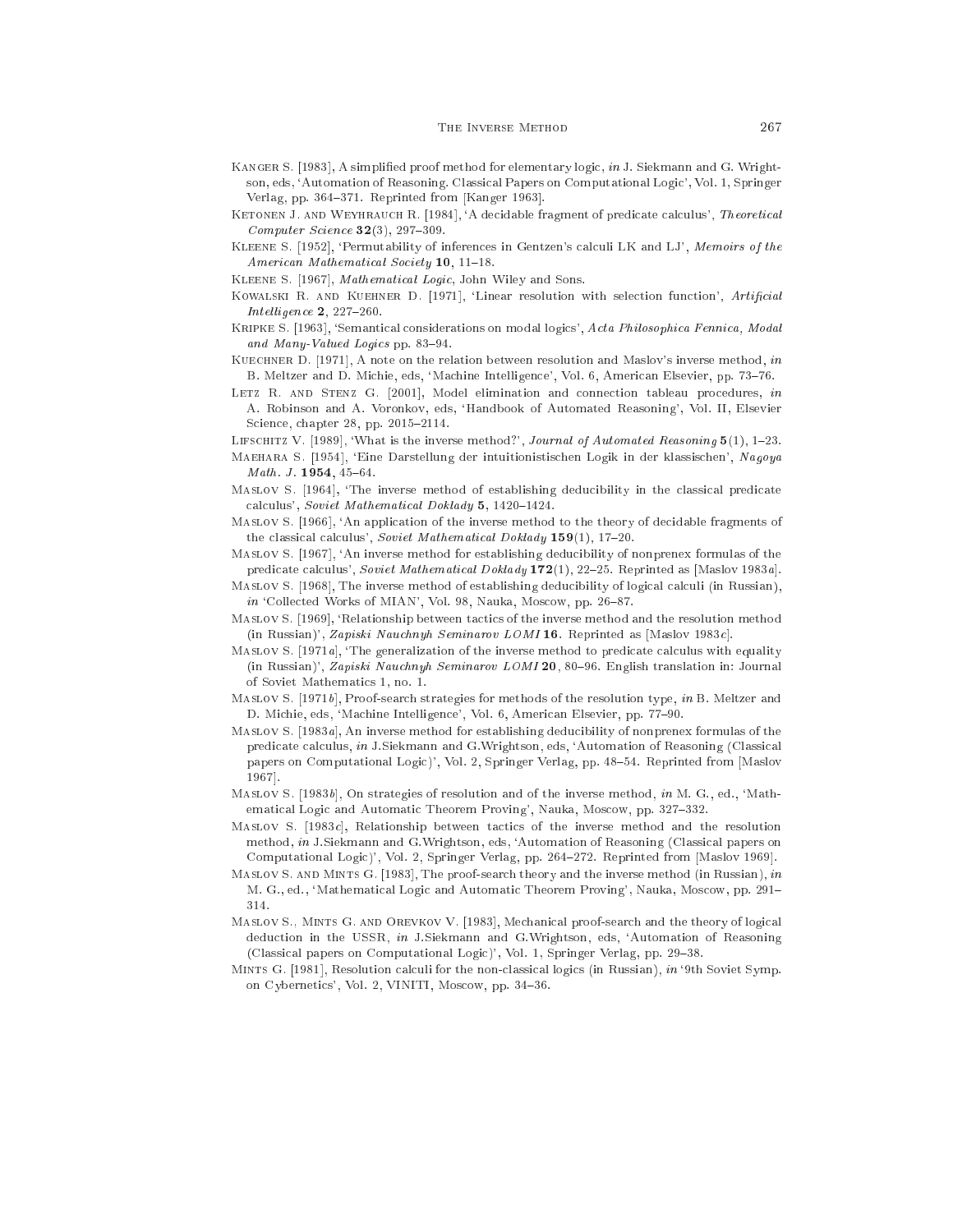- MINTS G.  $[1990]$ , Gentzen-type systems and resolution rules. Part I. Propositional logic, in P. Martin-Löf and G. Mints, eds, 'COLOG-88', Vol. 417 of Lecture Notes in Computer Science, Springer Verlag, pp. 198-231.
- MINTS G. [1993a], Gentzen-type systems and resolution rule, Part II: Predicate logic, in J. Oikkonen and J. Väänänen, eds, 'Proc. ASL Summer Meeting, Logic Colloquium'90', Vol. 2 of Lecture Notes in Logic, Springer Verlag, Helsinki, Finland, 15-22 July 1990, pp. 163-190.
- MINTS G. [1993b], 'Resolution calculus for the first order linear logic', Journal of Logic, Language and Information  $2, 58-93.$
- MINTS G. [1994], Resolution strategies for the intuitionistic logic, in 'Constraint Programming', NATO ASI Series F, Springer Verlag, pp. 289-311.
- MINTS G., OREVKOV V. AND TAMMET T. [1996], Transfer of sequent calculus strategies to resolution for S4, in 'Proof Theory of Modal Logic', Studies in Pure and Applied Logic, Kluwer Academic Publishers.
- NIEUWENHUIS R. AND RUBIO A. [2001], Paramodulation-based theorem proving, in A. Robinson and A. Voronkov, eds, 'Handbook of Automated Reasoning', Vol. I, Elsevier Science, chapter 7, pp. 371-443. pp. 371{443.
- NONNENGART A. AND WEIDENBACH C. [1998], On generating small clause normal forms, in C. Kirchner and H. Kirchner, eds, 'Automated Deduction - CADE-15. 15th International Conference on Automated Deduction', Vol. 1421 of Lecture Notes in Artificial Intelligence, Springer Verlag, Lindau, Germany, pp. 397-411.
- NONNENGART A. AND WEIDENBACH C. [2001], Computing small clause normal forms, in A. Robinson and A. Voronkov, eds, 'Handbook of Automated Reasoning', Vol. I, Elsevier Science, chapter 6, pp. 335-367.
- OHLBACH H., NONNENGART A., DE RIJKE M. AND GABBAY D. [2001], Encoding two-valued nonclassical logics in classical logic, in A. Robinson and A. Voronkov, eds, 'Handbook of Automated Reasoning', Vol. II, Elsevier Science, chapter 21, pp. 1403-1486.
- OREVKOV V. [1983], The British museum algorithm may be more efficient than resolution, in M. G., ed., 'Mathematical Logic and Automatic Theorem Proving', Nauka, Moscow, pp. 314-326.
- PAULSON L. [1990], Isabelle: The next 700 theorem provers, in P. Odifreddi, ed., 'Logic and Computer Science', Academic Press, pp. 361-386.
	- URL: http://www.cl.cam.ac.uk/Research/Reports/TR143-lcp-experience.dvi.gz
- PFENNING F. [2001], Logical frameworks, in A. Robinson and A. Voronkov, eds, 'Handbook of Automated Reasoning', Vol. II, Elsevier Science, chapter 17, pp. 1063-1147.
- PLIUŠKEVIČIUS R. [1965], 'On a variant of the constructive predicate calculus without structural deduction rules', Soviet Mathematical Doklady 6, 416-419.
- RAMAKRISHNAN I., SEKAR R. AND VORONKOV A. [2001], Term indexing, in A. Robinson and A. Voronkov, eds, 'Handbook of Automated Reasoning', Vol. II, Elsevier Science, chapter 26, pp. 1853-1964.
- SHANKAR N. [1992], Proof search in the intuitionistic sequent calculus, in D. Kapur, ed., '11th International Conference on Automated Deduction', Vol. 607 of Lecture Notes in Artificial Intelligence, Springer Verlag, Saratoga Springs, NY, USA, pp. 522-536.
- SMULLYAN R. [1968], First-Order Logic, Springer Verlag.
- TAMMET T. [1994], 'Proof strategies in linear logic', Journal of Automated Reasoning 12(3), 273-304.
- TAMMET T. [1996], A resolution theorem prover for intuitionistic logic, in M. McRobbie and J. Slaney, eds, 'Automated Deduction - CADE-13', Vol. 1104 of Lecture Notes in Computer Science, New Brunswick, NJ, USA, pp. 2-16.
- TAMMET T. [1997], Resolution, inverse method and the sequent calculus, in G. Gottlob, A. Leitsch and D. Mundici, eds, 'Computational Logic and Proof Theory. 5th Kurt Gödel Colloquium, KGC'97', Vol. 1289 of Lecture Notes in Computer Science, Vienna, Austria, pp. 65-83.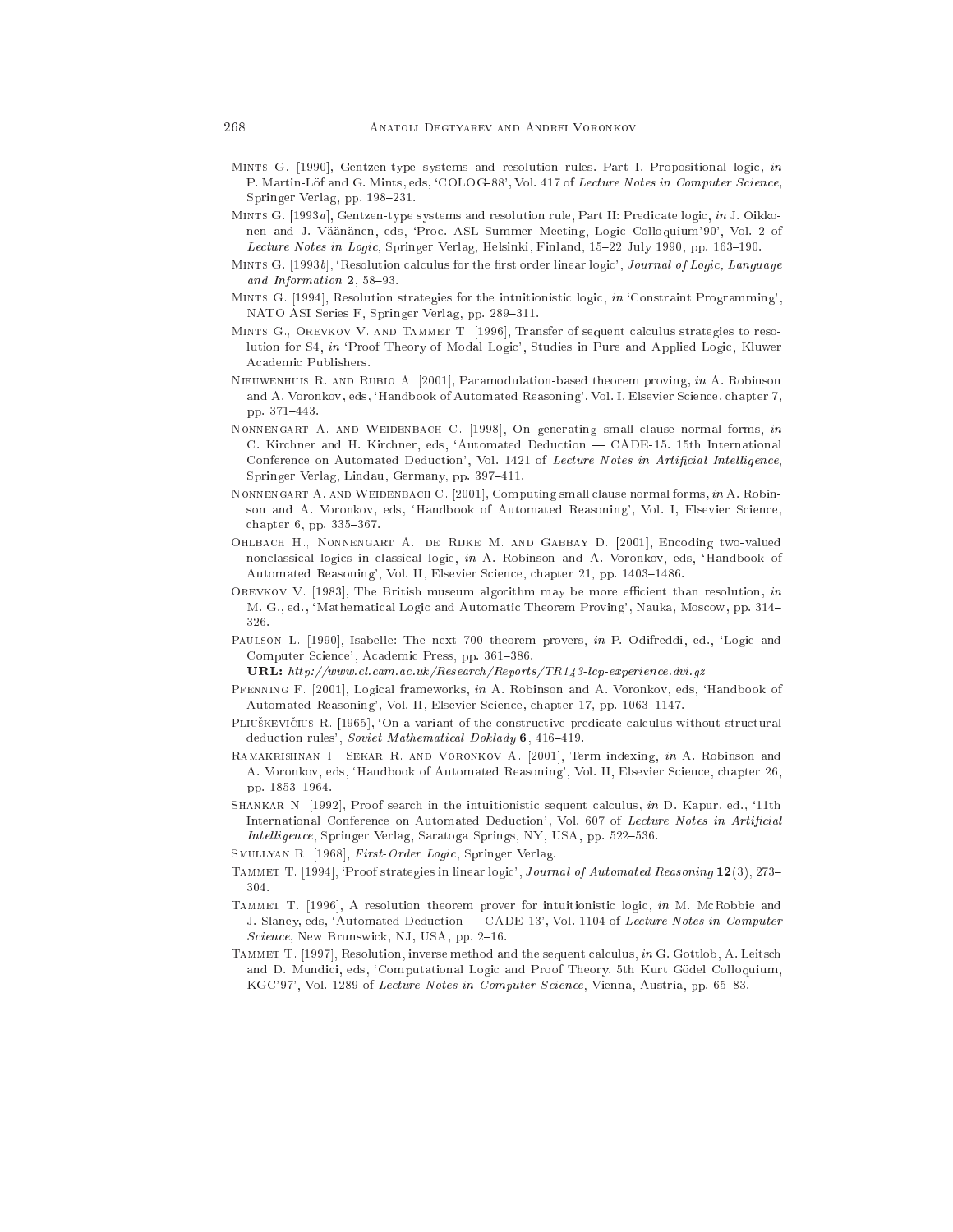- TROELSTRA A. S. AND SCHWICHTENBERG H. [1996], Basic Proof Theory, Vol. 43 of Cambridge Tracts in Theoretical Computer Science, Cambridge University Press.
- VORONKOV A. [1985], A proof search method (in Russian), Vol. 107 of Vychislitelnye Sistemy, Novosibirsk.
- VORONKOV A. [1990], A proof-search method for the first order logic, in P. Martin-Löf and G. Mintz, eds, 'COLOG'88', Vol. 417 of Lecture Notes in Computer Science, Springer Verlag, pp. 327-340.
- VORONKOV A. [1992], Theorem proving in non-standard logics based on the inverse method, in D. Kapur, ed., '11th International Conference on Automated Deduction', Vol. 607 of Lecture Notes in Artificial Intelligence, Springer Verlag, Saratoga Springs, NY, USA, pp. 648-662.
- VORONKOV A. [1998], 'Proof-search in intuitionistic logic with equality, or back to simultaneous rigid  $E$ -unification', Journal of Automated Reasoning 21, 205-231.
- VORONKOV A. [1999], KK: a theorem prover for K, in H. Ganzinger, ed., 'Automated Deduction-CADE-16. 16th International Conference on Automated Deduction', Lecture Notes in Artificial Intelligence, Trento, Italy, pp. 383-387.
- VORONKOV A. 2000a, How to decide K using  $\mathcal{H}$ , in A. Cohn, F. Giunchiglia and B. Selman, eds, 'Principles of Knowledge Representation and Reasoning (KR'2000)', pp. 198-209.
- VORONKOV A.  $[2000b]$ , How to optimize proof-search in modal logics: a new way of proving redundancy criteria for sequent calculi, in 'LICS'2000'.
- VORONKOV A. [2001], 'How to optimize proof-search in modal logics: new methods of proving redundancy criteria for sequent calculi', ACM Transactions on Computational Logic. To appear. appear.
- WAALER A. [2001], Connections in nonclassical logics, in A. Robinson and A. Voronkov, eds, 'Handbook of Automated Reasoning', Vol. II, Elsevier Science, chapter 22, pp. 1487-1578.
- WEIDENBACH C. [2001], Combining superposition, sorts and splitting, in A. Robinson and A. Voronkov, eds, `Handbook of Automated Reasoning', Vol. II, Elsevier S
ien
e, hapter 27, pp. 1965-2013.
- WEIDENBACH C., GAEDE B. AND ROCK G. [1996], SPASS & FLOTTER. Version 0.42, in M. McRobbie and J. Slaney, eds, 'Automated Deduction — CADE-13', Vol. 1104 of Lecture Notes in Computer Science, New Brunswick, NJ, USA, pp. 141-145.
- ZAMOV N. [1989], 'Maslov's inverse method and decidable classes', Annals of Pure and Applied  $Logic 42(2), 165-194.$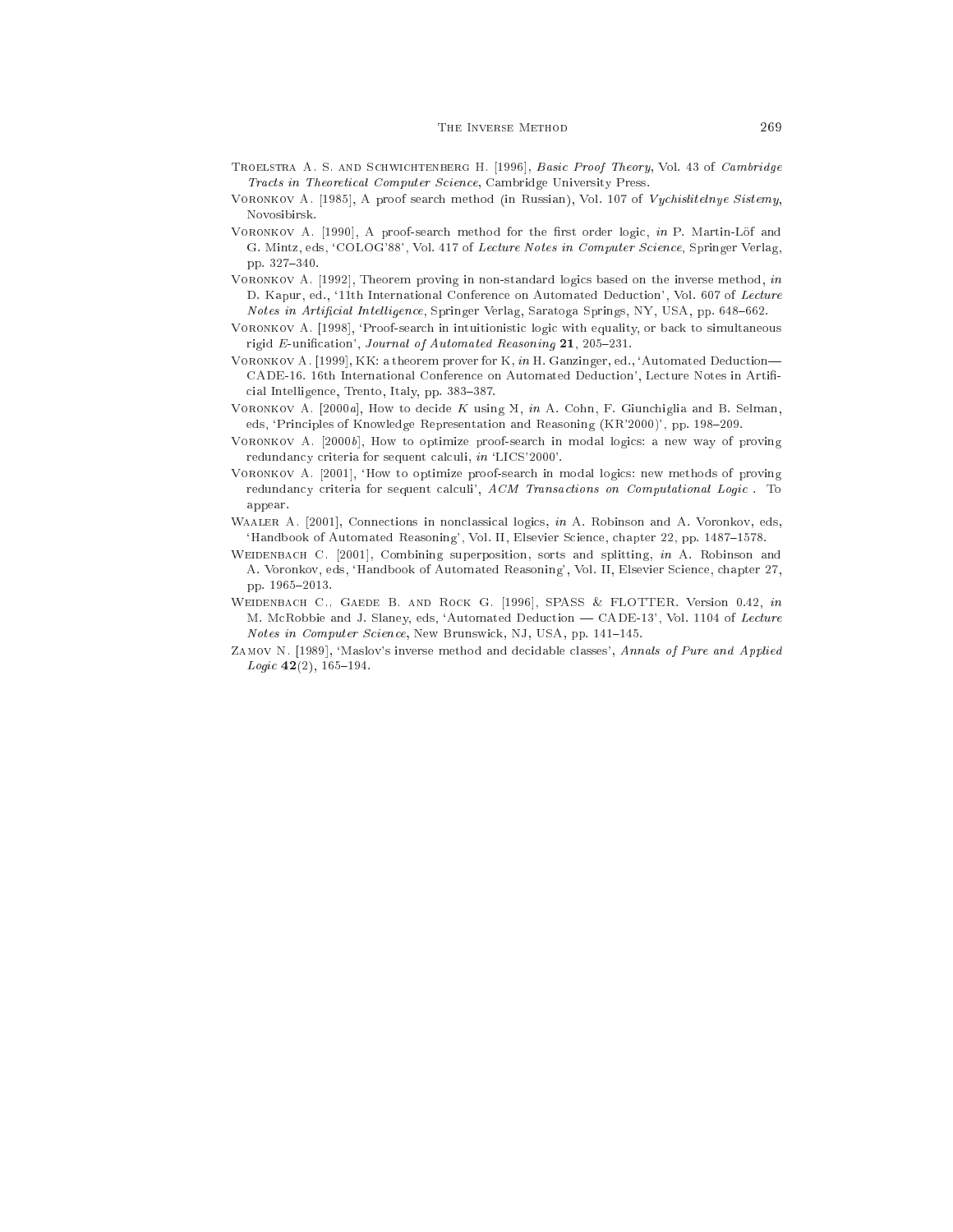# Index

## Symbols

| $E\theta$ — result of application of substi-                      |
|-------------------------------------------------------------------|
| tution $\theta$ to expression E  186                              |
|                                                                   |
|                                                                   |
|                                                                   |
| $\Gamma \subset \Delta$ — $\Gamma$ is submultiset of $\Delta$ 185 |
|                                                                   |
|                                                                   |
|                                                                   |
|                                                                   |
|                                                                   |
| $\cup$ — union of substitutions 186                               |
|                                                                   |
|                                                                   |
|                                                                   |
|                                                                   |
| $\dot{\epsilon}$ - multiset membership  185                       |
| $--$ multiset difference  185                                     |
| $\succ^{mul}$ — multiset extension of $\succ$ 248                 |
| $\overline{L}$ — literal complementary to $L$ 203                 |
|                                                                   |
| $\rightleftharpoons$ - equal by definition  186                   |
| $\sigma < \theta$ o is more general than $\delta$ 196             |
| $\sigma\theta$ — composition of $\sigma, \theta$ 186              |
| $\sigma_{-x}$ — substitution obtained by                          |
| redefinition of $\sigma$ in $x$ 196                               |
| $\sigma _V$ — restriction of substitution $\sigma$                |
| to the set of variables $V \quad \dots {\bf 196}$                 |
|                                                                   |
|                                                                   |
|                                                                   |
|                                                                   |
| $\vee$ -path 234                                                  |
|                                                                   |
|                                                                   |
|                                                                   |
| $\xi$ — goal signed formula  184                                  |
|                                                                   |
| ${x_1 \mapsto t_1, \ldots, x_n \mapsto t_n}$ - notation for       |
| substitutions 185                                                 |

## A

| admissible substitution $\dots\dots\dots\dots$ 186 $'$ |  |     |  |  |  |  |  |  |
|--------------------------------------------------------|--|-----|--|--|--|--|--|--|
|                                                        |  |     |  |  |  |  |  |  |
|                                                        |  |     |  |  |  |  |  |  |
|                                                        |  | - R |  |  |  |  |  |  |

| brothers |  |  |
|----------|--|--|
|----------|--|--|

| $\mathbf{C}_{inv}^G$ — free-variable inverse calculus         |
|---------------------------------------------------------------|
| for formulas in NNF 205                                       |
| ${\bf C}_{inv}$ — inverse calculus for                        |
| classical logic  187                                          |
| $\mathbf{C}_{inv}$ for formulas in NNF  205                   |
| $\mathbf{C}_{tab}$ — tableau calculus for                     |
| classical logic $\ldots \ldots \ldots \ldots 190$             |
| $\mathbf{C}_{tab}$ for formulas in NNF  205                   |
| $\mathbf{C}_{inv}^{\xi}$ — free-variable inverse calculus for |
| classical logic $\dots \dots \dots \dots 198$                 |
| calculus 249                                                  |
| complete 189                                                  |
| sound 189                                                     |
| clause                                                        |
| closed expression $\dots\dots\dots\dots\dots\dots$ 185        |
| $\succ$ -compact path sequent 242                             |
| complementary literal 203                                     |
| complete calculus  189                                        |
| composition of substitutions  186                             |
|                                                               |
|                                                               |
| contraction-free logics 255                                   |

## D

| derivation  188, 249                                  |  |
|-------------------------------------------------------|--|
| $diamond$ - $237$                                     |  |
| disjunctive subformula 227                            |  |
| $dom(\theta)$ — domain of substitution $\theta$ . 185 |  |
| domain of substitution 185                            |  |

## E

| eigenvariable 187                                  |  |
|----------------------------------------------------|--|
| eigenvariable condition $\dots\dots\dots\dots 187$ |  |
| empty substitution 186                             |  |
|                                                    |  |

## F

| fails (derivation in the set calculus)  249                     |
|-----------------------------------------------------------------|
| fair derivation $\ldots \ldots \ldots \ldots \ldots \ldots$ 250 |
| finite rule property 184                                        |
| formula image $\dots \dots \dots \dots \dots 235, 257$          |
| $free(E)$ — set of all free variables of E 185                  |
|                                                                 |
| free immediate signed subformula $\dots$ 192                    |
| free immediate subformula 203                                   |
| free signed subformula $\dots\dots\dots\dots\dots$ 192          |
| free subformula $\ldots, \ldots, \ldots, \ldots, 203$           |
|                                                                 |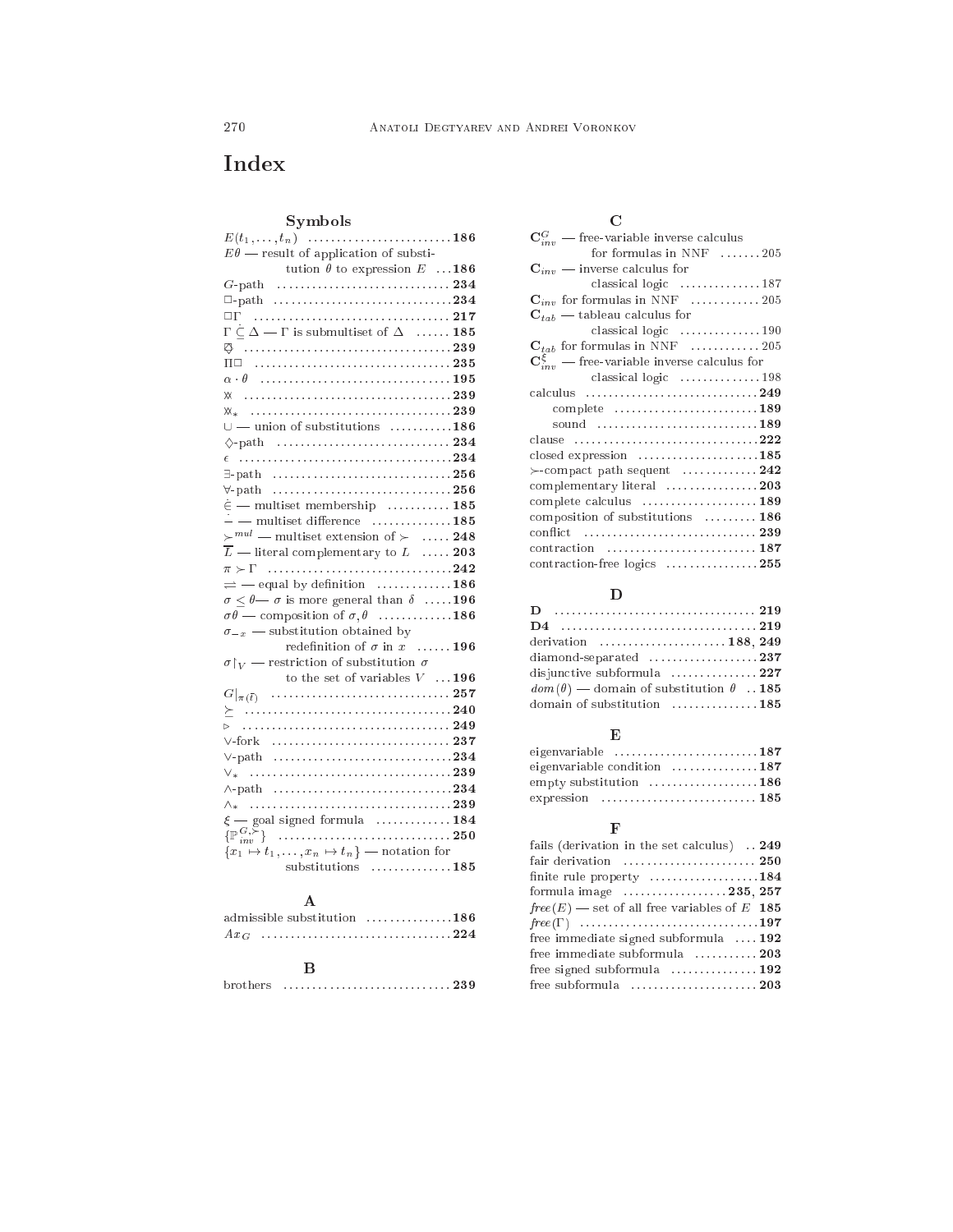## G

| $G$ — goal formula $\dots \dots \dots \dots \dots \dots 234$              |
|---------------------------------------------------------------------------|
|                                                                           |
| $G_{tab}$ — tableau calculus for                                          |
| Grishin's logic $\dots \dots \dots \dots 255$                             |
|                                                                           |
| goal formula  234                                                         |
| goal object $\ldots \ldots \ldots \ldots \ldots \ldots \ldots \ldots 249$ |
| goal signed formula $\dots\dots\dots\dots\dots$ 184                       |
|                                                                           |
| ground expression $\dots\dots\dots\dots\dots185$                          |
| grounding substitution  185                                               |

## I

| $I_{inv}$ — inverse calculus for                                   |
|--------------------------------------------------------------------|
| intuitionistic logic  211                                          |
| $I_{tab}$ — tableau calculus for                                   |
| intuitionistic logic  210                                          |
| $\mathbf{I}_{inv}^{\xi}$ — free-variable inverse calculus for      |
| intuitionistic logic  214                                          |
| immediate signed subformula $\dots \dots \dots$ 192                |
| immediate subformula  203                                          |
| inference 188                                                      |
| inference rule  249                                                |
| invertible  189                                                    |
| inference system $\dots\dots\dots\dots\dots\dots$ 249              |
| initial set of objects  249                                        |
|                                                                    |
| intuitionistic sequent 209                                         |
| invertible rule 189                                                |
|                                                                    |
|                                                                    |
| $\{\mathbb{P}^{G,\succ}_{inv}\} = \mathbb{P}^{G,\succ}_{inv}$ with |
| profix subsumption<br>951                                          |

## K

| $\mathbf{K}_{inv}$ — inverse calculus for $\mathbf{K}$ 218 |  |
|------------------------------------------------------------|--|
| ${\bf K}_{inv}^G$ — free-variable inverse                  |  |
| calculus for $K$ 219                                       |  |
| $K_{tab}$ — tableau sequent calculus for K 217             |  |
|                                                            |  |

prex-subsumption . . . . . . . . <sup>251</sup>

## L

| linear representation of derivation 206                            |  |
|--------------------------------------------------------------------|--|
| literal 203                                                        |  |
| complementary  203                                                 |  |
| literal path $\ldots, \ldots, \ldots, \ldots, \ldots, \ldots, 234$ |  |

## M

| $mgu(E_1, E_2)$ — most general unifier 197    |  |
|-----------------------------------------------|--|
| $mgu(\sigma, \tau)$ — most general unifier of |  |
| substitutions $\sigma, \tau$ 197              |  |

| model 186                      |  |
|--------------------------------|--|
| more general substitution  196 |  |
| most general unifier 197       |  |
| of substitutions  197          |  |
|                                |  |
| multiset difference            |  |
| multiset extension  248        |  |
|                                |  |

## N

| negation normal form 203 |  |
|--------------------------|--|
|                          |  |

## O

| ordering procedure 240 |  |
|------------------------|--|

## P

| parametric signed formulas 188                                              |  |
|-----------------------------------------------------------------------------|--|
| $\mathbb{P}^G$<br>tab                                                       |  |
| path                                                                        |  |
| for first-order logic $\ldots \ldots \ldots \ldots 256$                     |  |
| for propositional modal logic 234                                           |  |
| in formula 234                                                              |  |
| first-order case $\dots\dots\dots\dots\dots256$                             |  |
|                                                                             |  |
| path calculus $\ldots, \ldots, \ldots, \ldots, \ldots, 235$                 |  |
| path name 257                                                               |  |
| path sequent $\dots\dots\dots\dots\dots\dots\dots235$                       |  |
|                                                                             |  |
| proper $\ldots \ldots \ldots \ldots \ldots \ldots \ldots \ldots \ldots 237$ |  |
|                                                                             |  |
| prefix-free path sequent $\dots\dots\dots\dots258$                          |  |
|                                                                             |  |
| prefix-subsumption rule 251                                                 |  |
| principal signed formula  188                                               |  |
| proper prefix 237                                                           |  |
|                                                                             |  |

| R                                                        |  |
|----------------------------------------------------------|--|
| $ran(\theta)$ — range of substitution $\theta$ 185       |  |
| range of substitution 185                                |  |
| rectified formula  195                                   |  |
| $rectified$ sequent $\dots\dots\dots\dots\dots\dots$ 195 |  |
| rectified signed formula $\dots\dots\dots\dots\dots$     |  |
| redundancy criteria  232                                 |  |
| redundancy criterion  206                                |  |
| redundant inferences 232                                 |  |
| redundant sequents $\ldots, \ldots, \ldots, 232$         |  |
| refutation 188                                           |  |
| relevant substitution 195                                |  |
|                                                          |  |
|                                                          |  |